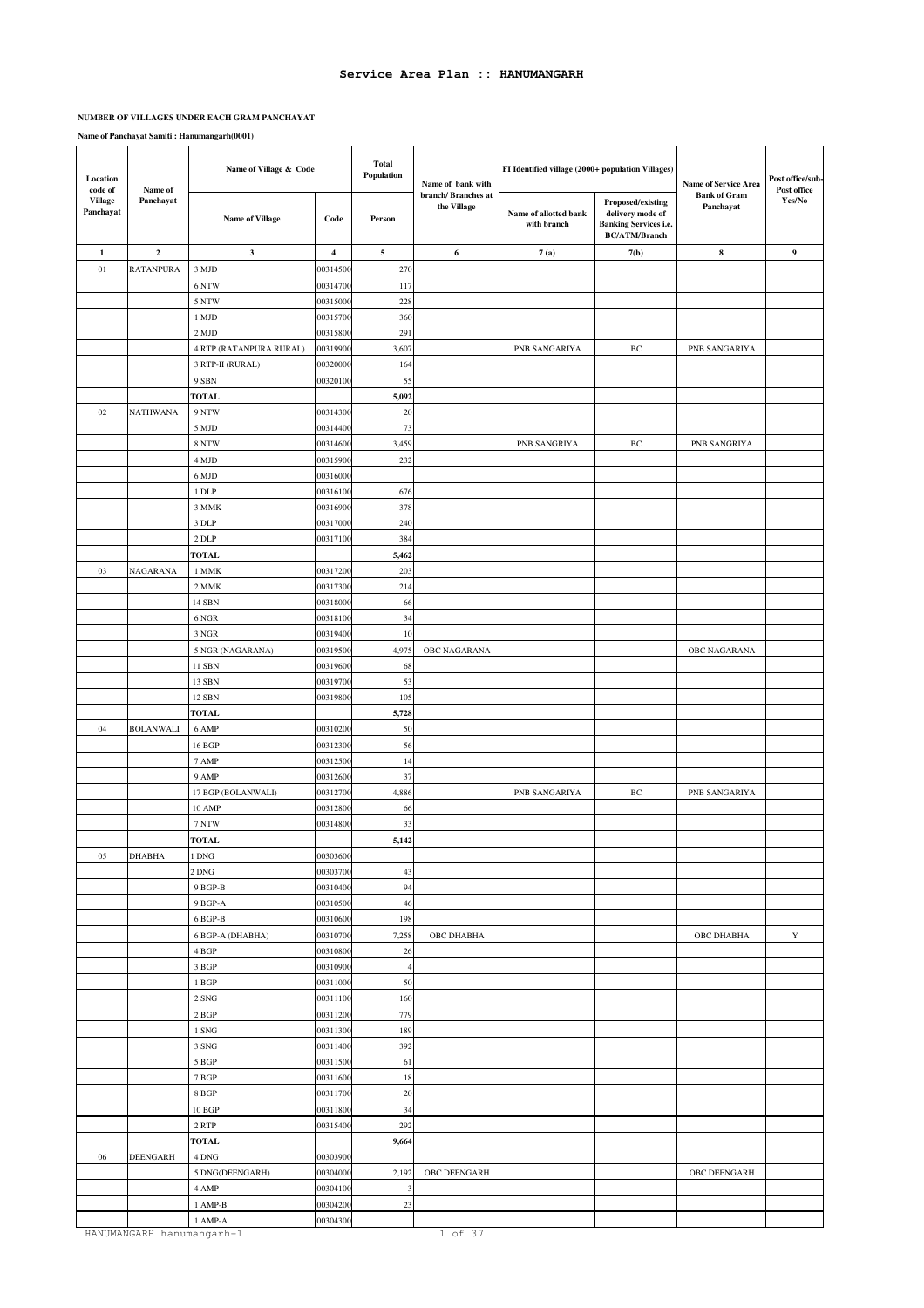### **Name of Panchayat Samiti : Hanumangarh(0001)**

| Location<br>code of         | Name of                 | Name of Village & Code    |                         | <b>Total</b><br>Population | Name of bank with                  | FI Identified village (2000+ population Villages) |                                                                                               | Name of Service Area             | Post office/sub-<br>Post office |
|-----------------------------|-------------------------|---------------------------|-------------------------|----------------------------|------------------------------------|---------------------------------------------------|-----------------------------------------------------------------------------------------------|----------------------------------|---------------------------------|
| <b>Village</b><br>Panchayat | Panchayat               | Name of Village           | Code                    | Person                     | branch/ Branches at<br>the Village | Name of allotted bank<br>with branch              | Proposed/existing<br>delivery mode of<br><b>Banking Services i.e.</b><br><b>BC/ATM/Branch</b> | <b>Bank of Gram</b><br>Panchayat | Yes/No                          |
| $\mathbf{1}$                | $\overline{\mathbf{c}}$ | $\mathbf{3}$              | $\overline{\mathbf{4}}$ | 5                          | 6                                  | 7(a)                                              | 7(b)                                                                                          | $\bf8$                           | $\boldsymbol{9}$                |
|                             |                         | 5 AMP                     | 0031030                 | 16                         |                                    |                                                   |                                                                                               |                                  |                                 |
|                             |                         | 15 BGP                    | 0031240                 | 110                        |                                    |                                                   |                                                                                               |                                  |                                 |
|                             |                         | <b>TOTAL</b>              |                         | 2,344                      |                                    |                                                   |                                                                                               |                                  |                                 |
| 07                          | <b>BHAGATPURA</b>       | 11 BGP                    | 0031190                 | 23                         |                                    |                                                   |                                                                                               |                                  |                                 |
|                             |                         | 12 BGP                    | 00312000                | 5                          |                                    |                                                   |                                                                                               |                                  |                                 |
|                             |                         | 13 BGP                    | 0031210                 | 69                         |                                    |                                                   |                                                                                               |                                  |                                 |
|                             |                         | 14 BGP (BHAGATPURA)       | 0031220                 | 2,228                      |                                    | OBC DEENGARH                                      | $\rm BC$                                                                                      | OBC DEENGARH                     | $\mathbf Y$                     |
|                             |                         | 4 NTW                     | 0031490                 | 127                        |                                    |                                                   |                                                                                               |                                  |                                 |
|                             |                         | 3 NTW                     | 0031510                 | 95                         |                                    |                                                   |                                                                                               |                                  |                                 |
|                             |                         | 1 NTW                     | 00315200                | 82                         |                                    |                                                   |                                                                                               |                                  |                                 |
|                             |                         | 2 NTW-B                   | 0031530                 | 100                        |                                    |                                                   |                                                                                               |                                  |                                 |
|                             |                         | 1 RTP(RURAL)              | 0031550                 | 63                         |                                    |                                                   |                                                                                               |                                  |                                 |
|                             |                         | 2 NTW-A                   | 0031560                 | 36                         |                                    |                                                   |                                                                                               |                                  |                                 |
|                             |                         | <b>TOTAL</b>              |                         | 2,828                      |                                    |                                                   |                                                                                               |                                  |                                 |
| 08                          | LILAWALI                | 4 MMK                     | 00317400                | 202                        |                                    |                                                   |                                                                                               |                                  |                                 |
|                             |                         | 6 MMK<br>4 LLW            | 0031750<br>00317600     | 6<br>215                   |                                    |                                                   |                                                                                               |                                  |                                 |
|                             |                         | 3 LLW (LILAWALI)          | 0031770                 | 4,437                      | <b>SBI LILAWALI</b>                |                                                   |                                                                                               | <b>SBI LILAWALI</b>              | Y                               |
|                             |                         | 2 LLW                     | 0031780                 | 10                         |                                    |                                                   |                                                                                               |                                  |                                 |
|                             |                         | 1 LLW                     | 00317900                | $27\,$                     |                                    |                                                   |                                                                                               |                                  |                                 |
|                             |                         | <b>TOTAL</b>              |                         | 4,897                      |                                    |                                                   |                                                                                               |                                  |                                 |
| 09                          | KIKARWALI               | 5 DLP                     | 0031620                 | 31                         |                                    |                                                   |                                                                                               |                                  |                                 |
|                             |                         | 9 MMK                     | 0031630                 | 329                        |                                    |                                                   |                                                                                               |                                  |                                 |
|                             |                         | 8 MMK (KIKARWALI)         | 0031640                 | 2,947                      |                                    | <b>SBI LILAWALI</b>                               | ВC                                                                                            | <b>SBILILAWALI</b>               | Y                               |
|                             |                         | 7 MMK                     | 00316500                | 182                        |                                    |                                                   |                                                                                               |                                  |                                 |
|                             |                         | 6 DLP                     | 0031660                 | 171                        |                                    |                                                   |                                                                                               |                                  |                                 |
|                             |                         | 5 MMK                     | 00316700                | 858                        |                                    |                                                   |                                                                                               |                                  |                                 |
|                             |                         | 4 DLP                     | 0031680                 | 204                        |                                    |                                                   |                                                                                               |                                  |                                 |
|                             |                         | <b>TOTAL</b>              |                         | 4,722                      |                                    |                                                   |                                                                                               |                                  |                                 |
| 10                          | MANAKSAR                | <b>10 MKS</b>             | 0031820                 | 58                         |                                    |                                                   |                                                                                               |                                  |                                 |
|                             |                         | 1 RRW                     | 0031830                 | $\overline{7}$             |                                    |                                                   |                                                                                               |                                  |                                 |
|                             |                         | 19 MKS (MANAKSAR)         | 0031840                 | 3,805                      |                                    | OBC NAGRANA                                       | $\rm BC$                                                                                      | <b>OBC NAGRANA</b>               | Y                               |
|                             |                         | <b>20 MKS</b>             | 0031850                 | 19                         |                                    |                                                   |                                                                                               |                                  |                                 |
|                             |                         | 13 MKS                    | 0031890                 | 110                        |                                    |                                                   |                                                                                               |                                  |                                 |
|                             |                         | 17 MKS                    | 0031900                 | 23                         |                                    |                                                   |                                                                                               |                                  |                                 |
|                             |                         | <b>15 MKS</b>             | 00319100                | 32                         |                                    |                                                   |                                                                                               |                                  |                                 |
|                             |                         | 14 MKS (SHERGARH)         | 00319200                | 1,694                      |                                    |                                                   |                                                                                               |                                  |                                 |
|                             |                         | <b>16 MKS</b>             | 00319300                | 32                         |                                    |                                                   |                                                                                               |                                  |                                 |
|                             |                         | <b>TOTAL</b>              |                         | 5,780                      |                                    |                                                   |                                                                                               |                                  |                                 |
| 11                          | <b>FATEHPUR</b>         | 19 FTP                    | 00318600                | 23                         |                                    |                                                   |                                                                                               |                                  |                                 |
|                             |                         | 20 FTP (FATEHPUR)         | 00318700                | 3,478                      |                                    | OBC NAGARANA                                      | $\rm{BC}$                                                                                     | OBC NAGARANA                     | $_{\rm N}$                      |
|                             |                         | 16 FTP                    | 00318800                | 186                        |                                    |                                                   |                                                                                               |                                  |                                 |
|                             |                         | <b>TOTAL</b>              | 00303000                | 3,687                      |                                    |                                                   |                                                                                               | OBC DEENGARH                     |                                 |
| 12                          | <b>HARIPURA</b>         | 2 STP (HARIPURA)<br>4 HRP | 00303100                | 5,369                      |                                    | OBC DEENGARH                                      | ВC                                                                                            |                                  | Y                               |
|                             |                         | 3 HRP                     | 00303200                | 33                         |                                    |                                                   |                                                                                               |                                  |                                 |
|                             |                         | 2 HRP                     | 00303300                | 138                        |                                    |                                                   |                                                                                               |                                  |                                 |
|                             |                         | 1 HRP                     | 00303400                | 14                         |                                    |                                                   |                                                                                               |                                  |                                 |
|                             |                         | 1 STP                     | 00303500                | 54                         |                                    |                                                   |                                                                                               |                                  |                                 |
|                             |                         | 3 DNG                     | 00303800                |                            |                                    |                                                   |                                                                                               |                                  |                                 |
|                             |                         | <b>TOTAL</b>              |                         | 5,608                      |                                    |                                                   |                                                                                               |                                  |                                 |
| 13                          | <b>BHANKHARAW</b>       | 4 KSD (DHOLNAGAR)         | 00302400                | 1,163                      |                                    |                                                   |                                                                                               |                                  |                                 |
|                             |                         | 2 KSD                     | 00302500                | $8\sqrt{1}$                |                                    |                                                   |                                                                                               |                                  |                                 |
|                             |                         | 1 KSD                     | 00302600                | 108                        |                                    |                                                   |                                                                                               |                                  |                                 |
|                             |                         | 5 HRP                     | 00302700                | 13                         |                                    |                                                   |                                                                                               |                                  |                                 |
|                             |                         | 4 STP (BHANKHARAWALI)     | 0030280                 | 3,239                      |                                    | OBC DEENGARH                                      | $\rm BC$                                                                                      | OBC DEENGARH                     | $\mathbf Y$                     |
|                             |                         | 3 STP                     | 00302900                | 32                         |                                    |                                                   |                                                                                               |                                  |                                 |
|                             |                         | <b>TOTAL</b>              |                         | 4,636                      |                                    |                                                   |                                                                                               |                                  |                                 |
| 14                          | NUKERA                  | 3 KSD                     | 00304700                | 20                         |                                    |                                                   |                                                                                               |                                  |                                 |
|                             |                         | 5 KSD                     | 00304800                | 54                         |                                    |                                                   |                                                                                               |                                  |                                 |
|                             |                         | $1\,\mathrm{IDG}$         | 00304900                | 39                         |                                    |                                                   |                                                                                               |                                  |                                 |
|                             |                         | $2$ IDG                   | 00305000                | 105                        |                                    |                                                   |                                                                                               |                                  |                                 |
|                             |                         | 3 PTP                     | 00305100                | 44                         |                                    |                                                   |                                                                                               |                                  |                                 |

HANUMANGARH hanumangarh-1 2 of 37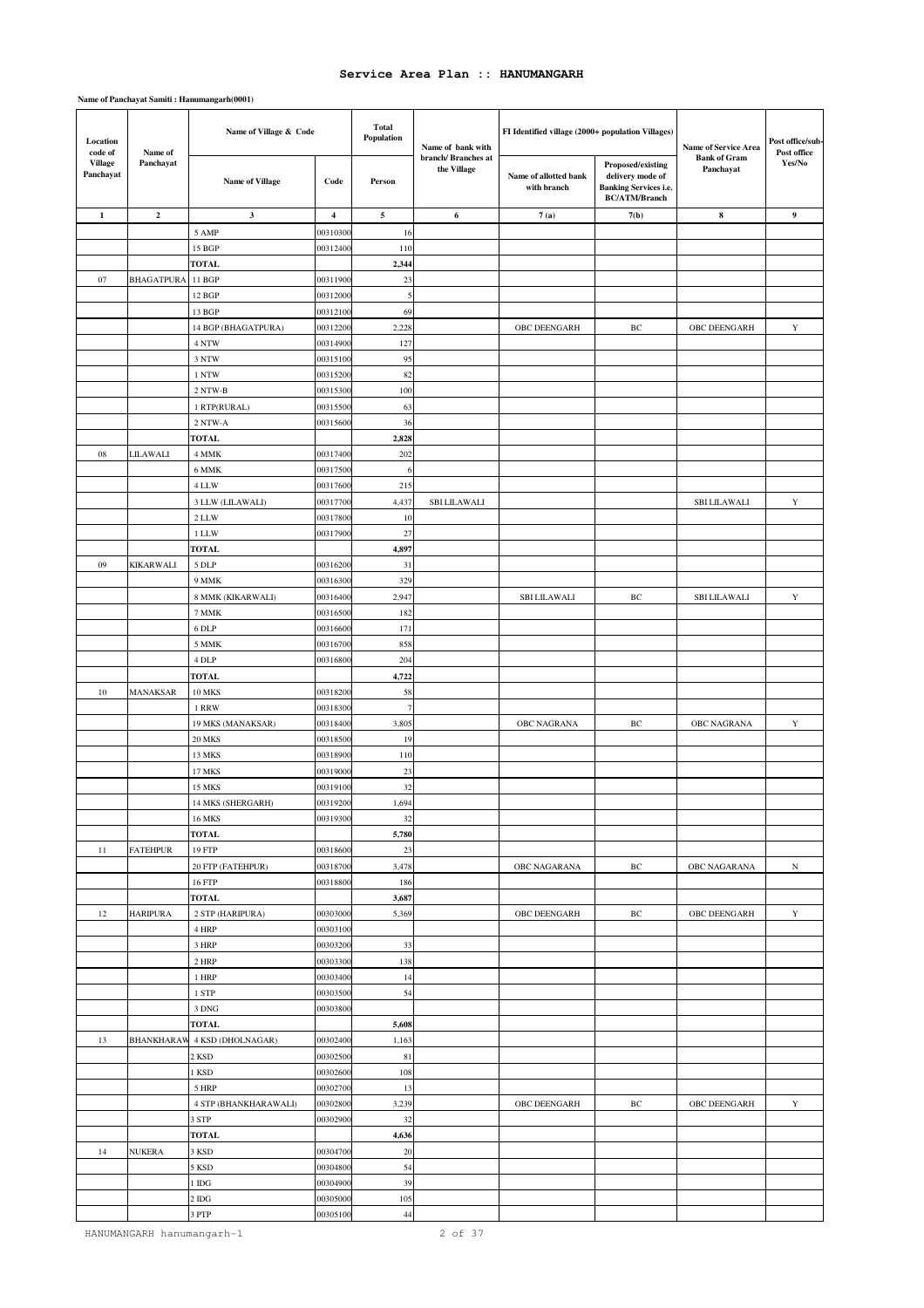### **Name of Panchayat Samiti : Hanumangarh(0001)**

| Location<br>code of  | Name of                   | Name of Village & Code         |                      | <b>Total</b><br>Population | Name of bank with                  | FI Identified village (2000+ population Villages) |                                                                                               | Name of Service Area             | Post office/sub-<br>Post office |
|----------------------|---------------------------|--------------------------------|----------------------|----------------------------|------------------------------------|---------------------------------------------------|-----------------------------------------------------------------------------------------------|----------------------------------|---------------------------------|
| Village<br>Panchayat | Panchayat                 | <b>Name of Village</b>         | Code                 | Person                     | branch/ Branches at<br>the Village | Name of allotted bank<br>with branch              | Proposed/existing<br>delivery mode of<br><b>Banking Services i.e.</b><br><b>BC/ATM/Branch</b> | <b>Bank of Gram</b><br>Panchayat | Yes/No                          |
| $\mathbf{1}$         | $\boldsymbol{2}$          | 3                              | 4                    | 5                          | 6                                  | 7(a)                                              | 7(b)                                                                                          | ${\bf 8}$                        | $\boldsymbol{9}$                |
|                      |                           | 4 IDG                          | 0030530              | 48                         |                                    |                                                   |                                                                                               |                                  |                                 |
|                      |                           | 6 PTP                          | 0030670              | 86                         |                                    |                                                   |                                                                                               |                                  |                                 |
|                      |                           | 4 PTP                          | 0030680              | 62                         |                                    |                                                   |                                                                                               |                                  |                                 |
|                      |                           | 2 PTP(NUKERA)                  | 0030690              | 5,010                      | <b>MGB NUKERA</b>                  |                                                   |                                                                                               | <b>MGB NUKERA</b>                |                                 |
|                      |                           | 4 NKR-A                        | 0030700              | 47                         |                                    |                                                   |                                                                                               |                                  |                                 |
|                      |                           | <b>TOTAL</b>                   |                      | 5,515                      |                                    |                                                   |                                                                                               |                                  |                                 |
| 15                   | RASUWALA                  | 9 IDG                          | 0030600              | 97                         |                                    |                                                   |                                                                                               |                                  |                                 |
|                      |                           | 11 KSD                         | 0030150              | 139                        |                                    |                                                   |                                                                                               |                                  |                                 |
|                      |                           | 12 KSD                         | 0030160              | 323                        |                                    |                                                   |                                                                                               |                                  |                                 |
|                      |                           | $6$ IDG                        | 0030170              | 151                        |                                    |                                                   |                                                                                               |                                  |                                 |
|                      |                           | 7 IDG(RASUWALA)                | 0030570              | 2,565                      |                                    | <b>SBBJ SANGARIA</b>                              | $\rm BC$                                                                                      | <b>SBBJ SANGARIA</b>             | $\mathbf Y$                     |
|                      |                           | 8 IDG                          | 0030590              | 48                         |                                    |                                                   |                                                                                               |                                  |                                 |
|                      |                           | <b>TOTAL</b>                   |                      | 3,323                      |                                    |                                                   |                                                                                               |                                  |                                 |
| 16                   | <b>MALARAMPUR</b>         | 8 KSD                          | 0030220              | 114                        |                                    |                                                   |                                                                                               |                                  |                                 |
|                      |                           | 10 KSD                         | 0030180              | 144                        |                                    |                                                   |                                                                                               |                                  |                                 |
|                      |                           | 3 IDG                          | 0030190<br>00302000  | 206                        |                                    |                                                   |                                                                                               |                                  |                                 |
|                      |                           | 7 KSD<br>9 KSD                 | 0030210              | 28<br>144                  |                                    |                                                   |                                                                                               |                                  |                                 |
|                      |                           | 6 KSD(MALARAMPURA)             | 0030230              | 2,015                      |                                    | OBC DEENGARH                                      | $\rm BC$                                                                                      | OBC DEENGARH                     | $\mathbf Y$                     |
|                      |                           | <b>TOTAL</b>                   |                      | 2,651                      |                                    |                                                   |                                                                                               |                                  |                                 |
| 17                   | <b>INDRAPURA</b>          | 20 MJD                         | 0030860              | 279                        |                                    |                                                   |                                                                                               |                                  |                                 |
|                      |                           | 19 MJD                         | 0030880              | 123                        |                                    |                                                   |                                                                                               |                                  |                                 |
|                      |                           | 18 MJD                         | 00308900             | 64                         |                                    |                                                   |                                                                                               |                                  |                                 |
|                      |                           | 17 MJD(INDRAPURA)              | 0030900              | 1,794                      |                                    |                                                   |                                                                                               | OBC DHOLIPAL                     |                                 |
|                      |                           | 16 MJD                         | 00313500             | 214                        |                                    |                                                   |                                                                                               |                                  |                                 |
|                      |                           | <b>TOTAL</b>                   |                      | 2,474                      |                                    |                                                   |                                                                                               |                                  |                                 |
| 18                   | SINGHPURA                 | 21 AMP                         | 00307900             |                            |                                    |                                                   |                                                                                               |                                  |                                 |
|                      |                           | 23 AMP                         | 0030800              | 21                         |                                    |                                                   |                                                                                               |                                  |                                 |
|                      |                           | 24 AMP                         | 0030810              | 12                         |                                    |                                                   |                                                                                               |                                  |                                 |
|                      |                           | 26 AMP                         | 00308200             | 221                        |                                    |                                                   |                                                                                               |                                  |                                 |
|                      |                           | 27 AMP                         | 0030830              | 164                        |                                    |                                                   |                                                                                               |                                  |                                 |
|                      |                           | 29 AMP                         | 0030840              | $\overline{4}$             |                                    |                                                   |                                                                                               |                                  |                                 |
|                      |                           | 21 MJD (BUGLAWALI)             | 0030850              | 1,490                      |                                    |                                                   |                                                                                               |                                  |                                 |
|                      |                           | 25/1 AMP                       | 0030870              | 8                          |                                    |                                                   |                                                                                               |                                  |                                 |
|                      |                           | 25 AMP                         | 0030910              | 110                        |                                    |                                                   |                                                                                               |                                  |                                 |
|                      |                           | 22 AMP(SINGHPURA)              | 00309200             | 1,480                      |                                    |                                                   |                                                                                               | OBC DHOLIPAL                     |                                 |
|                      |                           | <b>TOTAL</b>                   |                      | 3,510                      |                                    |                                                   |                                                                                               |                                  |                                 |
| 19                   | SHAHPINI                  | 18 AMP                         | 00307700             | 26                         |                                    |                                                   |                                                                                               |                                  |                                 |
|                      |                           | 20 AMP                         | 00307800             | 33                         |                                    |                                                   |                                                                                               |                                  |                                 |
|                      |                           | 19 AMP (SHAHPINI)              | 00309300             | 3,037                      |                                    | OBC DHOLIPAL                                      | ВC                                                                                            | OBC DHOLIPAL                     | $\mathbf Y$                     |
|                      |                           | 15 MJD                         | 00313400             |                            |                                    |                                                   |                                                                                               |                                  |                                 |
|                      |                           | <b>TOTAL</b>                   |                      | 3,096                      |                                    |                                                   |                                                                                               |                                  |                                 |
| 20                   | <b>AMARPURAJAI 17 AMP</b> |                                | 00309400             | 16                         |                                    |                                                   |                                                                                               |                                  |                                 |
|                      |                           | 14 AMP                         | 00313100             | 53                         |                                    |                                                   |                                                                                               |                                  |                                 |
|                      |                           | 16 AMP(AMARPURAJALU)<br>13 MJD | 00313200<br>00313300 | 2,372<br>$21\,$            |                                    | OBC DHABAN                                        | $\rm BC$                                                                                      | OBC DHABAN                       | $\mathbf Y$                     |
|                      |                           | 14 MJD                         | 00313600             | 121                        |                                    |                                                   |                                                                                               |                                  |                                 |
|                      |                           | 12 MJD                         | 00313700             | 630                        |                                    |                                                   |                                                                                               |                                  |                                 |
|                      |                           | <b>TOTAL</b>                   |                      | 3,213                      |                                    |                                                   |                                                                                               |                                  |                                 |
| 21                   | KISHANPURA                | 11 PTP(KISHANPURA UTRADA)      | 00305800             | 3,684                      |                                    | PNB SANGARIYA                                     | ВC                                                                                            | PNB SANGARIYA                    | $\mathbf Y$                     |
|                      | UTRADA                    | <b>12 PTP</b>                  | 00306100             | 29                         |                                    |                                                   |                                                                                               |                                  |                                 |
|                      |                           | 14 PTP                         | 00306200             | 47                         |                                    |                                                   |                                                                                               |                                  |                                 |
|                      |                           | 15 PTP                         | 00306300             | 82                         |                                    |                                                   |                                                                                               |                                  |                                 |
|                      |                           | 13 PTP                         | 00306400             | 41                         |                                    |                                                   |                                                                                               |                                  |                                 |
|                      |                           | 10 PTP                         | 00306500             | 36                         |                                    |                                                   |                                                                                               |                                  |                                 |
|                      |                           | <b>TOTAL</b>                   |                      | 3,919                      |                                    |                                                   |                                                                                               |                                  |                                 |
| 22                   | <b>INDRAGARH</b>          | 5 PTP                          | 00305200             | 42                         |                                    |                                                   |                                                                                               |                                  |                                 |
|                      |                           | 5 IDG                          | 00305400             | 1,639                      |                                    |                                                   |                                                                                               | SBBJ SANGARIYA                   |                                 |
|                      |                           | 7 PTP                          | 00305500             | 34                         |                                    |                                                   |                                                                                               |                                  |                                 |
|                      |                           | 9 PTP                          | 00305600             | 79                         |                                    |                                                   |                                                                                               |                                  |                                 |
|                      |                           | 8 PTP                          | 00306600             | 151                        |                                    |                                                   |                                                                                               |                                  |                                 |
|                      |                           | 9 NKR                          | 00307500             | 128                        |                                    |                                                   |                                                                                               |                                  |                                 |
|                      |                           | 8 NKR                          | 00307600             | 208                        |                                    |                                                   |                                                                                               |                                  |                                 |

HANUMANGARH hanumangarh-1 3 of 37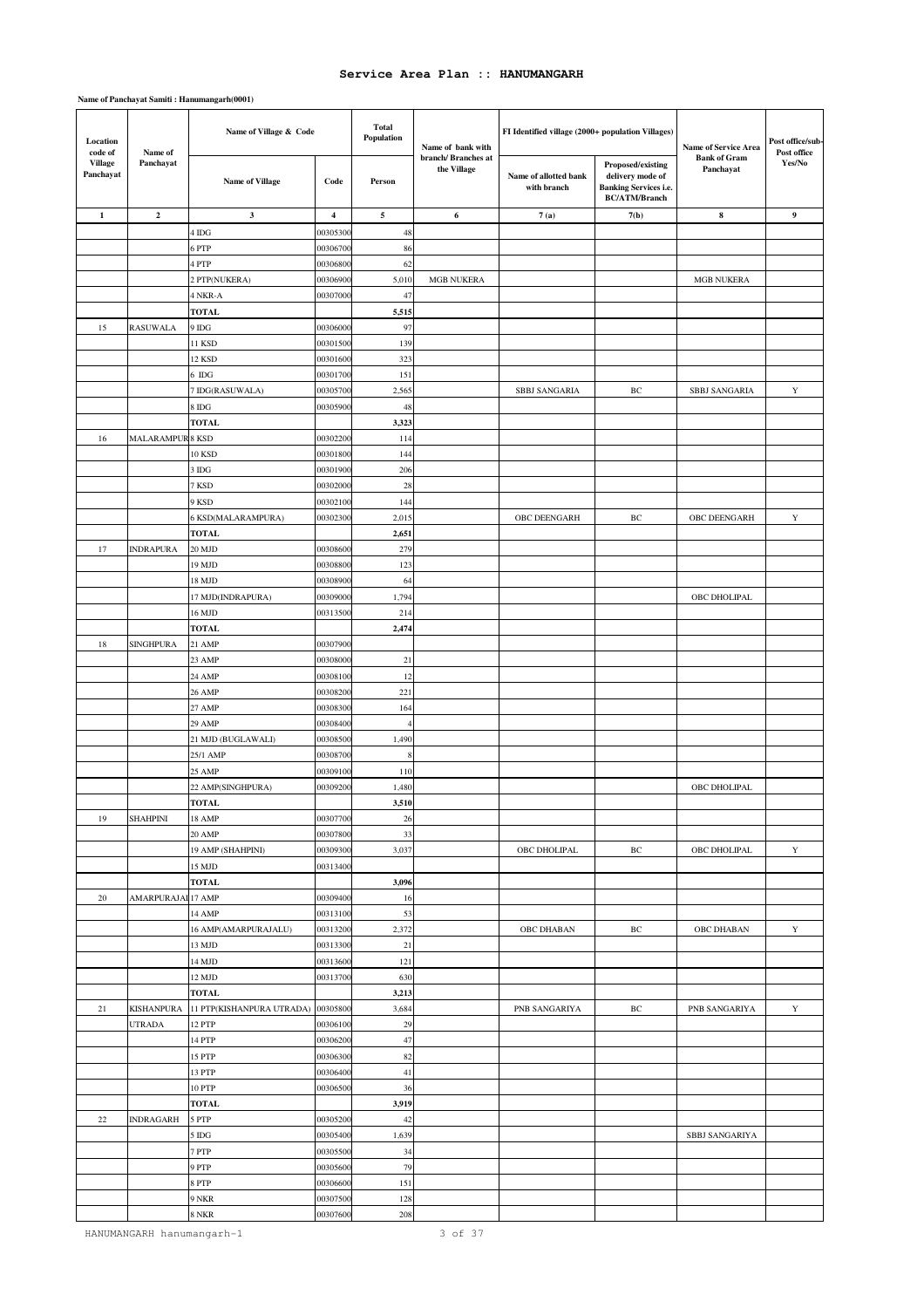### **Name of Panchayat Samiti : Hanumangarh(0001)**

| Location<br>code of         | Name of              | Name of Village & Code                |                         | <b>Total</b><br>Population | Name of bank with                  | FI Identified village (2000+ population Villages) |                                                                                               | Name of Service Area             | Post office/sub-<br>Post office |
|-----------------------------|----------------------|---------------------------------------|-------------------------|----------------------------|------------------------------------|---------------------------------------------------|-----------------------------------------------------------------------------------------------|----------------------------------|---------------------------------|
| <b>Village</b><br>Panchayat | Panchayat            | <b>Name of Village</b>                | Code                    | Person                     | branch/ Branches at<br>the Village | Name of allotted bank<br>with branch              | Proposed/existing<br>delivery mode of<br><b>Banking Services i.e.</b><br><b>BC/ATM/Branch</b> | <b>Bank of Gram</b><br>Panchayat | Yes/No                          |
| $\mathbf{1}$                | $\overline{2}$       | 3                                     | $\overline{\mathbf{4}}$ | 5                          | 6                                  | 7(a)                                              | 7(b)                                                                                          | 8                                | 9                               |
|                             |                      | <b>TOTAL</b>                          |                         | 2,281                      |                                    |                                                   |                                                                                               |                                  |                                 |
| 23                          |                      | JATWALA SIKH15 AMP(JATWALA SIKHAN)    | 00309500                | 2,384                      |                                    | <b>MGB NUKERA</b>                                 | BC                                                                                            | <b>MGB NUKERA</b>                |                                 |
|                             |                      | 12 AMP                                | 00309600                | 50                         |                                    |                                                   |                                                                                               |                                  |                                 |
|                             |                      | <b>TOTAL</b>                          |                         | 2,434                      |                                    |                                                   |                                                                                               |                                  |                                 |
| 24                          | <b>MORJAND</b>       | 13 AMP                                | 00312900                | 79                         |                                    |                                                   |                                                                                               |                                  |                                 |
|                             | <b>SIRWANA</b>       | 9 MJD                                 | 00313000                | 20                         |                                    |                                                   |                                                                                               |                                  |                                 |
|                             |                      | 11 MJD                                | 00313800                | 43                         |                                    |                                                   |                                                                                               |                                  |                                 |
|                             |                      | 10 MJD                                | 00313900                | $10\,$                     |                                    |                                                   |                                                                                               |                                  |                                 |
|                             |                      | 8 MJD                                 | 00314000                | 47                         |                                    |                                                   |                                                                                               |                                  |                                 |
|                             |                      | 7 MJD (MORJAND)                       | 00314100                | 2,367                      |                                    | <b>MGB NUKERA</b>                                 | BС                                                                                            | <b>MGB NUKERA</b>                | Y                               |
|                             |                      | 10 NTW (PRATAPNAGAR)                  | 00314200                | 967                        |                                    |                                                   |                                                                                               |                                  |                                 |
|                             |                      | TOTAL                                 |                         | 3,533                      |                                    |                                                   |                                                                                               |                                  |                                 |
| 25                          | <b>SANTPURA</b>      | 2 AMP                                 | 00304400                | 163                        |                                    |                                                   |                                                                                               |                                  |                                 |
|                             |                      | 3 AMP                                 | 00304500                | 40                         |                                    |                                                   |                                                                                               |                                  |                                 |
|                             |                      | PTP(SANTPURA)                         | 0030460                 | 2,601                      |                                    | MGB SANGARIA                                      | BС                                                                                            | MGB SANGARIA                     |                                 |
|                             |                      | <b>TOTAL</b>                          |                         | 2,804                      |                                    |                                                   |                                                                                               |                                  |                                 |
| 26                          | <b>CHAK</b>          | 4 NKR-B                               | 00307100                | 11                         |                                    |                                                   |                                                                                               |                                  |                                 |
|                             |                      | HIRASINGHWA 5 NKR(CHAK HIRASINGH WALA | 00307200                | 1,592                      |                                    |                                                   |                                                                                               | PNB SANGARIYA                    |                                 |
|                             |                      | 6 NKR                                 | 00307300                | 25                         |                                    |                                                   |                                                                                               |                                  |                                 |
|                             |                      | 7 NKR                                 | 00307400                | 5                          |                                    |                                                   |                                                                                               |                                  |                                 |
|                             |                      | 11 AMP                                | 00309700                | 235                        |                                    |                                                   |                                                                                               |                                  |                                 |
|                             |                      | 3 NKR<br>2 NKR                        | 00309800<br>00309900    | 27<br>$\,$ 6 $\,$          |                                    |                                                   |                                                                                               |                                  |                                 |
|                             |                      | 8 AMP                                 | 00310000                | 34                         |                                    |                                                   |                                                                                               |                                  |                                 |
|                             |                      | 1 NKR (LAMBI DHAB)                    | 00310100                | 1,044                      |                                    |                                                   |                                                                                               |                                  |                                 |
|                             |                      | <b>TOTAL</b>                          |                         | 2,979                      |                                    |                                                   |                                                                                               |                                  |                                 |
| 27                          | <b>GOLUWALA</b>      | 23 JRK-B                              | 00391500                | 750                        |                                    |                                                   |                                                                                               |                                  |                                 |
|                             | SINGHAGAAN           | 33 LLW                                | 00391700                | 461                        |                                    |                                                   |                                                                                               |                                  |                                 |
|                             |                      | 23 JRK-A                              | 00391800                | 340                        |                                    |                                                   |                                                                                               |                                  |                                 |
|                             |                      | 21 JRK                                | 00392200                | 44                         |                                    |                                                   |                                                                                               |                                  |                                 |
|                             |                      | 22 JRK                                | 00392300                | 4,674                      |                                    | SBBJ GOLUWALA                                     | ВC                                                                                            | SBBJ GOLUWALA                    | Y                               |
|                             |                      | 16 MOD                                | 00393200                | 112                        |                                    |                                                   |                                                                                               |                                  |                                 |
|                             |                      | <b>TOTAL</b>                          |                         | 6,381                      |                                    |                                                   |                                                                                               |                                  |                                 |
| 28                          | <b>UMEWALA</b>       | 38 LLW-B                              | 00388200                | 588                        |                                    |                                                   |                                                                                               |                                  |                                 |
|                             |                      | 4 TKW                                 | 0038830                 | 27                         |                                    |                                                   |                                                                                               |                                  |                                 |
|                             |                      | 5 TKW                                 | 00388400                | 106                        |                                    |                                                   |                                                                                               |                                  |                                 |
|                             |                      | 3 TKW                                 | 00388500                | 973                        |                                    |                                                   |                                                                                               |                                  |                                 |
|                             |                      | 4 UMW                                 | 00388600                | 1,516                      |                                    |                                                   |                                                                                               | MGB GOLUWALA                     |                                 |
|                             |                      | 6 UMW                                 | 00388700                | 15                         |                                    |                                                   |                                                                                               |                                  |                                 |
|                             |                      | 5 UMW                                 | 00388800                | 92                         |                                    |                                                   |                                                                                               |                                  |                                 |
|                             |                      | 8 UTS                                 | 00388900                | 88                         |                                    |                                                   |                                                                                               |                                  |                                 |
|                             |                      | 9 UTS                                 | 00389000                | 75                         |                                    |                                                   |                                                                                               |                                  |                                 |
|                             |                      | 1 TKW-B                               | 00389100                | 45                         |                                    |                                                   |                                                                                               |                                  |                                 |
|                             |                      | 34 LLW                                | 00389300                | 607                        |                                    |                                                   |                                                                                               |                                  |                                 |
|                             |                      | 38 LLW-A<br>35 LLW                    | 00389500<br>00391600    | 778<br>196                 |                                    |                                                   |                                                                                               |                                  |                                 |
|                             |                      | <b>TOTAL</b>                          |                         | 5,106                      |                                    |                                                   |                                                                                               |                                  |                                 |
| 29                          | <b>GOLUWALA</b>      |                                       | 00392400                | 8,352                      | MGB GOLUWALA                       |                                                   |                                                                                               |                                  |                                 |
|                             | NIVDHAN 2 JRI 20 MOD | 24 JRK                                | 00392900                | 59                         |                                    |                                                   |                                                                                               | MGB GOLUWALA                     |                                 |
|                             |                      | 18 MOD                                | 00393000                | 20                         |                                    |                                                   |                                                                                               |                                  |                                 |
|                             |                      | 17 MOD                                | 00393100                | 25                         |                                    |                                                   |                                                                                               |                                  |                                 |
|                             |                      | <b>TOTAL</b>                          |                         | 8,456                      |                                    |                                                   |                                                                                               |                                  |                                 |
| 30                          | <b>KAHENAWALA</b>    | 1 TKW-A                               | 00389200                | 813                        |                                    |                                                   |                                                                                               |                                  |                                 |
|                             |                      | 36 LLW                                | 00389400                | 115                        |                                    |                                                   |                                                                                               |                                  |                                 |
|                             |                      | 37 LLW-A                              | 00389600                | 339                        |                                    |                                                   |                                                                                               |                                  |                                 |
|                             |                      | 37 LLW-B                              | 00389700                | 151                        |                                    |                                                   |                                                                                               |                                  |                                 |
|                             |                      | <b>28 JRK</b>                         | 00391300                | 15                         |                                    |                                                   |                                                                                               |                                  |                                 |
|                             |                      | <b>26 JRK</b>                         | 00391400                | 2,039                      |                                    | SBBJ GOLUWALA                                     | ВC                                                                                            | SBBJ GOLUWALA                    | $\mathbf Y$                     |
|                             |                      | 25 JRK                                | 00392500                | 229                        |                                    |                                                   |                                                                                               |                                  |                                 |
|                             |                      | 27 JRK                                | 00392600                | 40                         |                                    |                                                   |                                                                                               |                                  |                                 |
|                             |                      | 2 HDP                                 | 00392800                | 569                        |                                    |                                                   |                                                                                               |                                  |                                 |
|                             |                      | <b>TOTAL</b>                          |                         | 4,310                      |                                    |                                                   |                                                                                               |                                  |                                 |
| 31                          | AAYALKEE             | 17 JRK                                | 00391900                | 146                        |                                    |                                                   |                                                                                               |                                  |                                 |

HANUMANGARH hanumangarh-1 4 of 37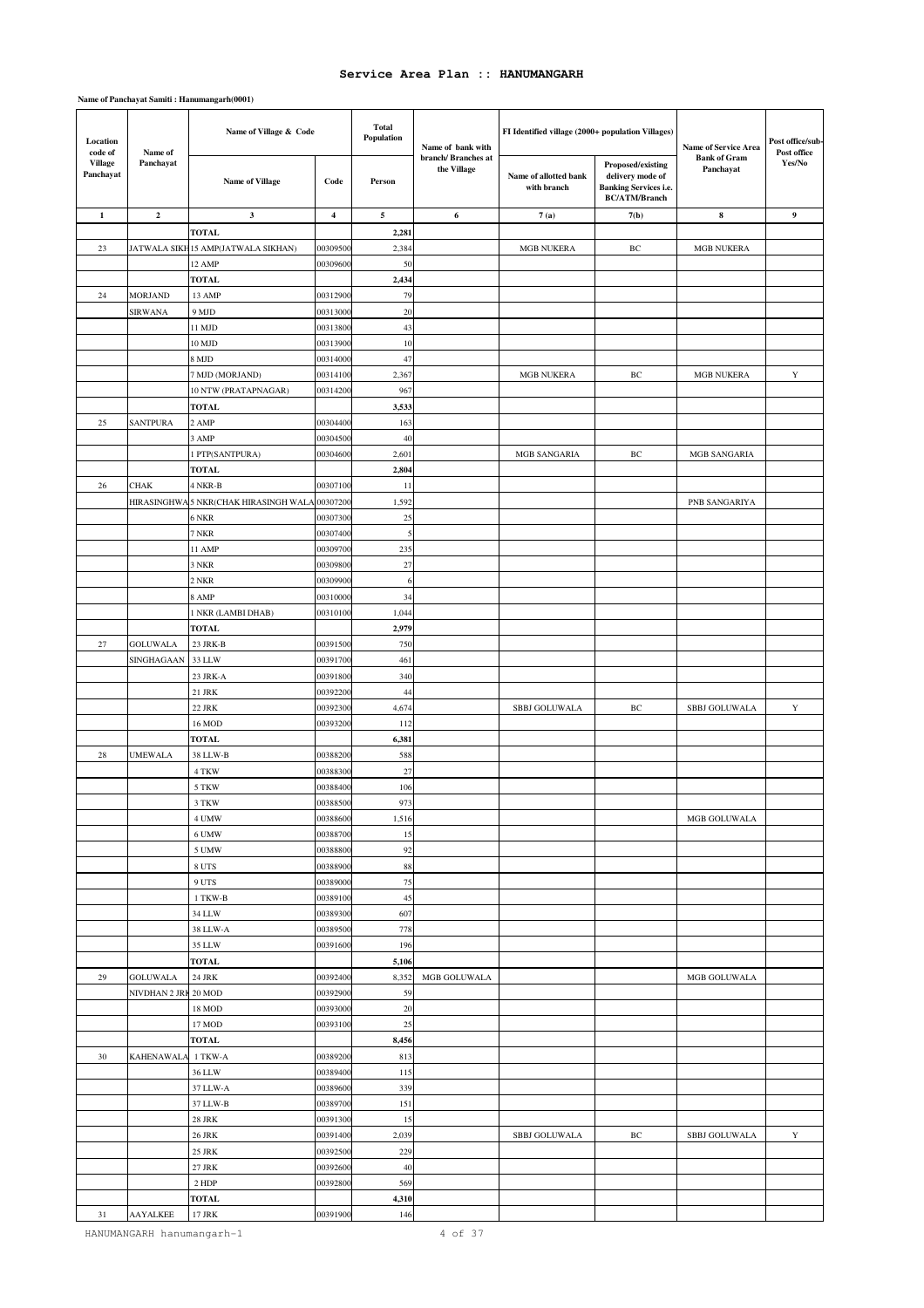### **Name of Panchayat Samiti : Hanumangarh(0001)**

| Location<br>code of         | Name of          | Name of Village & Code   |                         | <b>Total</b><br>Population | Name of bank with                  | FI Identified village (2000+ population Villages) |                                                                                        | Name of Service Area             | Post office/sub-<br>Post office |
|-----------------------------|------------------|--------------------------|-------------------------|----------------------------|------------------------------------|---------------------------------------------------|----------------------------------------------------------------------------------------|----------------------------------|---------------------------------|
| <b>Village</b><br>Panchayat | Panchayat        | <b>Name of Village</b>   | Code                    | Person                     | branch/ Branches at<br>the Village | Name of allotted bank<br>with branch              | Proposed/existing<br>delivery mode of<br>Banking Services i.e.<br><b>BC/ATM/Branch</b> | <b>Bank of Gram</b><br>Panchayat | Yes/No                          |
| $\mathbf{1}$                | $\overline{2}$   | $\mathbf{3}$             | $\overline{\mathbf{4}}$ | $\sim$                     | 6                                  | 7(a)                                              | 7(b)                                                                                   | 8                                | $\boldsymbol{9}$                |
|                             |                  | <b>18 JRK</b>            | 0039200                 | 3,098                      |                                    | MGB AYALKI                                        | $\rm{BC}$                                                                              | MGB AYALKI                       |                                 |
|                             |                  | <b>20 JRK</b>            | 00392100                | 81                         |                                    |                                                   |                                                                                        |                                  |                                 |
|                             |                  | 15 MOD-B                 | 00393300                | 45                         |                                    |                                                   |                                                                                        |                                  |                                 |
|                             |                  | 15 MOD-A                 | 00393400                | 54                         |                                    |                                                   |                                                                                        |                                  |                                 |
|                             |                  | 13 MOD-B                 | 00393500                | 857                        |                                    |                                                   |                                                                                        |                                  |                                 |
|                             |                  | 13 MOD-A                 | 0039360                 | 24                         |                                    |                                                   |                                                                                        |                                  |                                 |
|                             |                  | 11 MOD                   | 00393700                | 9                          |                                    |                                                   |                                                                                        |                                  |                                 |
|                             |                  | 14 MOD                   | 0039410                 | 6                          |                                    |                                                   |                                                                                        |                                  |                                 |
|                             |                  | <b>TOTAL</b>             |                         | 4,320                      |                                    |                                                   |                                                                                        |                                  |                                 |
| 32                          | LONGWALA         | 12 MOD                   | 00393800                | 26                         |                                    |                                                   |                                                                                        |                                  |                                 |
|                             |                  | 2 LGW                    | 0039390                 | 214                        |                                    |                                                   |                                                                                        |                                  |                                 |
|                             |                  | 3 LGW                    | 00394000                | 3,481                      |                                    | MGB AYALKI                                        | ВC                                                                                     | MGB AYALKI                       |                                 |
|                             |                  | 5 LGW<br>4 LGW-B         | 00394200<br>00397400    | 5                          |                                    |                                                   |                                                                                        |                                  |                                 |
|                             |                  |                          |                         | 47                         |                                    |                                                   |                                                                                        |                                  |                                 |
|                             |                  | 4 LGW-A<br>1 PBN         | 00397500<br>0039760     | 33<br>16                   |                                    |                                                   |                                                                                        |                                  |                                 |
|                             |                  | <b>TOTAL</b>             |                         | 3,822                      |                                    |                                                   |                                                                                        |                                  |                                 |
| 33                          | <b>SURAWALI</b>  | 1 BLW                    | 00387900                | 72                         |                                    |                                                   |                                                                                        |                                  |                                 |
|                             |                  | 41 LLW                   | 00388000                | 863                        |                                    |                                                   |                                                                                        |                                  |                                 |
|                             |                  | 43 LLW                   | 00388100                | 68                         |                                    |                                                   |                                                                                        |                                  |                                 |
|                             |                  | 39 LLW                   | 0038980                 | 1,152                      |                                    |                                                   |                                                                                        |                                  |                                 |
|                             |                  | 40 LLW-A                 | 00389900                | 75                         |                                    |                                                   |                                                                                        |                                  |                                 |
|                             |                  | 40 LLW                   | 00390000                | 161                        |                                    |                                                   |                                                                                        |                                  |                                 |
|                             |                  | $7\ \mathrm{HDP}$        | 00390100                | 2,743                      |                                    | MGB SURAWALI                                      | ВC                                                                                     | MGB SURAWALI                     |                                 |
|                             |                  | 29 MOD-A                 | 00390500                | 9                          |                                    |                                                   |                                                                                        |                                  |                                 |
|                             |                  | 8 HDP                    | 0039060                 |                            |                                    |                                                   |                                                                                        |                                  |                                 |
|                             |                  | 31 JRK                   | 00391000                | 12                         |                                    |                                                   |                                                                                        |                                  |                                 |
|                             |                  | <b>30 JRK</b>            | 0039110                 | $\,$ 8 $\,$                |                                    |                                                   |                                                                                        |                                  |                                 |
|                             |                  | 29 JRK                   | 00391200                | 406                        |                                    |                                                   |                                                                                        |                                  |                                 |
|                             |                  | <b>TOTAL</b>             |                         | 5,569                      |                                    |                                                   |                                                                                        |                                  |                                 |
| 34                          | <b>KHOTAWALI</b> | 49 LLW                   | 0038600                 |                            |                                    |                                                   |                                                                                        |                                  |                                 |
|                             |                  | 47 LLW                   | 00386100                | 971                        |                                    |                                                   |                                                                                        |                                  |                                 |
|                             |                  | 8 BLW<br><b>10 BLW</b>   | 00386200<br>00386300    | 81<br>31                   |                                    |                                                   |                                                                                        |                                  |                                 |
|                             |                  | 9 BLW                    | 00386400                | 37                         |                                    |                                                   |                                                                                        |                                  |                                 |
|                             |                  | 36 MOD                   | 00386500                | 986                        |                                    |                                                   |                                                                                        |                                  |                                 |
|                             |                  | 38 MOD                   | 00386600                | 74                         |                                    |                                                   |                                                                                        |                                  |                                 |
|                             |                  | 37 MOD                   | 00386700                | 71                         |                                    |                                                   |                                                                                        |                                  |                                 |
|                             |                  | 35 MOD                   | 00386800                | 420                        |                                    |                                                   |                                                                                        |                                  |                                 |
|                             |                  | 34 MOD                   | 00386900                | 31                         |                                    |                                                   |                                                                                        |                                  |                                 |
|                             |                  | 31 MOD                   | 00387000                | 2,340                      |                                    | MGB SUREWALA                                      | $\rm{BC}$                                                                              | MGB SUREWALA                     |                                 |
|                             |                  | 33 MOD                   | 00387100                | 98                         |                                    |                                                   |                                                                                        |                                  |                                 |
|                             |                  | 7 BLW                    | 00387200                | 52                         |                                    |                                                   |                                                                                        |                                  |                                 |
|                             |                  | 6 BLW                    | 00387300                | $\mathbf{1}$               |                                    |                                                   |                                                                                        |                                  |                                 |
|                             |                  | 2 BLW-B                  | 00387400                | 744                        |                                    |                                                   |                                                                                        |                                  |                                 |
|                             |                  | 5 BLW                    | 00387500                | 78                         |                                    |                                                   |                                                                                        |                                  |                                 |
|                             |                  | $4\;\mathrm{BLW}$        | 00387600                | 17                         |                                    |                                                   |                                                                                        |                                  |                                 |
|                             |                  | 3 BLW                    | 00387700                | 74                         |                                    |                                                   |                                                                                        |                                  |                                 |
|                             |                  | 2 BLW-A                  | 00387800                | 77                         |                                    |                                                   |                                                                                        |                                  |                                 |
|                             |                  | 29 MOD-B                 | 00390200                | 421                        |                                    |                                                   |                                                                                        |                                  |                                 |
| 35                          | LAKHASAR         | <b>TOTAL</b><br>11 LKS-B | 00390300                | 6,604                      |                                    |                                                   |                                                                                        |                                  |                                 |
|                             |                  | 11 LKS-A                 | 00390400                | 2,068                      |                                    | PNB PILIBANGA                                     | $\rm BC$                                                                               | PNB PILIBANGA                    | $\mathbf Y$                     |
|                             |                  | 22 MOD                   | 00394800                | 49                         |                                    |                                                   |                                                                                        |                                  |                                 |
|                             |                  | 24 MOD                   | 00395300                | 156                        |                                    |                                                   |                                                                                        |                                  |                                 |
|                             |                  | 8 LKS                    | 00395400                | 208                        |                                    |                                                   |                                                                                        |                                  |                                 |
|                             |                  | 21 MOD                   | 00395600                | 485                        |                                    |                                                   |                                                                                        |                                  |                                 |
|                             |                  | 6 LKS                    | 00395700                | 247                        |                                    |                                                   |                                                                                        |                                  |                                 |
|                             |                  | 4 LKS-B                  | 00395800                | 267                        |                                    |                                                   |                                                                                        |                                  |                                 |
|                             |                  | 9 LKS-A                  | 00396200                | 201                        |                                    |                                                   |                                                                                        |                                  |                                 |
|                             |                  | 9 LKS-B                  | 00396300                | $24\,$                     |                                    |                                                   |                                                                                        |                                  |                                 |
|                             |                  | <b>10 LKS</b>            | 00396400                |                            |                                    |                                                   |                                                                                        |                                  |                                 |
|                             |                  | <b>TOTAL</b>             |                         | 3,705                      |                                    |                                                   |                                                                                        |                                  |                                 |

HANUMANGARH hanumangarh-1 5 of 37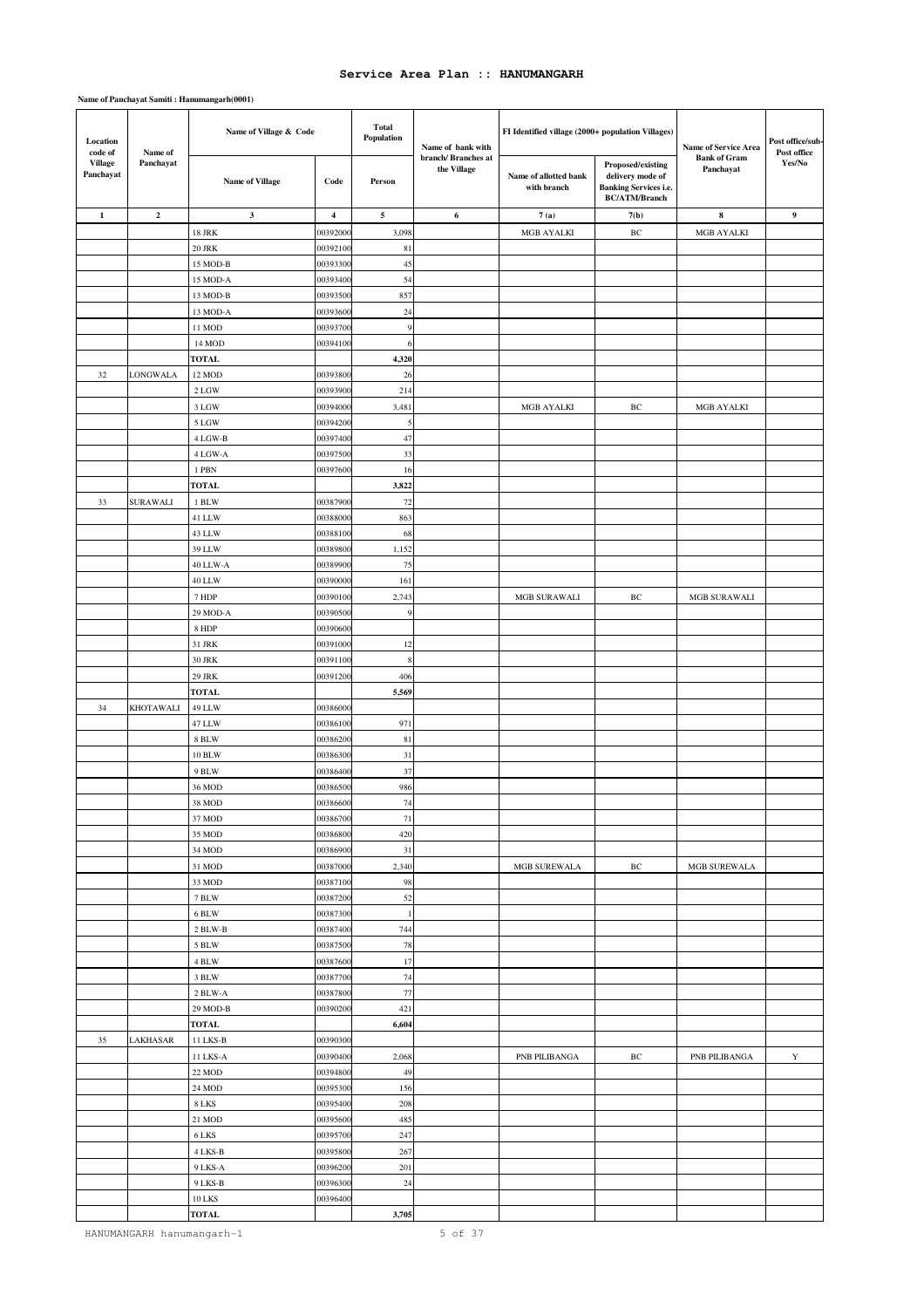| Location<br>code of         | Name of           | Name of Village & Code          |                         | <b>Total</b><br>Population | Name of bank with                  | FI Identified village (2000+ population Villages) |                                                                                               | Name of Service Area             | Post office/sub-<br>Post office |
|-----------------------------|-------------------|---------------------------------|-------------------------|----------------------------|------------------------------------|---------------------------------------------------|-----------------------------------------------------------------------------------------------|----------------------------------|---------------------------------|
| <b>Village</b><br>Panchayat | Panchayat         | <b>Name of Village</b>          | Code                    | Person                     | branch/ Branches at<br>the Village | Name of allotted bank<br>with branch              | Proposed/existing<br>delivery mode of<br><b>Banking Services i.e.</b><br><b>BC/ATM/Branch</b> | <b>Bank of Gram</b><br>Panchayat | Yes/No                          |
| $\mathbf{1}$                | $\overline{2}$    | $\mathbf{3}$                    | $\overline{\mathbf{4}}$ | 5                          | 6                                  | 7(a)                                              | 7(b)                                                                                          | $\bf8$                           | $\boldsymbol{9}$                |
| 36                          | HARDAYALPU        | 6 HDP                           | 0039070                 | 92                         |                                    |                                                   |                                                                                               |                                  |                                 |
|                             |                   | 5 HDP-B                         | 0039080                 | 17                         |                                    |                                                   |                                                                                               |                                  |                                 |
|                             |                   | 5 HDP-A                         | 00390900                | 59                         |                                    |                                                   |                                                                                               |                                  |                                 |
|                             |                   | 3 HDP                           | 0039270                 | 778                        |                                    |                                                   |                                                                                               |                                  |                                 |
|                             |                   | 1 HDP                           | 00394900                | 93                         |                                    |                                                   |                                                                                               |                                  |                                 |
|                             |                   | 4 HDP                           | 0039500                 | 1,596                      |                                    |                                                   |                                                                                               | PNB GOLUWALA                     |                                 |
|                             |                   | 23 MOD-II                       | 0039510                 | 561                        |                                    |                                                   |                                                                                               |                                  |                                 |
|                             |                   | 25 MOD                          | 0039520                 | 269                        |                                    |                                                   |                                                                                               |                                  |                                 |
|                             |                   | 23 MOD-I                        | 0039550                 | 296                        |                                    |                                                   |                                                                                               |                                  |                                 |
|                             |                   | <b>TOTAL</b>                    |                         | 3,761                      |                                    |                                                   |                                                                                               |                                  |                                 |
| 37                          | <b>HANSLIYA</b>   | 1 LKS                           | 0039430                 | 88                         |                                    |                                                   |                                                                                               |                                  |                                 |
|                             |                   | 2 LKS                           | 0039440                 | 2,124                      |                                    | PNB PILIBANGA                                     | $\rm BC$                                                                                      | PNB PILIBANGA                    | $\mathbf Y$                     |
|                             |                   | 3 LKS                           | 0039450                 | 118                        |                                    |                                                   |                                                                                               |                                  |                                 |
|                             |                   | 19 MOD                          | 00394600                | 816                        |                                    |                                                   |                                                                                               |                                  |                                 |
|                             |                   | 4 LKS-A                         | 00394700                | 1,369                      |                                    |                                                   |                                                                                               |                                  |                                 |
|                             |                   | <b>TOTAL</b>                    |                         | 4,515                      |                                    |                                                   |                                                                                               |                                  |                                 |
| 38                          | DHULMANA          | 6 PBN                           | 0039770                 | 26                         |                                    |                                                   |                                                                                               |                                  |                                 |
|                             |                   | 5 PBN                           | 0039780                 | 42                         | MGB DHULMANA                       |                                                   |                                                                                               |                                  |                                 |
|                             |                   | 7 PBN (DHULMANA)                | 0039790<br>00400200     | 2,982                      |                                    |                                                   |                                                                                               | MGB DHULMANA                     |                                 |
|                             |                   | 9 PBN-A<br>22 STG               | 0040030                 | 17<br>913                  |                                    |                                                   |                                                                                               |                                  |                                 |
|                             |                   | 23 STG                          | 0040040                 | 249                        |                                    |                                                   |                                                                                               |                                  |                                 |
|                             |                   | 24 STG                          | 0040050                 | 179                        |                                    |                                                   |                                                                                               |                                  |                                 |
|                             |                   | <b>TOTAL</b>                    |                         | 4,408                      |                                    |                                                   |                                                                                               |                                  |                                 |
| 39                          | SARABABAWA 12 LGW |                                 | 0039680                 | 10                         |                                    |                                                   |                                                                                               |                                  |                                 |
|                             |                   | 8 LGW-A                         | 0039700                 | 45                         |                                    |                                                   |                                                                                               |                                  |                                 |
|                             |                   | 7 LGW-B                         | 00397100                | 112                        |                                    |                                                   |                                                                                               |                                  |                                 |
|                             |                   | 7 LGW-A                         | 0039720                 | 137                        |                                    |                                                   |                                                                                               |                                  |                                 |
|                             |                   | 6 LGW                           | 00397300                | 968                        |                                    |                                                   |                                                                                               | <b>ICICI PILIBANGA</b>           |                                 |
|                             |                   | 8 PBN                           | 00398000                | 95                         |                                    |                                                   |                                                                                               |                                  |                                 |
|                             |                   | 10 PBN-A                        | 0039810                 | 650                        |                                    |                                                   |                                                                                               |                                  |                                 |
|                             |                   | 10 PBN-B                        | 0039820                 | 221                        |                                    |                                                   |                                                                                               |                                  |                                 |
|                             |                   | 12 PBN                          | 00398300                | 92                         |                                    |                                                   |                                                                                               |                                  |                                 |
|                             |                   | 9 LGW                           | 0039840                 | 791                        |                                    |                                                   |                                                                                               |                                  |                                 |
|                             |                   | 10 LGW                          | 0039850                 | 123                        |                                    |                                                   |                                                                                               |                                  |                                 |
|                             |                   | 11 LGW                          | 0039860                 | 68                         |                                    |                                                   |                                                                                               |                                  |                                 |
|                             |                   | 13 LGW                          | 00398700                | 599                        |                                    |                                                   |                                                                                               |                                  |                                 |
|                             |                   | 16 PBN                          | 00399700                | 534                        |                                    |                                                   |                                                                                               |                                  |                                 |
|                             |                   | 14 PBN                          | 0039980                 | 340                        |                                    |                                                   |                                                                                               |                                  |                                 |
|                             |                   | <b>TOTAL</b>                    |                         | 4,785                      |                                    |                                                   |                                                                                               |                                  |                                 |
| $40\,$                      | <b>LIKHMISAR</b>  | 5 LKS-A                         | 00395900                | 55                         |                                    |                                                   |                                                                                               |                                  |                                 |
|                             |                   | 5 LKS-B                         | 00396000                | 52                         |                                    |                                                   |                                                                                               |                                  |                                 |
|                             |                   | 7 LKS                           | 00396100                | 136                        |                                    |                                                   |                                                                                               |                                  |                                 |
|                             |                   | 14 LGW-A                        | 00396700                | 19                         |                                    |                                                   |                                                                                               |                                  |                                 |
|                             |                   | 8 LGW-B<br>15 LGW-C (LIKHMISAR) | 00396900<br>0039890     | 37                         | SBBJ LIKHMISAR                     |                                                   |                                                                                               |                                  | $\mathbf Y$                     |
|                             |                   | 15 LGW-B                        | 00399000                | 4,777<br>47                |                                    |                                                   |                                                                                               | <b>SBBJ LIKHMISAR</b>            |                                 |
|                             |                   | <b>TOTAL</b>                    |                         | 5,123                      |                                    |                                                   |                                                                                               |                                  |                                 |
| 41                          | <b>KHARLIYA</b>   | 17 LGW                          | 00396500                | 264                        |                                    |                                                   |                                                                                               |                                  |                                 |
|                             |                   | 14 LGW-B                        | 00396600                | 51                         |                                    |                                                   |                                                                                               |                                  |                                 |
|                             |                   | 15 LGW-A                        | 00398800                | 188                        |                                    |                                                   |                                                                                               |                                  |                                 |
|                             |                   | 16 LGW                          | 00399100                | 1,097                      |                                    |                                                   |                                                                                               | <b>SBBJ LIKHMISAR</b>            |                                 |
|                             |                   | 5 SGR                           | 00399200                | 392                        |                                    |                                                   |                                                                                               |                                  |                                 |
|                             |                   | 4 SGR                           | 00399300                | 45                         |                                    |                                                   |                                                                                               |                                  |                                 |
|                             |                   | 3 SGR                           | 00399400                | 18                         |                                    |                                                   |                                                                                               |                                  |                                 |
|                             |                   | 1 SGR-B                         | 00399500                | $\,$ 8 $\,$                |                                    |                                                   |                                                                                               |                                  |                                 |
|                             |                   | $1$ SGR-A $\,$                  | 00399600                | $\overline{4}$             |                                    |                                                   |                                                                                               |                                  |                                 |
|                             |                   | <b>TOTAL</b>                    |                         | 2,067                      |                                    |                                                   |                                                                                               |                                  |                                 |
| 42                          | AMARPURA          | 128 RD                          | 00403700                | 20                         |                                    |                                                   |                                                                                               |                                  |                                 |
|                             | <b>RATHAN</b>     | 33 STG                          | 00404000                | 1,251                      |                                    |                                                   |                                                                                               | <b>SBP PILIBANGA</b>             |                                 |
|                             |                   | $32~{\rm STG}$                  | 0040410                 | 854                        |                                    |                                                   |                                                                                               |                                  |                                 |
|                             |                   | $31\;{\rm STG}$                 | 00404200                | 106                        |                                    |                                                   |                                                                                               |                                  |                                 |
|                             |                   | $29\;{\rm STG}$                 | 00404300                |                            |                                    |                                                   |                                                                                               |                                  |                                 |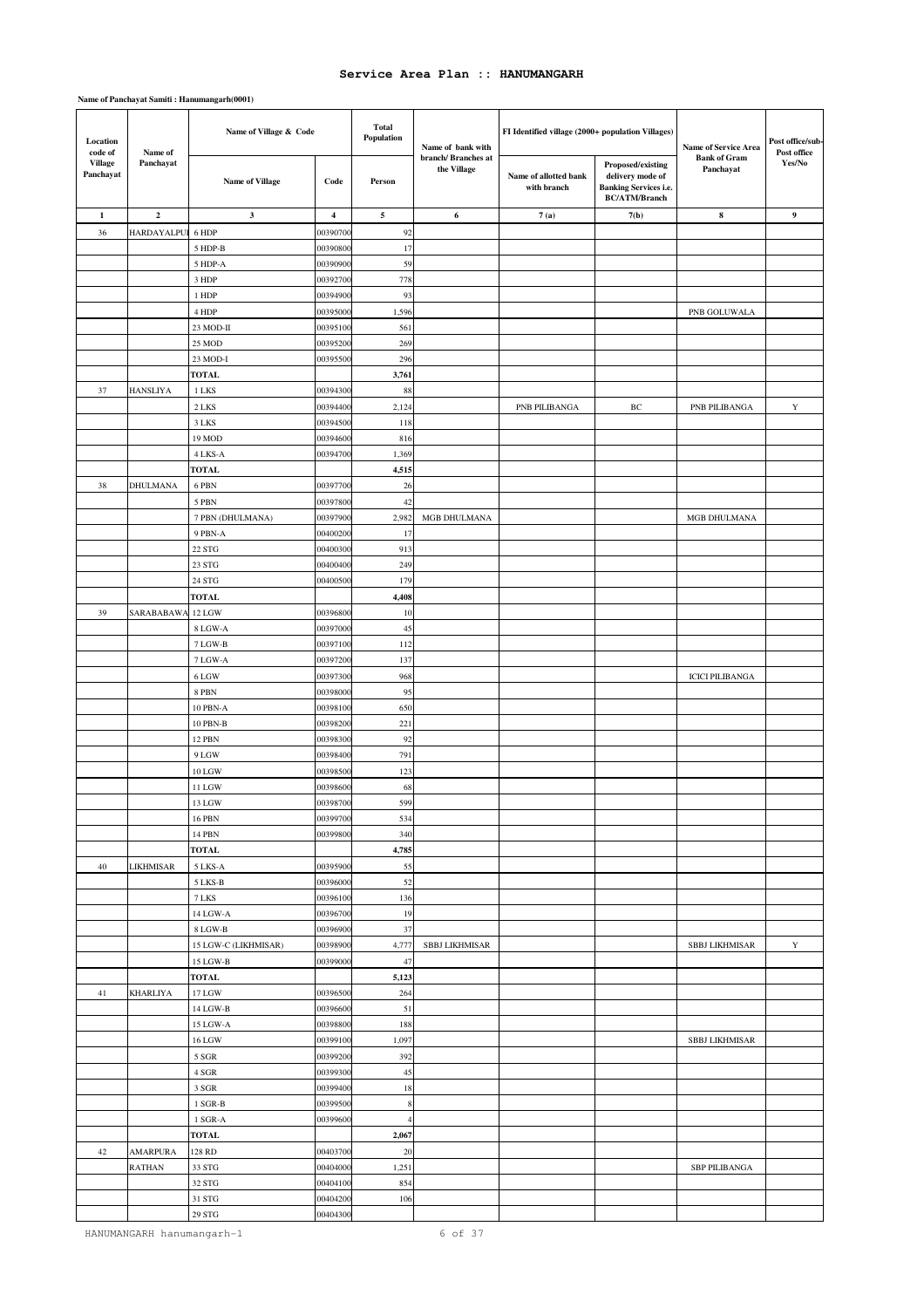| Location<br>code of         | Name of             | Name of Village & Code    |                         | <b>Total</b><br>Population | Name of bank with                  | FI Identified village (2000+ population Villages) |                                                                                               | Name of Service Area             | Post office/sub-<br>Post office |
|-----------------------------|---------------------|---------------------------|-------------------------|----------------------------|------------------------------------|---------------------------------------------------|-----------------------------------------------------------------------------------------------|----------------------------------|---------------------------------|
| <b>Village</b><br>Panchayat | Panchayat           | <b>Name of Village</b>    | Code                    | Person                     | branch/ Branches at<br>the Village | Name of allotted bank<br>with branch              | Proposed/existing<br>delivery mode of<br><b>Banking Services i.e.</b><br><b>BC/ATM/Branch</b> | <b>Bank of Gram</b><br>Panchayat | Yes/No                          |
| $\mathbf{1}$                | $\overline{2}$      | $\mathbf{3}$              | $\overline{\mathbf{4}}$ | $\sim$                     | 6                                  | 7(a)                                              | 7(b)                                                                                          | 8                                | 9                               |
|                             |                     | <b>10 NSW</b>             | 0040640                 | 914                        |                                    |                                                   |                                                                                               |                                  |                                 |
|                             |                     | 2 BRP                     | 00406600                | 208                        |                                    |                                                   |                                                                                               |                                  |                                 |
|                             |                     | 1 BRP                     | 0040670                 | 1,224                      |                                    |                                                   |                                                                                               |                                  |                                 |
|                             |                     | 2 BRP(RCP)                | 00407800                | 96                         |                                    |                                                   |                                                                                               |                                  |                                 |
|                             |                     | <b>TOTAL</b>              |                         | 4,673                      |                                    |                                                   |                                                                                               |                                  |                                 |
| 43                          | PILIBANGA GA 25 STG |                           | 0040060                 | 989                        |                                    |                                                   |                                                                                               |                                  |                                 |
|                             |                     | $26\,s\mathrm{TG}$        | 00400700                | 392                        |                                    |                                                   |                                                                                               |                                  |                                 |
|                             |                     | 28 STG-A                  | 0040080                 | $\tau$                     |                                    |                                                   |                                                                                               |                                  |                                 |
|                             |                     | 28 STG-B                  | 0040090                 |                            |                                    |                                                   |                                                                                               |                                  |                                 |
|                             |                     | 4 NR                      | 00404400                | 1,369                      |                                    |                                                   |                                                                                               |                                  |                                 |
|                             |                     | 3 NR                      | 0040450                 | 228                        |                                    |                                                   |                                                                                               |                                  |                                 |
|                             |                     | $2 \text{ NR}$            | 00404600                | 35                         |                                    |                                                   |                                                                                               |                                  |                                 |
|                             |                     | $1\ \mathrm{NR}$          | 00404700                | 2,168                      |                                    | <b>SBBJ PILIBANGA</b>                             | ВC                                                                                            | <b>SBBJ PILIBANGA</b>            | $_{\rm N}$                      |
|                             |                     | 5 PBN                     | 00404800                | 1,316                      |                                    |                                                   |                                                                                               |                                  |                                 |
|                             |                     | 4 PBN<br>46 SSW           | 00404900<br>0040500     | 237<br>102                 |                                    |                                                   |                                                                                               |                                  |                                 |
|                             |                     | 47 SSW                    | 00405100                | 10                         |                                    |                                                   |                                                                                               |                                  |                                 |
|                             |                     | 3 PBN                     | 0040520                 |                            |                                    |                                                   |                                                                                               |                                  |                                 |
|                             |                     | 2 PBN                     | 00405300                | 5                          |                                    |                                                   |                                                                                               |                                  |                                 |
|                             |                     | 1 PBN-T                   | 00405400                | 605                        |                                    |                                                   |                                                                                               |                                  |                                 |
|                             |                     | 1 PBN                     | 0040550                 | $\overline{9}$             |                                    |                                                   |                                                                                               |                                  |                                 |
|                             |                     | 3 NSW                     | 00405600                | $\overline{c}$             |                                    |                                                   |                                                                                               |                                  |                                 |
|                             |                     | 4 NSW-A                   | 00405700                | 65                         |                                    |                                                   |                                                                                               |                                  |                                 |
|                             |                     | 4 NSW-B                   | 0040580                 | 18                         |                                    |                                                   |                                                                                               |                                  |                                 |
|                             |                     | 5 NSW                     | 00405900                |                            |                                    |                                                   |                                                                                               |                                  |                                 |
|                             |                     | 6 NSW                     | 0040600                 |                            |                                    |                                                   |                                                                                               |                                  |                                 |
|                             |                     | 7 NSW                     | 00406100                |                            |                                    |                                                   |                                                                                               |                                  |                                 |
|                             |                     | 9 NSW                     | 0040620                 |                            |                                    |                                                   |                                                                                               |                                  |                                 |
|                             |                     | 8 NSW                     | 00406300                | $\tau$                     |                                    |                                                   |                                                                                               |                                  |                                 |
|                             |                     | 1 NSW                     | 00409300                | 38                         |                                    |                                                   |                                                                                               |                                  |                                 |
|                             |                     | <b>TOTAL</b>              |                         | 7,602                      |                                    |                                                   |                                                                                               |                                  |                                 |
| 44                          | <b>DEEGWALA</b>     | 17 PBN                    | 00401300                | 2,786                      |                                    | <b>SBBJ LIKHMISAR</b>                             | ВC                                                                                            | <b>SBBJ LIKHMISAR</b>            | Y                               |
|                             |                     | 18 PBN-A                  | 00401400                | 154                        |                                    |                                                   |                                                                                               |                                  |                                 |
|                             |                     | 18 PBN-B                  | 00401500                | 78                         |                                    |                                                   |                                                                                               |                                  |                                 |
|                             |                     | <b>20 PBN</b>             | 00401600                | 51                         |                                    |                                                   |                                                                                               |                                  |                                 |
|                             |                     | 2 SGR                     | 00401700                | 1,025                      |                                    |                                                   |                                                                                               |                                  |                                 |
|                             |                     | 6 SGR                     | 00401800                | 1,512                      |                                    |                                                   |                                                                                               |                                  |                                 |
|                             |                     | 12 STB-A                  | 00401900                | 470                        |                                    |                                                   |                                                                                               |                                  |                                 |
|                             |                     | 21 PBN<br>19 PBN-B        | 00403300<br>00403800    | 610<br>1,471               |                                    |                                                   |                                                                                               |                                  |                                 |
|                             |                     | 19 PBN-A                  | 00403900                | 2,222                      |                                    | <b>SBBJ LIKHMISAR</b>                             | $\rm{BC}$                                                                                     | <b>SBBJ LIKHMISAR</b>            | $\mathbf Y$                     |
|                             |                     | <b>TOTAL</b>              |                         | 10,379                     |                                    |                                                   |                                                                                               |                                  |                                 |
| 45                          | PANDITAWALI 45 NDR  |                           | 00409500                | 905                        |                                    |                                                   |                                                                                               |                                  |                                 |
|                             |                     | 42 NDR-A                  | 00409600                | 285                        |                                    |                                                   |                                                                                               |                                  |                                 |
|                             |                     | 42 NDR                    | 00409700                | 67                         |                                    |                                                   |                                                                                               |                                  |                                 |
|                             |                     | 41 NDR                    | 00409800                | 145                        |                                    |                                                   |                                                                                               |                                  |                                 |
|                             |                     | 3 PWM (PANDITAWALI)       | 00409900                |                            | 3,417 MGB PANDITAWALI              |                                                   |                                                                                               | MGB PANDITAWALI                  |                                 |
|                             |                     | 2 PWM                     | 00410000                | $37\,$                     |                                    |                                                   |                                                                                               |                                  |                                 |
|                             |                     | 6 ARW                     | 00410100                |                            |                                    |                                                   |                                                                                               |                                  |                                 |
|                             |                     | 1 PWM                     | 00410200                | 14                         |                                    |                                                   |                                                                                               |                                  |                                 |
|                             |                     | 38 NDRTP                  | 00410300                | 1,098                      |                                    |                                                   |                                                                                               |                                  |                                 |
|                             |                     | <b>36 NDR</b>             | 00410400                | 26                         |                                    |                                                   |                                                                                               |                                  |                                 |
|                             |                     | 38 NDR-A                  | 00410500                | 14                         |                                    |                                                   |                                                                                               |                                  |                                 |
|                             |                     | 34 NDR                    | 00410900                | 50                         |                                    |                                                   |                                                                                               |                                  |                                 |
|                             |                     | 37 NDR                    | 00411000                | 180                        |                                    |                                                   |                                                                                               |                                  |                                 |
|                             |                     | $3\,\mathrm{JW}$          | 00411200                | 209                        |                                    |                                                   |                                                                                               |                                  |                                 |
|                             |                     | 39 NDR                    | 00411300                | 88                         |                                    |                                                   |                                                                                               |                                  |                                 |
|                             |                     | <b>40 NDR</b>             | 00411400                | 881                        |                                    |                                                   |                                                                                               |                                  |                                 |
|                             |                     | $4\,\mathrm{JW}$<br>TOTAL | 00411500                | 13<br>7,429                |                                    |                                                   |                                                                                               |                                  |                                 |
| $46\,$                      | <b>JHAKHDAWAL</b>   | 33 NDR                    | 00410600                | 147                        |                                    |                                                   |                                                                                               |                                  |                                 |
|                             |                     | $2\ {\rm CS}$             | 00410700                | 95                         |                                    |                                                   |                                                                                               |                                  |                                 |
|                             |                     | $1\,\mathrm{JW}$          | 00410800                | 168                        |                                    |                                                   |                                                                                               |                                  |                                 |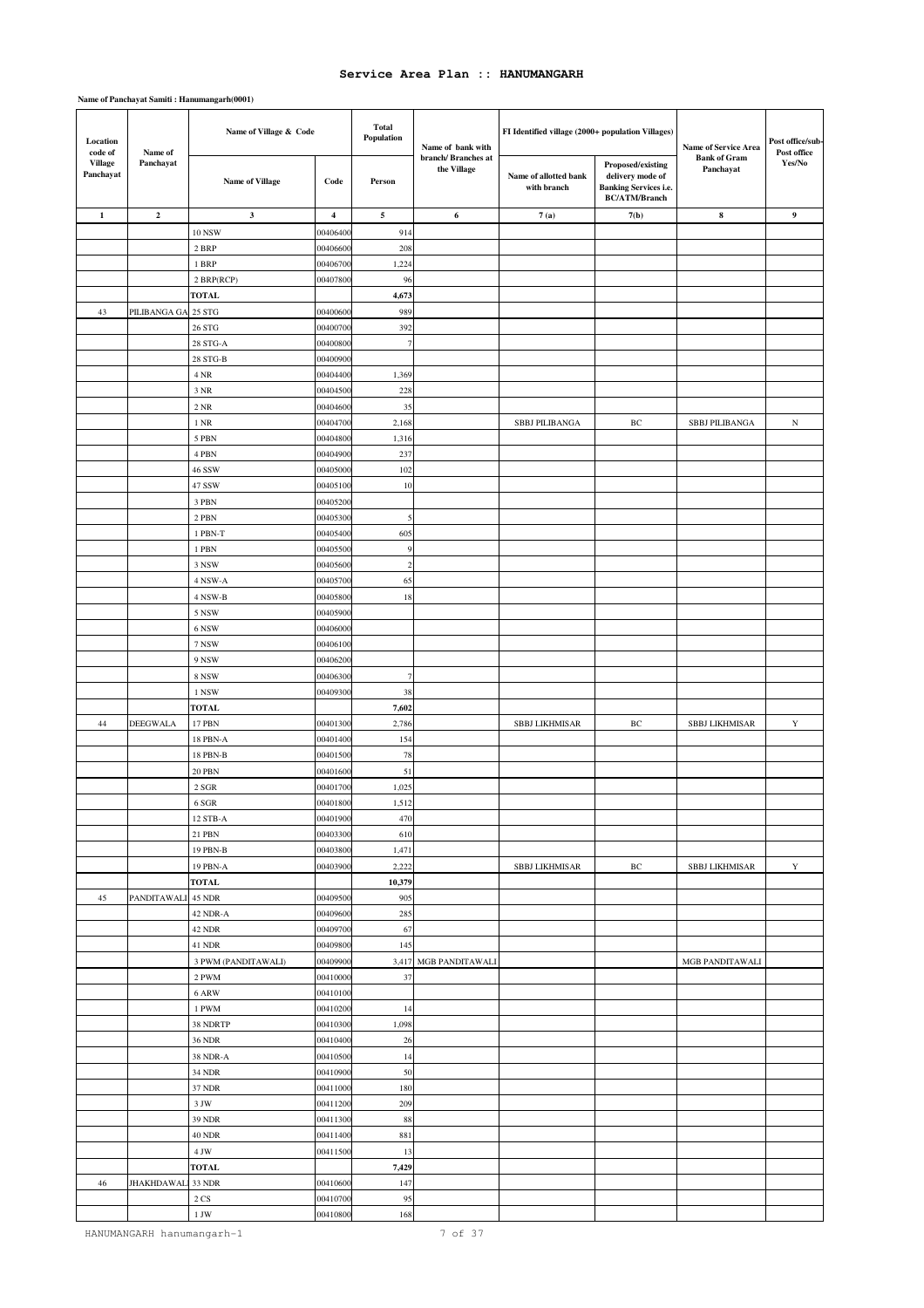| Location<br>code of<br>Name of |                         | Name of Village & Code  |                         | <b>Total</b><br>Population | Name of bank with                  | FI Identified village (2000+ population Villages) |                                                                                               | Name of Service Area             | Post office/sub-<br>Post office |
|--------------------------------|-------------------------|-------------------------|-------------------------|----------------------------|------------------------------------|---------------------------------------------------|-----------------------------------------------------------------------------------------------|----------------------------------|---------------------------------|
| Village<br>Panchayat           | Panchayat               | <b>Name of Village</b>  | Code                    | Person                     | branch/ Branches at<br>the Village | Name of allotted bank<br>with branch              | Proposed/existing<br>delivery mode of<br><b>Banking Services i.e.</b><br><b>BC/ATM/Branch</b> | <b>Bank of Gram</b><br>Panchayat | Yes/No                          |
| $\mathbf{1}$                   | $\overline{\mathbf{c}}$ | $\mathbf{3}$            | $\overline{\mathbf{4}}$ | $\sim$                     | 6                                  | 7(a)                                              | 7(b)                                                                                          | $\bf8$                           | 9                               |
|                                |                         | $2$ JW $\,$             | 0041110                 | 302                        |                                    |                                                   |                                                                                               |                                  |                                 |
|                                |                         | 4 STB                   | 0041380                 | 279                        |                                    |                                                   |                                                                                               |                                  |                                 |
|                                |                         | 13 ZWD                  | 0041420                 |                            |                                    |                                                   |                                                                                               |                                  |                                 |
|                                |                         | 12 ZWD                  | 00414300                | 18                         |                                    |                                                   |                                                                                               |                                  |                                 |
|                                |                         | 12 SPD                  | 00414500                | 1,619                      |                                    |                                                   |                                                                                               | <b>ICICI JAKHRAWALI</b>          |                                 |
|                                |                         | 3 BHM-A                 | 0041460                 | 634                        |                                    |                                                   |                                                                                               |                                  |                                 |
|                                |                         | 11 ZWD                  | 0041470                 | 834                        |                                    |                                                   |                                                                                               |                                  |                                 |
|                                |                         | 54000 RD                | 0041480                 | 138                        |                                    |                                                   |                                                                                               |                                  |                                 |
|                                |                         | 51000 RD                | 0041490                 | 366                        |                                    |                                                   |                                                                                               |                                  |                                 |
|                                |                         | 3 STB                   | 00415000                | 65                         |                                    |                                                   |                                                                                               |                                  |                                 |
|                                |                         | 9 ZWD                   | 0041510                 | 26                         |                                    |                                                   |                                                                                               |                                  |                                 |
|                                |                         | 10 ZWD                  | 0041520                 | 16                         |                                    |                                                   |                                                                                               |                                  |                                 |
|                                |                         | 3 BHM-B                 | 0041530                 | 254                        |                                    |                                                   |                                                                                               |                                  |                                 |
|                                |                         | 4 BHM                   | 00415400                | 215                        |                                    |                                                   |                                                                                               |                                  |                                 |
|                                |                         | 6 BHM                   | 00415500                | 1,285                      |                                    |                                                   |                                                                                               |                                  |                                 |
|                                |                         | 5 BHM                   | 0041560                 | 6<br>3                     |                                    |                                                   |                                                                                               |                                  |                                 |
|                                |                         | 6 ZWD-A<br>8 ZWD        | 0041570<br>0041580      |                            |                                    |                                                   |                                                                                               |                                  |                                 |
|                                |                         | 7 ZWD                   | 0041590                 |                            |                                    |                                                   |                                                                                               |                                  |                                 |
|                                |                         | 6 ZWD-B                 | 00416000                |                            |                                    |                                                   |                                                                                               |                                  |                                 |
|                                |                         | $2~{\rm STB}$           | 0041610                 | 180                        |                                    |                                                   |                                                                                               |                                  |                                 |
|                                |                         | 13 MWM                  | 0041620                 |                            |                                    |                                                   |                                                                                               |                                  |                                 |
|                                |                         | 12 MWM                  | 0041630                 | 127                        |                                    |                                                   |                                                                                               |                                  |                                 |
|                                |                         | 11 MWM                  | 0041640                 | 433                        |                                    |                                                   |                                                                                               |                                  |                                 |
|                                |                         | 6 HLM                   | 0041650                 | 374                        |                                    |                                                   |                                                                                               |                                  |                                 |
|                                |                         | 5 HLM                   | 0041660                 | 448                        |                                    |                                                   |                                                                                               |                                  |                                 |
|                                |                         | <b>TOTAL</b>            |                         | 8,032                      |                                    |                                                   |                                                                                               |                                  |                                 |
| 47                             | <b>BAROPAL</b>          | <b>BAROPAL BARANI</b>   | 0040720                 | 3,920                      | <b>BOI BAROPAL</b>                 |                                                   |                                                                                               | <b>BOI BAROPAL</b>               | Y                               |
|                                |                         | 8 BRP                   | 0040730                 |                            |                                    |                                                   |                                                                                               |                                  |                                 |
|                                |                         | 7 BRP                   | 0040740                 |                            |                                    |                                                   |                                                                                               |                                  |                                 |
|                                |                         | 1 LAKH-RD               | 0040800                 | 95                         |                                    |                                                   |                                                                                               |                                  |                                 |
|                                |                         | 1 NM                    | 0040810                 | 51                         |                                    |                                                   |                                                                                               |                                  |                                 |
|                                |                         | $2\;\mathrm{NM}$        | 0040820                 | 1,460                      |                                    |                                                   |                                                                                               |                                  |                                 |
|                                |                         | 9 BRP                   | 0040860                 |                            |                                    |                                                   |                                                                                               |                                  |                                 |
|                                |                         | <b>TOTAL</b>            |                         | 5,526                      |                                    |                                                   |                                                                                               |                                  |                                 |
| 48                             | MANAKTHERI              | 14 STB                  | 0040650                 | 308                        |                                    |                                                   |                                                                                               |                                  |                                 |
|                                |                         | 3 BRP                   | 00406800                | 12                         |                                    |                                                   |                                                                                               |                                  |                                 |
|                                |                         | 4 BRP                   | 00406900                | 128                        |                                    |                                                   |                                                                                               |                                  |                                 |
|                                |                         | MANAKTHERI BARANI       | 0040700                 | 2,882                      |                                    | <b>BOI BROPAL</b>                                 | ВC                                                                                            | <b>BOI BROPAL</b>                | Y                               |
|                                |                         | 6 BRP                   | 00407100                | 12                         |                                    |                                                   |                                                                                               |                                  |                                 |
|                                |                         | 5 BRP                   | 00407500                | $8\sqrt{1}$                |                                    |                                                   |                                                                                               |                                  |                                 |
|                                |                         | 12 STB                  | 00407600                | 720                        |                                    |                                                   |                                                                                               |                                  |                                 |
|                                |                         | 13 STB                  | 00407700<br>00407900    | 869                        |                                    |                                                   |                                                                                               |                                  |                                 |
|                                |                         | 12 STB-A (RCP)<br>TOTAL |                         | 85<br>5,097                |                                    |                                                   |                                                                                               |                                  |                                 |
| 49                             | 18 SPD                  | 7 STB                   | 0041200                 | 1,032                      |                                    |                                                   |                                                                                               |                                  |                                 |
|                                |                         | $1\ \mathrm{LBM}$       | 00412100                | 267                        |                                    |                                                   |                                                                                               |                                  |                                 |
|                                |                         | 18 ZWD                  | 00412300                |                            |                                    |                                                   |                                                                                               |                                  |                                 |
|                                |                         | $20\;\mathrm{SPD}$      | 00412400                | 212                        |                                    |                                                   |                                                                                               |                                  |                                 |
|                                |                         | 18 SPD-B                | 00412500                | 200                        |                                    |                                                   |                                                                                               |                                  |                                 |
|                                |                         | 18 SPD-A                | 00412600                | 1,686                      |                                    |                                                   |                                                                                               | <b>BOI BROPAL</b>                |                                 |
|                                |                         | 15 SPD                  | 00412700                | 24                         |                                    |                                                   |                                                                                               |                                  |                                 |
|                                |                         | 16 SPD                  | 00412800                | 15                         |                                    |                                                   |                                                                                               |                                  |                                 |
|                                |                         | 16 SPD-A                | 00412900                | 61                         |                                    |                                                   |                                                                                               |                                  |                                 |
|                                |                         | 17 SPD                  | 00413000                | 74                         |                                    |                                                   |                                                                                               |                                  |                                 |
|                                |                         | 19 SPD                  | 00413100                | 363                        |                                    |                                                   |                                                                                               |                                  |                                 |
|                                |                         | 17 ZWD                  | 00413200                | 10                         |                                    |                                                   |                                                                                               |                                  |                                 |
|                                |                         | 767.50 RD               | 00413300                | 96                         |                                    |                                                   |                                                                                               |                                  |                                 |
|                                |                         | 16 ZWD                  | 00413400                |                            |                                    |                                                   |                                                                                               |                                  |                                 |
|                                |                         | 75000 RD                | 00413500                | 501                        |                                    |                                                   |                                                                                               |                                  |                                 |
|                                |                         | 67000 RD                | 00413600                | $\,$ 8 $\,$                |                                    |                                                   |                                                                                               |                                  |                                 |
|                                |                         | 5 STB                   | 00413700                | 721                        |                                    |                                                   |                                                                                               |                                  |                                 |
|                                |                         | 15 ZWD                  | 00413900                |                            |                                    |                                                   |                                                                                               |                                  |                                 |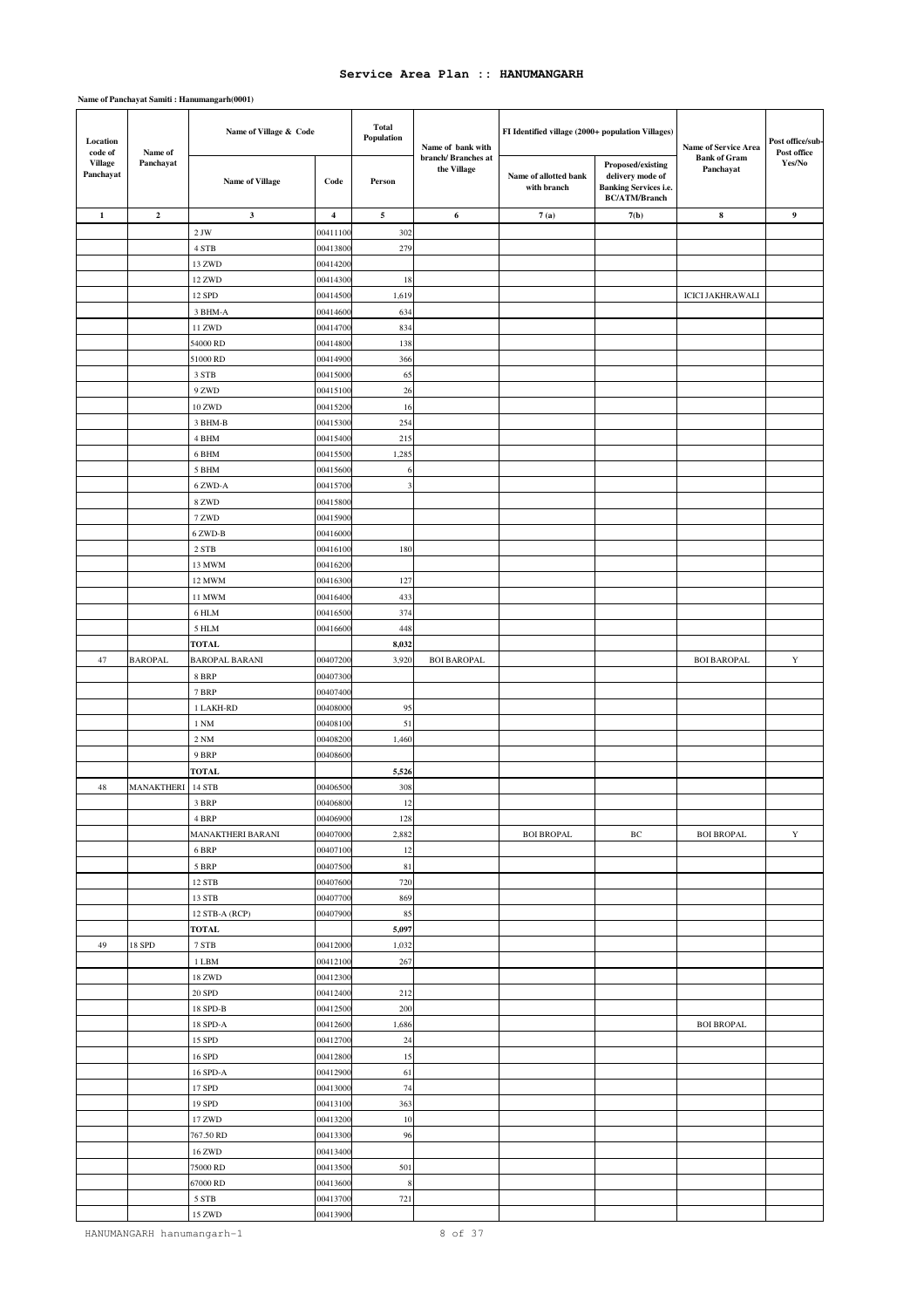| Location<br>code of         | Name of           | Name of Village & Code     |                         | <b>Total</b><br>Population | Name of bank with                 | FI Identified village (2000+ population Villages) |                                                                                        | Name of Service Area             | Post office/sub-<br>Post office |
|-----------------------------|-------------------|----------------------------|-------------------------|----------------------------|-----------------------------------|---------------------------------------------------|----------------------------------------------------------------------------------------|----------------------------------|---------------------------------|
| <b>Village</b><br>Panchayat | Panchayat         | <b>Name of Village</b>     | Code                    | Person                     | branch/Branches at<br>the Village | Name of allotted bank<br>with branch              | Proposed/existing<br>delivery mode of<br>Banking Services i.e.<br><b>BC/ATM/Branch</b> | <b>Bank of Gram</b><br>Panchayat | Yes/No                          |
| $\mathbf{1}$                | $\overline{2}$    | $\mathbf{3}$               | $\overline{\mathbf{4}}$ | $\sim$                     | 6                                 | 7(a)                                              | 7(b)                                                                                   | 8                                | $\boldsymbol{9}$                |
|                             |                   | 14 ZWD                     | 0041400                 | 26                         |                                   |                                                   |                                                                                        |                                  |                                 |
|                             |                   | 13 SPD-B                   | 00414100                | 589                        |                                   |                                                   |                                                                                        |                                  |                                 |
|                             |                   | 13 SPD-A                   | 00414400                | 233                        |                                   |                                                   |                                                                                        |                                  |                                 |
|                             |                   | <b>TOTAL</b>               |                         | 6,118                      |                                   |                                                   |                                                                                        |                                  |                                 |
| 50                          | <b>DAULTAWALI</b> | 10 STB                     | 00408300                | 64                         |                                   |                                                   |                                                                                        |                                  |                                 |
|                             |                   | 3T                         | 0040840                 | 1,588                      |                                   |                                                   |                                                                                        | <b>SBBJ PILIBANGA</b>            |                                 |
|                             |                   | 9 STB                      | 00408500                | 331                        |                                   |                                                   |                                                                                        |                                  |                                 |
|                             |                   | 4 LBM                      | 00408700                |                            |                                   |                                                   |                                                                                        |                                  |                                 |
|                             |                   | 2 LBM                      | 0040880                 | 356                        |                                   |                                                   |                                                                                        |                                  |                                 |
|                             |                   | 8 STB                      | 00408900                | 529                        |                                   |                                                   |                                                                                        |                                  |                                 |
|                             |                   | $1\ {\rm T}$               | 0040900                 | 421                        |                                   |                                                   |                                                                                        |                                  |                                 |
|                             |                   | $2\ {\rm T}$               | 00409100                | 38                         |                                   |                                                   |                                                                                        |                                  |                                 |
|                             |                   | 2 NSW                      | 00409200                | 55                         |                                   |                                                   |                                                                                        |                                  |                                 |
|                             |                   | <b>46 NDR</b>              | 00409400                | 206<br>64                  |                                   |                                                   |                                                                                        |                                  |                                 |
|                             |                   | 43 NDR-A<br>43 NDR         | 00411600<br>00411700    | 19                         |                                   |                                                   |                                                                                        |                                  |                                 |
|                             |                   | 44 NDR-A                   | 00411800                | 843                        |                                   |                                                   |                                                                                        |                                  |                                 |
|                             |                   | 47 NDR                     | 00411900                | 21                         |                                   |                                                   |                                                                                        |                                  |                                 |
|                             |                   | 3 LBM                      | 00412200                | 36                         |                                   |                                                   |                                                                                        |                                  |                                 |
|                             |                   | <b>TOTAL</b>               |                         | 4,571                      |                                   |                                                   |                                                                                        |                                  |                                 |
| 51                          | <b>RAMPURA</b>    | <b>26 PBN</b>              | 0040220                 | 1,404                      |                                   |                                                   |                                                                                        |                                  |                                 |
|                             |                   | <b>27 PBN</b>              | 00402300                | 32                         |                                   |                                                   |                                                                                        |                                  |                                 |
|                             |                   | <b>29 PBN</b>              | 00402400                | $27\,$                     |                                   |                                                   |                                                                                        |                                  |                                 |
|                             |                   | 2 RPM                      | 00402500                |                            |                                   |                                                   |                                                                                        |                                  |                                 |
|                             |                   | 1 RPM                      | 00402600                | 79                         |                                   |                                                   |                                                                                        |                                  |                                 |
|                             |                   | <b>25 PBN</b>              | 0040270                 | 147                        |                                   |                                                   |                                                                                        |                                  |                                 |
|                             |                   | 36 STG-B                   | 00402800                | 3,238                      |                                   | <b>SBBJ PILIBANGA</b>                             | ВC                                                                                     | <b>SBBJ PILIBANGA</b>            | Y                               |
|                             |                   | 38 STG                     | 00402900                | 84                         |                                   |                                                   |                                                                                        |                                  |                                 |
|                             |                   | 36 STG-A                   | 00403000                | 18                         |                                   |                                                   |                                                                                        |                                  |                                 |
|                             |                   | 35 STG                     | 00403400                | 963                        |                                   |                                                   |                                                                                        |                                  |                                 |
|                             |                   | 11 STB                     | 0040350                 | 1,222                      |                                   |                                                   |                                                                                        |                                  |                                 |
|                             |                   | 34 STG                     | 00403600                | 535                        |                                   |                                                   |                                                                                        |                                  |                                 |
|                             |                   | <b>TOTAL</b>               |                         | 7,749                      |                                   |                                                   |                                                                                        |                                  |                                 |
| 52                          | <b>PREMPURA</b>   | <b>22 PBN</b>              | 00402000<br>0040210     | $27\,$<br>1,552            |                                   |                                                   |                                                                                        |                                  |                                 |
|                             |                   | 24 PBN<br>23 PBN           | 00403100                | 3,058                      |                                   | <b>SBBJ PILIBANGA</b>                             | $\rm{BC}$                                                                              | <b>SBBJ PILIBANGA</b>            | $\mathbf Y$                     |
|                             |                   | 139 RDL                    | 00403200                | 564                        |                                   |                                                   |                                                                                        |                                  |                                 |
|                             |                   | <b>TOTAL</b>               |                         | 5,201                      |                                   |                                                   |                                                                                        |                                  |                                 |
| 53                          | CHAKJAWALA        | 1 STG (RURAL)              | 00359600                | 133                        |                                   |                                                   |                                                                                        |                                  |                                 |
|                             |                   | (SINGHWALA) 48 NGC (RURAL) | 00357000                | $\mathfrak{s}$             |                                   |                                                   |                                                                                        |                                  |                                 |
|                             |                   | 43 NGC                     | 00357400                | 226                        |                                   |                                                   |                                                                                        |                                  |                                 |
|                             |                   | 42 NGC                     | 00357500                | 1,983                      |                                   |                                                   |                                                                                        |                                  |                                 |
|                             |                   | 49 NGC (RURAL)             | 00359300                | 2,030                      |                                   | OBC HMH                                           | $\rm BC$                                                                               | OBC HMH                          | $_{\rm N}$                      |
|                             |                   | <b>TOTAL</b>               |                         | 4,377                      |                                   |                                                   |                                                                                        |                                  |                                 |
| 54                          | <b>NAWA</b>       | 3 KKW-B                    | 00350800                | 215                        |                                   |                                                   |                                                                                        |                                  |                                 |
|                             |                   | 3 KKW-A                    | 00350900                | 382                        |                                   |                                                   |                                                                                        |                                  |                                 |
|                             |                   | 1 KKW                      | 00351000                | 209                        |                                   |                                                   |                                                                                        |                                  |                                 |
|                             |                   | 2 KKW                      | 00351100                | 273                        |                                   |                                                   |                                                                                        |                                  |                                 |
|                             |                   | 7 LLW                      | 00351200                | 327                        |                                   |                                                   |                                                                                        |                                  |                                 |
|                             |                   | 5 LLW<br>6 LLW             | 00351300<br>00351400    | 6<br>439                   |                                   |                                                   |                                                                                        |                                  |                                 |
|                             |                   | 8 LLW                      | 00351500                | 631                        |                                   |                                                   |                                                                                        |                                  |                                 |
|                             |                   | 2 RRW                      | 00351600                | 60                         |                                   |                                                   |                                                                                        |                                  |                                 |
|                             |                   | 3 RRW-A                    | 00351700                | 159                        |                                   |                                                   |                                                                                        |                                  |                                 |
|                             |                   | 3 RRW-B                    | 00356000                | 124                        |                                   |                                                   |                                                                                        |                                  |                                 |
|                             |                   | 2 NWN (RURAL)              | 00356100                | $41\,$                     |                                   |                                                   |                                                                                        |                                  |                                 |
|                             |                   | 1 NWN                      | 00356200                | 3,582                      |                                   | SBBJ NORANGDESHR                                  | ВC                                                                                     | SBBJ NORANGDESHR                 | Y                               |
|                             |                   | 1 STD                      | 00356300                | 12                         |                                   |                                                   |                                                                                        |                                  |                                 |
|                             |                   | 2 STD                      | 00356400                | 746                        |                                   |                                                   |                                                                                        |                                  |                                 |
|                             |                   | 3 STD                      | 00356500                | 145                        |                                   |                                                   |                                                                                        |                                  |                                 |
|                             |                   | <b>TOTAL</b>               |                         | 7,351                      |                                   |                                                   |                                                                                        |                                  |                                 |
| 55                          | <b>SATEEPURA</b>  | 41 NGC                     | 00356600                | 19                         |                                   |                                                   |                                                                                        |                                  |                                 |
|                             |                   | 45 NGC                     | 00356700                | $\sqrt{2}$                 |                                   |                                                   |                                                                                        |                                  |                                 |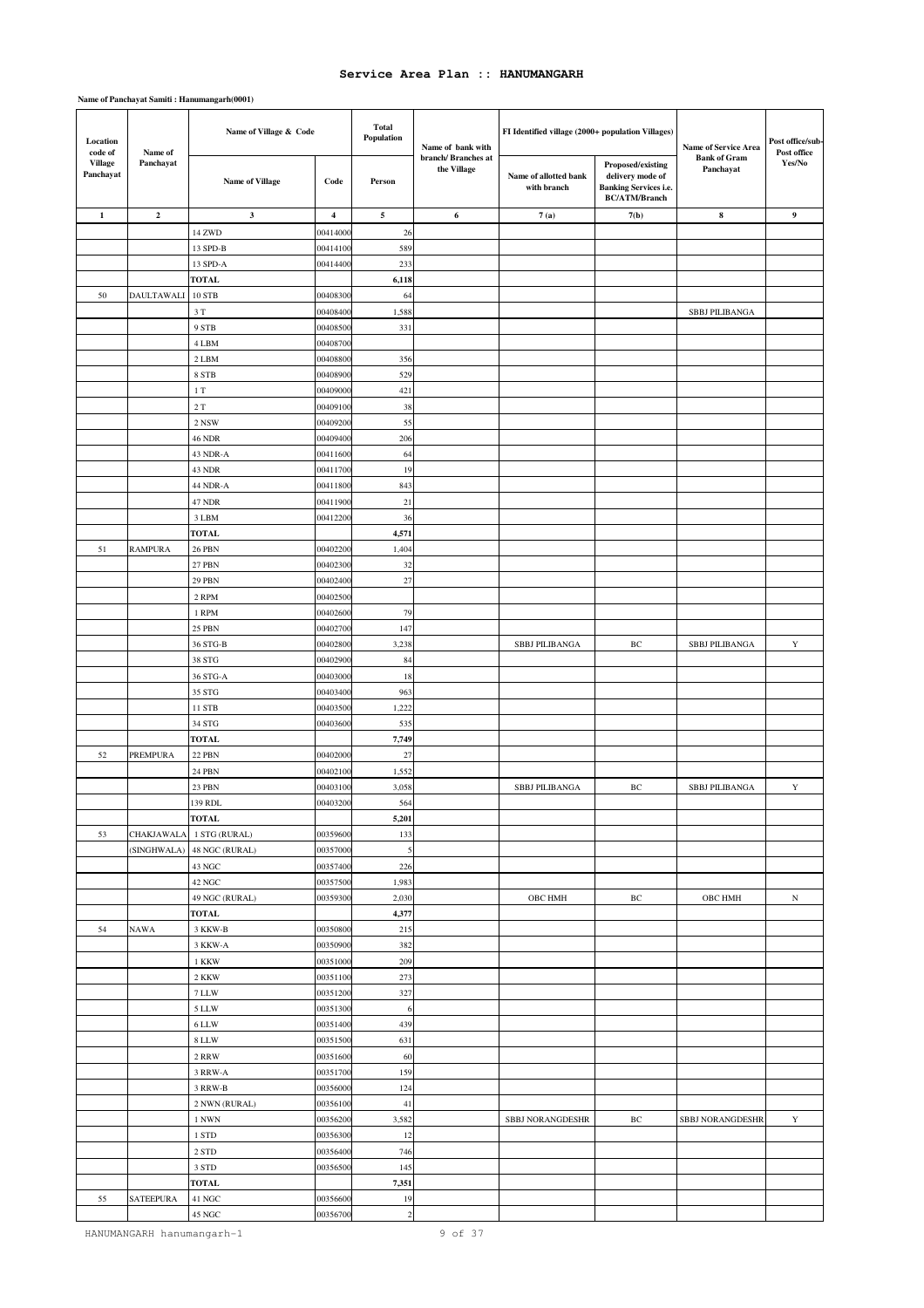### **Name of Panchayat Samiti : Hanumangarh(0001)**

| Location<br>code of         | Name of          | Name of Village & Code |                         | <b>Total</b><br>Population | Name of bank with                 | FI Identified village (2000+ population Villages) |                                                                                               | Name of Service Area             | Post office/sub-<br>Post office |
|-----------------------------|------------------|------------------------|-------------------------|----------------------------|-----------------------------------|---------------------------------------------------|-----------------------------------------------------------------------------------------------|----------------------------------|---------------------------------|
| <b>Village</b><br>Panchayat | Panchayat        | <b>Name of Village</b> | Code                    | Person                     | branch/Branches at<br>the Village | Name of allotted bank<br>with branch              | Proposed/existing<br>delivery mode of<br><b>Banking Services i.e.</b><br><b>BC/ATM/Branch</b> | <b>Bank of Gram</b><br>Panchayat | Yes/No                          |
| $\mathbf{1}$                | $\overline{2}$   | 3                      | $\overline{\mathbf{4}}$ | 5                          | 6                                 | 7(a)                                              | 7(b)                                                                                          | 8                                | 9                               |
|                             |                  | 50 NGC (RURAL)         | 0035680                 | 3,409                      |                                   | <b>SBI ADB HMO</b>                                | BC                                                                                            | <b>SBI ADB HMO</b>               | Y                               |
|                             |                  | 51 NGC (RURAL)         | 00356900                | 58                         |                                   |                                                   |                                                                                               |                                  |                                 |
|                             |                  | 47 NGC                 | 00357100                | 11                         |                                   |                                                   |                                                                                               |                                  |                                 |
|                             |                  | 46 NGC                 | 00357200                | 28                         |                                   |                                                   |                                                                                               |                                  |                                 |
|                             |                  | 44 NGC                 | 00357300                | 11                         |                                   |                                                   |                                                                                               |                                  |                                 |
|                             |                  | 40 NGC                 | 00357600                | 15                         |                                   |                                                   |                                                                                               |                                  |                                 |
|                             |                  | 39 NGC                 | 00357700                | 624                        |                                   |                                                   |                                                                                               |                                  |                                 |
|                             |                  | 38 NGC                 | 00357800                | 99                         |                                   |                                                   |                                                                                               |                                  |                                 |
|                             |                  | 37 NGC                 | 00357900                | 2,490                      |                                   | <b>SBI ADB HMO</b>                                | BC                                                                                            | <b>SBI ADB HMO</b>               | $\mathbf Y$                     |
|                             |                  | <b>TOTAL</b>           |                         | 6,766                      |                                   |                                                   |                                                                                               |                                  |                                 |
| 56                          | JODKIYA          | <b>16 MMK</b>          | 00349500                |                            |                                   |                                                   |                                                                                               |                                  |                                 |
|                             |                  | 15 MMK                 | 00349600                |                            |                                   |                                                   |                                                                                               |                                  |                                 |
|                             |                  | 12 LLW<br>14 LLW       | 00352300                | 137                        |                                   |                                                   |                                                                                               |                                  |                                 |
|                             |                  |                        | 00352400                | 4,991                      |                                   | CBI PEERKAMRIA                                    | $\rm BC$                                                                                      | CBI PEERKAMRIA                   |                                 |
|                             |                  | 15 LLW-A               | 00352500<br>00352600    | $\overline{4}$<br>77       |                                   |                                                   |                                                                                               |                                  |                                 |
|                             |                  | 15 LLW-B<br>13 LLW     | 00352800                | 8                          |                                   |                                                   |                                                                                               |                                  |                                 |
|                             |                  | <b>TOTAL</b>           |                         | 5,217                      |                                   |                                                   |                                                                                               |                                  |                                 |
| 57                          | MAKKASAR         | 5 JRK                  | 00359800                | 67                         |                                   |                                                   |                                                                                               |                                  |                                 |
|                             |                  | 1 JRK                  | 00355800                | 82                         |                                   |                                                   |                                                                                               |                                  |                                 |
|                             |                  | $2\;\mathrm{JRK}$      | 00359700                | 122                        |                                   |                                                   |                                                                                               |                                  |                                 |
|                             |                  | 1 MOD                  | 00359900                | 80                         |                                   |                                                   |                                                                                               |                                  |                                 |
|                             |                  | $2\;{\rm STG}$         | 00360000                | 146                        |                                   |                                                   |                                                                                               |                                  |                                 |
|                             |                  | 6 STG                  | 00361900                | 247                        |                                   |                                                   |                                                                                               |                                  |                                 |
|                             |                  | 4 STG                  | 00362000                | 243                        |                                   |                                                   |                                                                                               |                                  |                                 |
|                             |                  | 3 STC                  | 00362100                | 178                        |                                   |                                                   |                                                                                               |                                  |                                 |
|                             |                  | 5 KNJ (MAKASAR)        | 00362200                | 8,116                      | <b>ICICI MAKKASAR</b>             |                                                   |                                                                                               | <b>ICICI MAKKASAR</b>            | $\mathbf Y$                     |
|                             |                  | 2 KNJ                  | 00362300                | 1,620                      |                                   |                                                   |                                                                                               |                                  |                                 |
|                             |                  | TOTAL                  |                         | 10,901                     |                                   |                                                   |                                                                                               |                                  |                                 |
| 58                          | <b>RODAWALI</b>  | 13 MMK                 | 00350500                | 31                         |                                   |                                                   |                                                                                               |                                  |                                 |
|                             |                  | <b>11 MMK</b>          | 00350600                | 55                         |                                   |                                                   |                                                                                               |                                  |                                 |
|                             |                  | 5 KKW                  | 00350700                | 79                         |                                   |                                                   |                                                                                               |                                  |                                 |
|                             |                  | <b>10 LLW</b>          | 00351800                | 106                        |                                   |                                                   |                                                                                               |                                  |                                 |
|                             |                  | 9 LLW                  | 00351900                | 388                        |                                   |                                                   |                                                                                               |                                  |                                 |
|                             |                  | 4 KKW                  | 0035200                 | 88                         |                                   |                                                   |                                                                                               |                                  |                                 |
|                             |                  | 6 KKW<br>11 LLW        | 00352100<br>00352200    | 472<br>62                  |                                   |                                                   |                                                                                               |                                  |                                 |
|                             |                  | 4 RRW                  | 00355900                | 6,494                      |                                   | CBI HMH                                           | $\rm BC$                                                                                      | CBI HMH                          |                                 |
|                             |                  | TOTAL                  |                         | 7,775                      |                                   |                                                   |                                                                                               |                                  |                                 |
| 59                          | <b>LAKHUWALI</b> | 12 RP                  | 00381200                | 197                        |                                   |                                                   |                                                                                               |                                  |                                 |
|                             |                  | 15 RP                  | 00381300                | 483                        |                                   |                                                   |                                                                                               |                                  |                                 |
|                             |                  | 1 ZWD                  | 00381400                | 484                        |                                   |                                                   |                                                                                               |                                  |                                 |
|                             |                  | 1 STB                  | 00381500                | 65                         |                                   |                                                   |                                                                                               |                                  |                                 |
|                             |                  | 55/56 RD               | 00381600                | 9                          |                                   |                                                   |                                                                                               |                                  |                                 |
|                             |                  | 13 RP                  | 00381700                | 46                         |                                   |                                                   |                                                                                               |                                  |                                 |
|                             |                  | 11 RP                  | 00381800                | 285                        |                                   |                                                   |                                                                                               |                                  |                                 |
|                             |                  | $10$ RP-B $\,$         | 00381900                | 318                        |                                   |                                                   |                                                                                               |                                  |                                 |
|                             |                  | 10 RP-A                | 00382000                | 125                        |                                   |                                                   |                                                                                               |                                  |                                 |
|                             |                  | $2\,$ LK               | 00383700                | 270                        |                                   |                                                   |                                                                                               |                                  |                                 |
|                             |                  | 1 KWD                  | 00383800                | 142                        |                                   |                                                   |                                                                                               |                                  |                                 |
|                             |                  | 3 LK                   | 00383900                | 447                        |                                   |                                                   |                                                                                               |                                  |                                 |
|                             |                  | 4 LK                   | 00384000                | 309                        |                                   |                                                   |                                                                                               |                                  |                                 |
|                             |                  | $5\;{\rm LK}$          | 00384100                | 3,439                      |                                   | SBBJ NORANGDESHR                                  | $\rm BC$                                                                                      | SBBJ NORANGDESHR                 | $\mathbf Y$                     |
|                             |                  | 3 KWM                  | 00384200                | 208                        |                                   |                                                   |                                                                                               |                                  |                                 |
|                             |                  | 2 KWM                  | 00384300                | 161                        |                                   |                                                   |                                                                                               |                                  |                                 |
|                             |                  | 1 KWM<br><b>TOTAL</b>  | 00384400                | 187<br>7,175               |                                   |                                                   |                                                                                               |                                  |                                 |
| 60                          | MAINAWALI        | 10 MWM                 | 00373800                | 36                         |                                   |                                                   |                                                                                               |                                  |                                 |
|                             |                  | 4 MWM-A                | 00379900                | 15                         |                                   |                                                   |                                                                                               |                                  |                                 |
|                             |                  | 4 MWM-B                | 00380000                | $10$                       |                                   |                                                   |                                                                                               |                                  |                                 |
|                             |                  | 5 MWM-A (MAINDWALI)    | 00380100                | 1,931                      |                                   |                                                   |                                                                                               |                                  |                                 |
|                             |                  | 5 MWM-B                | 00380200                | 12                         |                                   |                                                   |                                                                                               |                                  |                                 |
|                             |                  | $6$ MWM-B $\,$         | 00380300                | $10\,$                     |                                   |                                                   |                                                                                               |                                  |                                 |

HANUMANGARH hanumangarh-1 10 0f 37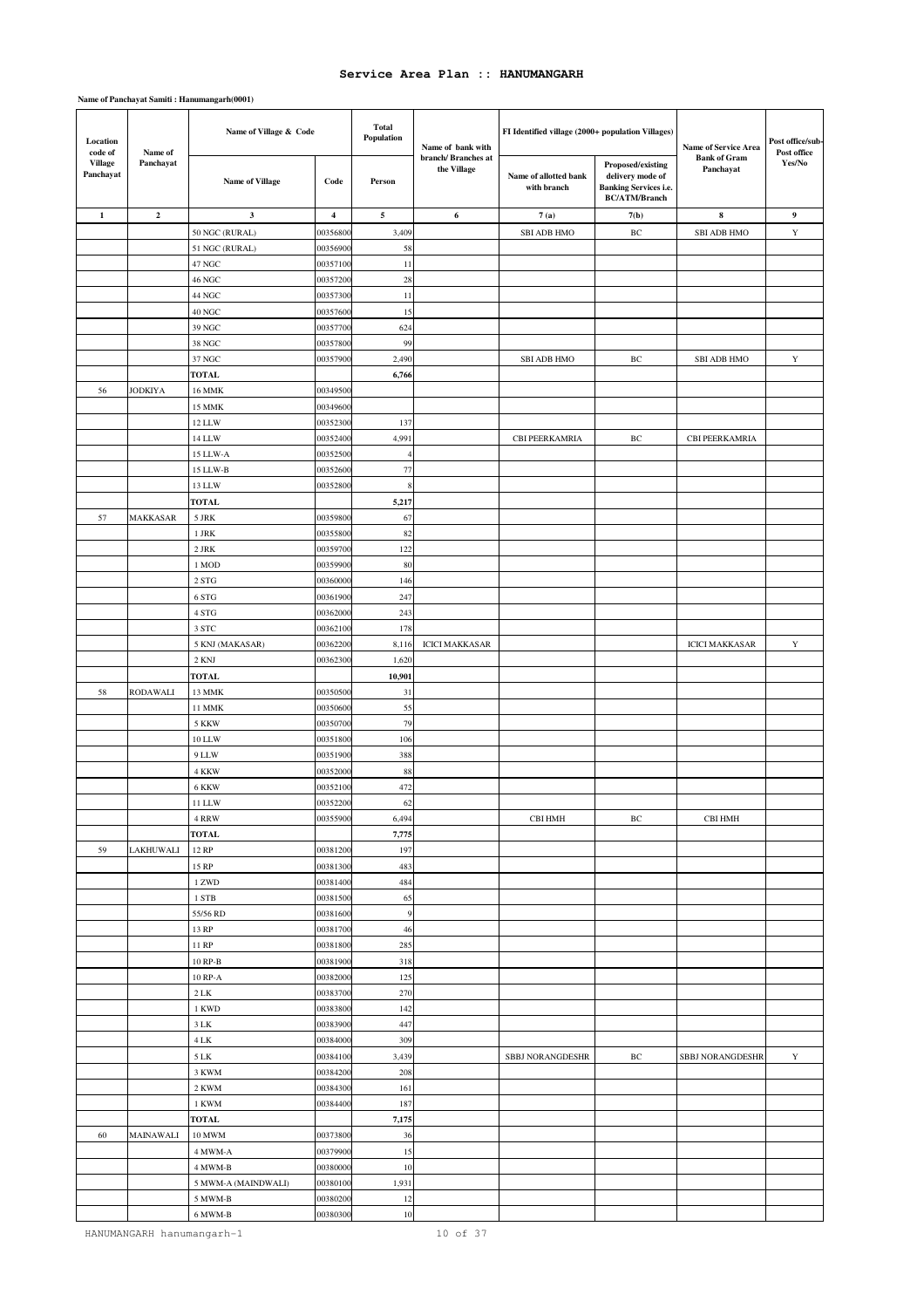### **Name of Panchayat Samiti : Hanumangarh(0001)**

| Location<br>code of         | Name of                    | Name of Village & Code |                         | <b>Total</b><br>Population | Name of bank with                 | FI Identified village (2000+ population Villages) |                                                                                               | Name of Service Area             | Post office/sub-<br>Post office |
|-----------------------------|----------------------------|------------------------|-------------------------|----------------------------|-----------------------------------|---------------------------------------------------|-----------------------------------------------------------------------------------------------|----------------------------------|---------------------------------|
| <b>Village</b><br>Panchayat | Panchayat                  | <b>Name of Village</b> | Code                    | Person                     | branch/Branches at<br>the Village | Name of allotted bank<br>with branch              | Proposed/existing<br>delivery mode of<br><b>Banking Services i.e.</b><br><b>BC/ATM/Branch</b> | <b>Bank of Gram</b><br>Panchayat | Yes/No                          |
| $\mathbf{1}$                | $\overline{2}$             | 3                      | $\overline{\mathbf{4}}$ | $\sqrt{5}$                 | 6                                 | 7(a)                                              | 7(b)                                                                                          | 8                                | 9                               |
|                             |                            | 6 MWM-A                | 0038040                 | 69                         |                                   |                                                   |                                                                                               |                                  |                                 |
|                             |                            | <b>8 MWM</b>           | 00380500                | 26                         |                                   |                                                   |                                                                                               |                                  |                                 |
|                             |                            | 2 M                    | 00380600                | 102                        |                                   |                                                   |                                                                                               |                                  |                                 |
|                             |                            | 4 HLM-A                | 00380700                | $\overline{4}$             |                                   |                                                   |                                                                                               |                                  |                                 |
|                             |                            | 3 HLM                  | 0038080                 | 2,863                      |                                   | OBC MAINAWALI                                     | ВC                                                                                            | OBC MAINAWALI                    | Y                               |
|                             |                            | 4 HLM                  | 00380900                | 17                         |                                   |                                                   |                                                                                               |                                  |                                 |
|                             |                            | 2 HLM                  | 00381000                | 18                         |                                   |                                                   |                                                                                               |                                  |                                 |
|                             |                            | 1 M                    | 00381100                | 60                         |                                   |                                                   |                                                                                               |                                  |                                 |
|                             |                            | <b>TOTAL</b>           |                         | 5,173                      |                                   |                                                   |                                                                                               |                                  |                                 |
| 61                          | <b>DABLIBAS</b>            | 8 STG-B                | 00363300                | 14                         |                                   |                                                   |                                                                                               |                                  |                                 |
|                             | MAULVI                     | 2 DBL                  | 0036380                 | 344                        |                                   |                                                   |                                                                                               |                                  |                                 |
|                             |                            | 3 DBL                  | 00363900                | 65                         |                                   |                                                   |                                                                                               |                                  |                                 |
|                             |                            | 1 DBL-B                | 00364000                | 221                        |                                   |                                                   |                                                                                               |                                  |                                 |
|                             |                            | 1 DBL-A (DABLI)        | 00364100                | 13,447                     | <b>SBBJ DABLI</b>                 |                                                   |                                                                                               | <b>SBBJ DABLI</b>                | Y                               |
|                             | <b>DABLIBAS</b>            | <b>TOTAL</b>           | 00360100                | 14,091<br>71               |                                   |                                                   |                                                                                               |                                  |                                 |
| 62                          | <b>KUTUBH</b>              | 2 MOD-A<br>10 MOD      | 00361100                | 595                        |                                   |                                                   |                                                                                               |                                  |                                 |
|                             |                            | 9 MOD                  | 00361200                | 237                        |                                   |                                                   |                                                                                               |                                  |                                 |
|                             |                            | 6 MOD                  | 00361400                | 42                         |                                   |                                                   |                                                                                               |                                  |                                 |
|                             |                            | 5 MOD                  | 00361600                |                            |                                   |                                                   |                                                                                               |                                  |                                 |
|                             |                            | 3 MOD                  | 00361700                | 393                        |                                   |                                                   |                                                                                               |                                  |                                 |
|                             |                            | 2 MOD-B                | 00361800                | 66                         |                                   |                                                   |                                                                                               |                                  |                                 |
|                             |                            | <b>10 STG</b>          | 00363000                | 23                         |                                   |                                                   |                                                                                               |                                  |                                 |
|                             |                            | $7\;{\rm STG}$         | 00363100                | 142                        |                                   |                                                   |                                                                                               |                                  |                                 |
|                             |                            | 8 STG-A                | 00363200                |                            |                                   |                                                   |                                                                                               |                                  |                                 |
|                             |                            | 1 LGW                  | 00363400                | 867                        |                                   |                                                   |                                                                                               | <b>SBBJ DABLIRATHAN</b>          |                                 |
|                             |                            | 9 STG                  | 00364200                | 375                        |                                   |                                                   |                                                                                               |                                  |                                 |
|                             |                            | 14 STG                 | 00364300                | $\sqrt{5}$                 |                                   |                                                   |                                                                                               |                                  |                                 |
|                             |                            | 11 STG                 | 00366000                |                            |                                   |                                                   |                                                                                               |                                  |                                 |
|                             |                            | <b>TOTAL</b>           |                         | 2,816                      |                                   |                                                   |                                                                                               |                                  |                                 |
| 63                          | <b>DABLIBAS MID</b>        | 7 JRK                  | 00360200                | 140                        |                                   |                                                   |                                                                                               |                                  |                                 |
|                             |                            | 8 JRK                  | 00360300                | 152                        |                                   |                                                   |                                                                                               |                                  |                                 |
|                             |                            | 9 JRK                  | 00360400                | 1,941                      |                                   |                                                   |                                                                                               | <b>SBP DABLI</b>                 |                                 |
|                             |                            | 11 JRK                 | 00360500                | 237                        |                                   |                                                   |                                                                                               |                                  |                                 |
|                             |                            | 7 MOD                  | 0036130                 | 1,182                      |                                   |                                                   |                                                                                               |                                  |                                 |
|                             |                            | 4 MOD<br><b>TOTAL</b>  | 00361500                | 53<br>3,705                |                                   |                                                   |                                                                                               |                                  |                                 |
| 64                          | <b>DABLIBAS PAI 12 JDW</b> |                        | 00354200                | 1,361                      |                                   |                                                   |                                                                                               |                                  |                                 |
|                             |                            | 15 JRK                 | 00354500                | 46                         |                                   |                                                   |                                                                                               |                                  |                                 |
|                             |                            | 13 JRK                 | 00354600                | 60                         |                                   |                                                   |                                                                                               |                                  |                                 |
|                             |                            | 10 JDW                 | 00354700                | 21                         |                                   |                                                   |                                                                                               |                                  |                                 |
|                             |                            | 12 JRK                 | 00360600                | 383                        |                                   |                                                   |                                                                                               |                                  |                                 |
|                             |                            | 14 JRK-A               | 00360700                | $41\,$                     |                                   |                                                   |                                                                                               |                                  |                                 |
|                             |                            | 14 JRK-B               | 00360800                | 4,037                      |                                   | SBBJ DABLI                                        | ВC                                                                                            | SBBJ DABLI                       | $_{\rm N}$                      |
|                             |                            | 16 JRK                 | 00360900                | 109                        |                                   |                                                   |                                                                                               |                                  |                                 |
|                             |                            | 8 MOD                  | 00361000                | $37\,$                     |                                   |                                                   |                                                                                               |                                  |                                 |
|                             |                            | <b>TOTAL</b>           |                         | 6,095                      |                                   |                                                   |                                                                                               |                                  |                                 |
| 65                          | <b>FATEHGARH</b>           | 23 HMH                 | 00366100                | 547                        |                                   |                                                   |                                                                                               |                                  |                                 |
|                             |                            | 22 HMH                 | 00366200                | 692                        |                                   |                                                   |                                                                                               |                                  |                                 |
|                             |                            | 23 SSW                 | 00367000                | 55                         |                                   |                                                   |                                                                                               |                                  |                                 |
|                             |                            | 25 SSW                 | 00367100                | 46                         |                                   |                                                   |                                                                                               |                                  |                                 |
|                             |                            | 29 SSW<br><b>TOTAL</b> | 00367200                | 2,938<br>4,278             | MGB FATEHGARH                     |                                                   |                                                                                               | MGB FATEHGARH                    | $\mathbf Y$                     |
| 66                          | 31 SSW                     | 12 STG                 | 00365900                | 15                         |                                   |                                                   |                                                                                               |                                  |                                 |
|                             |                            | 31 SSW (FATEHGARH)     | 00367300                | 2,820                      |                                   | <b>SBI ADB HMO</b>                                | ВC                                                                                            | <b>SBI ADB HMO</b>               | Y                               |
|                             |                            | <b>TOTAL</b>           |                         | 2,835                      |                                   |                                                   |                                                                                               |                                  |                                 |
| 67                          | <b>FATEHGARH</b>           | 32 SSW                 | 00367400                | 576                        |                                   |                                                   |                                                                                               |                                  |                                 |
|                             | $(30$ SSW)                 | 30 SSW                 | 00368500                | 974                        |                                   |                                                   |                                                                                               | MGB FATEHGARH                    |                                 |
|                             |                            | 28 SSW                 | 00368600                | 129                        |                                   |                                                   |                                                                                               |                                  |                                 |
|                             |                            | 26 SSW                 | 00368700                | 619                        |                                   |                                                   |                                                                                               |                                  |                                 |
|                             |                            | 24 SSW                 | 00368800                | 737                        |                                   |                                                   |                                                                                               |                                  |                                 |
|                             |                            | TOTAL                  |                         | 3,035                      |                                   |                                                   |                                                                                               |                                  |                                 |
| 68                          | CHOHILAWALI 31 NDR         |                        | 00373500                | 839                        |                                   |                                                   |                                                                                               |                                  |                                 |

HANUMANGARH hanumangarh-1 11 0f 37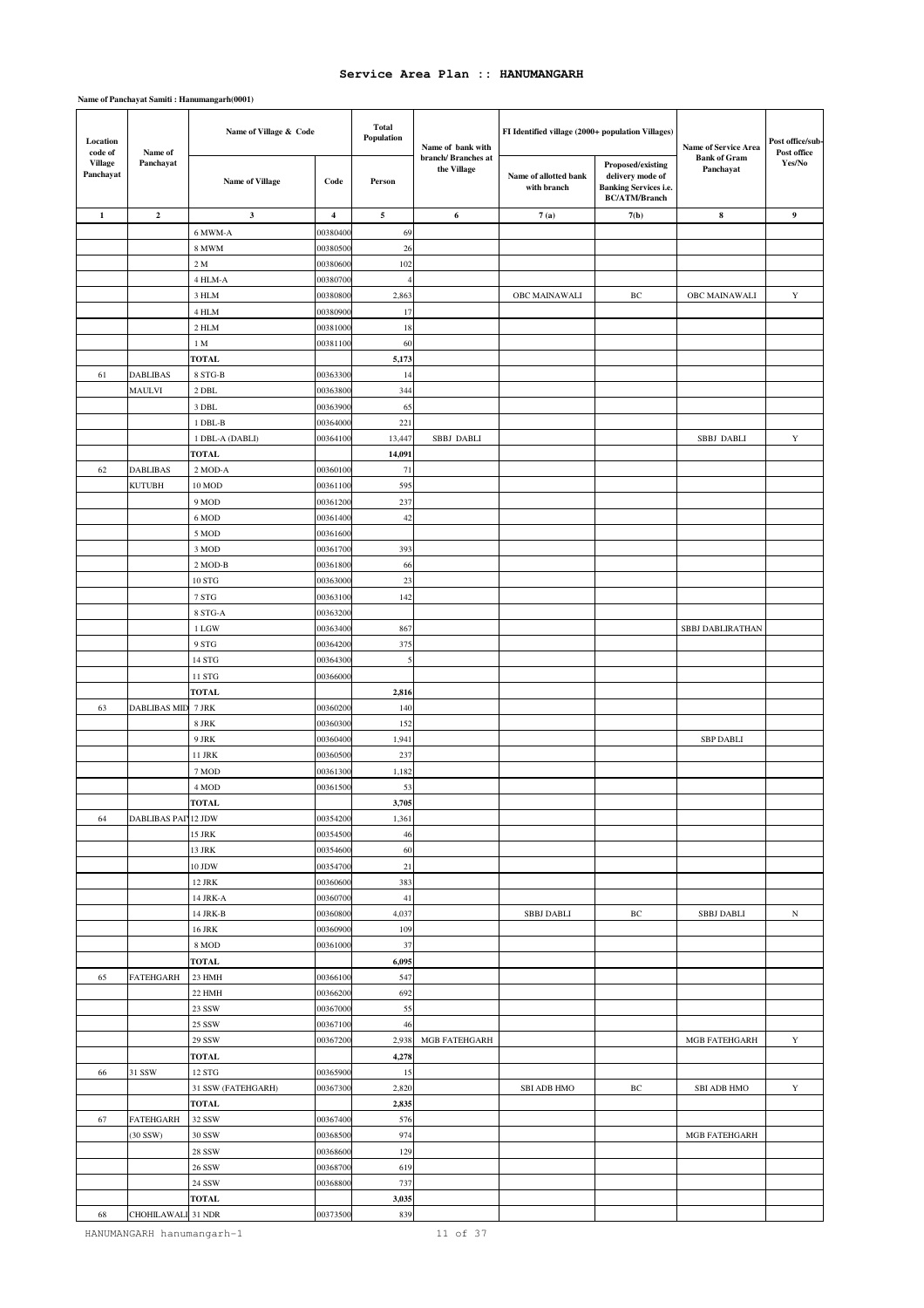| Location<br>code of         | Name of                 | Name of Village & Code      |                         | <b>Total</b><br>Population | Name of bank with                 | FI Identified village (2000+ population Villages) |                                                                                               | Name of Service Area             | Post office/sub-<br>Post office |
|-----------------------------|-------------------------|-----------------------------|-------------------------|----------------------------|-----------------------------------|---------------------------------------------------|-----------------------------------------------------------------------------------------------|----------------------------------|---------------------------------|
| <b>Village</b><br>Panchayat | Panchayat               | Name of Village             | Code                    | Person                     | branch/Branches at<br>the Village | Name of allotted bank<br>with branch              | Proposed/existing<br>delivery mode of<br><b>Banking Services i.e.</b><br><b>BC/ATM/Branch</b> | <b>Bank of Gram</b><br>Panchayat | Yes/No                          |
| $\mathbf{1}$                | $\overline{\mathbf{c}}$ | $\mathbf{3}$                | $\overline{\mathbf{4}}$ | 5                          | 6                                 | 7(a)                                              | 7(b)                                                                                          | $\bf8$                           | $\boldsymbol{9}$                |
|                             |                         | 1 CS                        | 0037360                 | 97                         |                                   |                                                   |                                                                                               |                                  |                                 |
|                             |                         | 14 MWM                      | 0037370                 | 32                         |                                   |                                                   |                                                                                               |                                  |                                 |
|                             |                         | 9 MWM                       | 0037390                 | 96                         |                                   |                                                   |                                                                                               |                                  |                                 |
|                             |                         | 1 C                         | 0037400                 | 6                          |                                   |                                                   |                                                                                               |                                  |                                 |
|                             |                         |                             |                         |                            |                                   |                                                   |                                                                                               |                                  |                                 |
|                             |                         | 2 C                         | 00374100                | 3,640                      |                                   | OBC CHOHILAWALI                                   | $\rm BC$                                                                                      | OBC CHOHILAWALI                  | N                               |
|                             |                         | <b>29 NDR</b>               | 0037420                 | 77                         |                                   |                                                   |                                                                                               |                                  |                                 |
|                             |                         | 26 NDR-B                    | 0037430                 | 664<br>15                  |                                   |                                                   |                                                                                               |                                  |                                 |
|                             |                         | 26 NDR-A                    | 0037440                 | 106                        |                                   |                                                   |                                                                                               |                                  |                                 |
|                             |                         | 25 NDR-A<br><b>25 NDR-B</b> | 0037450<br>00374600     | 47                         |                                   |                                                   |                                                                                               |                                  |                                 |
|                             |                         | 23 NDR                      | 0037530                 | 509                        |                                   |                                                   |                                                                                               |                                  |                                 |
|                             |                         | 20 NDR-B                    | 0037930                 | 89                         |                                   |                                                   |                                                                                               |                                  |                                 |
|                             |                         | 21 NDR                      | 0037940                 | 293                        |                                   |                                                   |                                                                                               |                                  |                                 |
|                             |                         | 2 MWM-A                     | 00379500                | 115                        |                                   |                                                   |                                                                                               |                                  |                                 |
|                             |                         | 2 MWM-B                     | 0037960                 | 43                         |                                   |                                                   |                                                                                               |                                  |                                 |
|                             |                         | 7 MWM                       | 0037970                 | 145                        |                                   |                                                   |                                                                                               |                                  |                                 |
|                             |                         | <b>TOTAL</b>                |                         | 6,813                      |                                   |                                                   |                                                                                               |                                  |                                 |
| 69                          | ARAIYAWALI              | 21 KSP                      | 0037230                 | 141                        |                                   |                                                   |                                                                                               |                                  |                                 |
|                             |                         | 22 KSP                      | 0037240                 | 2,660                      |                                   | OBC MAINAWALI                                     | $\rm BC$                                                                                      | OBC MAINAWALI                    | Y                               |
|                             |                         | 23 KSP                      | 0037250                 | 151                        |                                   |                                                   |                                                                                               |                                  |                                 |
|                             |                         | <b>25 KSP</b>               | 0037260                 | 22                         |                                   |                                                   |                                                                                               |                                  |                                 |
|                             |                         | 24 KSP                      | 0037270                 | 285                        |                                   |                                                   |                                                                                               |                                  |                                 |
|                             |                         | 3 ARW                       | 0037280                 | 55                         |                                   |                                                   |                                                                                               |                                  |                                 |
|                             |                         | 35 NDR                      | 00373100                | 24                         |                                   |                                                   |                                                                                               |                                  |                                 |
|                             |                         | 32 NDR                      | 0037320                 | 381                        |                                   |                                                   |                                                                                               |                                  |                                 |
|                             |                         | 1 ARW                       | 0037330                 | 172                        |                                   |                                                   |                                                                                               |                                  |                                 |
|                             |                         | <b>30 NDR</b>               | 00373400                | 178                        |                                   |                                                   |                                                                                               |                                  |                                 |
|                             |                         | <b>24 NDR</b>               | 0037470                 | 202                        |                                   |                                                   |                                                                                               |                                  |                                 |
|                             |                         | <b>27 NDR</b>               | 0037480                 | 321                        |                                   |                                                   |                                                                                               |                                  |                                 |
|                             |                         | <b>28 NDR</b>               | 0037490                 | 821                        |                                   |                                                   |                                                                                               |                                  |                                 |
|                             |                         | 2 ARW                       | 0037500                 | 5                          |                                   |                                                   |                                                                                               |                                  |                                 |
|                             |                         | 4 AWSM                      | 0037510                 | 41                         |                                   |                                                   |                                                                                               |                                  |                                 |
|                             |                         | 20 NDR-A                    | 0037920                 | 959                        |                                   |                                                   |                                                                                               |                                  |                                 |
|                             |                         | <b>TOTAL</b>                |                         | 6,418                      |                                   |                                                   |                                                                                               |                                  |                                 |
| 70                          | <b>KOHALA</b>           | 16 HMH (RURAL)              | 0035900                 | 75                         |                                   |                                                   |                                                                                               |                                  |                                 |
|                             |                         | 17 HMH (RURAL)              | 0035910                 | 2,990                      |                                   | <b>SBI ADB HMO</b>                                | $\rm BC$                                                                                      | <b>SBI ADB HMO</b>               | $\mathbf Y$                     |
|                             |                         | 16 SSW                      | 00366700                | 381                        |                                   |                                                   |                                                                                               |                                  |                                 |
|                             |                         | 15 SSW-A                    | 00369300                | $\overline{9}$             |                                   |                                                   |                                                                                               |                                  |                                 |
|                             |                         | 15 SSW-B                    | 00369400                | 18                         |                                   |                                                   |                                                                                               |                                  |                                 |
|                             |                         | 13 SSW<br>11 SSW            | 00369500<br>00369600    |                            |                                   |                                                   |                                                                                               |                                  |                                 |
|                             |                         | 9 SSW                       | 00369700                | 647                        |                                   |                                                   |                                                                                               |                                  |                                 |
|                             |                         | 10 SSW-A                    | 00369800                | 835                        |                                   |                                                   |                                                                                               |                                  |                                 |
|                             |                         | 10 SSW-B                    | 00369900                | 1,267                      |                                   |                                                   |                                                                                               |                                  |                                 |
|                             |                         | 14 SSW                      | 00370000                | 478                        |                                   |                                                   |                                                                                               |                                  |                                 |
|                             |                         | 14 HMH (RURAL)              | 00370100                | 141                        |                                   |                                                   |                                                                                               |                                  |                                 |
|                             |                         | 12 HMH                      | 00370200                | 394                        |                                   |                                                   |                                                                                               |                                  |                                 |
|                             |                         | <b>TOTAL</b>                |                         | 7,235                      |                                   |                                                   |                                                                                               |                                  |                                 |
| 71                          | SRINAGAR                | 18 HMH (RURAL)              | 00359200                | 451                        |                                   |                                                   |                                                                                               |                                  |                                 |
|                             |                         | 3 SNM                       | 00362400                | 611                        |                                   |                                                   |                                                                                               |                                  |                                 |
|                             |                         | 2 SNM (RURAL)               | 00362500                | 312                        |                                   |                                                   |                                                                                               |                                  |                                 |
|                             |                         | 1 SNM                       | 00362600                | 75                         |                                   |                                                   |                                                                                               |                                  |                                 |
|                             |                         | 6 SMM                       | 00362700                | 2,248                      |                                   | SBBJ ADB HMO                                      | ВC                                                                                            | SBBJ ADB HMO                     | $\mathbf Y$                     |
|                             |                         | 4 SNM                       | 00362800                | 917                        |                                   |                                                   |                                                                                               |                                  |                                 |
|                             |                         | 7 SNM                       | 00362900                | 123                        |                                   |                                                   |                                                                                               |                                  |                                 |
|                             |                         | 21 HMH-B                    | 00366300                | 59                         |                                   |                                                   |                                                                                               |                                  |                                 |
|                             |                         | 21 HMH-A                    | 00366400                | 312                        |                                   |                                                   |                                                                                               |                                  |                                 |
|                             |                         | <b>TOTAL</b>                |                         | 5,108                      |                                   |                                                   |                                                                                               |                                  |                                 |
| 72                          | MUNDA                   | 8 KSP                       | 00371100                | 24                         |                                   |                                                   |                                                                                               |                                  |                                 |
|                             |                         | 13 KSP-A                    | 00371200                | 324                        |                                   |                                                   |                                                                                               |                                  |                                 |
|                             |                         | 13 KSP-B                    | 00371300                | 524                        |                                   |                                                   |                                                                                               |                                  |                                 |
|                             |                         | 12 KSP-A                    | 00371400                |                            |                                   |                                                   |                                                                                               |                                  |                                 |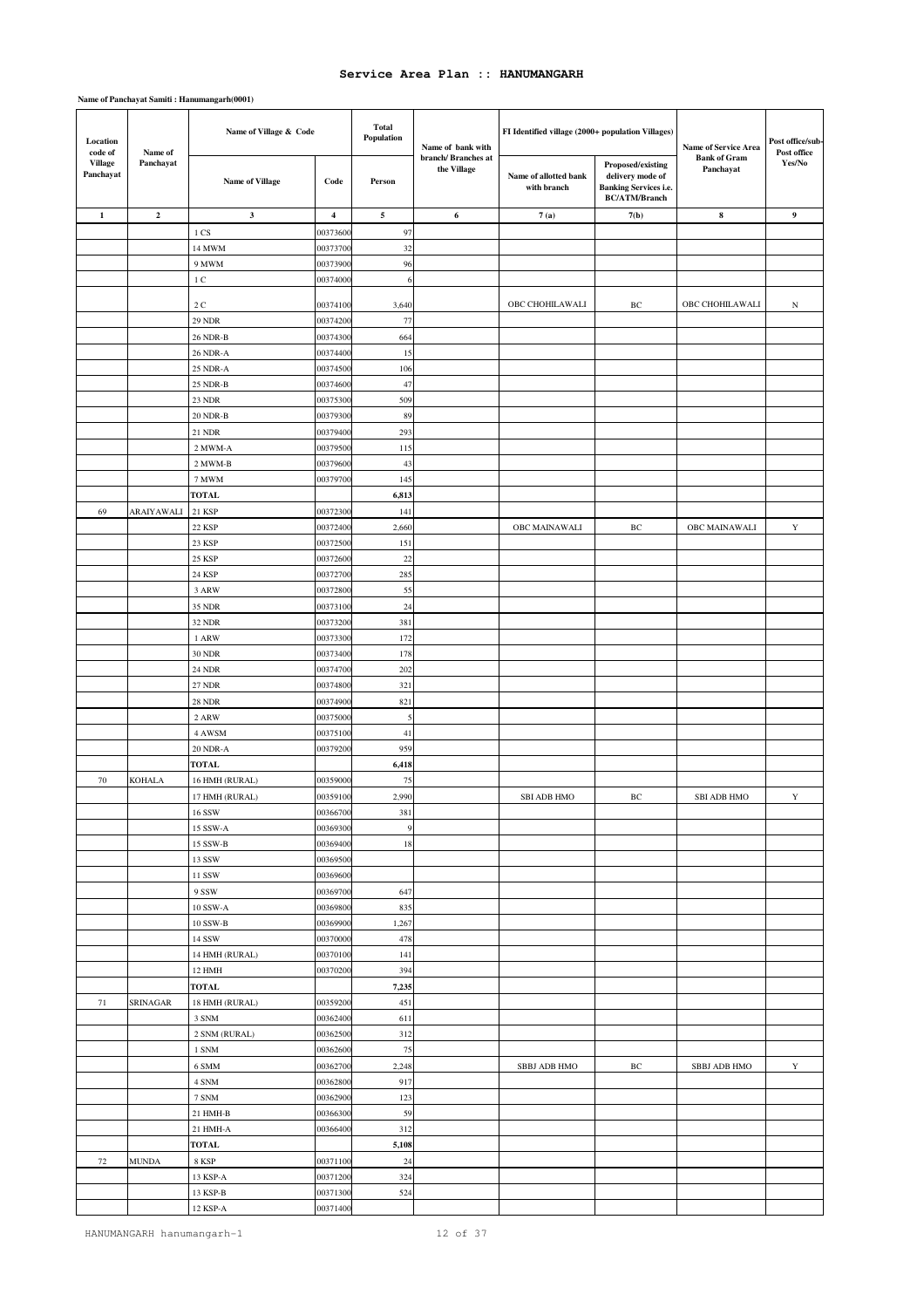| Location<br>code of<br>Name of | Name of Village & Code            |                                  | <b>Total</b><br>Population | Name of bank with | FI Identified village (2000+ population Villages) |                                      | Name of Service Area                                                                   | Post office/sub-<br>Post office  |                  |
|--------------------------------|-----------------------------------|----------------------------------|----------------------------|-------------------|---------------------------------------------------|--------------------------------------|----------------------------------------------------------------------------------------|----------------------------------|------------------|
| <b>Village</b><br>Panchayat    | Panchayat                         | <b>Name of Village</b>           | Code                       | Person            | branch/ Branches at<br>the Village                | Name of allotted bank<br>with branch | Proposed/existing<br>delivery mode of<br>Banking Services i.e.<br><b>BC/ATM/Branch</b> | <b>Bank of Gram</b><br>Panchayat | Yes/No           |
| $\mathbf{1}$                   | $\overline{2}$                    | $\mathbf{3}$                     | $\overline{\mathbf{4}}$    | $\sim$            | 6                                                 | 7(a)                                 | 7(b)                                                                                   | 8                                | $\boldsymbol{9}$ |
|                                |                                   | 12 KSP-B                         | 0037150                    |                   |                                                   |                                      |                                                                                        |                                  |                  |
|                                |                                   | 14 KSP                           | 00371600                   | 480               |                                                   |                                      |                                                                                        |                                  |                  |
|                                |                                   | 13 MD                            | 0037630                    | 96                |                                                   |                                      |                                                                                        |                                  |                  |
|                                |                                   | 12 MD                            | 00376400                   | 115               |                                                   |                                      |                                                                                        |                                  |                  |
|                                |                                   | 11 MD                            | 00376500                   | $28\,$            |                                                   |                                      |                                                                                        |                                  |                  |
|                                |                                   | 10 MD-C                          | 0037660                    | 1,700             |                                                   |                                      |                                                                                        |                                  |                  |
|                                |                                   | 10 MD-B                          | 00376700                   | 21                |                                                   |                                      |                                                                                        |                                  |                  |
|                                |                                   | 10 MD-A                          | 00376800                   |                   |                                                   |                                      |                                                                                        |                                  |                  |
|                                |                                   | 15 MD                            | 00376900                   | $\mathbf{1}$      |                                                   |                                      |                                                                                        |                                  |                  |
|                                |                                   | 9 MD                             | 00377000                   | 4,562             |                                                   | <b>SBBJ DABLI</b>                    | ВC                                                                                     | <b>SBBJ DABLI</b>                | $_{\rm N}$       |
|                                |                                   | $7\,\mathrm{MD}$                 | 00377200                   | 25                |                                                   |                                      |                                                                                        |                                  |                  |
|                                |                                   | 6 MD-B                           | 00377300                   | 6                 |                                                   |                                      |                                                                                        |                                  |                  |
|                                |                                   | 6 MD-A                           | 00377400                   | 46                |                                                   |                                      |                                                                                        |                                  |                  |
|                                |                                   | 5 MD                             | 00377500                   | 61                |                                                   |                                      |                                                                                        |                                  |                  |
|                                |                                   | <b>TOTAL</b>                     |                            | 8,013             |                                                   |                                      |                                                                                        |                                  |                  |
| $73\,$                         | <b>MATORIYAWA</b><br><b>DHANI</b> | <b>18 NDR</b>                    | 0037590<br>00376100        | 36                |                                                   |                                      |                                                                                        |                                  |                  |
|                                |                                   | 14 MD<br>16 MD                   | 0037620                    | 1,034             |                                                   |                                      |                                                                                        |                                  |                  |
|                                |                                   | 8 MD                             | 00377100                   | 24                |                                                   |                                      |                                                                                        |                                  |                  |
|                                |                                   | 7 NDR-B                          | 00377600                   | 127               |                                                   |                                      |                                                                                        |                                  |                  |
|                                |                                   | 7 NDR-A                          | 00377700                   | 51                |                                                   |                                      |                                                                                        |                                  |                  |
|                                |                                   | 1 MW                             | 00377800                   | 38                |                                                   |                                      |                                                                                        |                                  |                  |
|                                |                                   | 12 NDR-A                         | 00377900                   | 32                |                                                   |                                      |                                                                                        |                                  |                  |
|                                |                                   | 12 NDR-B                         | 00378000                   | 24                |                                                   |                                      |                                                                                        |                                  |                  |
|                                |                                   | 2 MW                             | 00378100                   | 61                |                                                   |                                      |                                                                                        |                                  |                  |
|                                |                                   | 3 MW                             | 00378200                   | 1,970             |                                                   |                                      |                                                                                        | <b>SBBJ NORANGDESR</b>           |                  |
|                                |                                   | 5 MW                             | 00378300                   | 795               |                                                   |                                      |                                                                                        |                                  |                  |
|                                |                                   | 4 MW                             | 00378400                   | 29                |                                                   |                                      |                                                                                        |                                  |                  |
|                                |                                   | 15 NDR-B                         | 00378500                   | 892               |                                                   |                                      |                                                                                        |                                  |                  |
|                                |                                   | 15 NDR-A                         | 00378600                   | 580               |                                                   |                                      |                                                                                        |                                  |                  |
|                                |                                   | <b>TOTAL</b>                     |                            | 5,693             |                                                   |                                      |                                                                                        |                                  |                  |
| 74                             | NARANGDESA                        | 14 NDR-CAD<br>14 NDR-CAD (RAHIT) | 00378700<br>0037880        | 678<br>2,878      |                                                   | <b>SBBJ NORANGDESR</b>               | $\rm{BC}$                                                                              | <b>SBBJ NORANGDESR</b>           | $\mathbf Y$      |
|                                |                                   |                                  |                            |                   |                                                   |                                      |                                                                                        |                                  |                  |
|                                |                                   | <b>16 NDR</b>                    | 00378900                   | 186               |                                                   |                                      |                                                                                        |                                  |                  |
|                                |                                   | 17 NDR                           | 0037900                    | 16                |                                                   |                                      |                                                                                        |                                  |                  |
|                                |                                   | 1 MWM                            | 00379100<br>00379800       | $\tau$            |                                                   |                                      |                                                                                        |                                  |                  |
|                                |                                   | 3 MWM                            |                            | 28                |                                                   |                                      |                                                                                        |                                  |                  |
|                                |                                   | 13 NDR<br><b>11 NDR</b>          | 00382100<br>00382600       | 255<br>115        |                                                   |                                      |                                                                                        |                                  |                  |
|                                |                                   | <b>TOTAL</b>                     |                            | 4,163             |                                                   |                                      |                                                                                        |                                  |                  |
| 75                             | <b>RANJITPURA</b>                 | $1\;{\rm LK}$                    | 00382200                   | 219               |                                                   |                                      |                                                                                        |                                  |                  |
|                                |                                   | 7 RPC                            | 00382300                   | 64                |                                                   |                                      |                                                                                        |                                  |                  |
|                                |                                   | 7 RP-B                           | 00382400                   | 14                |                                                   |                                      |                                                                                        |                                  |                  |
|                                |                                   | <b>10 NDR</b>                    | 00382500                   | 78                |                                                   |                                      |                                                                                        |                                  |                  |
|                                |                                   | 9 NDR                            | 00382700                   | 59                |                                                   |                                      |                                                                                        |                                  |                  |
|                                |                                   | $1 \, \mathrm{RP}$               | 00382800                   | 121               |                                                   |                                      |                                                                                        |                                  |                  |
|                                |                                   | $8$ NDR $\,$                     | 00382900                   | 2,187             |                                                   | <b>SBBJ NORANGDESR</b>               | $\rm{BC}$                                                                              | <b>SBBJ NORANGDESR</b>           | $_{\rm N}$       |
|                                |                                   | $3\ \mathrm{RP}$                 | 00383000                   |                   |                                                   |                                      |                                                                                        |                                  |                  |
|                                |                                   | $5\ \mathrm{RP}$                 | 00383100                   | 53                |                                                   |                                      |                                                                                        |                                  |                  |
|                                |                                   | 7 RP-A                           | 00383200                   | 54                |                                                   |                                      |                                                                                        |                                  |                  |
|                                |                                   | 8 RP-CAD(SAHIT)                  | 00383300                   | 849               |                                                   |                                      |                                                                                        |                                  |                  |
|                                |                                   | 8 RP-CAD(RAHIT)                  | 00383400                   | 89                |                                                   |                                      |                                                                                        |                                  |                  |
|                                |                                   | $6\;\mathrm{RP}$                 | 00383500                   | 41                |                                                   |                                      |                                                                                        |                                  |                  |
|                                |                                   | 9 RP                             | 00383600                   | 1,892             |                                                   |                                      |                                                                                        |                                  |                  |
|                                |                                   | 10 MZW                           | 00384500                   | 506               |                                                   |                                      |                                                                                        |                                  |                  |
|                                |                                   | TOTAL                            |                            | 6,226             |                                                   |                                      |                                                                                        |                                  |                  |
| 76                             | <b>BHOMPURA</b>                   | 9 MZW                            | 00384600                   | 136               |                                                   |                                      |                                                                                        |                                  |                  |
|                                |                                   | $21\ \mathrm{AG}$                | 00384700                   | $\bf 84$          |                                                   |                                      |                                                                                        |                                  |                  |
|                                |                                   | $20\ \mathrm{AG}$                | 00384800                   | 94                |                                                   |                                      |                                                                                        |                                  |                  |
|                                |                                   | 19 AG                            | 00384900                   | 64                |                                                   |                                      |                                                                                        |                                  |                  |
|                                |                                   | $18\ {\rm AG}$                   | 00385000                   | 73                |                                                   |                                      |                                                                                        |                                  |                  |
|                                |                                   | 2 AM                             | 00385100                   | 140               |                                                   |                                      |                                                                                        |                                  |                  |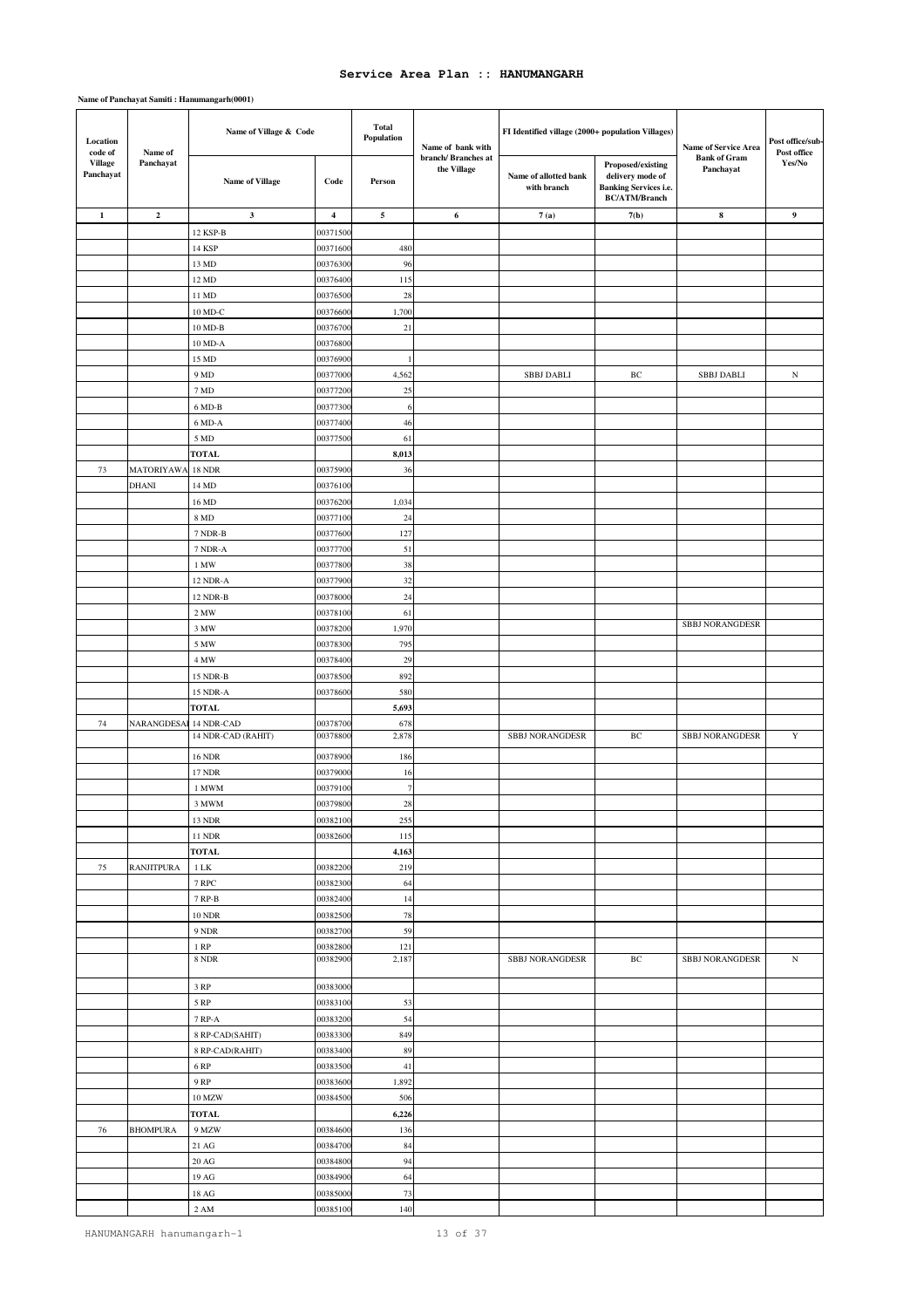### **Name of Panchayat Samiti : Hanumangarh(0001)**

| Location<br>code of         | Name of                   | Name of Village & Code           |                         | <b>Total</b><br>Population | Name of bank with                 | FI Identified village (2000+ population Villages) | Name of Service Area<br><b>Bank of Gram</b>                                                   |                                          | Post office/sub-<br>Post office |
|-----------------------------|---------------------------|----------------------------------|-------------------------|----------------------------|-----------------------------------|---------------------------------------------------|-----------------------------------------------------------------------------------------------|------------------------------------------|---------------------------------|
| <b>Village</b><br>Panchayat | Panchayat                 | <b>Name of Village</b>           | Code                    | Person                     | branch/Branches at<br>the Village | Name of allotted bank<br>with branch              | Proposed/existing<br>delivery mode of<br><b>Banking Services i.e.</b><br><b>BC/ATM/Branch</b> | Panchayat                                | Yes/No                          |
| 1                           | $\overline{2}$            | 3                                | $\overline{\mathbf{4}}$ | $\sqrt{5}$                 | 6                                 | 7(a)                                              | 7(b)                                                                                          | ${\bf 8}$                                | 9                               |
|                             |                           | 3 BPSM                           | 0038520                 | 163                        |                                   |                                                   |                                                                                               |                                          |                                 |
|                             |                           | 1 BPSM                           | 00385300                | 88                         |                                   |                                                   |                                                                                               |                                          |                                 |
|                             |                           | 17 AG                            | 00385400                | 86                         |                                   |                                                   |                                                                                               |                                          |                                 |
|                             |                           | 16 AG                            | 0038550                 | 3,033                      |                                   | <b>SBBJ NORANDESR</b>                             | $\rm BC$                                                                                      | <b>SBBJ NORANDESR</b>                    | $_{\rm N}$                      |
|                             |                           | 15 AG                            | 0038560                 | 100                        |                                   |                                                   |                                                                                               |                                          |                                 |
|                             |                           | 14 AG                            | 0038570                 | 138                        |                                   |                                                   |                                                                                               |                                          |                                 |
|                             |                           | 1 BPM                            | 00385800                | 124                        |                                   |                                                   |                                                                                               |                                          |                                 |
|                             |                           | 3 BPM                            | 0038590                 | 164                        |                                   |                                                   |                                                                                               |                                          |                                 |
|                             |                           | <b>TOTAL</b>                     |                         | 4,487                      |                                   |                                                   |                                                                                               |                                          |                                 |
| 77                          | SEHJIPURA                 | 39 SSW                           | 0036520                 | $\tau$                     |                                   |                                                   |                                                                                               |                                          |                                 |
|                             |                           | 37 SSW<br>35 SSW                 | 0036550<br>00365600     | 3,403<br>2,025             |                                   | <b>SBI ADB HMO</b><br><b>SBI ADB HMO</b>          | ВC<br>$\rm BC$                                                                                | <b>SBI ADB HMO</b><br><b>SBI ADB HMO</b> | Y<br>$\mathbf Y$                |
|                             |                           | 33 SSW                           | 0036570                 | 5                          |                                   |                                                   |                                                                                               |                                          |                                 |
|                             |                           | 34 SSW                           | 00367500                | 16                         |                                   |                                                   |                                                                                               |                                          |                                 |
|                             |                           | 36 SSW                           | 0036760                 | 331                        |                                   |                                                   |                                                                                               |                                          |                                 |
|                             |                           | 5 ARW-B                          | 0036810                 | 36                         |                                   |                                                   |                                                                                               |                                          |                                 |
|                             |                           | 5 ARW-A                          | 00368200                | 744                        |                                   |                                                   |                                                                                               |                                          |                                 |
|                             |                           | $2\;{\rm R}$                     | 0036830                 | 53                         |                                   |                                                   |                                                                                               |                                          |                                 |
|                             |                           | $1\;{\rm R}$                     | 0036840                 | 81                         |                                   |                                                   |                                                                                               |                                          |                                 |
|                             |                           | 4 ARW                            | 00372900                | 107                        |                                   |                                                   |                                                                                               |                                          |                                 |
|                             |                           | 4 ARW-A                          | 0037300                 | 873                        |                                   |                                                   |                                                                                               |                                          |                                 |
|                             |                           | <b>TOTAL</b>                     |                         | 7,681                      |                                   |                                                   |                                                                                               |                                          |                                 |
| 78                          | <b>DABLIBAS</b>           | 4 PBN                            | 0036350                 | 125                        |                                   |                                                   |                                                                                               |                                          |                                 |
|                             | CHUGTA                    | 3 PBN                            | 00363600                | 97                         |                                   |                                                   |                                                                                               |                                          |                                 |
|                             |                           | 2 PBN                            | 0036370                 | 664                        |                                   |                                                   |                                                                                               |                                          |                                 |
|                             |                           | 17 STG                           | 0036440                 | 2,111                      |                                   | <b>SBI ADB HMO</b>                                | ВC                                                                                            | <b>SBI ADB HMO</b>                       | Y                               |
|                             |                           | 16 STG                           | 00364500                | 127                        |                                   |                                                   |                                                                                               |                                          |                                 |
|                             |                           | 18 STG<br>19 STG                 | 0036460<br>00364700     | 917<br>21                  |                                   |                                                   |                                                                                               |                                          |                                 |
|                             |                           | $20\,3\mathrm{TG}$               | 0036480                 | 1,107                      |                                   |                                                   |                                                                                               |                                          |                                 |
|                             |                           | 15 STG-B                         | 00365300                | 40                         |                                   |                                                   |                                                                                               |                                          |                                 |
|                             |                           | 15 STG-A                         | 00365400                | 36                         |                                   |                                                   |                                                                                               |                                          |                                 |
|                             |                           | 13 STG                           | 0036580                 | $\mathfrak{Z}$             |                                   |                                                   |                                                                                               |                                          |                                 |
|                             |                           | <b>TOTAL</b>                     |                         | 5,248                      |                                   |                                                   |                                                                                               |                                          |                                 |
| 79                          | <b>BAHLOL NAGA 43 SSW</b> |                                  | 0036500                 | 3,204                      |                                   | <b>SBI ADB HMO</b>                                | BC                                                                                            | <b>SBI ADB HMO</b>                       | Y                               |
|                             |                           | 41 SSW                           | 00365100                | 112                        |                                   |                                                   |                                                                                               |                                          |                                 |
|                             |                           | 38 SSW                           | 00367700                |                            |                                   |                                                   |                                                                                               |                                          |                                 |
|                             |                           | 40 SSW                           | 00367800                | 490                        |                                   |                                                   |                                                                                               |                                          |                                 |
|                             |                           | 42 SSW                           | 00367900                | 318                        |                                   |                                                   |                                                                                               |                                          |                                 |
|                             |                           | 44 SSW                           | 00368000                | 328                        |                                   |                                                   |                                                                                               |                                          |                                 |
|                             |                           | <b>TOTAL</b>                     |                         | 4,452                      |                                   |                                                   |                                                                                               |                                          |                                 |
| 80                          | KALI BANGA                | 45 SSW                           | 00364900                | 3,304                      |                                   | <b>SBI ADB HMO</b>                                | ВC                                                                                            | <b>SBI ADB HMO</b>                       | $\mathbf Y$                     |
| 81                          | <b>JHAMBAR</b>            | 2 HMH                            | 00358200                | 908                        |                                   |                                                   |                                                                                               |                                          |                                 |
|                             |                           | $8\;{\rm SSW}$<br>6 SSW          | 00370300<br>00370400    | 588<br>1,576               |                                   |                                                   |                                                                                               |                                          |                                 |
|                             |                           | 5 SSW (JHAMBAR)                  | 00370500                | 2,588                      |                                   | UCO HMO                                           | $\rm BC$                                                                                      | UCO HMO                                  | N                               |
|                             |                           | 2 SSW                            | 00370600                | 195                        |                                   |                                                   |                                                                                               |                                          |                                 |
|                             |                           | 4 SSW                            | 00370700                | 98                         |                                   |                                                   |                                                                                               |                                          |                                 |
|                             |                           | 7 SSW                            | 00370800                | 81                         |                                   |                                                   |                                                                                               |                                          |                                 |
|                             |                           | 10 KSP                           | 00370900                | 119                        |                                   |                                                   |                                                                                               |                                          |                                 |
|                             |                           | 11 KSP                           | 00371000                | 554                        |                                   |                                                   |                                                                                               |                                          |                                 |
|                             |                           | <b>TOTAL</b>                     |                         | 6,707                      |                                   |                                                   |                                                                                               |                                          |                                 |
| 82                          | <b>AMARPURA</b>           | 5 HMH                            | 00358000                | 268                        |                                   |                                                   |                                                                                               |                                          |                                 |
|                             | <b>THEDI</b>              | 6 HMH                            | 00358100                | 1,671                      |                                   |                                                   |                                                                                               | UCO ST.RD HMH                            |                                 |
|                             |                           | 7 HMH                            | 00358300                | 66                         |                                   |                                                   |                                                                                               |                                          |                                 |
|                             |                           | <b>8 HMH</b>                     | 00358400                | 152                        |                                   |                                                   |                                                                                               |                                          |                                 |
|                             |                           | 9 HMH                            | 00358500                | 98                         |                                   |                                                   |                                                                                               |                                          |                                 |
|                             |                           | 10 HMH                           | 00358600                | 162                        |                                   |                                                   |                                                                                               |                                          |                                 |
|                             |                           | 11 HMH                           | 00358700                | 174                        |                                   |                                                   |                                                                                               |                                          |                                 |
|                             |                           | 13 HMH (RURAL)<br>15 HMH (RURAL) | 00358800<br>00358900    | 537<br>207                 |                                   |                                                   |                                                                                               |                                          |                                 |
|                             |                           | <b>TOTAL</b>                     |                         | 3,335                      |                                   |                                                   |                                                                                               |                                          |                                 |
| 83                          | <b>KISHANPURA</b>         | <b>15 KSP</b>                    | 00371700                |                            |                                   |                                                   |                                                                                               |                                          |                                 |

HANUMANGARH hanumangarh-1 14 of 37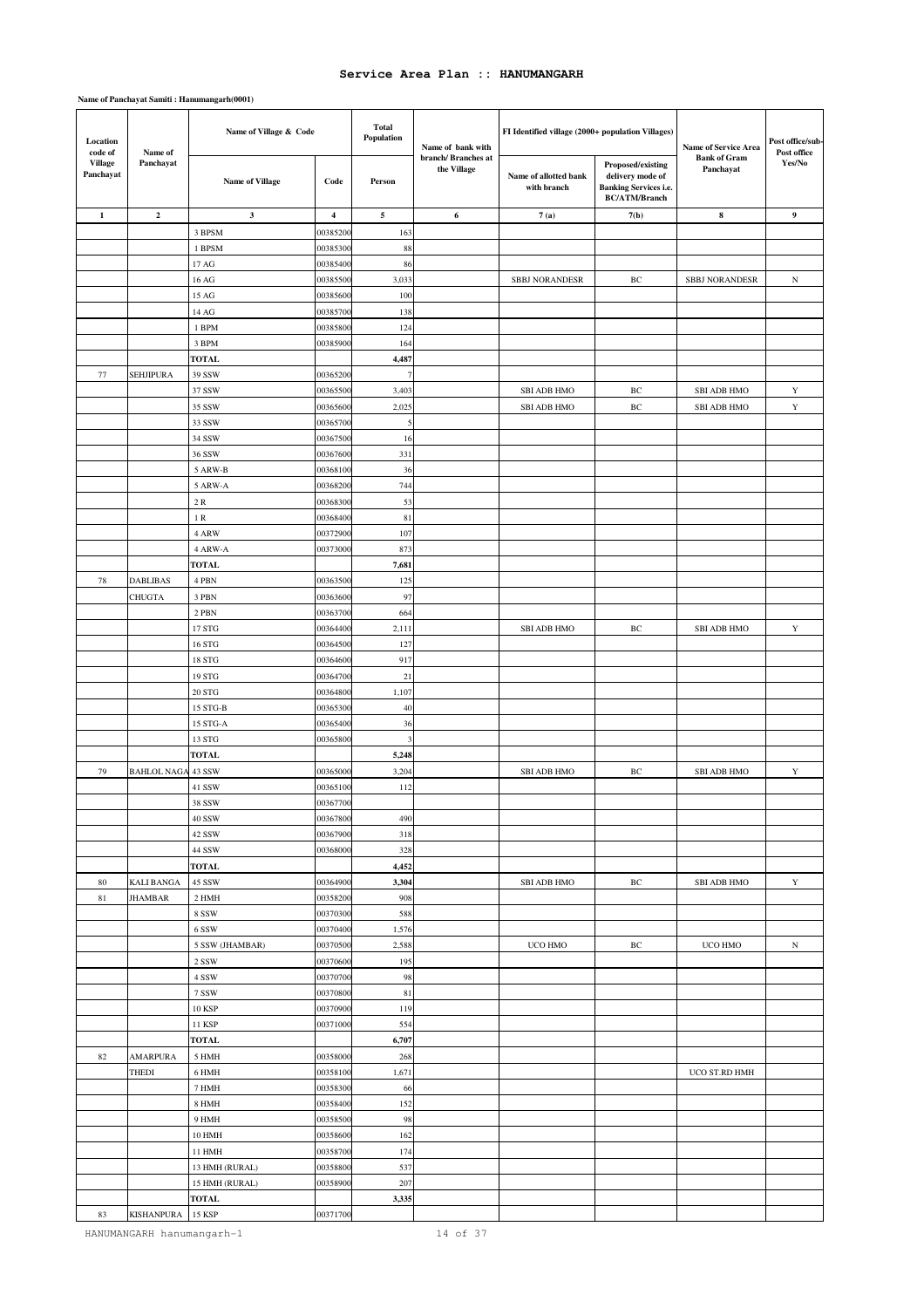| Location<br>code of<br>Name of<br><b>Village</b><br>Panchayat | Name of Village & Code |                        | <b>Total</b><br>Population | Name of bank with | FI Identified village (2000+ population Villages) |                                      | Name of Service Area                                                                          | Post office/sub-<br>Post office  |                  |
|---------------------------------------------------------------|------------------------|------------------------|----------------------------|-------------------|---------------------------------------------------|--------------------------------------|-----------------------------------------------------------------------------------------------|----------------------------------|------------------|
| Panchayat                                                     |                        | <b>Name of Village</b> | Code                       | Person            | branch/Branches at<br>the Village                 | Name of allotted bank<br>with branch | Proposed/existing<br>delivery mode of<br><b>Banking Services i.e.</b><br><b>BC/ATM/Branch</b> | <b>Bank of Gram</b><br>Panchayat | Yes/No           |
| $\mathbf{1}$                                                  | $\boldsymbol{2}$       | $\mathbf{3}$           | $\overline{\mathbf{4}}$    | $\sim$            | 6                                                 | 7(a)                                 | 7(b)                                                                                          | 8                                | $\boldsymbol{9}$ |
|                                                               | <b>DIKHNADA</b>        | <b>16 KSP</b>          | 0037180                    | 35                |                                                   |                                      |                                                                                               |                                  |                  |
|                                                               |                        | 17 KSP                 | 00371900                   | 494               |                                                   |                                      |                                                                                               |                                  |                  |
|                                                               |                        | <b>18 KSP</b>          | 00372000                   |                   |                                                   |                                      |                                                                                               |                                  |                  |
|                                                               |                        | 19 KSP (KISHANPURA)    | 00372100                   | 4,677             |                                                   | <b>ICICI HMO</b>                     | ВC                                                                                            | <b>ICICI HMO</b>                 | Y                |
|                                                               |                        | 20 KSP                 | 00372200                   | 91                |                                                   |                                      |                                                                                               |                                  |                  |
|                                                               |                        | 5 AWSM                 | 0037520                    | 80                |                                                   |                                      |                                                                                               |                                  |                  |
|                                                               |                        | 22 NDR                 | 00375400                   | 1,080             |                                                   |                                      |                                                                                               |                                  |                  |
|                                                               |                        | 3 AWSM-A               | 00375500                   | 54                |                                                   |                                      |                                                                                               |                                  |                  |
|                                                               |                        | 3 AWSM-B               | 00375600                   | 45                |                                                   |                                      |                                                                                               |                                  |                  |
|                                                               |                        | 2 AWSM                 | 00375700                   | 76                |                                                   |                                      |                                                                                               |                                  |                  |
|                                                               |                        | <b>19 NDR</b>          | 0037580                    | 15                |                                                   |                                      |                                                                                               |                                  |                  |
|                                                               |                        | 1 AWSM                 | 00376000                   | 514               |                                                   |                                      |                                                                                               |                                  |                  |
|                                                               |                        | <b>TOTAL</b>           |                            | 7,161             |                                                   |                                      |                                                                                               |                                  |                  |
| 84                                                            | RAMSARA NAF 20 HMH     |                        | 00366500                   | 3,257             |                                                   | <b>BOB HMO</b>                       | ВC                                                                                            | <b>BOB HMO</b>                   | N                |
|                                                               |                        | 19 HMH                 | 00366600                   | 1,443             |                                                   |                                      |                                                                                               |                                  |                  |
|                                                               |                        | 18 SSW                 | 0036680                    | 49                |                                                   |                                      |                                                                                               |                                  |                  |
|                                                               |                        | <b>20 SSW</b>          | 00366900                   | 187               |                                                   |                                      |                                                                                               |                                  |                  |
|                                                               |                        | 22 SSW<br>21 SSW       | 0036890<br>00369000        | 548               |                                                   |                                      |                                                                                               |                                  |                  |
|                                                               |                        |                        |                            |                   |                                                   |                                      |                                                                                               |                                  |                  |
|                                                               |                        | 19 SSW<br>17 SSW       | 00369100<br>0036920        | 781               |                                                   |                                      |                                                                                               |                                  |                  |
|                                                               |                        | <b>TOTAL</b>           |                            | 6,265             |                                                   |                                      |                                                                                               |                                  |                  |
| 85                                                            | <b>DHOTIPAL</b>        | <b>20 MMK</b>          | 00349300                   | 90                |                                                   |                                      |                                                                                               |                                  |                  |
|                                                               |                        | 18 MMK                 | 00349400                   | 92                |                                                   |                                      |                                                                                               |                                  |                  |
|                                                               |                        | 14 MMK                 | 00349700                   | 16                |                                                   |                                      |                                                                                               |                                  |                  |
|                                                               |                        | 11 DLP (DHOLIPAL)      | 0034980                    | 6,962             | OBC DHOLIPAL                                      |                                      |                                                                                               | OBC DHOLIPAL                     |                  |
|                                                               |                        | 10 DLP                 | 00349900                   | 51                |                                                   |                                      |                                                                                               |                                  |                  |
|                                                               |                        | 9 DLP                  | 00350000                   | 16                |                                                   |                                      |                                                                                               |                                  |                  |
|                                                               |                        | 8 DLP                  | 00350100                   | 350               |                                                   |                                      |                                                                                               |                                  |                  |
|                                                               |                        | 7 DLP                  | 00350200                   | 145               |                                                   |                                      |                                                                                               |                                  |                  |
|                                                               |                        | 10 MMK                 | 0035030                    | 145               |                                                   |                                      |                                                                                               |                                  |                  |
|                                                               |                        | 12 MMK                 | 00350400                   | 5                 |                                                   |                                      |                                                                                               |                                  |                  |
|                                                               |                        | <b>TOTAL</b>           |                            | 7,872             |                                                   |                                      |                                                                                               |                                  |                  |
| 86                                                            | JHANDAWALI             | 19 LLW                 | 00353100                   | 411               |                                                   |                                      |                                                                                               |                                  |                  |
|                                                               |                        | 21 LLW                 | 00353500                   | 43                |                                                   |                                      |                                                                                               |                                  |                  |
|                                                               |                        | 7 JDW                  | 00353800                   | 113               |                                                   |                                      |                                                                                               |                                  |                  |
|                                                               |                        | 10 JRK                 | 00354800                   | 859               |                                                   |                                      |                                                                                               |                                  |                  |
|                                                               |                        | $6\:\rm JRK$           | 00354900                   | 6,250             |                                                   | <b>CBI HMH</b>                       | ВC                                                                                            | <b>CBI HMH</b>                   | $\mathbf Y$      |
|                                                               |                        | 6 JDW                  | 00355000                   | 249               |                                                   |                                      |                                                                                               |                                  |                  |
|                                                               |                        | 5 JDW                  | 00355100                   | 211               |                                                   |                                      |                                                                                               |                                  |                  |
|                                                               |                        | 4 JDW                  | 00355200                   | $87\,$            |                                                   |                                      |                                                                                               |                                  |                  |
|                                                               |                        | 4 JRK                  | 00355300                   | 80                |                                                   |                                      |                                                                                               |                                  |                  |
|                                                               |                        | 3 JDW                  | 00355400                   | 96                |                                                   |                                      |                                                                                               |                                  |                  |
|                                                               |                        | $3~\mathrm{JRK}$       | 00355700                   | 116               |                                                   |                                      |                                                                                               |                                  |                  |
|                                                               |                        | TOTAL                  |                            | 8,515             |                                                   |                                      |                                                                                               |                                  |                  |
| 87                                                            | PACCA SARAN. 3 UTS     | 24 LLW-B               | 00346000<br>00347200       | 377               |                                                   |                                      | $ATM$ & $BC$                                                                                  |                                  |                  |
|                                                               |                        | 24 LLW-A               | 00347300                   | 3,039<br>3,837    | OBC 24 LLW                                        | OBC HMH<br>OBC PAKKASHARNA           | <b>BRANCH</b>                                                                                 | OBC HMH<br>OBC PAKKASHARNA       | Y<br>$\mathbf Y$ |
|                                                               |                        | 23 LLW                 | 00347400                   | 72                |                                                   |                                      |                                                                                               |                                  |                  |
|                                                               |                        | 25 LLW                 | 00347500                   | 85                |                                                   |                                      |                                                                                               |                                  |                  |
|                                                               |                        | 1 UTS                  | 00347600                   | 294               |                                                   |                                      |                                                                                               |                                  |                  |
|                                                               |                        | 33 MMK                 | 00347700                   | 396               |                                                   |                                      |                                                                                               |                                  |                  |
|                                                               |                        | 32 MMK                 | 00347800                   | $\sqrt{28}$       |                                                   |                                      |                                                                                               |                                  |                  |
|                                                               |                        | 31 MMK                 | 00347900                   | 246               |                                                   |                                      |                                                                                               |                                  |                  |
|                                                               |                        | 29 MMK                 | 00348000                   | 192               |                                                   |                                      |                                                                                               |                                  |                  |
|                                                               |                        | 30 MMK                 | 00348100                   | 189               |                                                   |                                      |                                                                                               |                                  |                  |
|                                                               |                        | 28 MMK                 | 00348200                   |                   |                                                   |                                      |                                                                                               |                                  |                  |
|                                                               |                        | 27 MMK                 | 00348300                   |                   |                                                   |                                      |                                                                                               |                                  |                  |
|                                                               |                        | 22 LLW-A               | 00353600                   | $27\,$            |                                                   |                                      |                                                                                               |                                  |                  |
|                                                               |                        | 22 LLW-B               | 00353700                   | 10                |                                                   |                                      |                                                                                               |                                  |                  |
|                                                               |                        | 9 JDW                  | 00353900                   |                   |                                                   |                                      |                                                                                               |                                  |                  |
|                                                               |                        | 11 JDW                 | 00354000                   | 10                |                                                   |                                      |                                                                                               |                                  |                  |
|                                                               |                        | <b>TOTAL</b>           |                            | 8,802             |                                                   |                                      |                                                                                               |                                  |                  |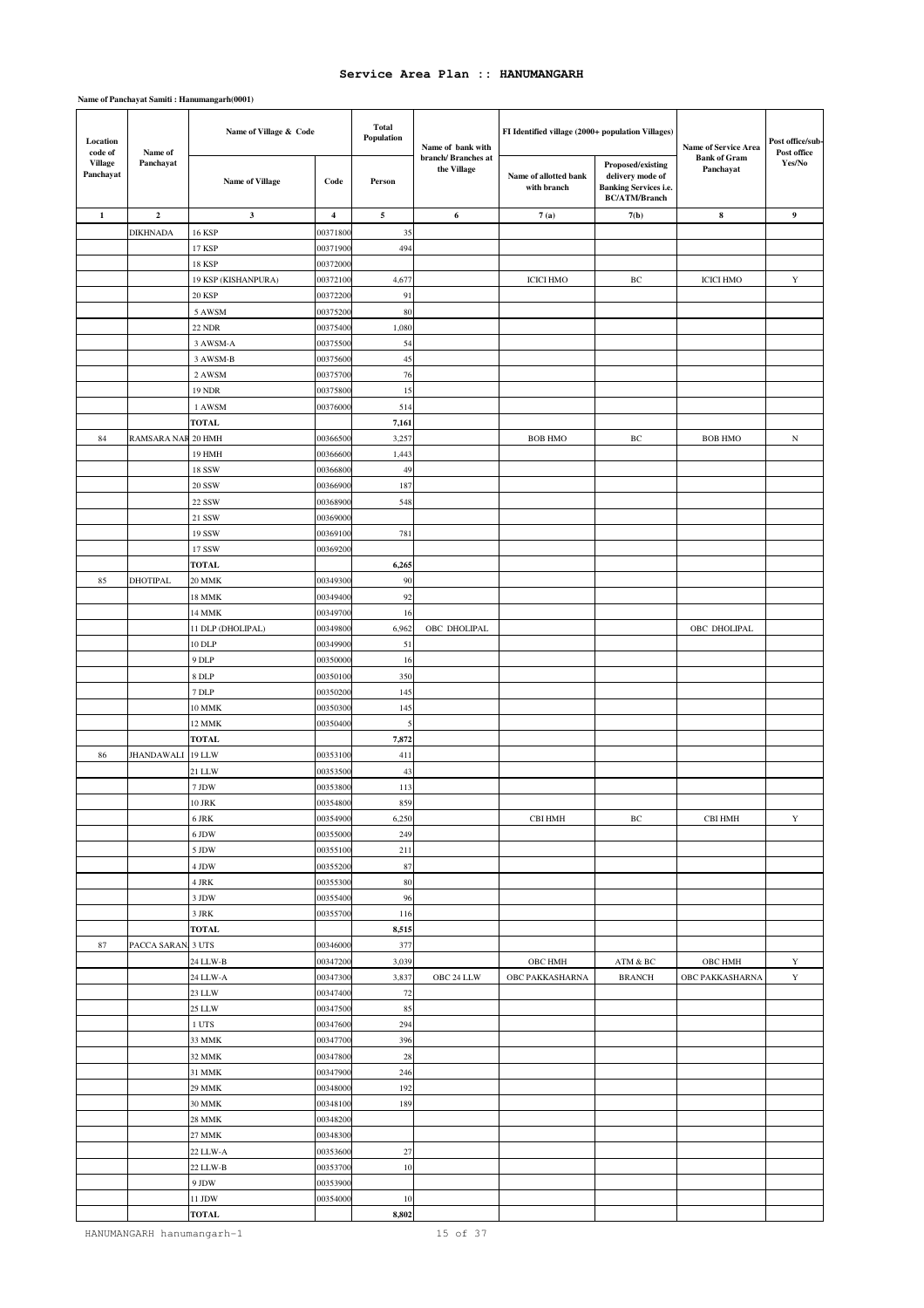#### **Name of Panchayat Samiti : Hanumangarh(0001)**

| Location<br>code of         | Name of             | Name of Village & Code       |                      | <b>Total</b><br>Population | Name of bank with                  | FI Identified village (2000+ population Villages) |                                                                                              | Name of Service Area             | Post office/sub-<br>Post office |
|-----------------------------|---------------------|------------------------------|----------------------|----------------------------|------------------------------------|---------------------------------------------------|----------------------------------------------------------------------------------------------|----------------------------------|---------------------------------|
| <b>Village</b><br>Panchayat | Panchayat           | <b>Name of Village</b>       | Code                 | Person                     | branch/ Branches at<br>the Village | Name of allotted bank<br>with branch              | Proposed/existing<br>delivery mode of<br><b>Banking Services i.e.</b><br>$\rm BC/ATM/Branch$ | <b>Bank of Gram</b><br>Panchayat | Yes/No                          |
| 1                           | $\mathbf 2$         | 3                            | 4                    | 5                          | 6                                  | 7(a)                                              | 7(b)                                                                                         | 8                                | $\boldsymbol{9}$                |
| 88                          | UTTAMSINGHV 3 UMW-A |                              | 0034560              | 914                        |                                    |                                                   |                                                                                              |                                  |                                 |
|                             |                     | 3 UMA-B                      | 00345700             | 19                         |                                    |                                                   |                                                                                              |                                  |                                 |
|                             |                     | 2 UMW                        | 00345800             |                            |                                    |                                                   |                                                                                              |                                  |                                 |
|                             |                     | 4 UTS                        | 0034590              | 273                        |                                    |                                                   |                                                                                              |                                  |                                 |
|                             |                     | 5 UTS                        | 00346100             | 199                        |                                    |                                                   |                                                                                              |                                  |                                 |
|                             |                     | 6 UTS                        | 00346200             | 1,045                      |                                    |                                                   |                                                                                              |                                  |                                 |
|                             |                     | 7 UTS                        | 00346300             | 169                        |                                    |                                                   |                                                                                              |                                  |                                 |
|                             |                     | 32 LLW                       | 00346400             | 402                        |                                    |                                                   |                                                                                              |                                  |                                 |
|                             |                     | 29 LLW                       | 0034650              | 1,134                      |                                    |                                                   |                                                                                              | OBC PAKKASARNA                   |                                 |
|                             |                     | <b>TOTAL</b>                 |                      | 4,155                      |                                    |                                                   |                                                                                              |                                  |                                 |
| 89                          | PACCA BHADW31 LLW   |                              | 00346600             | 60                         |                                    |                                                   |                                                                                              |                                  |                                 |
|                             |                     | 19 JRK                       | 00346700             | 1,201                      |                                    |                                                   |                                                                                              |                                  |                                 |
|                             |                     | 30 LLW                       | 00346800             | 89                         |                                    |                                                   |                                                                                              |                                  |                                 |
|                             |                     | <b>28 LLW</b>                | 0034690              | 388                        |                                    |                                                   |                                                                                              |                                  |                                 |
|                             |                     | 27 LLW                       | 00347000             |                            |                                    |                                                   |                                                                                              |                                  |                                 |
|                             |                     | <b>26 LLW</b>                | 00347100             | 1,359                      |                                    |                                                   |                                                                                              |                                  |                                 |
|                             |                     | 13 JDW                       | 00354100             | 33<br>68                   |                                    |                                                   |                                                                                              |                                  |                                 |
|                             |                     | 14 JDW<br>15 JDW             | 0035430<br>0035440   | 2,069                      |                                    | SBP                                               | ВC                                                                                           | <b>SBP HMH</b>                   | $\mathbf Y$                     |
|                             |                     | <b>TOTAL</b>                 |                      | 5,267                      |                                    |                                                   |                                                                                              |                                  |                                 |
| 90                          | <b>HIRNAWALI</b>    | 19 MMK                       | 00349100             | $\mathbf{1}$               |                                    |                                                   |                                                                                              |                                  |                                 |
|                             |                     | 17 MMK                       | 00349200             | 17                         |                                    |                                                   |                                                                                              |                                  |                                 |
|                             |                     | 16 LLW-A                     | 00352700             | 21                         |                                    |                                                   |                                                                                              |                                  |                                 |
|                             |                     | 17 LLW                       | 0035290              |                            |                                    |                                                   |                                                                                              |                                  |                                 |
|                             |                     | 16 LLW-B                     | 00353000             | 10                         |                                    |                                                   |                                                                                              |                                  |                                 |
|                             |                     | 18 LLW-A                     | 00353200             | 3,433                      |                                    | <b>SBBJ HMH</b>                                   | ВC                                                                                           | <b>SBBJ HMH</b>                  | $_{\rm N}$                      |
|                             |                     | 1 JDW                        | 00355500             | 28                         |                                    |                                                   |                                                                                              |                                  |                                 |
|                             |                     | 2 JDW                        | 00355600             | 1,435                      |                                    |                                                   |                                                                                              |                                  |                                 |
|                             |                     | <b>TOTAL</b>                 |                      | 4,945                      |                                    |                                                   |                                                                                              |                                  |                                 |
| 91                          | <b>MAKUKA</b>       | 22 MJD                       | 00348800             | 37                         |                                    |                                                   |                                                                                              |                                  |                                 |
|                             |                     | 25 MMK                       | 00348400             | $90\,$                     |                                    |                                                   |                                                                                              |                                  |                                 |
|                             |                     | 23 MMK                       | 0034850              | 17                         |                                    |                                                   |                                                                                              |                                  |                                 |
|                             |                     | 24 MMK                       | 00348600             | 20                         |                                    |                                                   |                                                                                              |                                  |                                 |
|                             |                     | 23 MJD                       | 0034870              | 1,613                      |                                    |                                                   |                                                                                              | <b>SBBJ HMH</b>                  |                                 |
|                             |                     | 22 MMK                       | 00348900             | 148                        |                                    |                                                   |                                                                                              |                                  |                                 |
|                             |                     | 21 MMK                       | 00349000             | 54                         |                                    |                                                   |                                                                                              |                                  |                                 |
|                             |                     | $18$ LLW-B $\,$              | 00353300             | 446                        |                                    |                                                   |                                                                                              |                                  |                                 |
|                             |                     | <b>20 LLW</b>                | 00353400             | 87                         |                                    |                                                   |                                                                                              |                                  |                                 |
|                             |                     | <b>TOTAL</b>                 |                      | 2,512                      |                                    |                                                   |                                                                                              |                                  |                                 |
| 92                          | <b>KHARAKHERA</b>   | 2 KHR                        | 00320600             | 121                        |                                    |                                                   |                                                                                              |                                  |                                 |
|                             | $(1$ CDR $)$        | 4 KHR                        | 00320700             | 168                        |                                    |                                                   |                                                                                              |                                  |                                 |
|                             |                     | 7 KHR                        | 00322400             | $72\,$                     |                                    |                                                   |                                                                                              |                                  |                                 |
|                             |                     | 6 KHR                        | 00322500             | 427                        |                                    |                                                   |                                                                                              |                                  |                                 |
|                             |                     | 5 KHR                        | 00322600             | 1,150                      |                                    |                                                   |                                                                                              |                                  |                                 |
|                             |                     | 2 CDR                        | 00322700             | 197                        |                                    |                                                   |                                                                                              |                                  |                                 |
|                             |                     | 1 CDR (KHARA KEHRA)<br>3 CDR | 00322800<br>00322900 | 180                        | 4,380 MGB KHARAKHERA               |                                                   |                                                                                              | MGB KHARAKHERA                   |                                 |
|                             |                     | 9 KHR                        | 00323000             | 204                        |                                    |                                                   |                                                                                              |                                  |                                 |
|                             |                     | <b>TOTAL</b>                 |                      | 6,899                      |                                    |                                                   |                                                                                              |                                  |                                 |
| 93                          | <b>KHINANIYA</b>    | 1 A-BARANI                   | 00344800             | 439                        |                                    |                                                   |                                                                                              |                                  |                                 |
|                             | $(26$ KNN $)$       | SHEODANPURA BARANI           | 00344900             |                            |                                    |                                                   |                                                                                              |                                  |                                 |
|                             |                     | <b>20 KNN</b>                | 00345000             | 2,096                      |                                    | <b>SBBJ BHUKARKA</b>                              | ВC                                                                                           | <b>SBBJ BHUKARKA</b>             | Y                               |
|                             |                     | <b>22 KNN</b>                | 00345100             | 8                          |                                    |                                                   |                                                                                              |                                  |                                 |
|                             |                     | <b>21 KNN</b>                | 00345200             | 1,621                      |                                    |                                                   |                                                                                              |                                  |                                 |
|                             |                     | 19 KNN                       | 00345300             |                            |                                    |                                                   |                                                                                              |                                  |                                 |
|                             |                     | <b>18 KNN</b>                | 00345400             | 24                         |                                    |                                                   |                                                                                              |                                  |                                 |
|                             |                     | 2 A-BARANI                   | 00345500             | $22\,$                     |                                    |                                                   |                                                                                              |                                  |                                 |
|                             |                     | TOTAL                        |                      | 4,210                      |                                    |                                                   |                                                                                              |                                  |                                 |
| 94                          | <b>GUDIA</b>        | 4 SBN                        | 00320900             | 62                         |                                    |                                                   |                                                                                              |                                  |                                 |
|                             |                     | 5 SBN                        | 00321000             | 119                        |                                    |                                                   |                                                                                              |                                  |                                 |
|                             |                     | 3 MKS                        | 00322000             | 29                         |                                    |                                                   |                                                                                              |                                  |                                 |
|                             |                     | 1 MKS-B                      | 00322100             | 122                        |                                    |                                                   |                                                                                              |                                  |                                 |
|                             |                     | 1 MKS-A                      | 00322200             | 3,657                      |                                    | MGB KHARAKHERA                                    | ВC                                                                                           | MGB KHARAKHERA                   |                                 |

HANUMANGARH hanumangarh-1 16 of 37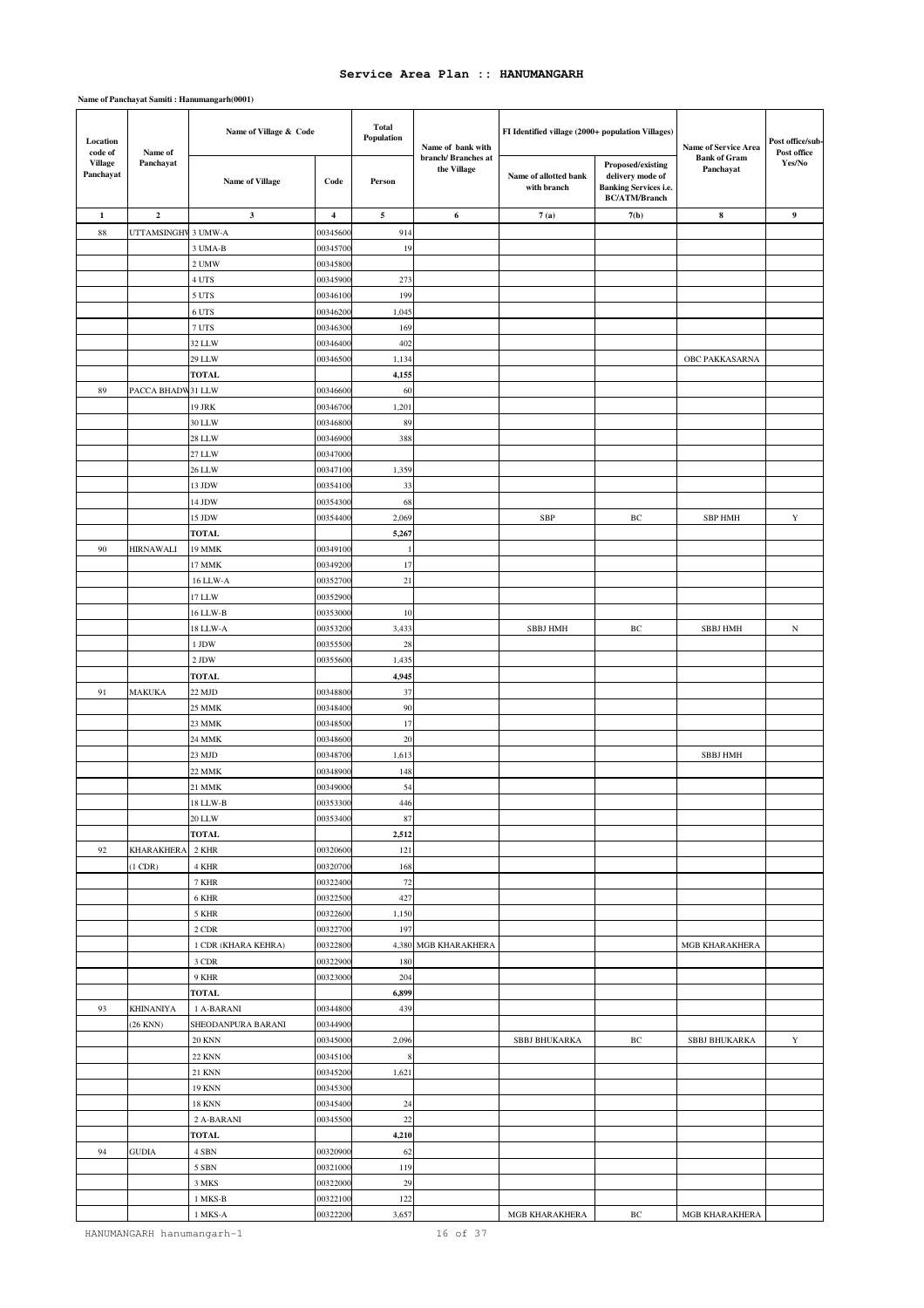### **Name of Panchayat Samiti : Hanumangarh(0001)**

| Location<br>code of<br>Name of | Name of Village & Code |                              | <b>Total</b><br>Population | Name of bank with | FI Identified village (2000+ population Villages) |                                      | Name of Service Area                                                                          | Post office/sub-<br>Post office  |        |
|--------------------------------|------------------------|------------------------------|----------------------------|-------------------|---------------------------------------------------|--------------------------------------|-----------------------------------------------------------------------------------------------|----------------------------------|--------|
| <b>Village</b><br>Panchayat    | Panchayat              | <b>Name of Village</b>       | Code                       | Person            | branch/Branches at<br>the Village                 | Name of allotted bank<br>with branch | Proposed/existing<br>delivery mode of<br><b>Banking Services i.e.</b><br><b>BC/ATM/Branch</b> | <b>Bank of Gram</b><br>Panchayat | Yes/No |
| $\mathbf 1$                    | $\overline{2}$         | 3                            | $\overline{\mathbf{4}}$    | 5                 | 6                                                 | 7(a)                                 | 7(b)                                                                                          | 8                                | 9      |
|                                |                        | 8 KHR                        | 0032230                    | 214               |                                                   |                                      |                                                                                               |                                  |        |
|                                |                        | 2 MKS-A                      | 00323100                   | 139               |                                                   |                                      |                                                                                               |                                  |        |
|                                |                        | 2 MKS-B                      | 00323200                   | 108               |                                                   |                                      |                                                                                               |                                  |        |
|                                |                        | <b>TOTAL</b>                 |                            | 4,450             |                                                   |                                      |                                                                                               |                                  |        |
| 95                             | SABUANA                | 3 SBN                        | 00320200                   | 24                |                                                   |                                      |                                                                                               |                                  |        |
|                                |                        | 1 SBN                        | 0032030                    | 3,480             |                                                   | <b>MGB KHARAKHERA</b>                | ВC                                                                                            | <b>MGB KHARAKHERA</b>            |        |
|                                |                        | 3 KHR                        | 00320400                   | 9                 |                                                   |                                      |                                                                                               |                                  |        |
|                                |                        | 1 KHR                        | 00320500                   | 120               |                                                   |                                      |                                                                                               |                                  |        |
|                                |                        | 2 SBN                        | 0032080                    | 124               |                                                   |                                      |                                                                                               |                                  |        |
|                                |                        | <b>TOTAL</b>                 |                            | 3,757             |                                                   |                                      |                                                                                               |                                  |        |
| 96                             | SALIWALA (5 M          | 7 SBN                        | 00321100                   | 79                |                                                   |                                      |                                                                                               |                                  |        |
|                                |                        | 6 SBN                        | 00321200                   |                   |                                                   |                                      |                                                                                               |                                  |        |
|                                |                        | 8 SBN                        | 00321300                   | 60                |                                                   |                                      |                                                                                               |                                  |        |
|                                |                        | 10 SBN                       | 00321400                   | 229               |                                                   |                                      |                                                                                               |                                  |        |
|                                |                        | 1 NGR                        | 00321700                   | 102               |                                                   |                                      |                                                                                               |                                  |        |
|                                |                        | 8 MKS<br>5 MKS               | 00321800<br>00321900       | 42<br>3,309       |                                                   | OBC NAGARANA                         | ВC                                                                                            | OBC NAGARANA                     |        |
|                                |                        | <b>TOTAL</b>                 |                            | 3,821             |                                                   |                                      |                                                                                               |                                  |        |
| 97                             | <b>MALKHEDA</b>        | 4 NGR                        | 00321500                   | 68                |                                                   |                                      |                                                                                               |                                  |        |
|                                | $(10$ MKS-A $)$        | 2 NGR                        | 00321600                   | 383               |                                                   |                                      |                                                                                               |                                  |        |
|                                |                        | 10 MKS-A                     | 00323500                   | 1,930             |                                                   |                                      |                                                                                               | MGB KULCHAND                     |        |
|                                |                        | 10 MKS-B                     | 00323600                   |                   |                                                   |                                      |                                                                                               |                                  |        |
|                                |                        | <b>11 MKS</b>                | 00323700                   | 244               |                                                   |                                      |                                                                                               |                                  |        |
|                                |                        | 9 MKS                        | 00323800                   | 99                |                                                   |                                      |                                                                                               |                                  |        |
|                                |                        | 3 DPM                        | 00323900                   | 1,521             |                                                   |                                      |                                                                                               |                                  |        |
|                                |                        | 2 DPM                        | 00324000                   | 245               |                                                   |                                      |                                                                                               |                                  |        |
|                                |                        | 12 FTP-A                     | 00325300                   | 163               |                                                   |                                      |                                                                                               |                                  |        |
|                                |                        | <b>TOTAL</b>                 |                            | 4,653             |                                                   |                                      |                                                                                               |                                  |        |
| 98                             | BASIR (4 FTP)          | 4 MKS                        | 00323300                   | 128               |                                                   |                                      |                                                                                               |                                  |        |
|                                |                        | 7 MKS                        | 00323400                   | 175               |                                                   |                                      |                                                                                               |                                  |        |
|                                |                        | 1 DPM                        | 00324100                   | 147               |                                                   |                                      |                                                                                               |                                  |        |
|                                |                        | 4 FTP                        | 00324200                   | 2,973             |                                                   | MGB KULCHANDER                       | ВC                                                                                            | MGB KULCHANDER                   |        |
|                                |                        | 1 FTP-B                      | 00324300                   | 161               |                                                   |                                      |                                                                                               |                                  |        |
|                                |                        | 6 FTP                        | 00325100                   | 57                |                                                   |                                      |                                                                                               |                                  |        |
|                                |                        | 10 FTP                       | 00325200                   | 118               |                                                   |                                      |                                                                                               |                                  |        |
|                                |                        | <b>TOTAL</b>                 |                            | 3,759             |                                                   |                                      |                                                                                               |                                  |        |
| 99                             | CANDRAWALI 9 FTP       |                              | 00327000                   | 377               |                                                   |                                      |                                                                                               |                                  |        |
|                                | (18 NGC)               | 8 FTP-B                      | 00327100                   | 143               |                                                   |                                      |                                                                                               |                                  |        |
|                                |                        | 8 FTP-A                      | 00327200                   | 118               |                                                   |                                      |                                                                                               |                                  |        |
|                                |                        | $10\,\mathrm{NGC}$           | 00328000                   | 612               |                                                   |                                      |                                                                                               |                                  |        |
|                                |                        | 14 NGC                       | 00328100                   | 291               |                                                   |                                      |                                                                                               |                                  |        |
|                                |                        | 18 NGC<br>$17\,\mathrm{NGC}$ | $\rm BC$<br>00328900       | 2,418             |                                                   | MGB KULCHANDER                       | ВC                                                                                            | <b>MGB KULCHANDER</b>            |        |
|                                |                        | $16\,\mathrm{NGC}$           | 00329000                   | 26                |                                                   |                                      |                                                                                               |                                  |        |
|                                |                        | 15 NGC                       | 00329100                   | $\overline{9}$    |                                                   |                                      |                                                                                               |                                  |        |
|                                |                        | 13 NGC                       | 00329200                   | 141               |                                                   |                                      |                                                                                               |                                  |        |
|                                |                        | <b>TOTAL</b>                 |                            | 4,135             |                                                   |                                      |                                                                                               |                                  |        |
| 100                            | <b>KULCHANDRA</b>      | 7 FTP                        | 00327300                   | 179               |                                                   |                                      |                                                                                               |                                  |        |
|                                | $(7$ CDR)              | 7 CDR (KULCHANDER)           | 00327400                   |                   | 2,111 MGB KULCHANDRA                              |                                      |                                                                                               | MGB KULCHANDRA                   |        |
|                                |                        | 8 CDR                        | 00327500                   | 69                |                                                   |                                      |                                                                                               |                                  |        |
|                                |                        | 10 CDR-A                     | 00327600                   | 475               |                                                   |                                      |                                                                                               |                                  |        |
|                                |                        | TOTAL                        |                            | 2,834             |                                                   |                                      |                                                                                               |                                  |        |
| 101                            | SAHARNI (6 CD          | 1 FTP-A                      | 00324400                   | 108               |                                                   |                                      |                                                                                               |                                  |        |
|                                |                        | $2$ ${\rm FTP}$              | 00324500                   | 93                |                                                   |                                      |                                                                                               |                                  |        |
|                                |                        | 4 CDR                        | 00324600                   | 227               |                                                   |                                      |                                                                                               |                                  |        |
|                                |                        | 5 CDR                        | 00324700                   | 56                |                                                   |                                      |                                                                                               |                                  |        |
|                                |                        | 6 CDR                        | 00324800                   | 1,957             |                                                   |                                      |                                                                                               | MGB KULCHANDRA                   |        |
|                                |                        | $3\ \mathrm{FTP}$            | 00324900                   | 1,350             |                                                   |                                      |                                                                                               |                                  |        |
|                                |                        | $5$ ${\rm FTP}$              | 00325000                   | 43                |                                                   |                                      |                                                                                               |                                  |        |
|                                |                        | <b>TOTAL</b>                 |                            | 3,834             |                                                   |                                      |                                                                                               |                                  |        |
| 102                            | <b>SUREWALA</b>        | 15 CDR                       | 00329300                   | 177               |                                                   |                                      |                                                                                               |                                  |        |
|                                | $(12$ CDR)             | 13 CDR                       | 00329400                   | 1,398             |                                                   |                                      |                                                                                               |                                  |        |
|                                |                        | 12 CDR                       | 00329500                   | 4,716             | MGB SUREWALA                                      |                                      |                                                                                               | MGB SUREWALA                     |        |

HANUMANGARH hanumangarh-1 17 of 37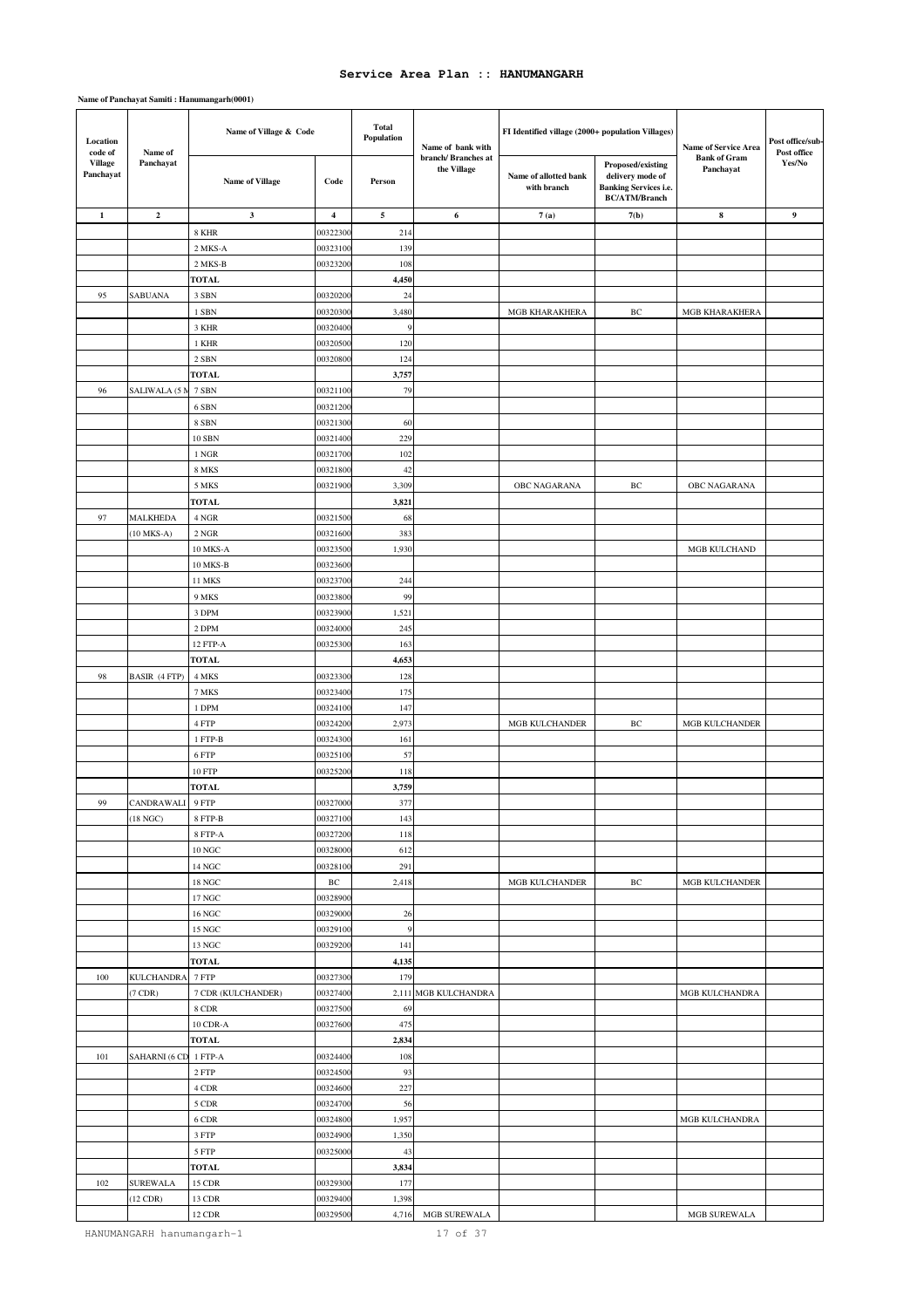| Location<br>code of         | Name of             | Name of Village & Code           |                         | <b>Total</b><br>Population | Name of bank with                 | FI Identified village (2000+ population Villages) |                                                                                        | Post office/sub-<br>Name of Service Area |                       |
|-----------------------------|---------------------|----------------------------------|-------------------------|----------------------------|-----------------------------------|---------------------------------------------------|----------------------------------------------------------------------------------------|------------------------------------------|-----------------------|
| <b>Village</b><br>Panchayat | Panchayat           | Name of Village                  | Code                    | Person                     | branch/Branches at<br>the Village | Name of allotted bank<br>with branch              | Proposed/existing<br>delivery mode of<br>Banking Services i.e.<br><b>BC/ATM/Branch</b> | <b>Bank of Gram</b><br>Panchayat         | Post office<br>Yes/No |
| $\mathbf{1}$                | $\overline{2}$      | $\mathbf{3}$                     | $\overline{\mathbf{4}}$ | 5                          | 6                                 | 7(a)                                              | 7(b)                                                                                   | 8                                        | $\boldsymbol{9}$      |
|                             |                     | 5 SRW                            | 0032990                 | 73                         |                                   |                                                   |                                                                                        |                                          |                       |
|                             |                     | <b>TOTAL</b>                     |                         | 6,364                      |                                   |                                                   |                                                                                        |                                          |                       |
| 103                         | <b>NAIWALA (9CD</b> | 9 CDR                            | 0032770                 | 1,647                      |                                   |                                                   |                                                                                        | UCO SUREWALA                             |                       |
|                             |                     | 10 CDR-B                         | 00327800                | 228                        |                                   |                                                   |                                                                                        |                                          |                       |
|                             |                     | 11 CDR                           | 00327900                | 673                        |                                   |                                                   |                                                                                        |                                          |                       |
|                             |                     | 1 SRW                            | 0032960                 | 531                        |                                   |                                                   |                                                                                        |                                          |                       |
|                             |                     | 2 SRW                            | 00329800                | 79                         |                                   |                                                   |                                                                                        |                                          |                       |
|                             |                     | <b>TOTAL</b>                     |                         | 3,158                      |                                   |                                                   |                                                                                        |                                          |                       |
| 104                         | PEER KAMDIYA        | 19 NGC-A                         | 00328300                | 163                        |                                   |                                                   |                                                                                        |                                          |                       |
|                             | (22 NGC)            | 19 NGC-B                         | 00328400                | 53                         |                                   |                                                   |                                                                                        |                                          |                       |
|                             |                     | 23 NGC                           | 0032850                 | $25\,$                     |                                   |                                                   |                                                                                        |                                          |                       |
|                             |                     | 22 NGC (PEERKAMDIYA)             | 00328600                | 4,462                      | CBI PEER KAMDIYA                  |                                                   | <b>BRANCH</b>                                                                          | <b>CBI PEER KAMDIYA</b>                  |                       |
|                             |                     | 21 NGC                           | 00328700                | 18                         |                                   |                                                   |                                                                                        |                                          |                       |
|                             |                     | $20\,\mathrm{NGC}$               | 00328800                | 45                         |                                   |                                                   |                                                                                        |                                          |                       |
|                             |                     | <b>TOTAL</b>                     |                         | 4,766                      |                                   |                                                   |                                                                                        |                                          |                       |
| 105                         | PANNIWALI           | 12 FTP-B                         | 0032540                 | 382                        |                                   |                                                   |                                                                                        |                                          |                       |
|                             | (30 NGC)            | 14 FTP                           | 00325500                | 194                        |                                   |                                                   |                                                                                        |                                          |                       |
|                             |                     | 28 NGC                           | 0032560                 | 64                         |                                   |                                                   |                                                                                        |                                          |                       |
|                             |                     | 32 NGC                           | 00325700                | 36                         |                                   |                                                   |                                                                                        |                                          |                       |
|                             |                     | 30 NGC                           | 00326100                | 2,244                      |                                   | CBI PEERKAMDIYA                                   | ВC                                                                                     | CBI PEERKAMDIYA                          |                       |
|                             |                     | 29 NGC                           | 0032620                 | 278                        |                                   |                                                   |                                                                                        |                                          |                       |
|                             |                     | 27 NGC                           | 00326300                | 17                         |                                   |                                                   |                                                                                        |                                          |                       |
|                             |                     | 26 NGC                           | 00326400                | 9                          |                                   |                                                   |                                                                                        |                                          |                       |
|                             |                     | 25 NGC                           | 00326600                |                            |                                   |                                                   |                                                                                        |                                          |                       |
|                             |                     | 24 NGC                           | 00326700                | 26                         |                                   |                                                   |                                                                                        |                                          |                       |
|                             |                     | 13 FTP<br>11 FTP                 | 0032680<br>00326900     | $80\,$<br>174              |                                   |                                                   |                                                                                        |                                          |                       |
|                             |                     | <b>TOTAL</b>                     |                         | 3,504                      |                                   |                                                   |                                                                                        |                                          |                       |
| 106                         | TIBI (8GGR)         | 6 SRW                            | 00330000                |                            |                                   |                                                   |                                                                                        |                                          |                       |
|                             |                     | 10 GGR                           | 00331000                | 387                        |                                   |                                                   |                                                                                        |                                          |                       |
|                             |                     | $8\;\mathrm{GGR}$                | 00331100                | 10,230                     | SBBJ, MGB,                        |                                                   |                                                                                        | <b>SBBJ TIBBI</b>                        | Y                     |
|                             |                     |                                  |                         |                            | OBC & SBP-TIBBI                   |                                                   |                                                                                        |                                          |                       |
|                             |                     | 7 SRW                            | 00331200                |                            |                                   |                                                   |                                                                                        |                                          |                       |
|                             |                     | 6 GGR                            | 00331300                | 829                        |                                   |                                                   |                                                                                        |                                          |                       |
|                             |                     | <b>TOTAL</b>                     |                         | 11,446                     |                                   |                                                   |                                                                                        |                                          |                       |
| 107                         | <b>RATHIKHEDA</b>   | 3 SRW                            | 0032970                 | 809                        |                                   |                                                   |                                                                                        |                                          |                       |
|                             | (1 RK)              | 5 RK                             | 00331400                | 146                        |                                   |                                                   |                                                                                        |                                          |                       |
|                             |                     | 4 RK                             | 00331500                |                            |                                   |                                                   |                                                                                        |                                          |                       |
|                             |                     | $2\;{\rm RK}$                    | 00331600                | 154                        |                                   |                                                   |                                                                                        |                                          |                       |
|                             |                     | $3\ \mathrm{RK}$                 | 00331700                | 231                        |                                   |                                                   |                                                                                        |                                          |                       |
|                             |                     | 1 RK                             | 00331800                | 467                        |                                   |                                                   |                                                                                        | <b>SBBJ TALWADAJHEEI</b>                 |                       |
|                             |                     | 2 GGR                            | 00332600                | 367                        |                                   |                                                   |                                                                                        |                                          |                       |
|                             |                     | $3~\mathrm{GGR}$<br><b>TOTAL</b> | 00332700                | 478                        |                                   |                                                   |                                                                                        |                                          |                       |
| 108                         | 2 KSP               | $11\,\mathrm{GGR}$               | 00330900                | 2,652<br>60                |                                   |                                                   |                                                                                        |                                          |                       |
|                             |                     | 5 GGR                            | 00332800                | 582                        |                                   |                                                   |                                                                                        |                                          |                       |
|                             |                     | 7 GGR                            | 00332900                | 31                         |                                   |                                                   |                                                                                        |                                          |                       |
|                             |                     | $9\ \mathrm{GGR}$                | 00333000                | 45                         |                                   |                                                   |                                                                                        |                                          |                       |
|                             |                     | 15 SLW                           | 00334000                | $\,$ 8 $\,$                |                                   |                                                   |                                                                                        |                                          |                       |
|                             |                     | 14 SLW                           | 00334100                | 186                        |                                   |                                                   |                                                                                        |                                          |                       |
|                             |                     | 12 SLW                           | 00334200                | 148                        |                                   |                                                   |                                                                                        |                                          |                       |
|                             |                     | 2 KSP                            | 00334300                | 988                        |                                   |                                                   |                                                                                        | MGB TIBBI                                |                       |
|                             |                     | 11 SLW                           | 00334400                | 652                        |                                   |                                                   |                                                                                        |                                          |                       |
|                             |                     | 13 SLW                           | 00335700                | 36                         |                                   |                                                   |                                                                                        |                                          |                       |
|                             |                     | <b>TOTAL</b>                     |                         | 2,736                      |                                   |                                                   |                                                                                        |                                          |                       |
| 109                         | SHERKA (9GGR        | 4 HMH                            | 00325800                | 1,657                      |                                   |                                                   |                                                                                        |                                          |                       |
|                             |                     | 3 HMH                            | 00325900                | $\overline{4}$             |                                   |                                                   |                                                                                        |                                          |                       |
|                             |                     | 1 HMH                            | 00326000                | 274                        |                                   |                                                   |                                                                                        |                                          |                       |
|                             |                     | 19 GGR                           | 00326500                | 2,316                      |                                   | <b>OBC TIBBI</b>                                  | $_{\mathrm{BC}}$                                                                       | OBC TIBBI                                | $_{\rm N}$            |
|                             |                     | $17\,\mathrm{GGR}$               | 00330300                |                            |                                   |                                                   |                                                                                        |                                          |                       |
|                             |                     | TOTAL                            |                         | 4,251                      |                                   |                                                   |                                                                                        |                                          |                       |
| 110                         | SALEMGARH           | 13 GGR                           | 00330100                | 2,858                      |                                   | <b>UBI HMO</b>                                    | $\rm{BC}$                                                                              | <b>UBI HMO</b>                           |                       |
|                             | $(14 \text{ GGR})$  | 15 GGR                           | 00330200                | 68                         |                                   |                                                   |                                                                                        |                                          |                       |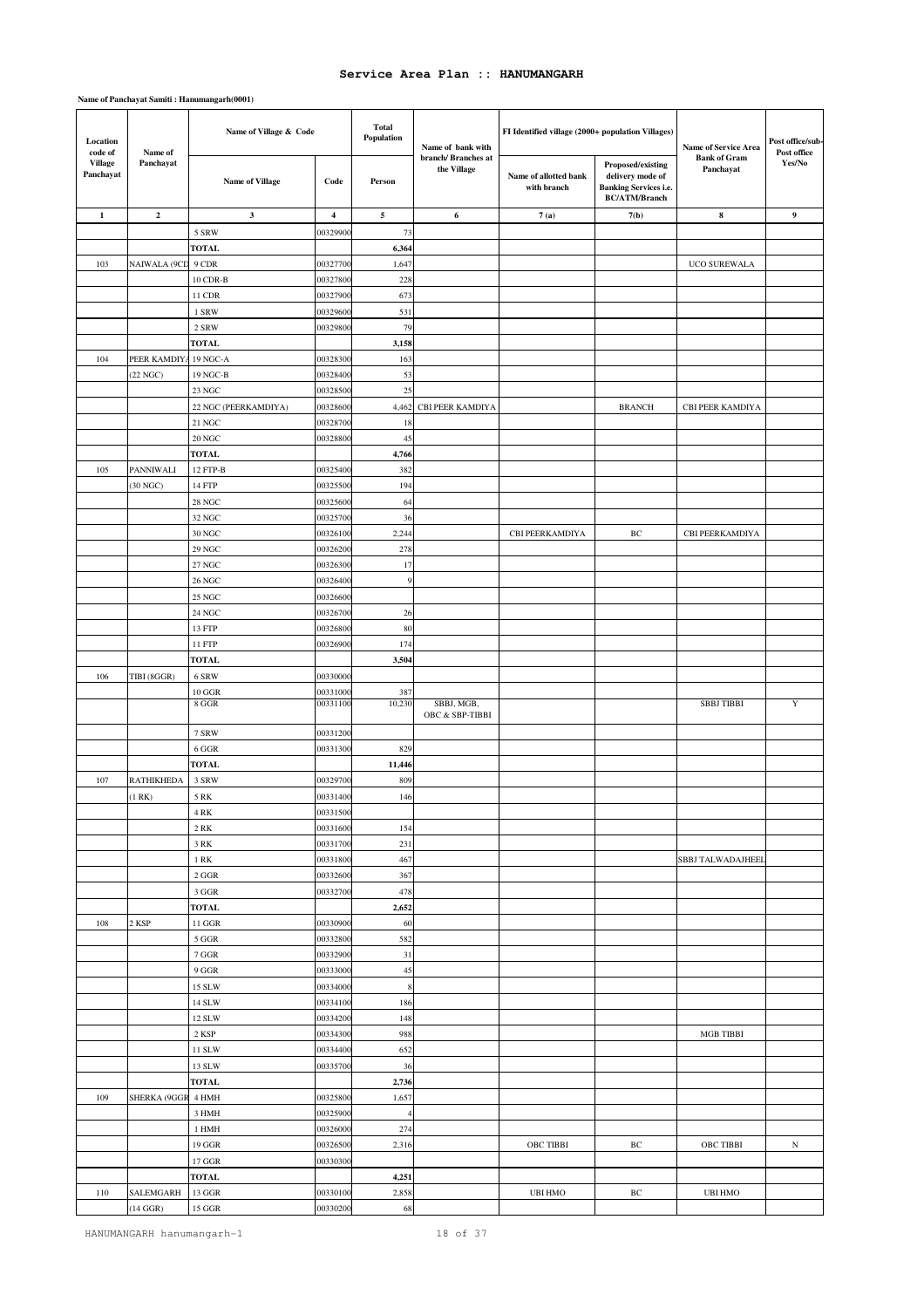#### **Name of Panchayat Samiti : Hanumangarh(0001)**

| Location     | code of<br>Name of<br><b>Village</b><br>Panchayat | Name of Village & Code |                         | <b>Total</b><br>Population | Name of bank with                  | FI Identified village (2000+ population Villages) |                                                                                               | Name of Service Area             | Post office/sub-<br>Post office |
|--------------|---------------------------------------------------|------------------------|-------------------------|----------------------------|------------------------------------|---------------------------------------------------|-----------------------------------------------------------------------------------------------|----------------------------------|---------------------------------|
| Panchayat    |                                                   | <b>Name of Village</b> | Code                    | Person                     | branch/ Branches at<br>the Village | Name of allotted bank<br>with branch              | Proposed/existing<br>delivery mode of<br><b>Banking Services i.e.</b><br><b>BC/ATM/Branch</b> | <b>Bank of Gram</b><br>Panchayat | Yes/No                          |
| $\mathbf{1}$ | $\overline{2}$                                    | $\mathbf{3}$           | $\overline{\mathbf{4}}$ | $\sim$                     | 6                                  | 7(a)                                              | 7(b)                                                                                          | 8                                | 9                               |
|              |                                                   | 16 GGR                 | 0033050                 | 10                         |                                    |                                                   |                                                                                               |                                  |                                 |
|              |                                                   | 14 GGR                 | 0033060                 | 1,676                      |                                    |                                                   |                                                                                               |                                  |                                 |
|              |                                                   | 12 GGR                 | 00330700                | 12                         |                                    |                                                   |                                                                                               |                                  |                                 |
|              |                                                   | <b>TOTAL</b>           |                         | 4,624                      |                                    |                                                   |                                                                                               |                                  |                                 |
| 111          | 4 KSP                                             | <b>18 GGR</b>          | 00330400                | 196                        |                                    |                                                   |                                                                                               |                                  |                                 |
|              |                                                   | 1 KSP-A                | 0033080                 | 67                         |                                    |                                                   |                                                                                               |                                  |                                 |
|              |                                                   | 1 KSP-B                | 00333100                | 38                         |                                    |                                                   |                                                                                               |                                  |                                 |
|              |                                                   | 1 KSP-C                | 00333200                | 104                        |                                    |                                                   |                                                                                               |                                  |                                 |
|              |                                                   | 4 KSP                  | 00333300<br>00333400    | 1,181                      |                                    |                                                   |                                                                                               | <b>MGB TIBBI</b>                 |                                 |
|              |                                                   | 6 KSP                  | 0033350                 | 455<br>421                 |                                    |                                                   |                                                                                               |                                  |                                 |
|              |                                                   | 3 SSW<br>9 KSP         | 00333600                | 266                        |                                    |                                                   |                                                                                               |                                  |                                 |
|              |                                                   | 7 KSP                  | 00333700                | 134                        |                                    |                                                   |                                                                                               |                                  |                                 |
|              |                                                   | 5 KSP                  | 00333800                | 209                        |                                    |                                                   |                                                                                               |                                  |                                 |
|              |                                                   | 3 KSP                  | 00333900                | 412                        |                                    |                                                   |                                                                                               |                                  |                                 |
|              |                                                   | <b>TOTAL</b>           |                         | 3,483                      |                                    |                                                   |                                                                                               |                                  |                                 |
| 112          | SILWALA KHUI                                      | 9 SLW                  | 00334500                | 26                         |                                    |                                                   |                                                                                               |                                  |                                 |
|              | $(10$ SLW $)$                                     | 8 SLW                  | 00334600                | 38                         |                                    |                                                   |                                                                                               |                                  |                                 |
|              |                                                   | 6 SLW                  | 00334700                | 1,003                      |                                    |                                                   |                                                                                               |                                  |                                 |
|              |                                                   | 1 NDR                  | 00335500                | 143                        |                                    |                                                   |                                                                                               |                                  |                                 |
|              |                                                   | 10 SLW (SILWALA)       | 0033560                 | 2,795                      | <b>SBBJ SILWALA</b>                |                                                   |                                                                                               | SBBJ SILWALA                     | $\mathbf Y$                     |
|              |                                                   | <b>TOTAL</b>           |                         | 4,005                      |                                    |                                                   |                                                                                               |                                  |                                 |
| 113          | <b>BERWALAKAL</b>                                 | 650 RD                 | 00334800                | 1,628                      |                                    |                                                   |                                                                                               | SBBJ SILWALA                     |                                 |
|              | $(650$ RD)                                        | 644 RD                 | 00334900                | 780                        |                                    |                                                   |                                                                                               |                                  |                                 |
|              |                                                   | 1 BRW                  | 00335000                | 247                        |                                    |                                                   |                                                                                               |                                  |                                 |
|              |                                                   | 3 BRW                  | 0033510                 | 399                        |                                    |                                                   |                                                                                               |                                  |                                 |
|              |                                                   | 654 RD                 | 00335200                | 365                        |                                    |                                                   |                                                                                               |                                  |                                 |
|              |                                                   | 2 RWB                  | 00335300                | 136                        |                                    |                                                   |                                                                                               |                                  |                                 |
|              |                                                   | <b>TOTAL</b>           |                         | 3,555                      |                                    |                                                   |                                                                                               |                                  |                                 |
| 114          | <b>TALWARDA</b>                                   | 5 TLW                  | 00331900                | 192                        |                                    |                                                   |                                                                                               |                                  |                                 |
|              | $(1$ TLW-B)                                       | 4 TLW                  | 0033200                 | $\sqrt{2}$                 |                                    |                                                   |                                                                                               |                                  |                                 |
|              |                                                   | 3 TLW                  | 00332100                | 93                         |                                    |                                                   |                                                                                               |                                  |                                 |
|              |                                                   | 1 TLW-A                | 00332200                | 340                        |                                    |                                                   |                                                                                               |                                  |                                 |
|              |                                                   | 1 TLW-B (TALWARA)      | 00332300                | 6,864                      | <b>SBBJ TALWARDA</b>               |                                                   |                                                                                               | <b>SBBJ TALWARDA</b>             | Y                               |
|              |                                                   | 2 TLW<br>1 GGR         | 00332400<br>00332500    | 781<br>260                 |                                    |                                                   |                                                                                               |                                  |                                 |
|              |                                                   | <b>TOTAL</b>           |                         | 8,532                      |                                    |                                                   |                                                                                               |                                  |                                 |
| 115          | MAHERWALA                                         | <b>16 SLW</b>          | 00335800                | 784                        |                                    |                                                   |                                                                                               |                                  |                                 |
|              | $(1 \text{ MD})$                                  | 2 MD                   | 00335900                | 539                        |                                    |                                                   |                                                                                               |                                  |                                 |
|              |                                                   | 4 MD                   | 00336000                | 204                        |                                    |                                                   |                                                                                               |                                  |                                 |
|              |                                                   | 3 MD                   | 00336100                | 12                         |                                    |                                                   |                                                                                               |                                  |                                 |
|              |                                                   | 1 MD (MAHERWALA)       | 00336200                | 5,065                      | MGB MAHERWALA                      |                                                   |                                                                                               | MGB MAHERWALA                    |                                 |
|              |                                                   | 5 NDR                  | 00336300                | 42                         |                                    |                                                   |                                                                                               |                                  |                                 |
|              |                                                   | 6 NDR                  | 00336400                | $\overline{a}$             |                                    |                                                   |                                                                                               |                                  |                                 |
|              |                                                   | <b>TOTAL</b>           |                         | 6,650                      |                                    |                                                   |                                                                                               |                                  |                                 |
| 116          | MASIWALI                                          | 3 RWB                  | 00335400                | 70                         |                                    |                                                   |                                                                                               |                                  |                                 |
|              | $(1$ MSTSM $)$                                    | 5 NDR-A                | 00336500                | 20                         |                                    |                                                   |                                                                                               |                                  |                                 |
|              |                                                   | 5 MST                  | 00336600                |                            |                                    |                                                   |                                                                                               |                                  |                                 |
|              |                                                   | 4 NDR                  | 00336700                | 259                        |                                    |                                                   |                                                                                               |                                  |                                 |
|              |                                                   | 2 NDR                  | 00336800                | 81                         |                                    |                                                   |                                                                                               |                                  |                                 |
|              |                                                   | 3 NDR                  | 00336900                | 39                         |                                    |                                                   |                                                                                               |                                  |                                 |
|              |                                                   | 2 MST                  | 00337000                | 69                         |                                    |                                                   |                                                                                               |                                  |                                 |
|              |                                                   | 1 MST                  | 00337100                | 79                         |                                    |                                                   |                                                                                               |                                  |                                 |
|              |                                                   | 4 RWB<br>5 RWB         | 00337200<br>00337300    | 749<br>627                 |                                    |                                                   |                                                                                               |                                  |                                 |
|              |                                                   | 6 RWB                  | 00337400                | 160                        |                                    |                                                   |                                                                                               |                                  |                                 |
|              |                                                   | 1 MST-SM               | 00337600                | 1,334                      |                                    |                                                   |                                                                                               | MGB MEHARWALA                    |                                 |
|              |                                                   | 3 MST                  | 00337700                | 17                         |                                    |                                                   |                                                                                               |                                  |                                 |
|              |                                                   | 4 MST                  | 00337800                | 19                         |                                    |                                                   |                                                                                               |                                  |                                 |
|              |                                                   | 4 DBL                  | 00338600                |                            |                                    |                                                   |                                                                                               |                                  |                                 |
|              |                                                   | 1 DBL                  | 00338700                | 139                        |                                    |                                                   |                                                                                               |                                  |                                 |
|              |                                                   | <b>TOTAL</b>           |                         | 3,662                      |                                    |                                                   |                                                                                               |                                  |                                 |
| 117          | <b>CHAHUWALI</b>                                  | $10$ AG-A              | 00342500                | 13                         |                                    |                                                   |                                                                                               |                                  |                                 |

HANUMANGARH hanumangarh-1 19 of 37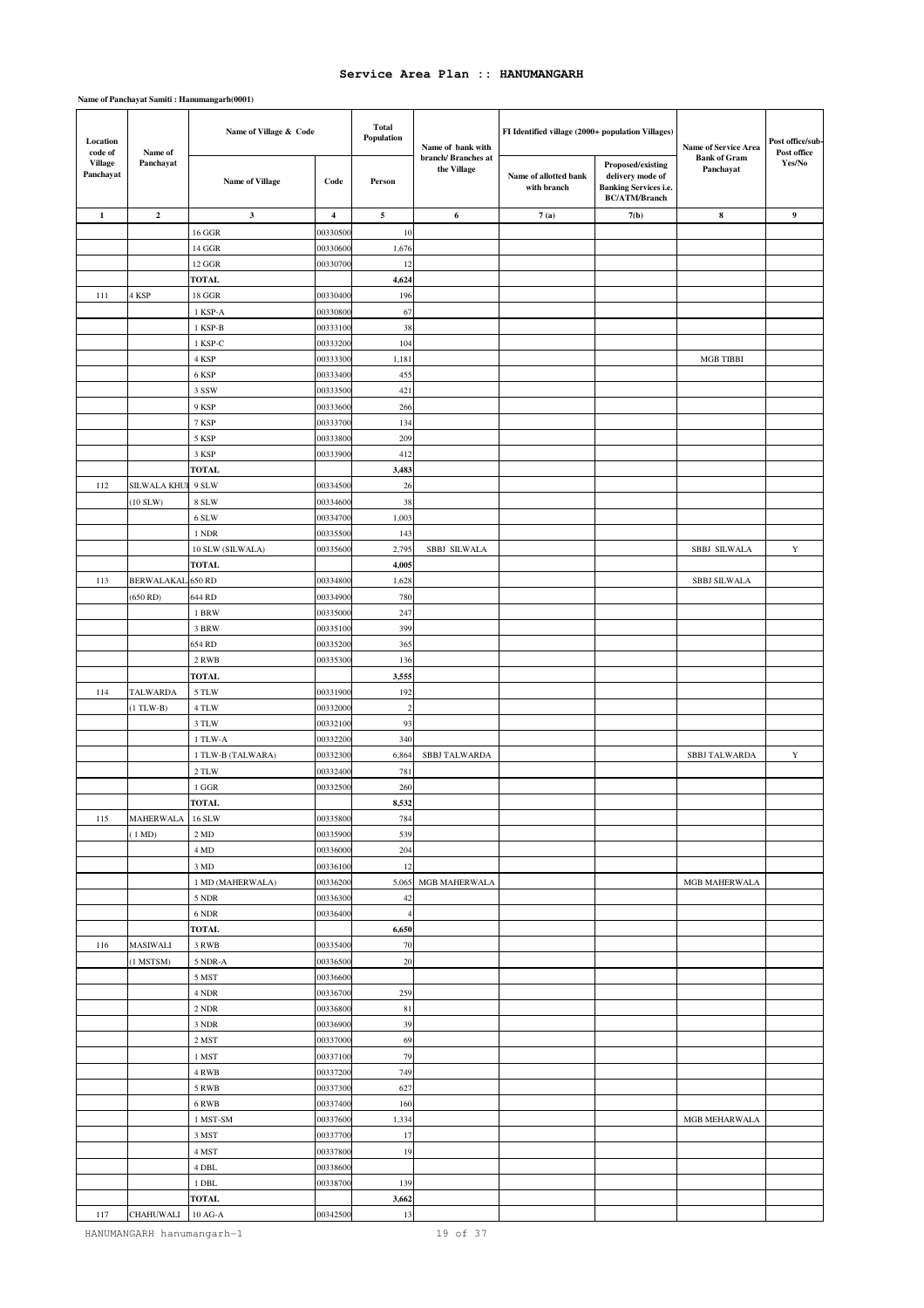| Location<br>code of<br>Name of | Name of Village & Code |                          | <b>Total</b><br>Population | Name of bank with | FI Identified village (2000+ population Villages) |                                      | Name of Service Area                                                                          | Post office/sub-<br>Post office  |             |
|--------------------------------|------------------------|--------------------------|----------------------------|-------------------|---------------------------------------------------|--------------------------------------|-----------------------------------------------------------------------------------------------|----------------------------------|-------------|
| <b>Village</b><br>Panchayat    | Panchayat              | <b>Name of Village</b>   | Code                       | Person            | branch/Branches at<br>the Village                 | Name of allotted bank<br>with branch | Proposed/existing<br>delivery mode of<br><b>Banking Services i.e.</b><br><b>BC/ATM/Branch</b> | <b>Bank of Gram</b><br>Panchayat | Yes/No      |
| $\mathbf{1}$                   | $\boldsymbol{2}$       | 3                        | $\overline{\mathbf{4}}$    | 5                 | 6                                                 | 7(a)                                 | 7(b)                                                                                          | 8                                | 9           |
|                                | $(10 \text{ AG})$      | $10\ \mathrm{AG}$        | 0034260                    | 1,977             |                                                   |                                      |                                                                                               |                                  |             |
|                                |                        | 9 AG                     | 00342700                   | 35                |                                                   |                                      |                                                                                               |                                  |             |
|                                |                        | 8 AG                     | 00342800                   | 29                |                                                   |                                      |                                                                                               |                                  |             |
|                                |                        | KEHARWALA BARANI         | 00343200                   |                   |                                                   |                                      |                                                                                               |                                  |             |
|                                |                        | <b>10 RWD</b>            | 0034330                    | 1,473             |                                                   |                                      |                                                                                               |                                  |             |
|                                |                        | 8 RWD-A                  | 00343500                   | 191               |                                                   |                                      |                                                                                               |                                  |             |
|                                |                        | <b>11 RWD</b>            | 00343600                   | 2,457             |                                                   | <b>SBBJ TIBBI</b>                    | ВC                                                                                            | <b>SBBJ TIBBI</b>                | $\mathbf Y$ |
|                                |                        | 2 BRN                    | 00344300                   |                   |                                                   |                                      |                                                                                               |                                  |             |
|                                |                        | 1 BRN                    | 00344400                   | 80                |                                                   |                                      |                                                                                               |                                  |             |
|                                |                        | <b>12 RWD</b>            | 00344500                   | 88                |                                                   |                                      |                                                                                               |                                  |             |
|                                |                        | 13 RWD                   | 0034460                    | 205               |                                                   |                                      |                                                                                               |                                  |             |
|                                |                        | <b>BHURANPURA BARANI</b> | 00344700                   |                   |                                                   |                                      |                                                                                               |                                  |             |
|                                |                        | <b>TOTAL</b>             |                            | 6,548             |                                                   |                                      |                                                                                               |                                  |             |
| 118                            | MIRJAWALI              | $11\,\mathrm{AG}$        | 00341000                   | 70                |                                                   |                                      |                                                                                               |                                  |             |
|                                | $(12 \text{ AG})$      | 2 MZW                    | 0034110                    | 674               |                                                   |                                      |                                                                                               |                                  |             |
|                                |                        | 3 MZW                    | 00341200                   | 53                |                                                   |                                      |                                                                                               |                                  |             |
|                                |                        | 4 MZW                    | 00342300                   | 944               |                                                   |                                      |                                                                                               |                                  |             |
|                                |                        | 12 AG (MERJAWALI)        | 00342400                   | 3,641             | SBBJ MIRJAWALI                                    |                                      |                                                                                               | <b>SBBJ MIRJAWALI</b>            | Y           |
|                                |                        | 4 BRN                    | 00343700                   | 43                |                                                   |                                      |                                                                                               |                                  |             |
|                                |                        | 13 AG                    | 00343800                   | 5                 |                                                   |                                      |                                                                                               |                                  |             |
|                                |                        | 13 AG-A                  | 00343900                   | 219               |                                                   |                                      |                                                                                               |                                  |             |
|                                |                        | 5 BRN<br>6 BRN           | 00344000<br>00344100       | 82                |                                                   |                                      |                                                                                               |                                  |             |
|                                |                        | 3 BRN                    | 00344200                   | 121               |                                                   |                                      |                                                                                               |                                  |             |
|                                |                        | <b>TOTAL</b>             |                            | 5,852             |                                                   |                                      |                                                                                               |                                  |             |
| 119                            | DABLI KALAN            | 5 NDR-C                  | 00338000                   | 237               |                                                   |                                      |                                                                                               |                                  |             |
|                                | (5MZW)                 | 2 RP-CAD                 | 00338100                   | 140               |                                                   |                                      |                                                                                               |                                  |             |
|                                |                        | 2 RP-CAD (RAHIT)         | 00338200                   | 94                |                                                   |                                      |                                                                                               |                                  |             |
|                                |                        | 10 DBL                   | 00339500                   | 71                |                                                   |                                      |                                                                                               |                                  |             |
|                                |                        | 9 DBL                    | 00339600                   | 60                |                                                   |                                      |                                                                                               |                                  |             |
|                                |                        | 3 MZW SM                 | 00341300                   | 105               |                                                   |                                      |                                                                                               |                                  |             |
|                                |                        | 12 DBL                   | 00341400                   | 1,266             |                                                   |                                      |                                                                                               |                                  |             |
|                                |                        | 11 DBL                   | 00341500                   | 837               |                                                   |                                      |                                                                                               |                                  |             |
|                                |                        | 13 DBL                   | 00341600                   | 148               |                                                   |                                      |                                                                                               |                                  |             |
|                                |                        | 4 RP                     | 0034170                    | 762               |                                                   |                                      |                                                                                               |                                  |             |
|                                |                        | 14 DBL                   | 00341800                   | 513               |                                                   |                                      |                                                                                               |                                  |             |
|                                |                        | 8 MZW                    | 00341900                   | 253               |                                                   |                                      |                                                                                               |                                  |             |
|                                |                        | 7 MZW                    | 00342000                   | 718               |                                                   |                                      |                                                                                               |                                  |             |
|                                |                        | 6 MZW                    | 00342100                   | 37                |                                                   |                                      |                                                                                               |                                  |             |
|                                |                        | 5 MZW                    | 00342200                   | 321               |                                                   |                                      |                                                                                               | PNB RAMPURA                      |             |
|                                |                        | <b>TOTAL</b>             |                            | 5,562             |                                                   |                                      |                                                                                               |                                  |             |
| 120                            | DABLI KHURD            | 2 MST-SM                 | 00337500                   | 431               |                                                   |                                      |                                                                                               |                                  |             |
|                                | (6 DBL)                | 3 MST-SM                 | 00337900                   | 128               |                                                   |                                      |                                                                                               |                                  |             |
|                                |                        | 4 MST SM (RAHIT)         | 00338300                   | 50                |                                                   |                                      |                                                                                               |                                  |             |
|                                |                        | 4 MST SM (SAHIT)         | 00338400                   | 40                |                                                   |                                      |                                                                                               |                                  |             |
|                                |                        | 5 DBL                    | 00338500                   | 25                |                                                   |                                      |                                                                                               |                                  |             |
|                                |                        | $1\ \mathrm{AG}$         | 00339000<br>00339100       | 224               |                                                   |                                      |                                                                                               |                                  |             |
|                                |                        | 2 DBL                    |                            | 59                |                                                   |                                      |                                                                                               |                                  |             |
|                                |                        | 3 DBL<br>7 DBL           | 00339200<br>00339300       | 264<br>562        |                                                   |                                      |                                                                                               |                                  |             |
|                                |                        | 6 DBL                    | 00339400                   | 987               |                                                   |                                      |                                                                                               | PNB RAMPURA                      |             |
|                                |                        | 8 DBL                    | 00339700                   | 388               |                                                   |                                      |                                                                                               |                                  |             |
|                                |                        | 2 MZW SM                 | 00339800                   | $72\,$            |                                                   |                                      |                                                                                               |                                  |             |
|                                |                        | 1 MZW SM                 | 00339900                   | 68                |                                                   |                                      |                                                                                               |                                  |             |
|                                |                        | 1 MZW                    | 00340000                   | $72\,$            |                                                   |                                      |                                                                                               |                                  |             |
|                                |                        | $5\ \mathrm{AG}$         | 00340100                   | 329               |                                                   |                                      |                                                                                               |                                  |             |
|                                |                        | 3 AG                     | 00340200                   | 6                 |                                                   |                                      |                                                                                               |                                  |             |
|                                |                        | 6 AG                     | 00340900                   | 187               |                                                   |                                      |                                                                                               |                                  |             |
|                                |                        | TOTAL                    |                            | 3,892             |                                                   |                                      |                                                                                               |                                  |             |
| 121                            | RAMPURA @              | 2 RWD                    | 00338800                   | 186               |                                                   |                                      |                                                                                               |                                  |             |
|                                | RAMSAR (3 RW           | 1 RWD                    | 00338900                   | 95                |                                                   |                                      |                                                                                               |                                  |             |
|                                |                        | $2\ \mathrm{AG}$         | 00340300                   | 37                |                                                   |                                      |                                                                                               |                                  |             |
|                                |                        | 3 RWD (RAMPURA)          | 00340400                   | 3,149             | PNB RAMPURA                                       |                                      | <b>BRANCH</b>                                                                                 | PNB RAMPURA                      | $\mathbf Y$ |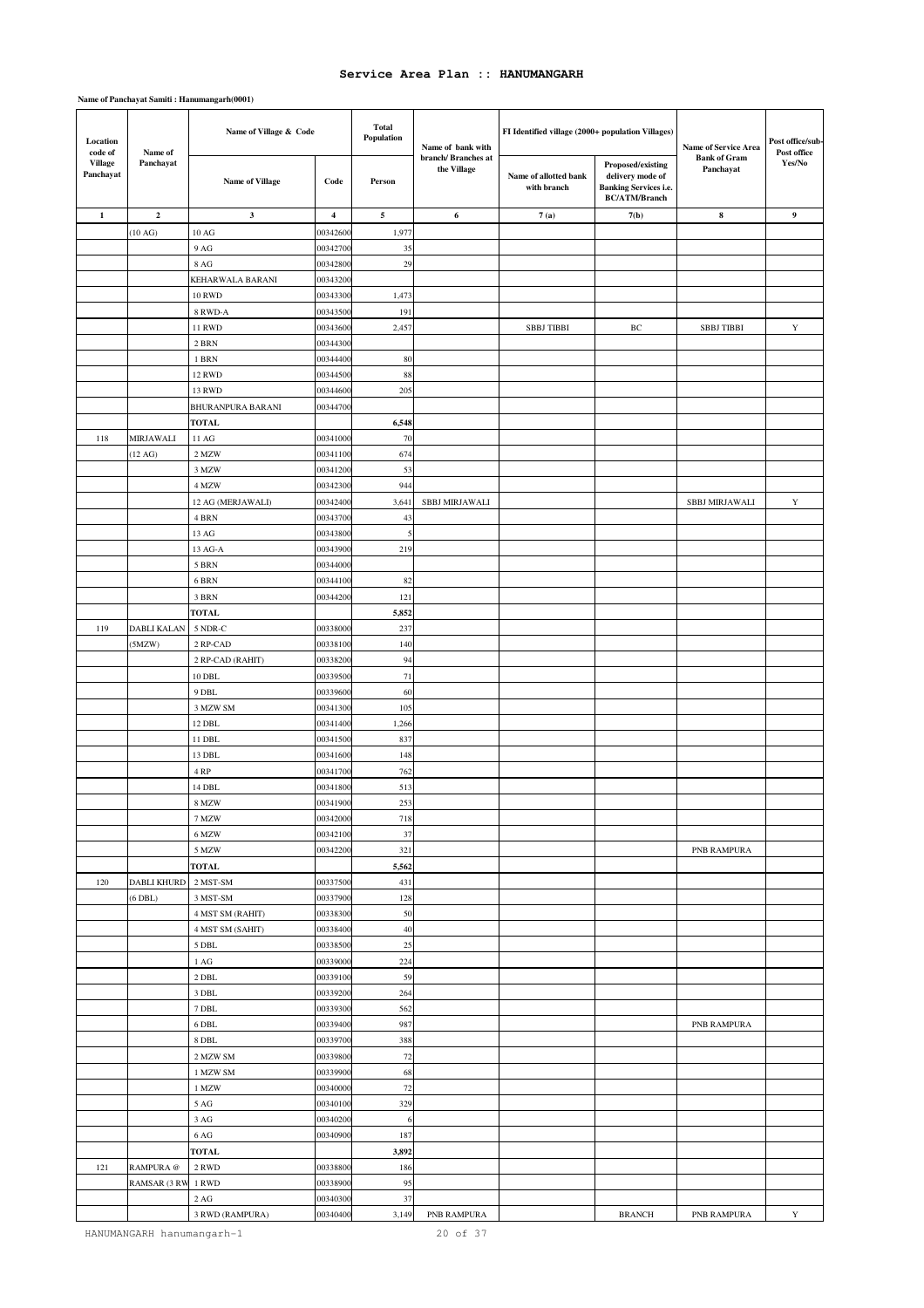| Location<br>code of         | Name of        | Name of Village & Code |                | <b>Total</b><br>Population | Name of bank with                 | FI Identified village (2000+ population Villages) |                                                                                               | <b>Name of Service Area</b>      | Post office/sub-<br>Post office |
|-----------------------------|----------------|------------------------|----------------|----------------------------|-----------------------------------|---------------------------------------------------|-----------------------------------------------------------------------------------------------|----------------------------------|---------------------------------|
| <b>Village</b><br>Panchayat | Panchayat      | <b>Name of Village</b> | Code           | Person                     | branch/Branches at<br>the Village | Name of allotted bank<br>with branch              | Proposed/existing<br>delivery mode of<br><b>Banking Services i.e.</b><br><b>BC/ATM/Branch</b> | <b>Bank of Gram</b><br>Panchayat | Yes/No                          |
| 1                           | $\overline{2}$ | $\mathbf{3}$           | $\overline{4}$ | 5                          | 6                                 | 7(a)                                              | 7(b)                                                                                          | 8                                | 9                               |
|                             |                | 4 RWD                  | 00340500       | 22                         |                                   |                                                   |                                                                                               |                                  |                                 |
|                             |                | 5 RWD                  | 00340600       | 56                         |                                   |                                                   |                                                                                               |                                  |                                 |
|                             |                | 7 AG                   | 00340700       | 128                        |                                   |                                                   |                                                                                               |                                  |                                 |
|                             |                | 4 AG                   | 00340800       | 20                         |                                   |                                                   |                                                                                               |                                  |                                 |
|                             |                | 7 RWD                  | 00342900       | 44                         |                                   |                                                   |                                                                                               |                                  |                                 |
|                             |                | 6 RWD                  | 00343000       | 7                          |                                   |                                                   |                                                                                               |                                  |                                 |
|                             |                | 9 RWD                  | 00343100       | 32                         |                                   |                                                   |                                                                                               |                                  |                                 |
|                             |                | 8 RWD                  | 00343400       |                            |                                   |                                                   |                                                                                               |                                  |                                 |
|                             |                | <b>TOTAL</b>           |                | 3,784                      |                                   |                                                   |                                                                                               |                                  |                                 |
| $\star$                     |                | 3 KNJ (RURAL)          | 00359400       | 207                        |                                   |                                                   |                                                                                               | SBBJ KHUNJA                      |                                 |
| $\star$                     |                | 1 KNJ (RURAL)          | 00359500       | 1,940                      |                                   |                                                   |                                                                                               | SBBJ KHUNJA                      |                                 |
| $\star$                     |                | 13 PBN                 | 00399900       |                            |                                   |                                                   |                                                                                               |                                  |                                 |
| $^\star$                    |                | 11 PBN                 | 00400000       |                            |                                   |                                                   |                                                                                               |                                  |                                 |
| $^\star$                    |                | 9 PBN-B                | 00400100       |                            |                                   |                                                   |                                                                                               |                                  |                                 |
| $^\star$                    |                | 27 STG                 | 00401000       |                            |                                   |                                                   |                                                                                               |                                  |                                 |
| $\star$                     |                | 30 STG                 | 00401100       |                            |                                   |                                                   |                                                                                               |                                  |                                 |
| $\star$                     |                | <b>15 PBN</b>          | 00401200       |                            |                                   |                                                   |                                                                                               |                                  |                                 |
|                             |                | <b>TOTAL</b>           |                | 2,147                      |                                   |                                                   |                                                                                               |                                  |                                 |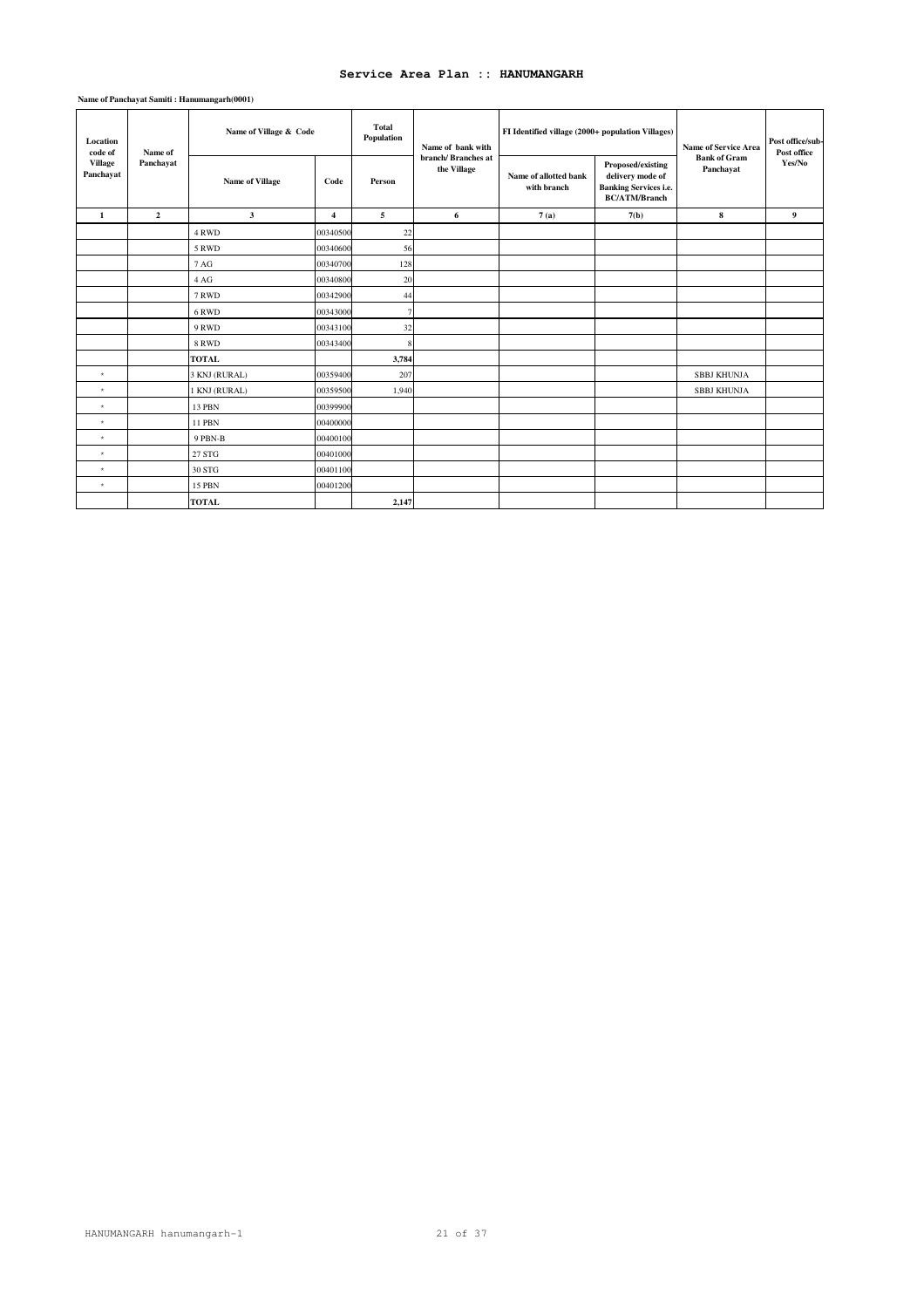#### **NUMBER OF VILLAGES UNDER EACH GRAM PANCHAYAT**

|                                                    |                         | Name of Village & Code            |                         | <b>Total Population</b> |                                                               | FI Identified village (2000+ population<br>Villages) |                                                                                               |                                                                 | Post                                 |
|----------------------------------------------------|-------------------------|-----------------------------------|-------------------------|-------------------------|---------------------------------------------------------------|------------------------------------------------------|-----------------------------------------------------------------------------------------------|-----------------------------------------------------------------|--------------------------------------|
| Location<br>code of<br><b>Village</b><br>Panchayat | Name of<br>Panchayat    | <b>Name of Village</b>            | Code                    | Person                  | Name of bank with<br>branch/Branches at the<br><b>Village</b> | Name of allotted bank<br>with branch                 | Proposed/existing<br>delivery mode of<br><b>Banking Services i.e.</b><br><b>BC/ATM/Branch</b> | <b>Name of Service Area</b><br><b>Bank of Gram</b><br>Panchayat | office/sub-<br>Post office<br>Yes/No |
| 1                                                  | $\overline{\mathbf{c}}$ | $\mathbf{3}$                      | $\overline{\mathbf{4}}$ | $\mathbf{5}$            | 6                                                             | 7(a)                                                 | 7(b)                                                                                          | 8                                                               | $\boldsymbol{9}$                     |
| 01                                                 | DEIDAS                  | DHANI LALKHAN                     | 00450100                | 2,158                   |                                                               | MGB TOPARIYA                                         | $\operatorname{BC}$                                                                           | MGB TOPARIYA                                                    |                                      |
|                                                    |                         | <b>DEIDAS</b>                     | 00450200                | 2,581                   |                                                               | <b>SBBJ NOHAR</b>                                    | $\rm BC$                                                                                      | <b>SBBJ NOHAR</b>                                               | $\mathbf Y$                          |
|                                                    |                         | <b>BHAGWAN</b>                    | 00450300                | 2,528                   |                                                               | MGB TOPRIYA                                          | $\rm BC$                                                                                      | MGB TOPRIYA                                                     |                                      |
|                                                    |                         | <b>TOTAL</b>                      |                         | 7,267                   |                                                               |                                                      |                                                                                               |                                                                 |                                      |
| 02                                                 | FEFHANA                 | 5 KNN                             | 00453500                | 62                      |                                                               |                                                      |                                                                                               |                                                                 |                                      |
|                                                    |                         | 4 KNN                             | 00453600                | 62                      |                                                               |                                                      |                                                                                               |                                                                 |                                      |
|                                                    |                         | 2 KNN                             | 00453700                | 94                      |                                                               |                                                      |                                                                                               |                                                                 |                                      |
|                                                    |                         | 1 JSN                             | 00453800                | 73                      |                                                               |                                                      |                                                                                               |                                                                 |                                      |
|                                                    |                         | 2 JSN                             | 00453900                | 252                     |                                                               |                                                      |                                                                                               |                                                                 |                                      |
|                                                    |                         | 4 JSN                             | 00454000                | 111                     |                                                               |                                                      |                                                                                               |                                                                 |                                      |
|                                                    |                         | 8 JSN                             | 00454500                | 128                     |                                                               |                                                      |                                                                                               |                                                                 |                                      |
|                                                    |                         | 7 JSN                             | 00454600                | 74                      |                                                               |                                                      |                                                                                               |                                                                 |                                      |
|                                                    |                         | 5 JSN                             | 00454700                | 71                      |                                                               |                                                      |                                                                                               |                                                                 |                                      |
|                                                    |                         | 1 KNN (FEPHANA)                   | 00454800                | 11,689                  | <b>SBBJ FEFHANA</b>                                           |                                                      |                                                                                               | <b>SBBJ FEFHANA</b>                                             | Y                                    |
|                                                    |                         | 3 KNN                             | 00454900                | 166                     |                                                               |                                                      |                                                                                               |                                                                 |                                      |
|                                                    |                         | 5 BARANI-A                        | 00455000                |                         |                                                               |                                                      |                                                                                               |                                                                 |                                      |
|                                                    |                         | 6 KNN                             | 00455200                | 89                      |                                                               |                                                      |                                                                                               |                                                                 |                                      |
|                                                    |                         | <b>TOTAL</b>                      |                         | 12,871                  |                                                               |                                                      |                                                                                               |                                                                 |                                      |
| 03                                                 | PARLEEKA (19 N 3 RMS    |                                   | 00457400                | 38                      |                                                               |                                                      |                                                                                               |                                                                 |                                      |
|                                                    |                         | 2 RMS                             |                         |                         |                                                               |                                                      |                                                                                               |                                                                 |                                      |
|                                                    |                         | 15 NTR-B                          | 00457500<br>00458300    | 38                      |                                                               |                                                      |                                                                                               |                                                                 |                                      |
|                                                    |                         |                                   |                         | 54                      |                                                               |                                                      |                                                                                               |                                                                 |                                      |
|                                                    |                         | 15 NTR-A                          | 00458400                | 16                      |                                                               |                                                      |                                                                                               |                                                                 |                                      |
|                                                    |                         | 19 NTR (PARLIKA)<br><b>20 NTR</b> | 00458500<br>00458600    | 6,573<br>24             | PNB PARLIKA                                                   |                                                      | <b>BRANCH</b>                                                                                 | PNB PARLIKA                                                     |                                      |
|                                                    |                         |                                   |                         |                         |                                                               |                                                      |                                                                                               |                                                                 |                                      |
|                                                    |                         | 12 BARANI                         | 00460700                | 55                      |                                                               |                                                      |                                                                                               |                                                                 |                                      |
|                                                    |                         | <b>18 NTR</b>                     | 00460800                | 37                      |                                                               |                                                      |                                                                                               |                                                                 |                                      |
|                                                    |                         | 17 NTR                            | 00460900                | 785                     |                                                               |                                                      |                                                                                               |                                                                 |                                      |
|                                                    |                         | 16 NTR                            | 00461000                | 345                     |                                                               |                                                      |                                                                                               |                                                                 |                                      |
| 04                                                 |                         | <b>TOTAL</b>                      |                         | 7,965                   |                                                               |                                                      |                                                                                               |                                                                 |                                      |
|                                                    | RAMGARH (16 D 20 DPN    |                                   | 00461100                | 93                      |                                                               |                                                      |                                                                                               |                                                                 |                                      |
|                                                    |                         | 18 DPN                            | 00461200                | 12                      |                                                               |                                                      |                                                                                               |                                                                 |                                      |
|                                                    |                         | 14 NTR                            | 00461300                | 58                      |                                                               |                                                      |                                                                                               |                                                                 |                                      |
|                                                    |                         | <b>12 NTR</b>                     | 00461400                | 126                     |                                                               |                                                      |                                                                                               |                                                                 |                                      |
|                                                    |                         | 17 DPN                            | 00461500                | 42                      |                                                               |                                                      |                                                                                               |                                                                 |                                      |
|                                                    |                         | 14 DPN                            | 00461600                | 194                     |                                                               |                                                      |                                                                                               |                                                                 |                                      |
|                                                    |                         | 16 DPN (RAMGARH)                  | 00461700                | 7,651                   | SBBJ RAMGARH                                                  |                                                      |                                                                                               | SBBJ RAMGARH                                                    | Y                                    |
|                                                    |                         | 15 DPN                            | 00461800                | 334                     |                                                               |                                                      |                                                                                               |                                                                 |                                      |
|                                                    |                         | 1 RMG                             | 00464100                | 13                      |                                                               |                                                      |                                                                                               |                                                                 |                                      |
|                                                    |                         | <b>TOTAL</b>                      |                         | 8,523                   |                                                               |                                                      |                                                                                               |                                                                 |                                      |
| 05                                                 |                         | LALANAWAS UTLALANAWAS UTRADA      | 00469600                | 2,620                   |                                                               | SBBJ RAMGARH                                         | $\rm BC$                                                                                      | <b>SBBJ RAMGARH</b>                                             | Y                                    |
|                                                    |                         | LALANAWAS SHEOPURA                | 00469700                | 1,223                   |                                                               |                                                      |                                                                                               |                                                                 |                                      |
|                                                    |                         | LALANAWAS NATHWANIYA              | 00469800                | 1,543                   |                                                               |                                                      |                                                                                               |                                                                 |                                      |
|                                                    |                         | <b>TOTAL</b>                      |                         | 5,386                   |                                                               |                                                      |                                                                                               |                                                                 |                                      |
| 06                                                 | ARARKI                  | <b>MALIYA</b>                     | 00451700                | 1,765                   |                                                               |                                                      |                                                                                               |                                                                 |                                      |
|                                                    |                         | <b>BRAHMANWASI</b>                | 00465200                | 507                     |                                                               |                                                      |                                                                                               |                                                                 |                                      |
|                                                    |                         | ARARKI                            | 00465300                | 2,059                   |                                                               | <b>SBP NOHAR</b>                                     | ВC                                                                                            | <b>SBP NOHAR</b>                                                |                                      |
|                                                    |                         | <b>TOTAL</b>                      |                         | 4,331                   |                                                               |                                                      |                                                                                               |                                                                 |                                      |
| 07                                                 | <b>GORKHANA</b>         | <b>BHAGWANSAR</b>                 | 00451300                | 2,289                   |                                                               | SBBJ GORKHANA                                        | BС                                                                                            | SBBJ GORKHANA                                                   | $_{\rm N}$                           |
|                                                    |                         | KARAMSANA                         | 00451400                | 960                     |                                                               |                                                      |                                                                                               |                                                                 |                                      |
|                                                    |                         | <b>GORKHANA</b>                   | 00451500                | 2,436                   | SBBJ GORKHANA                                                 |                                                      |                                                                                               | SBBJ GORKHANA                                                   |                                      |
|                                                    |                         | <b>DUMASAR</b>                    | 00451600                | 456                     |                                                               |                                                      |                                                                                               |                                                                 |                                      |
|                                                    |                         | <b>TOTAL</b>                      |                         | 6,141                   |                                                               |                                                      |                                                                                               |                                                                 |                                      |
| 08                                                 | MEGHANA                 | MEGHANA                           | 00469100                | 2,752                   |                                                               | <b>ICICI NOHAR</b>                                   | ВC                                                                                            | <b>ICICI NOHAR</b>                                              | Y                                    |
|                                                    |                         | DURJANA                           | 00469200                | 1,853                   |                                                               |                                                      |                                                                                               |                                                                 |                                      |
|                                                    |                         | TOTAL                             |                         | 4,605                   |                                                               |                                                      |                                                                                               |                                                                 |                                      |
| 09                                                 | <b>BHANGOOLI</b>        | NAHRANA                           | 00470200                | 1,449                   |                                                               |                                                      |                                                                                               |                                                                 |                                      |
|                                                    |                         | <b>BHANGOOLI</b>                  | 00470300                | 826                     |                                                               |                                                      |                                                                                               | <b>SBI NOHAR</b>                                                |                                      |
|                                                    |                         | <b>KHOPRAN</b>                    | 00470400                | 1,026                   |                                                               |                                                      |                                                                                               |                                                                 |                                      |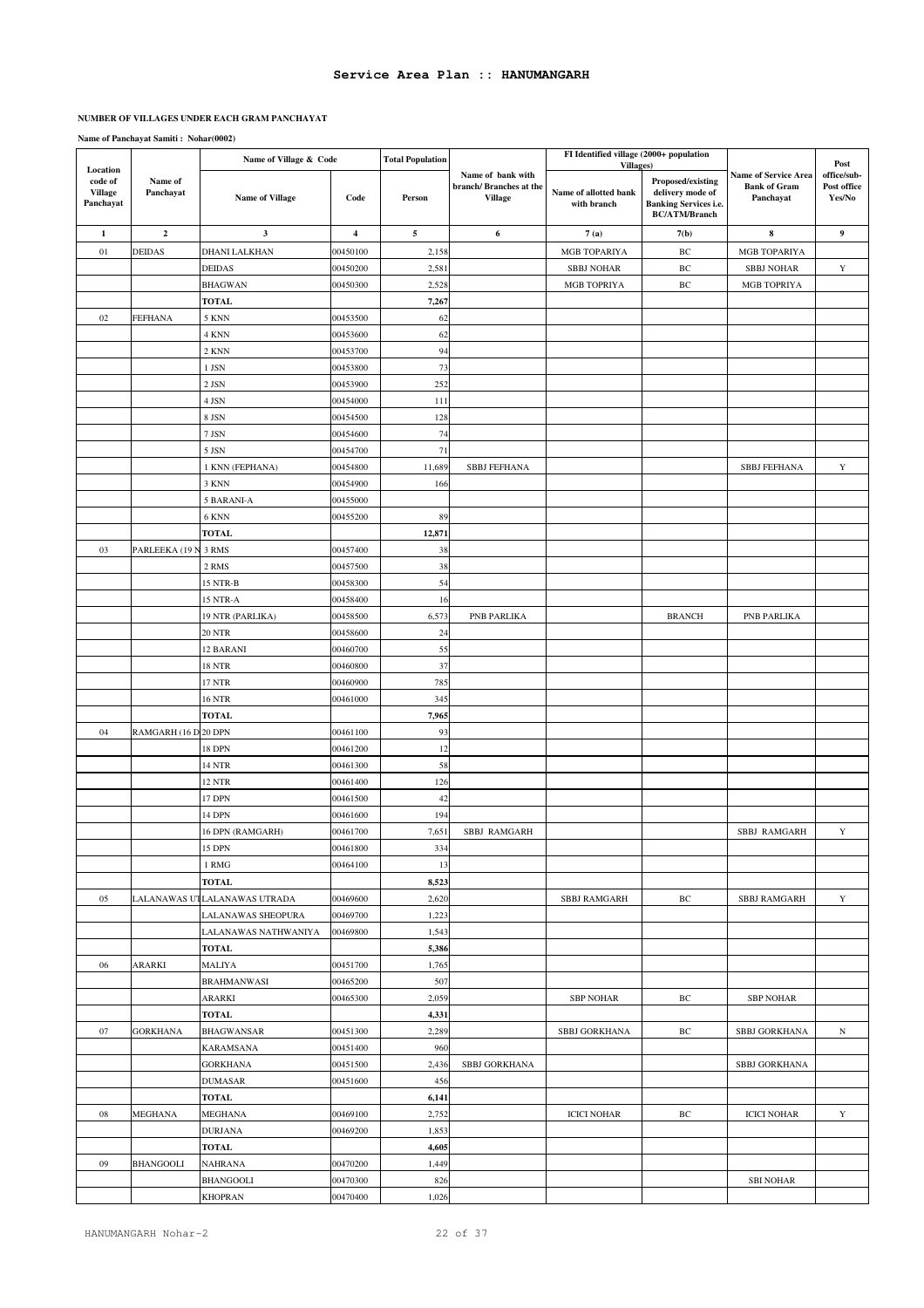|                                                    |                      | Name of Village & Code            |                      | <b>Total Population</b> |                                                                | FI Identified village (2000+ population           |                                                                                               |                                                          |                                              |
|----------------------------------------------------|----------------------|-----------------------------------|----------------------|-------------------------|----------------------------------------------------------------|---------------------------------------------------|-----------------------------------------------------------------------------------------------|----------------------------------------------------------|----------------------------------------------|
| Location<br>code of<br><b>Village</b><br>Panchayat | Name of<br>Panchayat | <b>Name of Village</b>            | Code                 | Person                  | Name of bank with<br>branch/ Branches at the<br><b>Village</b> | Villages)<br>Name of allotted bank<br>with branch | Proposed/existing<br>delivery mode of<br><b>Banking Services i.e.</b><br><b>BC/ATM/Branch</b> | Name of Service Area<br><b>Bank of Gram</b><br>Panchayat | Post<br>office/sub-<br>Post office<br>Yes/No |
| $\mathbf{1}$                                       | $\mathbf 2$          | $\mathbf{3}$                      | $\overline{4}$       | 5                       | 6                                                              | 7(a)                                              | 7(b)                                                                                          | 8                                                        | 9                                            |
|                                                    |                      | <b>TOTAL</b>                      |                      | 3,301                   |                                                                |                                                   |                                                                                               |                                                          |                                              |
| 10                                                 | DHANSIYA             | <b>DHANSIYA</b>                   | 00467500             | 3,418                   |                                                                | <b>SBBJ RAWATSAR</b>                              | BC                                                                                            | <b>SBBJ RAWATSAR</b>                                     | Y                                            |
|                                                    |                      | DHANI BHAMBHUWAN                  | 00467600             | 561                     |                                                                |                                                   |                                                                                               |                                                          |                                              |
|                                                    |                      | <b>BHAWAL DESAR</b>               | 00467800             | 1,682                   |                                                                |                                                   |                                                                                               |                                                          |                                              |
|                                                    |                      | <b>TOTAL</b>                      |                      | 5,661                   |                                                                |                                                   |                                                                                               |                                                          |                                              |
| 11                                                 | THALARKA             | 2 KM                              | 00448200             | 170                     |                                                                |                                                   |                                                                                               |                                                          |                                              |
|                                                    | 17 RWD)              | 1 KM                              | 00448300             | 231                     |                                                                |                                                   |                                                                                               |                                                          |                                              |
|                                                    |                      | 3 KM                              | 00448400             | 214                     |                                                                |                                                   |                                                                                               |                                                          |                                              |
|                                                    |                      | <b>15 RWD</b>                     | 00448500             | 105                     |                                                                |                                                   |                                                                                               |                                                          |                                              |
|                                                    |                      | 14 RWD                            | 00448600             | 57                      |                                                                |                                                   |                                                                                               |                                                          |                                              |
|                                                    |                      | 18 RWD                            | 00448700             | 71                      |                                                                |                                                   |                                                                                               |                                                          |                                              |
|                                                    |                      | 20 RWD-A                          | 00448800             | 17                      |                                                                |                                                   |                                                                                               |                                                          |                                              |
|                                                    |                      | <b>20 RWD</b><br>17 RWD (THALRKA) | 00448900<br>00449000 | 25<br>2,805             | PNB THALARKA                                                   |                                                   |                                                                                               | PNB THALARKA                                             | $\mathbf Y$                                  |
|                                                    |                      | 1 TKM                             | 00449100             | 2,805                   |                                                                |                                                   |                                                                                               |                                                          |                                              |
|                                                    |                      | 5 KM                              | 00449200             | 73                      |                                                                |                                                   |                                                                                               |                                                          |                                              |
|                                                    |                      | 2 TKM                             | 00449300             | 105                     |                                                                |                                                   |                                                                                               |                                                          |                                              |
|                                                    |                      | THALARKA BARANI                   | 00449400             |                         |                                                                |                                                   |                                                                                               |                                                          |                                              |
|                                                    |                      | <b>19 RWD</b>                     | 00449500             | 615                     |                                                                |                                                   |                                                                                               |                                                          |                                              |
|                                                    |                      | 20 RWD-B                          | 00449600             | 49                      |                                                                |                                                   |                                                                                               |                                                          |                                              |
|                                                    |                      | <b>TOTAL</b>                      |                      | 4,874                   |                                                                |                                                   |                                                                                               |                                                          |                                              |
| 12                                                 | <b>DHANDHELA</b>     | <b>DHANDHELA</b>                  | 00449900             | 2,872                   |                                                                | PNB THALRKA                                       | BC                                                                                            | PNB THALRKA                                              |                                              |
|                                                    |                      | 1 B BARANI                        | 00450000             | 119                     |                                                                |                                                   |                                                                                               |                                                          |                                              |
|                                                    |                      | <b>TOTAL</b>                      |                      | 2,991                   |                                                                |                                                   |                                                                                               |                                                          |                                              |
| 13                                                 | TOPARIYA             | TOPARIYA BARANI                   | 00449700             | 3,376                   | MGB TOPARIYA                                                   |                                                   |                                                                                               | MGB TOPARIYA                                             |                                              |
|                                                    |                      | 16 RWD-A                          | 00449800             | 410                     |                                                                |                                                   |                                                                                               |                                                          |                                              |
|                                                    |                      | <b>TOTAL</b>                      |                      | 3,786                   |                                                                |                                                   |                                                                                               |                                                          |                                              |
| 14                                                 | SONRI                | MEGHSINGHPURA                     | 00451800             | 371                     |                                                                |                                                   |                                                                                               |                                                          |                                              |
|                                                    |                      | SONRI                             | 00451900             | 5,356                   |                                                                | <b>SBBJ NOHAR</b>                                 | BC                                                                                            | <b>SBBJ NOHAR</b>                                        | $\mathbf Y$                                  |
|                                                    |                      | CHAK RAJASAR                      | 00452000             | 519                     |                                                                |                                                   |                                                                                               |                                                          |                                              |
|                                                    |                      | <b>TOTAL</b>                      |                      | 6,246                   |                                                                |                                                   |                                                                                               |                                                          |                                              |
| 15                                                 | KIKRALI              | KIKRALI                           | 00450400             | 1,714                   |                                                                |                                                   |                                                                                               | <b>MGB RAWATSAR</b>                                      |                                              |
|                                                    |                      | <b>ASARJANA</b>                   | 00450500             | 1,468                   |                                                                |                                                   |                                                                                               |                                                          |                                              |
|                                                    | <b>RATANPURA</b>     | <b>TOTAL</b>                      |                      | 3,182                   |                                                                |                                                   |                                                                                               |                                                          | $\mathbf Y$                                  |
| 16                                                 |                      | 1 RPM                             | 00452900<br>00453000 | 4,342                   |                                                                | SBBJ PHEPHANA                                     | BC                                                                                            | <b>SBBJ PHEPHANA</b>                                     |                                              |
|                                                    | $(1$ RPM $)$         | 14 KNN<br><b>11 KNN</b>           | 00453200             | 15                      |                                                                |                                                   |                                                                                               |                                                          |                                              |
|                                                    |                      | $9~\mathrm{KNN}$                  | 00455300             | 344                     |                                                                |                                                   |                                                                                               |                                                          |                                              |
|                                                    |                      | $10$ KNN $\,$                     | 00455400             | 41                      |                                                                |                                                   |                                                                                               |                                                          |                                              |
|                                                    |                      | <b>12 KNN</b>                     | 00455500             | 84                      |                                                                |                                                   |                                                                                               |                                                          |                                              |
|                                                    |                      | 13 KNN                            | 00455800             | 76                      |                                                                |                                                   |                                                                                               |                                                          |                                              |
|                                                    |                      | <b>TOTAL</b>                      |                      | 4,902                   |                                                                |                                                   |                                                                                               |                                                          |                                              |
| 17                                                 | MALWANI              | 3 BARANI                          | 00453100             | 2,715                   |                                                                | SBBJ PHEPHANA                                     | BC                                                                                            | SBBJ PHEPHANA                                            | $_{\rm N}$                                   |
|                                                    | 3 BARANI)            | <b>8 KNN</b>                      | 00453300             | 33                      |                                                                |                                                   |                                                                                               |                                                          |                                              |
|                                                    |                      | 7 KNN                             | 00453400             | 1,896                   |                                                                |                                                   |                                                                                               |                                                          |                                              |
|                                                    |                      | <b>TOTAL</b>                      |                      | 4,644                   |                                                                |                                                   |                                                                                               |                                                          |                                              |
| 18                                                 | <b>BIRKALI</b>       | BIRKALI                           | 00450600             | 4,771                   | <b>MGB BIRKALI</b>                                             |                                                   |                                                                                               | <b>MGB BIRKALI</b>                                       |                                              |
|                                                    |                      | 6 PPM                             | 00450700             |                         |                                                                |                                                   |                                                                                               |                                                          |                                              |
|                                                    |                      | 7 PPM                             | 00450800             |                         |                                                                |                                                   |                                                                                               |                                                          |                                              |
|                                                    |                      | 5 PPM                             | 00450900             |                         |                                                                |                                                   |                                                                                               |                                                          |                                              |
|                                                    |                      | 4 PPM                             | 00451000             | 65                      |                                                                |                                                   |                                                                                               |                                                          |                                              |
|                                                    |                      | TOTAL                             |                      | 4,836                   |                                                                |                                                   |                                                                                               |                                                          |                                              |
| 19                                                 | NANAU                | MUNSARI                           | 00451100             | 1,557                   |                                                                |                                                   |                                                                                               |                                                          |                                              |
|                                                    |                      | NANAU                             | 00451200             | 2,926                   |                                                                | <b>MGB BIRKALI</b>                                | BC                                                                                            | MGB BIRKALI                                              |                                              |
|                                                    |                      | <b>TOTAL</b>                      |                      | 2,926                   |                                                                |                                                   |                                                                                               |                                                          |                                              |
| $20\,$                                             | SIRANGSAR            | SIRANGSAR                         | 00467200             | 2,756                   |                                                                | <b>SBBJ PALLU</b>                                 | BC                                                                                            | <b>SBBJ PALLU</b>                                        | $\mathbf Y$                                  |
|                                                    |                      | DHANI RAIKAN                      | 00467400             | 788                     |                                                                |                                                   |                                                                                               |                                                          |                                              |
|                                                    |                      | <b>TOTAL</b>                      |                      | 3,544                   |                                                                |                                                   |                                                                                               |                                                          |                                              |
| 21                                                 | KANSAR               | KANSAR                            | 00467000             | 2,607                   |                                                                | <b>SBBJ PALLU</b>                                 | ВC<br>BC                                                                                      | <b>SBBJ PALLU</b>                                        | N                                            |
|                                                    |                      | DEVASAR                           | 00467300             | 2,241                   |                                                                | <b>SBBJ PALLU</b>                                 |                                                                                               | <b>SBBJ PALLU</b>                                        | $_{\rm N}$                                   |
|                                                    |                      | TOTAL                             |                      | 4,848                   |                                                                |                                                   |                                                                                               |                                                          |                                              |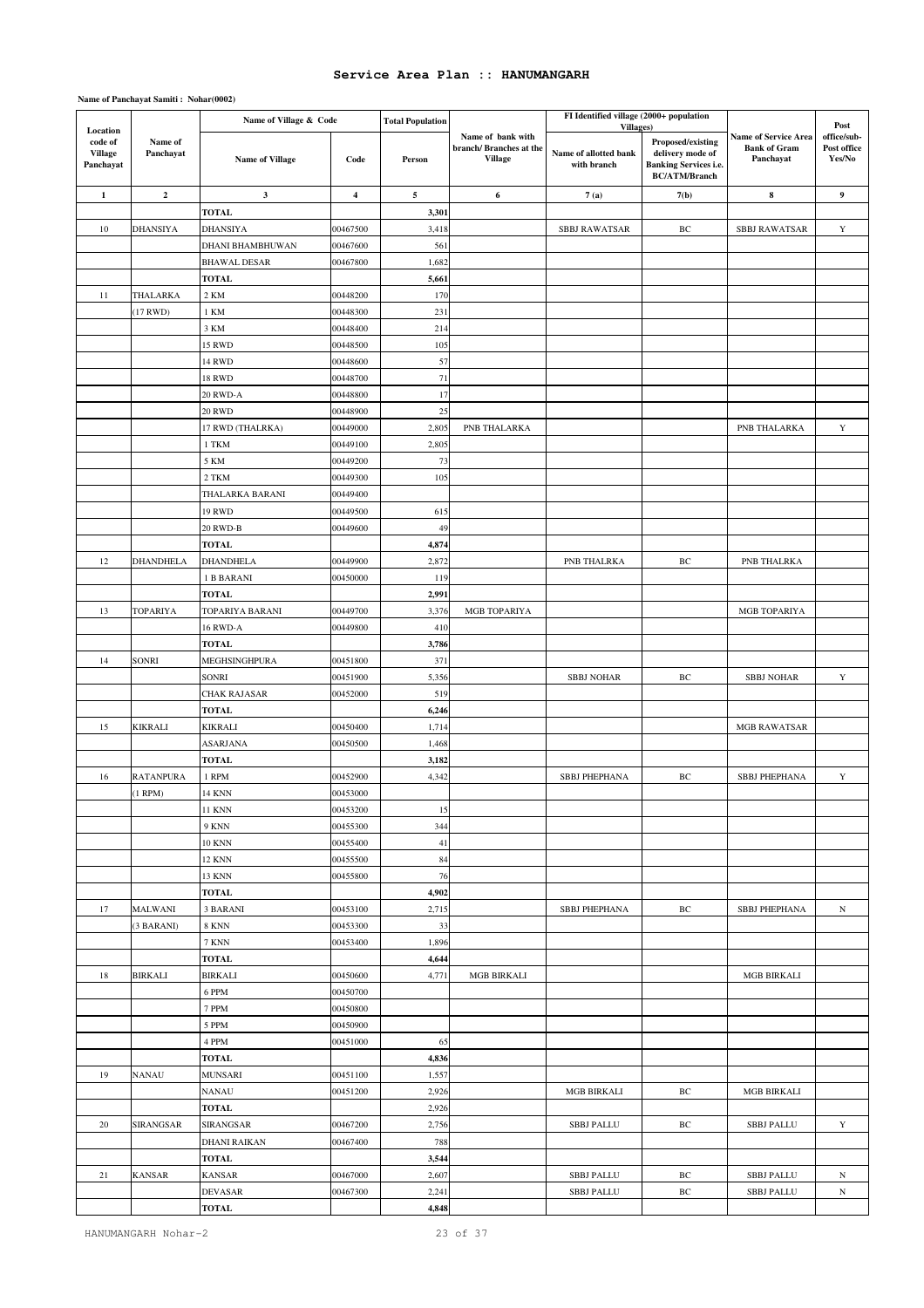|                                                    |                          | Name of Village & Code   |                      | <b>Total Population</b> |                                                               | FI Identified village (2000+ population           |                                                                                               |                                                          |                                              |
|----------------------------------------------------|--------------------------|--------------------------|----------------------|-------------------------|---------------------------------------------------------------|---------------------------------------------------|-----------------------------------------------------------------------------------------------|----------------------------------------------------------|----------------------------------------------|
| Location<br>code of<br><b>Village</b><br>Panchayat | Name of<br>Panchayat     | Name of Village          | Code                 | Person                  | Name of bank with<br>branch/Branches at the<br><b>Village</b> | Villages)<br>Name of allotted bank<br>with branch | Proposed/existing<br>delivery mode of<br><b>Banking Services i.e.</b><br><b>BC/ATM/Branch</b> | Name of Service Area<br><b>Bank of Gram</b><br>Panchayat | Post<br>office/sub-<br>Post office<br>Yes/No |
| $\mathbf{1}$                                       | $\overline{\mathbf{c}}$  | $\mathbf{3}$             | $\boldsymbol{4}$     | 5                       | 6                                                             | 7(a)                                              | 7(b)                                                                                          | $\bf8$                                                   | 9                                            |
| 22                                                 | DHEEL KI                 | 9 BARANI                 | 00462900             |                         |                                                               |                                                   |                                                                                               |                                                          |                                              |
|                                                    | JATAN(9 GGM)             | DHEEL KI CHAYLAN         | 00463000             |                         |                                                               |                                                   |                                                                                               |                                                          |                                              |
|                                                    |                          | $11~\mathrm{GGM}$        | 00463100             | 19                      |                                                               |                                                   |                                                                                               |                                                          |                                              |
|                                                    |                          | DHEEL KI JATAN           | 00463200             | 158                     |                                                               |                                                   |                                                                                               |                                                          |                                              |
|                                                    |                          | 10 BARANI                | 00463300             |                         |                                                               |                                                   |                                                                                               |                                                          |                                              |
|                                                    |                          | 10 GGM                   | 00463400             | 33                      |                                                               |                                                   |                                                                                               |                                                          |                                              |
|                                                    |                          | 13 GGM                   | 00463500             |                         |                                                               |                                                   |                                                                                               |                                                          |                                              |
|                                                    |                          | 12 GGM                   | 00463600             | 164                     |                                                               |                                                   |                                                                                               |                                                          |                                              |
|                                                    |                          | 9 GGM                    | 00463700             | 3,300                   |                                                               | SBBJ RAMGARH                                      | BC                                                                                            | SBBJ RAMGARH                                             | Y                                            |
|                                                    |                          | 5 RMG                    | 00463800             | 27                      |                                                               |                                                   |                                                                                               |                                                          |                                              |
|                                                    |                          | <b>TOTAL</b>             |                      | 3,701                   |                                                               |                                                   |                                                                                               |                                                          |                                              |
| 23                                                 | UJJALWAS (11 B.11 BARANI |                          | 00462700             | 2,727                   |                                                               | SBBJ RAMGARH UJJ.                                 | BC                                                                                            | SBBJ RAMGARH UJJ                                         | $\, {\rm N}$                                 |
| 24                                                 | GOGAMAR (5 GC12 DPN      |                          | 00461900             | 582                     |                                                               |                                                   |                                                                                               |                                                          |                                              |
|                                                    |                          | 11 DPN                   | 00462000             | 673                     |                                                               |                                                   |                                                                                               |                                                          |                                              |
|                                                    |                          | 10 DPN                   | 00462100             | 243                     |                                                               |                                                   |                                                                                               |                                                          |                                              |
|                                                    |                          | 9 DPN                    | 00462200             | 126                     |                                                               |                                                   |                                                                                               |                                                          |                                              |
|                                                    |                          | 5 GGM                    | 00462300             | 1,826                   |                                                               |                                                   |                                                                                               | OBC NOHAR                                                |                                              |
|                                                    |                          | 2 GGM                    | 00462400             | 342                     |                                                               |                                                   |                                                                                               |                                                          |                                              |
|                                                    |                          | 6 GGM                    | 00462500             | 287                     |                                                               |                                                   |                                                                                               |                                                          |                                              |
|                                                    |                          | 8 BARANI                 | 00462600             | 70                      |                                                               |                                                   |                                                                                               |                                                          |                                              |
|                                                    |                          | 7 GGM                    | 00462800             | 163                     |                                                               |                                                   |                                                                                               |                                                          |                                              |
|                                                    |                          | <b>TOTAL</b>             |                      | 4,312                   |                                                               |                                                   |                                                                                               |                                                          |                                              |
| 25                                                 | <b>BHOOKAR</b>           | <b>BHOOKAR KA BARANI</b> | 00452100             | 6,208                   | SBBJ BHOOKAR KA                                               |                                                   |                                                                                               | SBBJ BHOOKAR KA                                          |                                              |
|                                                    |                          | 4 BKK                    | 00456200             | 155                     |                                                               |                                                   |                                                                                               |                                                          |                                              |
|                                                    |                          | 3 BKK                    | 00456300             | 24                      |                                                               |                                                   |                                                                                               |                                                          |                                              |
|                                                    |                          |                          |                      |                         |                                                               |                                                   |                                                                                               |                                                          |                                              |
|                                                    |                          | 1 BKK                    | 00459200<br>00459300 | 32                      |                                                               |                                                   |                                                                                               |                                                          |                                              |
|                                                    |                          | 2 BKK                    |                      | 62                      |                                                               |                                                   |                                                                                               |                                                          |                                              |
|                                                    |                          | TOTAL                    |                      | 6,481                   |                                                               |                                                   |                                                                                               |                                                          |                                              |
| 26                                                 | PECHKARI                 | 7 RPM                    | 00452200             | 181                     |                                                               |                                                   |                                                                                               |                                                          |                                              |
|                                                    | 6 BARANI)                | 9 RPM                    | 00452300             | 117                     |                                                               |                                                   |                                                                                               |                                                          |                                              |
|                                                    |                          | 6 RPM                    | 00452400             | 551                     |                                                               |                                                   |                                                                                               |                                                          |                                              |
|                                                    |                          | 5 RPM                    | 00452500             | 182                     |                                                               |                                                   |                                                                                               |                                                          |                                              |
|                                                    |                          | 4 RPM                    | 00452600             | 273                     |                                                               |                                                   |                                                                                               |                                                          |                                              |
|                                                    |                          | 17 KNN                   | 00452700             | 388                     |                                                               |                                                   |                                                                                               |                                                          |                                              |
|                                                    |                          | 16 KNN                   | 00452800             | 536                     |                                                               |                                                   |                                                                                               |                                                          |                                              |
|                                                    |                          | 2 RPM                    | 00455900             | 588                     |                                                               |                                                   |                                                                                               |                                                          |                                              |
|                                                    |                          | <b>6 BARANI</b>          | 00456100             | 1,068                   |                                                               |                                                   |                                                                                               | SBBJ BHOOKAR KA                                          |                                              |
|                                                    |                          | <b>TOTAL</b>             |                      | 3,884                   |                                                               |                                                   |                                                                                               |                                                          |                                              |
| 27                                                 | <b>BARWALI</b>           | 7 BARANI                 | 00457900             | 1,164                   |                                                               |                                                   |                                                                                               |                                                          |                                              |
|                                                    | 7 BARANI)                | 11 NTR-B                 | 00458000             | 2,968                   |                                                               | PNB PARLIKA                                       | BC                                                                                            | PNB PARLIKA                                              | Y                                            |
|                                                    |                          | 11 NTR-A                 | 00458100             | 71                      |                                                               |                                                   |                                                                                               |                                                          |                                              |
|                                                    |                          | 13 NTR                   | 00458200             |                         |                                                               |                                                   |                                                                                               |                                                          |                                              |
|                                                    |                          | <b>TOTAL</b>             |                      | 4,203                   |                                                               |                                                   |                                                                                               |                                                          |                                              |
| 28                                                 | JASANA (25 JSN)          | 5 BARANI-B               | 00455100             | 23                      |                                                               |                                                   |                                                                                               |                                                          |                                              |
|                                                    |                          | 19 JSN                   | 00455600             | 717                     |                                                               |                                                   |                                                                                               |                                                          |                                              |
|                                                    |                          | 22 JSN                   | 00455700             | 27                      |                                                               |                                                   |                                                                                               |                                                          |                                              |
|                                                    |                          | 24 JSN                   | 00456000             | 24                      |                                                               |                                                   |                                                                                               |                                                          |                                              |
|                                                    |                          | 25 JSN                   | 00456600             | 5,770                   | <b>ICICI JASANA</b>                                           |                                                   |                                                                                               | <b>ICICI JASANA</b>                                      | N                                            |
|                                                    |                          | 21 JSN                   | 00456700             | 81                      |                                                               |                                                   |                                                                                               |                                                          |                                              |
|                                                    |                          | 20 JSN                   | 00456800             | 44                      |                                                               |                                                   |                                                                                               |                                                          |                                              |
|                                                    |                          | <b>TOTAL</b>             |                      | 6,686                   |                                                               |                                                   |                                                                                               |                                                          |                                              |
| 29                                                 | GUDIYA (14 JSN) 14 JSN   |                          | 00454400             | 2,478                   |                                                               | <b>ICICI JASANA</b>                               | BC                                                                                            | <b>ICICI JASANA</b>                                      | Y                                            |
|                                                    |                          | 18 JSN                   | 00456900             | 62                      |                                                               |                                                   |                                                                                               |                                                          |                                              |
|                                                    |                          | 16 JSN                   | 00457000             | 410                     |                                                               |                                                   |                                                                                               |                                                          |                                              |
|                                                    |                          | 15 JSN-B                 | 00457100             | 33                      |                                                               |                                                   |                                                                                               |                                                          |                                              |
|                                                    |                          | 15 JSN-A                 | 00457200             | 58                      |                                                               |                                                   |                                                                                               |                                                          |                                              |
|                                                    |                          | 1 RMS                    | 00457300             | 27                      |                                                               |                                                   |                                                                                               |                                                          |                                              |
|                                                    |                          | 13 JSN                   | 00457600             |                         |                                                               |                                                   |                                                                                               |                                                          |                                              |
|                                                    |                          | $12$ ${\rm JSN}$         | 00457700             | 1,282                   |                                                               |                                                   |                                                                                               |                                                          |                                              |
|                                                    |                          | <b>TOTAL</b>             |                      | 4,350                   |                                                               |                                                   |                                                                                               |                                                          |                                              |
| $30\,$                                             | PADAMPURA                | 6 JSN                    | 00454100             | 1,157                   |                                                               |                                                   |                                                                                               |                                                          |                                              |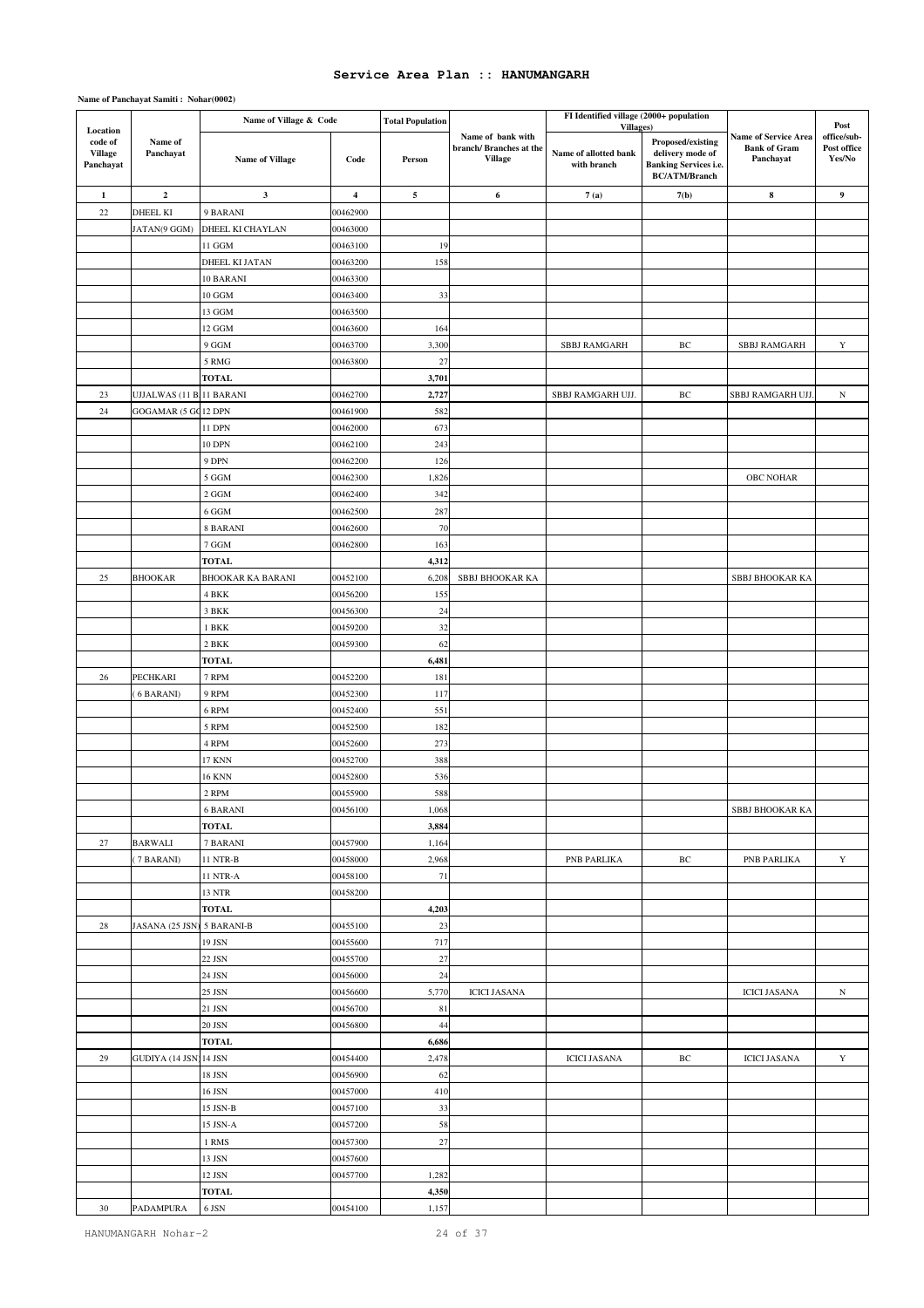|                                                    |                      | Name of Village & Code            |                         | <b>Total Population</b> |                                                                | FI Identified village (2000+ population           |                                                                                                      |                                                                 | Post                                 |
|----------------------------------------------------|----------------------|-----------------------------------|-------------------------|-------------------------|----------------------------------------------------------------|---------------------------------------------------|------------------------------------------------------------------------------------------------------|-----------------------------------------------------------------|--------------------------------------|
| Location<br>code of<br><b>Village</b><br>Panchayat | Name of<br>Panchayat | <b>Name of Village</b>            | Code                    | Person                  | Name of bank with<br>branch/ Branches at the<br><b>Village</b> | Villages)<br>Name of allotted bank<br>with branch | <b>Proposed/existing</b><br>delivery mode of<br><b>Banking Services i.e.</b><br><b>BC/ATM/Branch</b> | <b>Name of Service Area</b><br><b>Bank of Gram</b><br>Panchayat | office/sub-<br>Post office<br>Yes/No |
| $\mathbf{1}$                                       | $\boldsymbol{2}$     | $\mathbf{3}$                      | $\overline{\mathbf{4}}$ | 5                       | 6                                                              | 7(a)                                              | 7(b)                                                                                                 | ${\bf 8}$                                                       | $\boldsymbol{9}$                     |
|                                                    | $(10$ JSN $)$        | <b>4 BARANI</b>                   | 00454200                | 37                      |                                                                |                                                   |                                                                                                      |                                                                 |                                      |
|                                                    |                      | 10 JSN                            | 00454300                | 2,450                   |                                                                | <b>ICICI JASANA</b>                               | BC                                                                                                   | <b>ICICI JASANA</b>                                             | Y                                    |
|                                                    |                      | 11 JSN                            | 00457800                | 30                      |                                                                |                                                   |                                                                                                      |                                                                 |                                      |
|                                                    |                      | TOTAL                             |                         | 3,674                   |                                                                |                                                   |                                                                                                      |                                                                 |                                      |
| 31                                                 | RAMSARA (26 N'30 NTR |                                   | 00456400                | 1,090                   |                                                                |                                                   |                                                                                                      |                                                                 |                                      |
|                                                    |                      | <b>28 NTR</b>                     | 00456500                | 104                     |                                                                |                                                   |                                                                                                      |                                                                 |                                      |
|                                                    |                      | 26 NTR                            | 00458900                | 2,121                   |                                                                | <b>ICICI NOHAR</b>                                | BC                                                                                                   | <b>ICICI NOHAR</b>                                              | Y                                    |
|                                                    |                      | <b>TOTAL</b>                      |                         | 3,315                   |                                                                |                                                   |                                                                                                      |                                                                 |                                      |
| 32                                                 | LALANAWAS            | LALANAWAS DIKHNADA                | 00469900                | 2,759                   |                                                                | SBBJ RAMGARH UJJ.                                 | $\rm BC$                                                                                             | SBBJ RAMGARH UJJ.                                               | $\mathbf Y$                          |
|                                                    | <b>DIKHNADA</b>      | LALANAWAS JETASARI                | 00470000                | 657                     |                                                                |                                                   |                                                                                                      |                                                                 |                                      |
|                                                    |                      | <b>TOTAL</b>                      |                         | 3,416                   |                                                                |                                                   |                                                                                                      |                                                                 |                                      |
| 33                                                 | <b>BHOGRANA</b>      | SOORPURA                          | 00469400                | 1,367                   |                                                                |                                                   |                                                                                                      |                                                                 |                                      |
|                                                    |                      | <b>JORAWARPURA</b>                | 00469500                | 435                     |                                                                |                                                   |                                                                                                      |                                                                 |                                      |
|                                                    |                      | <b>BHOGRANA</b>                   | 00470100                | 1,577                   |                                                                |                                                   |                                                                                                      | <b>OBC NOHAR</b>                                                |                                      |
|                                                    |                      | <b>TOTAL</b>                      |                         | 3,379                   |                                                                |                                                   |                                                                                                      |                                                                 |                                      |
| 34                                                 | <b>DALPATPURA</b>    | APUWALA                           | 00465400                | 724                     |                                                                |                                                   |                                                                                                      |                                                                 |                                      |
|                                                    |                      | <b>RAISINGHPURA</b>               | 00465500                | 1,324                   |                                                                |                                                   |                                                                                                      |                                                                 |                                      |
|                                                    |                      | <b>DALPATPURA</b>                 | 00469300                | 2,682                   |                                                                | <b>ICICI NOHAR</b>                                | BC                                                                                                   | <b>ICICI NOHAR</b>                                              | Y                                    |
|                                                    |                      | <b>TOTAL</b>                      |                         | 4,730                   |                                                                |                                                   |                                                                                                      |                                                                 |                                      |
| 35                                                 | <b>BAR BEERANA</b>   | 6 RMG                             | 00463900                | 29                      |                                                                |                                                   |                                                                                                      |                                                                 |                                      |
|                                                    |                      | <b>BAR BEERANA</b>                | 00464700                | 4,261                   |                                                                | MGB TOPRIYA                                       | BC                                                                                                   | MGB TOPRIYA                                                     | $\mathbf Y$                          |
|                                                    |                      | <b>TOTAL</b>                      |                         | 4,290                   |                                                                |                                                   |                                                                                                      |                                                                 |                                      |
| 36                                                 | DEEPLANA (23 D24 DPN |                                   | 00460500                |                         |                                                                |                                                   |                                                                                                      |                                                                 |                                      |
|                                                    |                      | 22 DPN                            | 00460600                | 130                     |                                                                |                                                   |                                                                                                      |                                                                 |                                      |
|                                                    |                      | 3 RMG                             | 00464000                | 20                      |                                                                |                                                   |                                                                                                      |                                                                 |                                      |
|                                                    |                      | 19 DPN                            | 00464200                | 85                      |                                                                |                                                   |                                                                                                      |                                                                 |                                      |
|                                                    |                      | 7 RMG                             | 00464300                | $\epsilon$              |                                                                |                                                   |                                                                                                      |                                                                 |                                      |
|                                                    |                      | 23 DPN                            | 00464400                | 4,438                   |                                                                | PNB PARLIKA                                       | BC                                                                                                   | PNB PARLIKA                                                     | Y                                    |
|                                                    |                      | DEEPLANA BARANI                   | 00464500                |                         |                                                                |                                                   |                                                                                                      |                                                                 |                                      |
|                                                    |                      | KAROTI                            | 00464600                | 340                     |                                                                |                                                   |                                                                                                      |                                                                 |                                      |
|                                                    |                      | <b>TOTAL</b>                      |                         | 5,028                   |                                                                |                                                   |                                                                                                      |                                                                 |                                      |
| 37                                                 | <b>CHAK SARDARP</b>  | 1 NHR-B                           | 00459100                | 30                      |                                                                |                                                   |                                                                                                      |                                                                 |                                      |
|                                                    | (15 BARANI)          | 15 BARANI                         | 00459600                | 1,014                   |                                                                |                                                   |                                                                                                      | <b>SBBJ NOHAR</b>                                               |                                      |
|                                                    |                      | 13 BARANI                         | 00459700                |                         |                                                                |                                                   |                                                                                                      |                                                                 |                                      |
|                                                    |                      | CHAK SARDARPURA                   | 00459800                | 18                      |                                                                |                                                   |                                                                                                      |                                                                 |                                      |
|                                                    |                      | SOTI BARI                         | 00459900                |                         |                                                                |                                                   |                                                                                                      |                                                                 |                                      |
|                                                    |                      | 26 DPN                            | 00460000                | 1,399                   |                                                                |                                                   |                                                                                                      |                                                                 |                                      |
|                                                    |                      | 25 DPN                            | 00460400                | 20                      |                                                                |                                                   |                                                                                                      |                                                                 |                                      |
|                                                    |                      | JOGIYASAN NO.3                    | 00464800                |                         |                                                                |                                                   |                                                                                                      |                                                                 |                                      |
|                                                    |                      | <b>DHANI CHARNAN</b>              | 00464900                | 499                     |                                                                |                                                   |                                                                                                      |                                                                 |                                      |
|                                                    |                      | JOGIYASAN NO.2<br>CHAK DEIDASPURA | 00465000<br>00465100    | 880                     |                                                                |                                                   |                                                                                                      |                                                                 |                                      |
|                                                    |                      | <b>TOTAL</b>                      |                         | 3,860                   |                                                                |                                                   |                                                                                                      |                                                                 |                                      |
| 38                                                 | 22 NTR               | 22 NTR                            | 00458700                | 1,088                   |                                                                |                                                   |                                                                                                      | <b>SBBJ NOHAR</b>                                               |                                      |
|                                                    |                      | 24 NTR                            | 00458800                | 328                     |                                                                |                                                   |                                                                                                      |                                                                 |                                      |
|                                                    |                      | 14 BARANI                         | 00459000                | 814                     |                                                                |                                                   |                                                                                                      |                                                                 |                                      |
|                                                    |                      | $27~\mathrm{NTR}$                 | 00460100                | 267                     |                                                                |                                                   |                                                                                                      |                                                                 |                                      |
|                                                    |                      | 25 NTR                            | 00460200                | 292                     |                                                                |                                                   |                                                                                                      |                                                                 |                                      |
|                                                    |                      | 23 NTR                            | 00460300                | 503                     |                                                                |                                                   |                                                                                                      |                                                                 |                                      |
|                                                    |                      | <b>TOTAL</b>                      |                         | 3,292                   |                                                                |                                                   |                                                                                                      |                                                                 |                                      |
| 39                                                 | <b>NIMLA</b>         | NIMLA                             | 00466800                | 1,741                   |                                                                |                                                   |                                                                                                      |                                                                 |                                      |
|                                                    |                      | THIRANA                           | 00466900                | 2,106                   |                                                                | SBBJ GORKHANA                                     | BC                                                                                                   | SBBJ GORKHANA                                                   | Y                                    |
|                                                    |                      | <b>TOTAL</b>                      |                         | 3,847                   |                                                                |                                                   |                                                                                                      |                                                                 |                                      |
| 40                                                 | <b>KHUIYAN</b>       | MINAKDESAR                        | 00466500                | 325                     |                                                                |                                                   |                                                                                                      |                                                                 |                                      |
|                                                    |                      | <b>KOLASAR</b>                    | 00466600                | 416                     |                                                                |                                                   |                                                                                                      |                                                                 |                                      |
|                                                    |                      | KHUIYAN                           | 00466700                | 2,537                   |                                                                | SBBJ GORKHANA                                     | BC                                                                                                   | SBBJ GORKHANA                                                   | Y                                    |
|                                                    |                      | SURJANSAR                         | 00467100                | 1,484                   |                                                                |                                                   |                                                                                                      |                                                                 |                                      |
|                                                    |                      | <b>TOTAL</b>                      |                         | 4,762                   |                                                                |                                                   |                                                                                                      |                                                                 |                                      |
| 41                                                 | <b>PANDUSAR</b>      | GIRAJSAR                          | 00466400                | 1,266                   |                                                                |                                                   |                                                                                                      | SBBJ GORKHANA                                                   |                                      |
|                                                    |                      | PANDUSAR                          | 00467700                | 1,939                   |                                                                |                                                   |                                                                                                      |                                                                 |                                      |
|                                                    |                      | GANGOI                            | 00467900                | 377                     |                                                                |                                                   |                                                                                                      |                                                                 |                                      |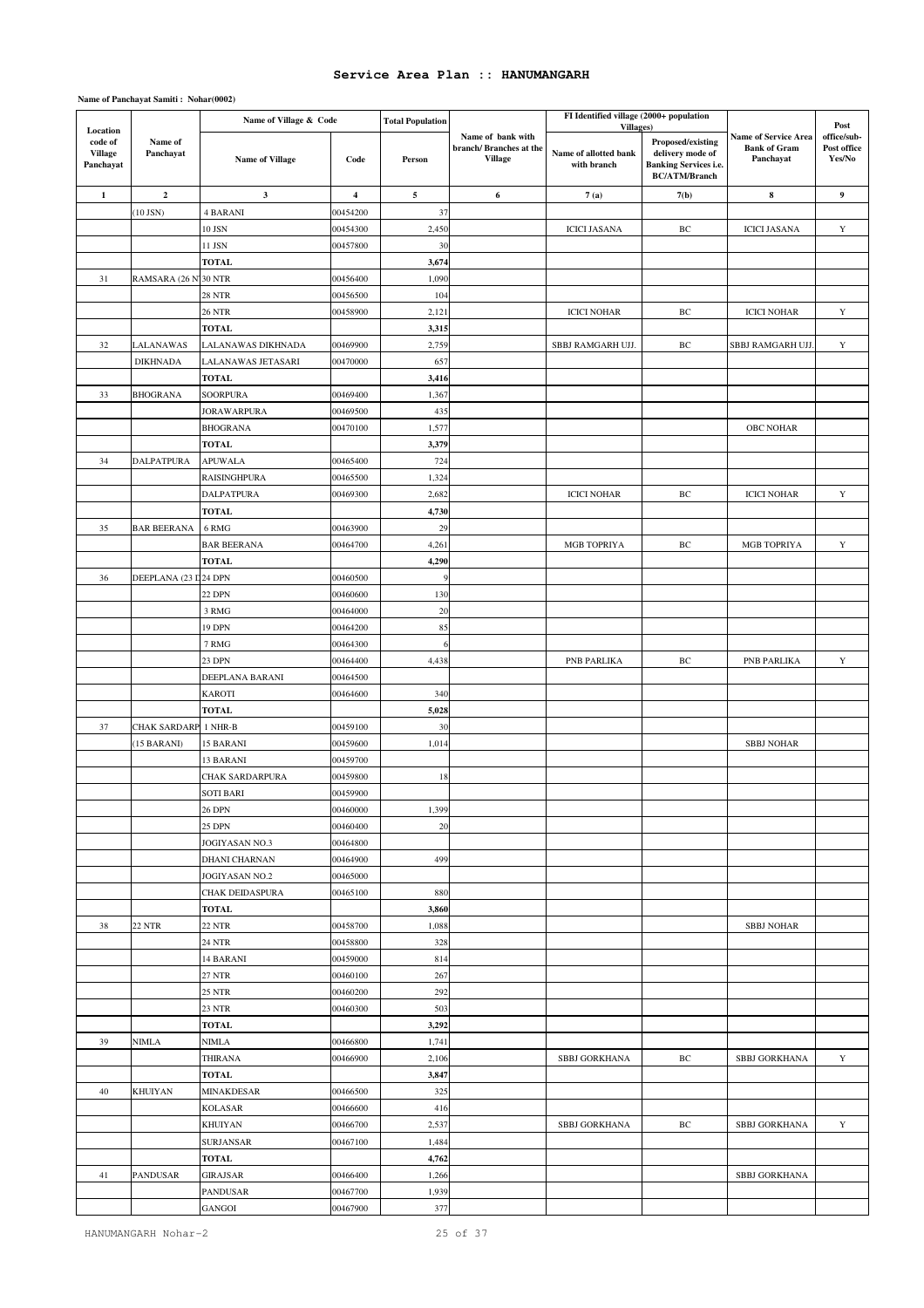|                                                    |                      | Name of Village & Code       |                         | <b>Total Population</b> |                                                                | FI Identified village (2000+ population           |                                                                                               |                                                                 |                                              |
|----------------------------------------------------|----------------------|------------------------------|-------------------------|-------------------------|----------------------------------------------------------------|---------------------------------------------------|-----------------------------------------------------------------------------------------------|-----------------------------------------------------------------|----------------------------------------------|
| Location<br>code of<br><b>Village</b><br>Panchayat | Name of<br>Panchayat | <b>Name of Village</b>       | Code                    | Person                  | Name of bank with<br>branch/ Branches at the<br><b>Village</b> | Villages)<br>Name of allotted bank<br>with branch | Proposed/existing<br>delivery mode of<br><b>Banking Services i.e.</b><br><b>BC/ATM/Branch</b> | <b>Name of Service Area</b><br><b>Bank of Gram</b><br>Panchayat | Post<br>office/sub-<br>Post office<br>Yes/No |
| $\mathbf{1}$                                       | $\mathbf 2$          | $\mathbf 3$                  | $\overline{\mathbf{4}}$ | ${\bf 5}$               | 6                                                              | 7(a)                                              | 7(b)                                                                                          | 8                                                               | 9                                            |
|                                                    |                      | <b>UDASAR BARA</b>           | 00468000                | 724                     |                                                                |                                                   |                                                                                               |                                                                 |                                              |
|                                                    |                      | JOJASAR                      | 00468100                | 1,421                   |                                                                |                                                   |                                                                                               |                                                                 |                                              |
|                                                    |                      | REKH MALIYA                  | 00468400                |                         |                                                                |                                                   |                                                                                               |                                                                 |                                              |
|                                                    |                      | REKH JINDRASAR               | 00468500                |                         |                                                                |                                                   |                                                                                               |                                                                 |                                              |
|                                                    |                      | <b>TOTAL</b>                 |                         | 5,727                   |                                                                |                                                   |                                                                                               |                                                                 |                                              |
| 42                                                 | <b>MANDARPURA</b>    | MANDARPURA                   | 00466000                | 3,238                   |                                                                | SBBJ GORKHANA                                     | BC                                                                                            | SBBJ GORKHANA                                                   | $\mathbf Y$                                  |
|                                                    |                      | <b>BACHHUSAR</b>             | 00466100                | 1,112                   |                                                                |                                                   |                                                                                               |                                                                 |                                              |
|                                                    |                      | <b>TOTAL</b>                 |                         | 4,350                   |                                                                |                                                   |                                                                                               |                                                                 |                                              |
| 43                                                 | LALANIYA             | NAGRASARI                    | 00465600                | 1,456                   |                                                                |                                                   |                                                                                               |                                                                 |                                              |
|                                                    |                      | KHARSANDI                    | 00465700                | 1,462                   |                                                                |                                                   |                                                                                               |                                                                 |                                              |
|                                                    |                      | LALANIYA                     | 00468800                | 1,451                   |                                                                |                                                   |                                                                                               | <b>MGB BIRKALI</b>                                              |                                              |
|                                                    |                      | <b>TOTAL</b>                 |                         | 4,369                   |                                                                |                                                   |                                                                                               | <b>MGB BIRKALI</b>                                              |                                              |
| 44                                                 | LAKHASAR             | LAKHASAR<br><b>CHAINPURA</b> | 00465800<br>00465900    | 1,908<br>1,296          |                                                                |                                                   |                                                                                               |                                                                 |                                              |
|                                                    |                      | SANGTHIYA                    | 00468700                | 823                     |                                                                |                                                   |                                                                                               |                                                                 |                                              |
|                                                    |                      | TOTAL                        |                         | 4,027                   |                                                                |                                                   |                                                                                               |                                                                 |                                              |
| 45                                                 | TIDIYASAR            | TIDIYASAR                    | 00468200                | 2,552                   |                                                                | <b>ICICI NOHAR</b>                                | BC                                                                                            | <b>ICICI NOHAR</b>                                              | $\mathbf Y$                                  |
|                                                    |                      | <b>BALASAR</b>               | 00468300                | 1,369                   |                                                                |                                                   |                                                                                               |                                                                 |                                              |
|                                                    |                      | <b>TOTAL</b>                 |                         | 3,921                   |                                                                |                                                   |                                                                                               |                                                                 |                                              |
| 46                                                 | SHEORANI             | RATUSAR                      | 00468900                | 977                     |                                                                |                                                   |                                                                                               |                                                                 |                                              |
|                                                    |                      | SHEORANI                     | 00469000                | 2,051                   |                                                                | <b>ICICI NOHAR</b>                                | BC                                                                                            | <b>ICICI NOHAR</b>                                              | Y                                            |
|                                                    |                      | <b>TOTAL</b>                 |                         | 3,028                   |                                                                |                                                   |                                                                                               |                                                                 |                                              |
| 47                                                 | <b>JABRASAR</b>      | RANISAR                      | 00466200                | 636                     |                                                                |                                                   |                                                                                               |                                                                 |                                              |
|                                                    |                      | JOKHASAR                     | 00466300                | 1,142                   |                                                                |                                                   |                                                                                               |                                                                 |                                              |
|                                                    |                      | JABRASAR                     | 00468600                | 3,042                   |                                                                | <b>MGB NOHAR</b>                                  | BC                                                                                            | <b>MGB NOHAR</b>                                                | $\mathbf Y$                                  |
|                                                    |                      | TOTAL                        |                         | 4,820                   |                                                                |                                                   |                                                                                               |                                                                 |                                              |
| 48                                                 | HARDASWALI           | 1 JBD                        | 00422000                | 155                     |                                                                |                                                   |                                                                                               |                                                                 |                                              |
|                                                    |                      | 5 JBD                        | 00422100                | 1,283                   |                                                                |                                                   |                                                                                               |                                                                 |                                              |
|                                                    |                      | 6 JBD                        | 00422200                | 88                      |                                                                |                                                   |                                                                                               |                                                                 |                                              |
|                                                    |                      | 4 JBD                        | 00422300                | 1,667                   |                                                                |                                                   |                                                                                               |                                                                 |                                              |
|                                                    |                      | 3 JBD                        | 00422400                | 227                     |                                                                |                                                   |                                                                                               |                                                                 |                                              |
|                                                    |                      | <b>HARDASWALI</b>            | 00440900                | 45                      |                                                                |                                                   |                                                                                               | <b>SBI BARAMSAR</b>                                             |                                              |
|                                                    |                      | <b>TOTAL</b>                 |                         | 3,465                   |                                                                |                                                   |                                                                                               |                                                                 |                                              |
| 49                                                 | <b>BARAMSAR</b>      | <b>BARAMSAR</b>              | 00441300                | 2,82                    | <b>SBI BARAMSAR</b>                                            |                                                   |                                                                                               | <b>SBI BARAMSAR</b>                                             |                                              |
|                                                    |                      | RAMKAN<br><b>TOTAL</b>       | 00441400                | 1,702                   |                                                                |                                                   |                                                                                               |                                                                 |                                              |
| 50                                                 | PURABSAR             | CHANDERI BARI                | 00444400                | 4,523<br>1,393          |                                                                |                                                   |                                                                                               |                                                                 |                                              |
|                                                    |                      | PURABSAR                     | 00444500                | 2,587                   |                                                                | SBI BARAMSAR                                      | BC                                                                                            | <b>SBI BARAMSAR</b>                                             | Y                                            |
|                                                    |                      | REKH BODLAN                  | 00444900                |                         |                                                                |                                                   |                                                                                               |                                                                 |                                              |
|                                                    |                      | <b>TOTAL</b>                 |                         | 3,980                   |                                                                |                                                   |                                                                                               |                                                                 |                                              |
| 51                                                 | POHARKA              | 14 NWD                       | 00428500                | 249                     |                                                                |                                                   |                                                                                               |                                                                 |                                              |
|                                                    |                      | <b>13 NWD</b>                | 00428600                | 262                     |                                                                |                                                   |                                                                                               |                                                                 |                                              |
|                                                    |                      | <b>12 NWD</b>                | 00428700                | 125                     |                                                                |                                                   |                                                                                               |                                                                 |                                              |
|                                                    |                      | 11 NWD                       | 00440300                | 341                     |                                                                |                                                   |                                                                                               |                                                                 |                                              |
|                                                    |                      | 5 PRKM                       | 00440500                | 2,835                   |                                                                | <b>MGB RAWATSAR</b>                               | BC                                                                                            | MGB RAWATSAR                                                    |                                              |
|                                                    |                      | 4 PRKM                       | 00440600                | 26                      |                                                                |                                                   |                                                                                               |                                                                 |                                              |
|                                                    |                      | 2 PRKM                       | 00440700                | 112                     |                                                                |                                                   |                                                                                               |                                                                 |                                              |
|                                                    |                      | POHARKA                      | 00440800                | 263                     |                                                                |                                                   |                                                                                               |                                                                 |                                              |
|                                                    |                      | 6 RPM                        | 00441500                | 167                     |                                                                |                                                   |                                                                                               |                                                                 |                                              |
|                                                    |                      | 5 RPM                        | 00441600                | 215                     |                                                                |                                                   |                                                                                               |                                                                 |                                              |
|                                                    |                      | TOTAL                        |                         | 4,595                   |                                                                |                                                   |                                                                                               |                                                                 |                                              |
| 52                                                 | JHAIDASAR            | <b>HAMIR DESAR</b>           | 00444000                | 886                     |                                                                |                                                   |                                                                                               |                                                                 |                                              |
|                                                    |                      | CHANDERI CHHOTI              | 00444300                | 643                     |                                                                |                                                   |                                                                                               |                                                                 |                                              |
|                                                    |                      | JHAIDASAR                    | 00447700                | 3,129                   |                                                                | SBI BARAMSAR                                      | BC                                                                                            | <b>SBI BARAMSAR</b>                                             | Y                                            |
|                                                    |                      | <b>TOTAL</b>                 |                         | 4,658                   |                                                                |                                                   |                                                                                               |                                                                 |                                              |
| 53                                                 | MAHELA               | LAKHERA                      | 00446300                | 901                     |                                                                |                                                   |                                                                                               |                                                                 |                                              |
|                                                    |                      | MAHELA                       | 00446400                | 1,196                   |                                                                |                                                   |                                                                                               | <b>SBI BARAMSAR</b>                                             |                                              |
|                                                    |                      | DHANI MAHELA<br><b>TOTAL</b> | 00447600                | 968<br>3,065            |                                                                |                                                   |                                                                                               |                                                                 |                                              |
| 54                                                 | MOTAIR               | <b>MOTAIR</b>                | 00445000                | 2,017                   |                                                                | <b>SBI BARAMSAR</b>                               | BC                                                                                            | <b>SBI BARAMSAR</b>                                             | Y                                            |
|                                                    |                      | DHIRDESAR                    | 00445200                | 827                     |                                                                |                                                   |                                                                                               |                                                                 |                                              |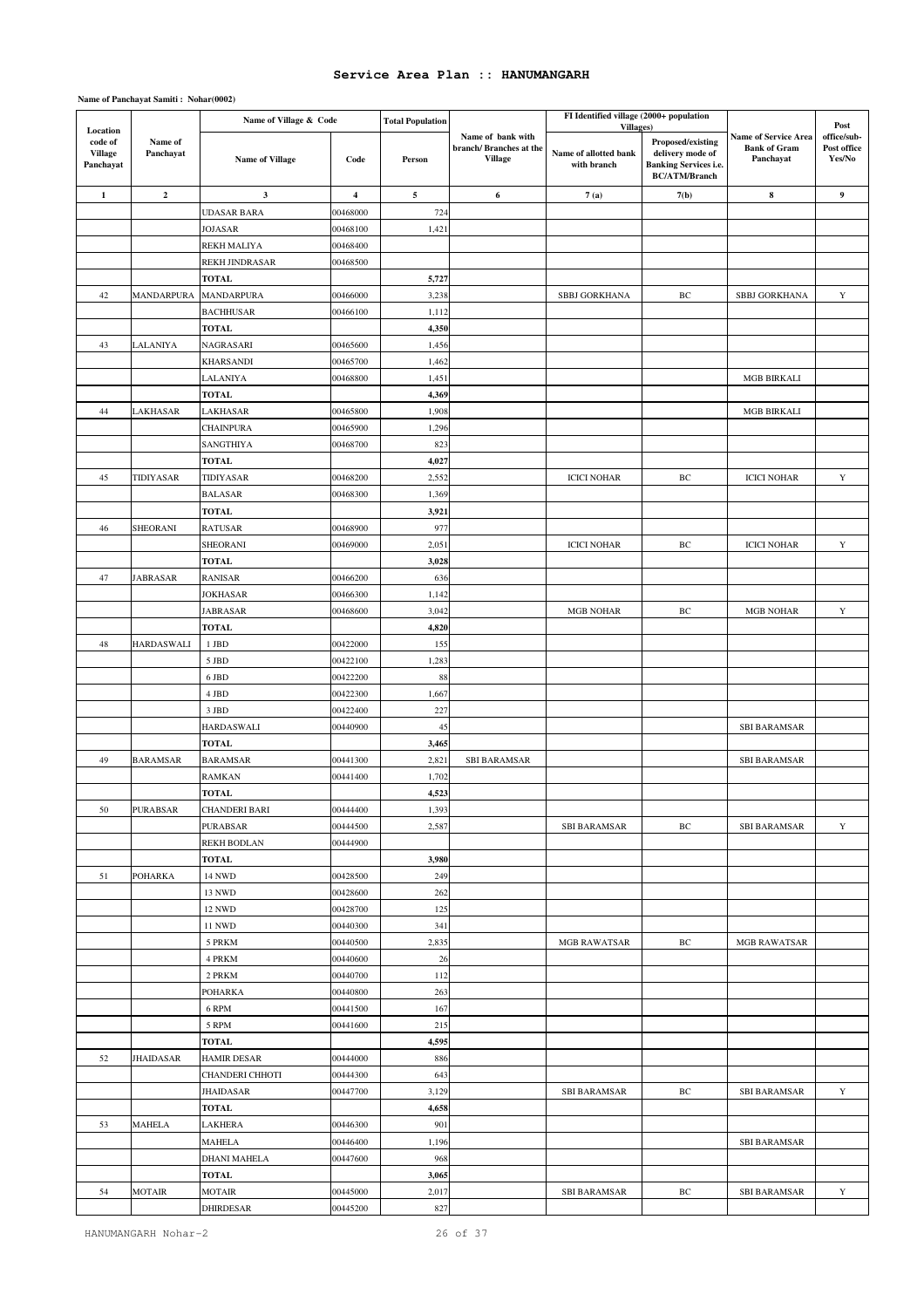|                                                    |                         | Name of Village & Code               |                         | <b>Total Population</b> |                                                               | FI Identified village (2000+ population           |                                                                                               |                                                                 | Post                                 |
|----------------------------------------------------|-------------------------|--------------------------------------|-------------------------|-------------------------|---------------------------------------------------------------|---------------------------------------------------|-----------------------------------------------------------------------------------------------|-----------------------------------------------------------------|--------------------------------------|
| Location<br>code of<br><b>Village</b><br>Panchayat | Name of<br>Panchayat    | Name of Village                      | Code                    | Person                  | Name of bank with<br>branch/Branches at the<br><b>Village</b> | Villages)<br>Name of allotted bank<br>with branch | Proposed/existing<br>delivery mode of<br><b>Banking Services i.e.</b><br><b>BC/ATM/Branch</b> | <b>Name of Service Area</b><br><b>Bank of Gram</b><br>Panchayat | office/sub-<br>Post office<br>Yes/No |
| $\mathbf{1}$                                       | $\overline{\mathbf{c}}$ | $\mathbf{3}$                         | $\overline{\mathbf{4}}$ | 5                       | 6                                                             | 7(a)                                              | 7(b)                                                                                          | $\bf8$                                                          | 9                                    |
|                                                    |                         | <b>UDASAR CHHOTA</b>                 | 00445300                | 694                     |                                                               |                                                   |                                                                                               |                                                                 |                                      |
|                                                    |                         | SIRASAR                              | 00445500                | 1,563                   |                                                               |                                                   |                                                                                               |                                                                 |                                      |
|                                                    |                         | TOTAL                                |                         | 5,101                   |                                                               |                                                   |                                                                                               |                                                                 |                                      |
| 55                                                 | <b>DHANDHUSAR</b>       | <b>BANGASAR</b>                      | 00441000                | 1,107                   |                                                               |                                                   |                                                                                               |                                                                 |                                      |
|                                                    |                         | MALKASAR                             | 00441100                | 434                     |                                                               |                                                   |                                                                                               |                                                                 |                                      |
|                                                    |                         | <b>MANKERIA</b>                      | 00441200                | 154                     |                                                               |                                                   |                                                                                               |                                                                 |                                      |
|                                                    |                         | <b>DHANDHUSAR</b>                    | 00445100                | 1,746                   |                                                               |                                                   |                                                                                               | <b>SBBJ RAWATSAR</b>                                            |                                      |
|                                                    |                         | <b>TOTAL</b>                         |                         | 3,441                   |                                                               |                                                   |                                                                                               |                                                                 |                                      |
| 56                                                 | NIYASAR                 | RATNA DESAR                          | 00445800                | 743                     |                                                               |                                                   |                                                                                               |                                                                 |                                      |
|                                                    |                         | <b>DUDALI</b>                        | 00445900                | 857                     |                                                               |                                                   |                                                                                               |                                                                 |                                      |
|                                                    |                         | LUNASAR                              | 00446600                | 492                     |                                                               |                                                   |                                                                                               |                                                                 |                                      |
|                                                    |                         | NIYASAR                              | 00446700<br>00446800    | 1,141                   |                                                               |                                                   |                                                                                               | <b>SBBJ PALLU</b>                                               |                                      |
|                                                    |                         | LADAM<br><b>TOTAL</b>                |                         | 731<br>3,964            |                                                               |                                                   |                                                                                               |                                                                 |                                      |
| 57                                                 | MALASAR                 | REKH GHARIASAR                       | 00446900                |                         |                                                               |                                                   |                                                                                               |                                                                 |                                      |
|                                                    |                         | <b>GHANIYASAR</b>                    | 00447000                | 1,227                   |                                                               |                                                   |                                                                                               |                                                                 |                                      |
|                                                    |                         | MALASAR                              | 00447100                | 1,189                   |                                                               |                                                   |                                                                                               | <b>SBBJ PALLU</b>                                               |                                      |
|                                                    |                         | <b>SWAROOP DESAR</b>                 | 00447200                | 764                     |                                                               |                                                   |                                                                                               |                                                                 |                                      |
|                                                    |                         | <b>KULCHASAR</b>                     | 00447300                | 677                     |                                                               |                                                   |                                                                                               |                                                                 |                                      |
|                                                    |                         | <b>TOTAL</b>                         |                         | 3,858                   |                                                               |                                                   |                                                                                               |                                                                 |                                      |
| 58                                                 | <b>BISARASAR</b>        | <b>BISARASAR</b>                     | 00447500                | 2,960                   |                                                               | <b>SBBJ PALLU</b>                                 | BC                                                                                            | <b>SBBJ PALLU</b>                                               | $\mathbf Y$                          |
|                                                    |                         | DHANI LAGHAN                         | 00447800                | 597                     |                                                               |                                                   |                                                                                               |                                                                 |                                      |
|                                                    |                         | PREMPURA                             | 00447900                | 397                     |                                                               |                                                   |                                                                                               |                                                                 |                                      |
|                                                    |                         | TOTAL                                |                         | 3,954                   |                                                               |                                                   |                                                                                               |                                                                 |                                      |
| 59                                                 | <b>KELANIA</b>          | <b>BINJHASAR</b>                     | 00447400                | 501                     |                                                               |                                                   |                                                                                               |                                                                 |                                      |
|                                                    |                         | <b>KELANIA</b>                       | 00448000                | 1,998                   |                                                               |                                                   |                                                                                               | <b>SBBJ PALLU</b>                                               |                                      |
|                                                    |                         | <b>KALLASAR</b>                      | 00448100                | 1,014                   |                                                               |                                                   |                                                                                               |                                                                 |                                      |
|                                                    |                         | TOTAL                                |                         | 3,513                   |                                                               |                                                   |                                                                                               |                                                                 |                                      |
| 60                                                 | PALLU                   | SHEKH CHOOLIA                        | 00445700                | 957                     |                                                               |                                                   |                                                                                               |                                                                 |                                      |
|                                                    |                         | <b>KALASAR</b>                       | 00446000                | 402                     |                                                               |                                                   |                                                                                               |                                                                 |                                      |
|                                                    |                         | <b>GULABGARH</b>                     | 00446100                | 576                     |                                                               |                                                   |                                                                                               |                                                                 |                                      |
|                                                    |                         | REKH RAKNASAR                        | 00446200                | 190                     |                                                               |                                                   |                                                                                               |                                                                 |                                      |
|                                                    |                         | PALLU                                | 00446500                | 3,039                   | <b>SBBJ PALLU</b>                                             |                                                   |                                                                                               | <b>SBBJ PALLU</b>                                               |                                      |
| 61                                                 | <b>DANIASAR</b>         | <b>TOTAL</b><br>REKH CHARNI DANIASAR |                         | 5,164<br>40             |                                                               |                                                   |                                                                                               |                                                                 |                                      |
|                                                    |                         | DANIASAR                             | 00444600<br>00444700    | 2,060                   |                                                               | <b>SBBJ PALLU</b>                                 | BC                                                                                            | <b>SBBJ PALLU</b>                                               | $_{\rm N}$                           |
|                                                    |                         | <b>REKH KHOKHARSAR</b>               | 00444800                |                         |                                                               |                                                   |                                                                                               |                                                                 |                                      |
|                                                    |                         | <b>BANNASAR</b>                      | 00445400                | 1,066                   |                                                               |                                                   |                                                                                               |                                                                 |                                      |
|                                                    |                         | REKH CHARNI GUNIASAR                 | 00445600                |                         |                                                               |                                                   |                                                                                               |                                                                 |                                      |
|                                                    |                         | <b>TOTAL</b>                         |                         | 3,166                   |                                                               |                                                   |                                                                                               |                                                                 |                                      |
| 62                                                 | 4 DWM                   | 16 DWD                               | 00427300                | 946                     |                                                               |                                                   |                                                                                               |                                                                 |                                      |
|                                                    |                         | 7 DWM                                | 00428800                | 663                     |                                                               |                                                   |                                                                                               |                                                                 |                                      |
|                                                    |                         | 6 RWM                                | 00429300                | 230                     |                                                               |                                                   |                                                                                               |                                                                 |                                      |
|                                                    |                         | 5 RWM                                | 00429400                | 87                      |                                                               |                                                   |                                                                                               |                                                                 |                                      |
|                                                    |                         | 3 RWM                                | 00429600                | 429                     |                                                               |                                                   |                                                                                               |                                                                 |                                      |
|                                                    |                         | 1 RWM                                | 00429700                | 823                     |                                                               |                                                   |                                                                                               |                                                                 |                                      |
|                                                    |                         | 4 RWM                                | 00429800                | 195                     |                                                               |                                                   |                                                                                               |                                                                 |                                      |
|                                                    |                         | 4 DWM                                | 00429900                | 858                     |                                                               |                                                   |                                                                                               | PNB RAWATSAR                                                    |                                      |
|                                                    |                         | 6 DWM                                | 00430000                | 90                      |                                                               |                                                   |                                                                                               |                                                                 |                                      |
|                                                    |                         | 5 DWM                                | 00430100                | 156                     |                                                               |                                                   |                                                                                               |                                                                 |                                      |
|                                                    |                         | 1 DWM                                | 00431300                | 29                      |                                                               |                                                   |                                                                                               |                                                                 |                                      |
|                                                    |                         | 9 DWD                                | 00431600                | 185                     |                                                               |                                                   |                                                                                               |                                                                 |                                      |
|                                                    |                         | 12 DWD                               | 00431800                | 97                      |                                                               |                                                   |                                                                                               |                                                                 |                                      |
|                                                    |                         | <b>TOTAL</b>                         |                         | 4,788                   |                                                               |                                                   |                                                                                               |                                                                 |                                      |
| 63                                                 | <b>KHODA</b>            | 3 KDD                                | 00421000                |                         |                                                               |                                                   |                                                                                               |                                                                 |                                      |
|                                                    |                         | 1 KDD                                | 00421100                | 2,932                   |                                                               | <b>SBBJ RAWATSAR</b>                              | BC                                                                                            | <b>SBBJ RAWATSAR</b>                                            | $_{\rm N}$                           |
|                                                    |                         | 1 KDD-A                              | 00421200                | 103                     |                                                               |                                                   |                                                                                               |                                                                 |                                      |
|                                                    |                         | 1 CLD                                | 00421300                | 210                     |                                                               |                                                   |                                                                                               |                                                                 |                                      |
|                                                    |                         | 2 CLD                                | 00421400                | 364                     |                                                               |                                                   |                                                                                               |                                                                 |                                      |
|                                                    |                         | <b>KHODA</b><br>3 CLD                | 00422600<br>00422800    | 73                      |                                                               |                                                   |                                                                                               |                                                                 |                                      |
|                                                    |                         |                                      |                         |                         |                                                               |                                                   |                                                                                               |                                                                 |                                      |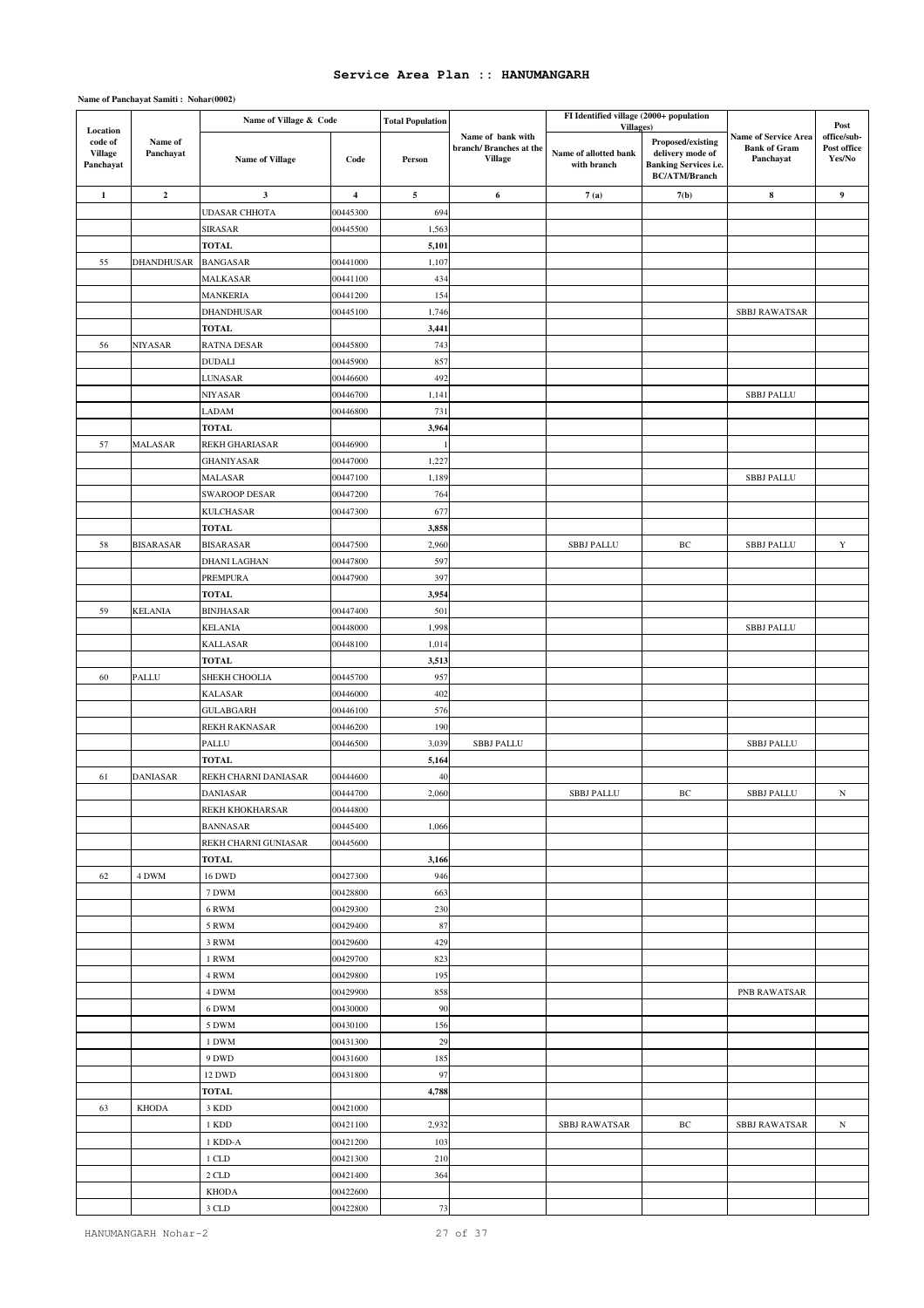|                                                    |                      | Name of Village & Code |                      | <b>Total Population</b> |                                                               | FI Identified village (2000+ population           |                                                                                               |                                                          |                                              |
|----------------------------------------------------|----------------------|------------------------|----------------------|-------------------------|---------------------------------------------------------------|---------------------------------------------------|-----------------------------------------------------------------------------------------------|----------------------------------------------------------|----------------------------------------------|
| Location<br>code of<br><b>Village</b><br>Panchayat | Name of<br>Panchayat | Name of Village        | Code                 | Person                  | Name of bank with<br>branch/Branches at the<br><b>Village</b> | Villages)<br>Name of allotted bank<br>with branch | Proposed/existing<br>delivery mode of<br><b>Banking Services i.e.</b><br><b>BC/ATM/Branch</b> | Name of Service Area<br><b>Bank of Gram</b><br>Panchayat | Post<br>office/sub-<br>Post office<br>Yes/No |
| $\mathbf 1$                                        | $\mathbf 2$          | $\mathbf{3}$           | $\boldsymbol{4}$     | 5                       | 6                                                             | 7(a)                                              | 7(b)                                                                                          | $\bf8$                                                   | 9                                            |
|                                                    |                      | 4 KDD                  | 00423700             | 67                      |                                                               |                                                   |                                                                                               |                                                          |                                              |
|                                                    |                      | <b>TOTAL</b>           |                      | 3,749                   |                                                               |                                                   |                                                                                               |                                                          |                                              |
| 64                                                 | <b>BHERUSARI</b>     | 1 KDM                  | 00416900             | 14                      |                                                               |                                                   |                                                                                               |                                                          |                                              |
|                                                    |                      | 2 KDM                  | 00417000             | 79                      |                                                               |                                                   |                                                                                               |                                                          |                                              |
|                                                    |                      | 5 SPD-A                | 00417100             | 8                       |                                                               |                                                   |                                                                                               |                                                          |                                              |
|                                                    |                      | 5 SPD-B                | 00417200             | 2,333                   |                                                               | <b>SBBJ RAWATSAR</b>                              | BC                                                                                            | <b>SBBJ RAWATSAR</b>                                     | ${\bf N}$                                    |
|                                                    |                      | 7 SPD                  | 00417300             | 44                      |                                                               |                                                   |                                                                                               |                                                          |                                              |
|                                                    |                      | 6 SPD-B                | 00417400             | 188                     |                                                               |                                                   |                                                                                               |                                                          |                                              |
|                                                    |                      | 6 SPD-A                | 00417500             |                         |                                                               |                                                   |                                                                                               |                                                          |                                              |
|                                                    |                      | 5 ZWD                  | 00417600             |                         |                                                               |                                                   |                                                                                               |                                                          |                                              |
|                                                    |                      | 3 ZWM                  | 00417800             | 357                     |                                                               |                                                   |                                                                                               |                                                          |                                              |
|                                                    |                      | 4 ZWD                  | 00417900             |                         |                                                               |                                                   |                                                                                               |                                                          |                                              |
|                                                    |                      | 3 SPD                  | 00418300             | 303                     |                                                               |                                                   |                                                                                               |                                                          |                                              |
|                                                    |                      | <b>TOTAL</b>           |                      | 3,326                   |                                                               |                                                   |                                                                                               |                                                          |                                              |
| 65                                                 | DHANNASAR            | $4\ \mathrm{CLD}$      | 00422700             | 59                      |                                                               |                                                   |                                                                                               |                                                          |                                              |
|                                                    |                      | $5$ CLD $\,$           | 00422900             | 84                      |                                                               |                                                   |                                                                                               |                                                          |                                              |
|                                                    |                      | 7 KDD                  | 00423000             | 441                     |                                                               |                                                   |                                                                                               |                                                          |                                              |
|                                                    |                      | DHANNASAR              | 00423100             | $88\,$                  |                                                               |                                                   |                                                                                               |                                                          |                                              |
|                                                    |                      | 6 KDD                  | 00423200             | 2,103                   |                                                               | <b>SBBJ RAWATSAR</b>                              | BC                                                                                            | <b>SBBJ RAWATSAR</b>                                     | Y                                            |
|                                                    |                      | $21\ \mathrm{NWD}$     | 00423300             | 29                      |                                                               |                                                   |                                                                                               |                                                          |                                              |
|                                                    |                      | <b>22 NWD</b>          | 00423400             | 1,117                   |                                                               |                                                   |                                                                                               |                                                          |                                              |
|                                                    |                      | 5 KDD                  | 00423600             | $18\,$                  |                                                               |                                                   |                                                                                               |                                                          |                                              |
|                                                    |                      | <b>19 NWD</b>          | 00428000             | 61                      |                                                               |                                                   |                                                                                               |                                                          |                                              |
|                                                    |                      | <b>20 NWD</b>          | 00428100             | 24                      |                                                               |                                                   |                                                                                               |                                                          |                                              |
|                                                    |                      | 17 NWD                 | 00428200             | 99                      |                                                               |                                                   |                                                                                               |                                                          |                                              |
|                                                    |                      | <b>16 NWD</b>          | 00428300             | 37                      |                                                               |                                                   |                                                                                               |                                                          |                                              |
|                                                    |                      | 15 NWD                 | 00428400             | 144                     |                                                               |                                                   |                                                                                               |                                                          |                                              |
|                                                    |                      | <b>TOTAL</b>           |                      | 4,304                   |                                                               |                                                   |                                                                                               |                                                          |                                              |
| 66                                                 | KHEDASARI            | KHEDASARI              | 00416700             | 314                     |                                                               |                                                   |                                                                                               | <b>SBBJ RAWATSAR</b>                                     |                                              |
|                                                    |                      | 3 KDM                  | 00416800             | 74                      |                                                               |                                                   |                                                                                               |                                                          |                                              |
|                                                    |                      | 109 RD                 | 00418500             |                         |                                                               |                                                   |                                                                                               |                                                          |                                              |
|                                                    |                      | 2 KHD<br>3 KHD         | 00421500<br>00421600 | 48                      |                                                               |                                                   |                                                                                               |                                                          |                                              |
|                                                    |                      |                        |                      | 25<br>1,662             |                                                               |                                                   |                                                                                               |                                                          |                                              |
|                                                    |                      | 4 KHD<br>5 KHD         | 00421700<br>00421800 | 65                      |                                                               |                                                   |                                                                                               |                                                          |                                              |
|                                                    |                      | 122 1/2 RD             | 00421900             | 129                     |                                                               |                                                   |                                                                                               |                                                          |                                              |
|                                                    |                      | 1 KHD                  | 00422500             | 113                     |                                                               |                                                   |                                                                                               |                                                          |                                              |
|                                                    |                      | <b>TOTAL</b>           |                      | 2,430                   |                                                               |                                                   |                                                                                               |                                                          |                                              |
| 67                                                 | CHAIYA               | 3 CYM                  | 00432100             | 13                      |                                                               |                                                   |                                                                                               |                                                          |                                              |
|                                                    |                      | $2~\mathrm{CYM}$       | 00432300             | 85                      |                                                               |                                                   |                                                                                               |                                                          |                                              |
|                                                    |                      | 4 BPSM                 | 00432600             | 132                     |                                                               |                                                   |                                                                                               |                                                          |                                              |
|                                                    |                      | $2$ BPSM $\,$          | 00432700             | 616                     |                                                               |                                                   |                                                                                               |                                                          |                                              |
|                                                    |                      | 5 BPM                  | 00432800             | 54                      |                                                               |                                                   |                                                                                               |                                                          |                                              |
|                                                    |                      | 2 BPM                  | 00432900             | 68                      |                                                               |                                                   |                                                                                               |                                                          |                                              |
|                                                    |                      | 5 BWM                  | 00433000             | 86                      |                                                               |                                                   |                                                                                               |                                                          |                                              |
|                                                    |                      | 1 BWM                  | 00433100             | 24                      |                                                               |                                                   |                                                                                               |                                                          |                                              |
|                                                    |                      | 2 BWM                  | 00433200             | 30                      |                                                               |                                                   |                                                                                               |                                                          |                                              |
|                                                    |                      | 4 BWM                  | 00433300             | 23                      |                                                               |                                                   |                                                                                               |                                                          |                                              |
|                                                    |                      | 6 BPM                  | 00433400             | 37                      |                                                               |                                                   |                                                                                               |                                                          |                                              |
|                                                    |                      | 4 KM                   | 00433500             | 2,457                   |                                                               | OBC CHAIYA                                        | BC                                                                                            | OBC CHAIYA                                               | ${\rm N}$                                    |
|                                                    |                      | 6 KM                   | 00433600             | 97                      |                                                               |                                                   |                                                                                               |                                                          |                                              |
|                                                    |                      | 7 KM                   | 00433800             | 118                     |                                                               |                                                   |                                                                                               |                                                          |                                              |
|                                                    |                      | 7 BPM                  | 00433900             | 85                      |                                                               |                                                   |                                                                                               |                                                          |                                              |
|                                                    |                      | 1 CYM                  | 00434000             | 1,833                   |                                                               |                                                   |                                                                                               |                                                          |                                              |
|                                                    |                      | 9 BPM                  | 00434100             | 97                      |                                                               |                                                   |                                                                                               |                                                          |                                              |
|                                                    |                      | 10 BPM                 | 00434300             | 91                      |                                                               |                                                   |                                                                                               |                                                          |                                              |
|                                                    |                      | 8 BPM                  | 00434400             | 1,642                   |                                                               |                                                   |                                                                                               |                                                          |                                              |
|                                                    |                      | 11 BPM                 | 00434500             | 37                      |                                                               |                                                   |                                                                                               |                                                          |                                              |
|                                                    |                      | <b>TOTAL</b>           |                      | 7,625                   |                                                               |                                                   |                                                                                               |                                                          |                                              |
| 68                                                 | KANWANI              | 3 DWM                  | 00431200             | 504                     |                                                               |                                                   |                                                                                               |                                                          |                                              |
|                                                    |                      | 13 BPM                 | 00434600             | 65                      |                                                               |                                                   |                                                                                               |                                                          |                                              |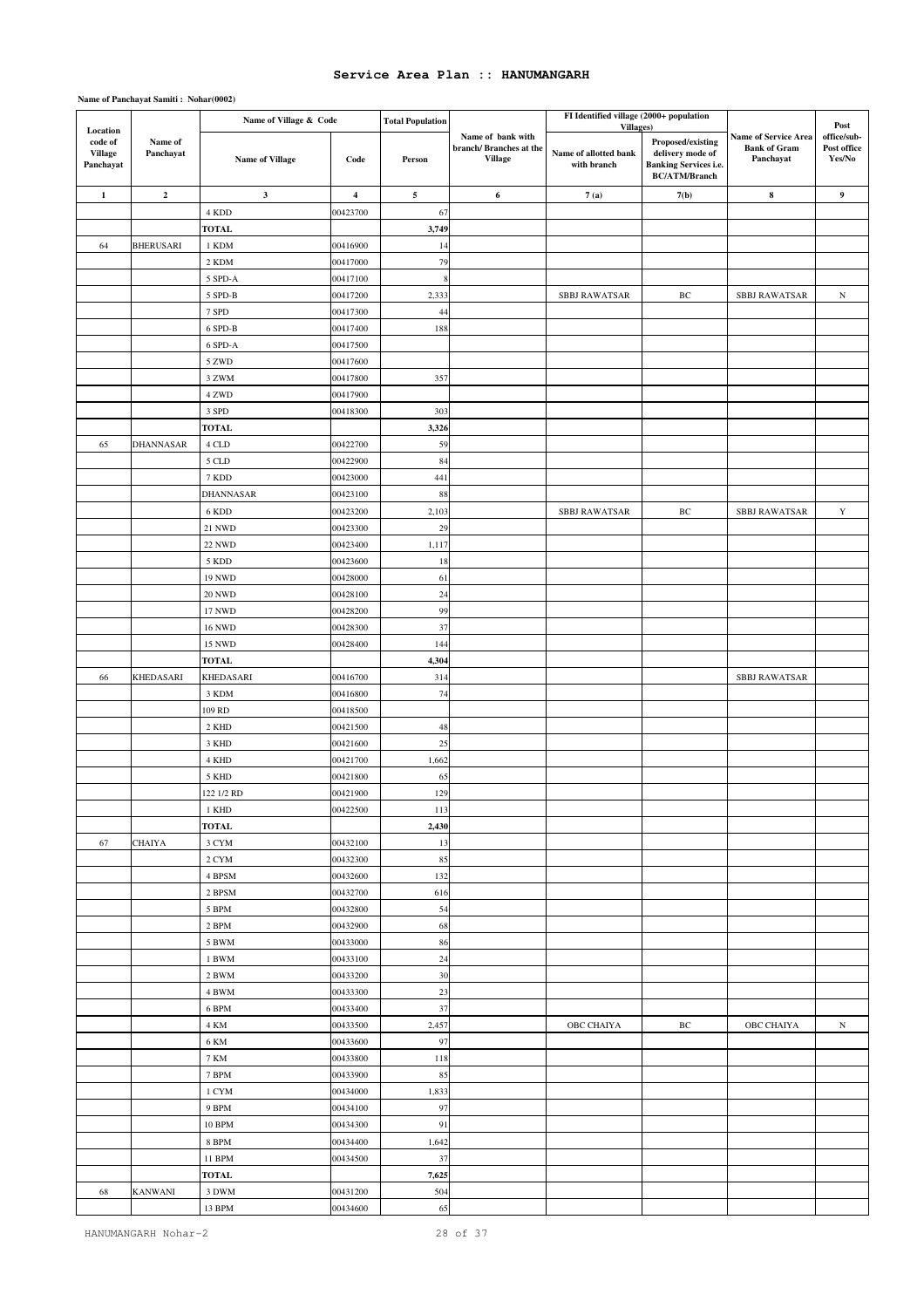|                                                    |                         | Name of Village & Code         |                      | <b>Total Population</b> |                                                               | FI Identified village (2000+ population           |                                                                                               |                                                          |                                              |
|----------------------------------------------------|-------------------------|--------------------------------|----------------------|-------------------------|---------------------------------------------------------------|---------------------------------------------------|-----------------------------------------------------------------------------------------------|----------------------------------------------------------|----------------------------------------------|
| Location<br>code of<br><b>Village</b><br>Panchayat | Name of<br>Panchayat    | Name of Village                | Code                 | Person                  | Name of bank with<br>branch/Branches at the<br><b>Village</b> | Villages)<br>Name of allotted bank<br>with branch | Proposed/existing<br>delivery mode of<br><b>Banking Services i.e.</b><br><b>BC/ATM/Branch</b> | Name of Service Area<br><b>Bank of Gram</b><br>Panchayat | Post<br>office/sub-<br>Post office<br>Yes/No |
| $\mathbf 1$                                        | $\mathbf 2$             | $\mathbf{3}$                   | $\boldsymbol{4}$     | 5                       | 6                                                             | 7(a)                                              | 7(b)                                                                                          | $\bf8$                                                   | 9                                            |
|                                                    |                         | 12 BPM                         | 00434700             | 28                      |                                                               |                                                   |                                                                                               |                                                          |                                              |
|                                                    |                         | 12 KM                          | 00434800             | 8                       |                                                               |                                                   |                                                                                               |                                                          |                                              |
|                                                    |                         | 11 KM                          | 00434900             | 25                      |                                                               |                                                   |                                                                                               |                                                          |                                              |
|                                                    |                         | 13 KM                          | 00437100             | 5                       |                                                               |                                                   |                                                                                               |                                                          |                                              |
|                                                    |                         | 14 KM                          | 00437200             | 2,816                   |                                                               | OBC CHAIYA                                        | BC                                                                                            | OBC CHAIYA                                               |                                              |
|                                                    |                         | 3 DWD                          | 00437300             | 30                      |                                                               |                                                   |                                                                                               |                                                          |                                              |
|                                                    |                         | 2 DWSM                         | 00437500             |                         |                                                               |                                                   |                                                                                               |                                                          |                                              |
|                                                    |                         | 3 DWSM                         | 00437600             | 119                     |                                                               |                                                   |                                                                                               |                                                          |                                              |
|                                                    |                         | 1 DWSM                         | 00437800             |                         |                                                               |                                                   |                                                                                               |                                                          |                                              |
|                                                    |                         | 5 DWD                          | 00438100             | 111                     |                                                               |                                                   |                                                                                               |                                                          |                                              |
|                                                    |                         | <b>TOTAL</b>                   |                      | 3,711                   |                                                               |                                                   |                                                                                               |                                                          |                                              |
| 69                                                 | SARDARPURA              | <b>8 KM</b>                    | 00433700             | 412                     |                                                               |                                                   |                                                                                               |                                                          |                                              |
|                                                    |                         | 10 KM                          | 00434200             | 60                      |                                                               |                                                   |                                                                                               |                                                          |                                              |
|                                                    |                         | 9 KM                           | 00435000             | 104                     |                                                               |                                                   |                                                                                               |                                                          |                                              |
|                                                    |                         | 4 SPM                          | 00435100             | 35                      |                                                               |                                                   |                                                                                               |                                                          |                                              |
|                                                    |                         | 21 RWD                         | 00435200             | 191                     |                                                               |                                                   |                                                                                               |                                                          |                                              |
|                                                    |                         | 3 SPM                          | 00435300             | 54                      |                                                               |                                                   |                                                                                               |                                                          |                                              |
|                                                    |                         | 1 SPM<br>$2$ SPM $\,$          | 00435400<br>00435500 | 57<br>96                |                                                               |                                                   |                                                                                               |                                                          |                                              |
|                                                    |                         | 3 SPM-A                        | 00436000             | 75                      |                                                               |                                                   |                                                                                               |                                                          |                                              |
|                                                    |                         | <b>10 SPM</b>                  | 00436700             | 70                      |                                                               |                                                   |                                                                                               |                                                          |                                              |
|                                                    |                         | 10 SPM TEMPORARY               | 00436800             | 374                     |                                                               |                                                   |                                                                                               |                                                          |                                              |
|                                                    |                         | 5 SPM                          | 00436900             | 142                     |                                                               |                                                   |                                                                                               |                                                          |                                              |
|                                                    |                         | 6 SPM                          | 00437000             | 2,685                   |                                                               | OBC CHAIYA                                        | BC                                                                                            | OBC CHAIYA                                               |                                              |
|                                                    |                         | 7 SPM                          | 00437700             |                         |                                                               |                                                   |                                                                                               |                                                          |                                              |
|                                                    |                         | 9 SPM                          | 00438500             | 264                     |                                                               |                                                   |                                                                                               |                                                          |                                              |
|                                                    |                         | <b>TOTAL</b>                   |                      | 4,619                   |                                                               |                                                   |                                                                                               |                                                          |                                              |
| 70                                                 | <b>GANDHALI</b>         | 31 RWD                         | 00438400             | 266                     |                                                               |                                                   |                                                                                               |                                                          |                                              |
|                                                    |                         | 1 PPM                          | 00438900             | 1,003                   |                                                               |                                                   |                                                                                               |                                                          |                                              |
|                                                    |                         | 2 PPM                          | 00439000             | 218                     |                                                               |                                                   |                                                                                               |                                                          |                                              |
|                                                    |                         | 3 PPM                          | 00439200             | 130                     |                                                               |                                                   |                                                                                               |                                                          |                                              |
|                                                    |                         | 32 RWD                         | 00439300             | 476                     |                                                               |                                                   |                                                                                               |                                                          |                                              |
|                                                    |                         | <b>30 RWD</b>                  | 00439600             | 3,432                   |                                                               | <b>MGB BIRKALI</b>                                | BC                                                                                            | <b>MGB BIRKALI</b>                                       |                                              |
|                                                    |                         | <b>TOTAL</b>                   |                      | 5,525                   |                                                               |                                                   |                                                                                               |                                                          |                                              |
| 71                                                 | LALPURA (25 RW 22 RWD-A |                                | 00435600             | 691                     |                                                               |                                                   |                                                                                               |                                                          |                                              |
|                                                    |                         | 22 RWD-B                       | 00435700             | 100                     |                                                               |                                                   |                                                                                               |                                                          |                                              |
|                                                    |                         | <b>22 RWD</b>                  | 00435800             | 1,101                   |                                                               |                                                   |                                                                                               |                                                          |                                              |
|                                                    |                         | 23 RWD                         | 00435900             | 54                      |                                                               |                                                   |                                                                                               |                                                          |                                              |
|                                                    |                         | <b>24 RWD</b>                  | 00436100             |                         |                                                               |                                                   |                                                                                               |                                                          |                                              |
|                                                    |                         | <b>25 RWD</b><br><b>26 RWD</b> | 00436200<br>00436300 | 603<br>293              |                                                               |                                                   |                                                                                               | PNB THALRKA                                              |                                              |
|                                                    |                         | <b>27 RWD</b>                  | 00436400             | 1,032                   |                                                               |                                                   |                                                                                               |                                                          |                                              |
|                                                    |                         | 24 RWD-A                       | 00436500             | 25                      |                                                               |                                                   |                                                                                               |                                                          |                                              |
|                                                    |                         | $28~\mathrm{RWD}$              | 00438700             | 110                     |                                                               |                                                   |                                                                                               |                                                          |                                              |
|                                                    |                         | 20 RWD-C                       | 00438800             | $77\,$                  |                                                               |                                                   |                                                                                               |                                                          |                                              |
|                                                    |                         | <b>GANDHELI</b>                | 00439100             | 1,500                   |                                                               |                                                   |                                                                                               |                                                          |                                              |
|                                                    |                         | <b>TOTAL</b>                   |                      | 5,587                   |                                                               |                                                   |                                                                                               |                                                          |                                              |
| 72                                                 | NIRWAL                  | 2 NWD                          | 00430900             | 336                     |                                                               |                                                   |                                                                                               |                                                          |                                              |
|                                                    |                         | 6 DWD                          | 00431000             | 136                     |                                                               |                                                   |                                                                                               |                                                          |                                              |
|                                                    |                         | 2 DWM                          | 00431100             | 117                     |                                                               |                                                   |                                                                                               |                                                          |                                              |
|                                                    |                         | 7 DWD                          | 00431400             | 689                     |                                                               |                                                   |                                                                                               |                                                          |                                              |
|                                                    |                         | <b>29 RWD</b>                  | 00436600             | 78                      |                                                               |                                                   |                                                                                               |                                                          |                                              |
|                                                    |                         | 2 DWD                          | 00437900             | 74                      |                                                               |                                                   |                                                                                               |                                                          |                                              |
|                                                    |                         | 4 DWD                          | 00438000             | 64                      |                                                               |                                                   |                                                                                               |                                                          |                                              |
|                                                    |                         | 1 NWD                          | 00438200             | 569                     |                                                               |                                                   |                                                                                               |                                                          |                                              |
|                                                    |                         | 33 RWD                         | 00438300             | 150                     |                                                               |                                                   |                                                                                               |                                                          |                                              |
|                                                    |                         | 1 DWD                          | 00438600             | 87                      |                                                               |                                                   |                                                                                               |                                                          |                                              |
|                                                    |                         | NIRWAL                         | 00439400             | 4                       |                                                               |                                                   |                                                                                               | OBC CHAIYA                                               |                                              |
|                                                    |                         | 2 NWM                          | 00439500             | 102                     |                                                               |                                                   |                                                                                               |                                                          |                                              |
|                                                    |                         | <b>34 RWD</b>                  | 00439700             | 1,173                   |                                                               |                                                   |                                                                                               |                                                          |                                              |
|                                                    |                         | 1 NWM                          | 00439800             | 146                     |                                                               |                                                   |                                                                                               |                                                          |                                              |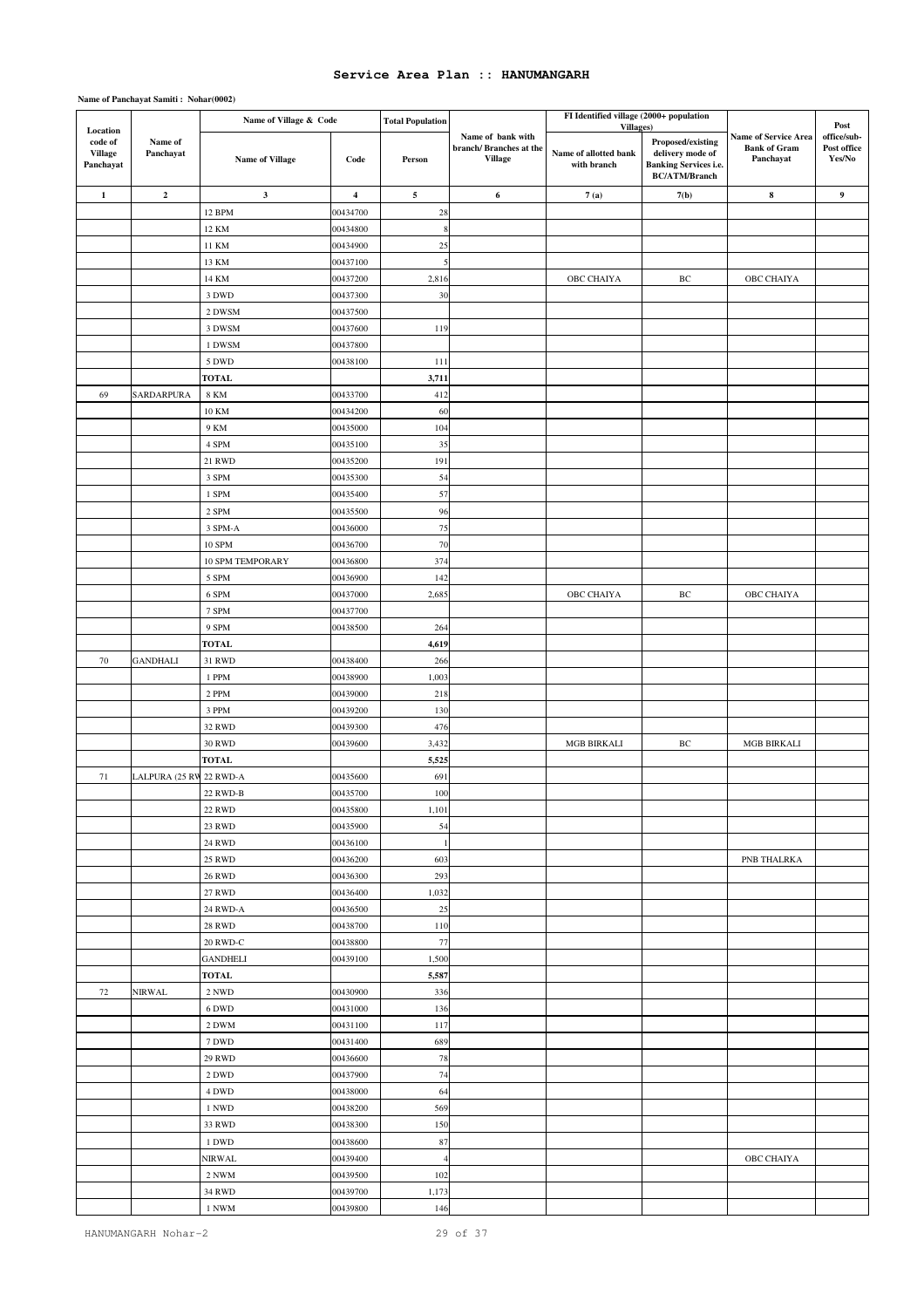|                                                    |                         | Name of Village & Code  |                      | <b>Total Population</b> |                                                               | FI Identified village (2000+ population           |                                                                                               |                                                          |                                              |
|----------------------------------------------------|-------------------------|-------------------------|----------------------|-------------------------|---------------------------------------------------------------|---------------------------------------------------|-----------------------------------------------------------------------------------------------|----------------------------------------------------------|----------------------------------------------|
| Location<br>code of<br><b>Village</b><br>Panchayat | Name of<br>Panchayat    | Name of Village         | Code                 | Person                  | Name of bank with<br>branch/Branches at the<br><b>Village</b> | Villages)<br>Name of allotted bank<br>with branch | Proposed/existing<br>delivery mode of<br><b>Banking Services i.e.</b><br><b>BC/ATM/Branch</b> | Name of Service Area<br><b>Bank of Gram</b><br>Panchayat | Post<br>office/sub-<br>Post office<br>Yes/No |
| $\mathbf 1$                                        | $\overline{\mathbf{c}}$ | $\mathbf{3}$            | $\boldsymbol{4}$     | 5                       | 6                                                             | 7(a)                                              | 7(b)                                                                                          | $\bf8$                                                   | 9                                            |
|                                                    |                         | 3+4 NWM                 | 00439900             | 719                     |                                                               |                                                   |                                                                                               |                                                          |                                              |
|                                                    |                         | <b>TOTAL</b>            |                      | 4,444                   |                                                               |                                                   |                                                                                               |                                                          |                                              |
| 73                                                 | NYOLAKHI                | CHAILSARAI              | 00442200             | 574                     |                                                               |                                                   |                                                                                               |                                                          |                                              |
|                                                    |                         | CHAK NYOLAKHI BARANI    | 00442300             |                         |                                                               |                                                   |                                                                                               |                                                          |                                              |
|                                                    |                         | 7 KKM-A                 | 00442400             | 183                     |                                                               |                                                   |                                                                                               |                                                          |                                              |
|                                                    |                         | 2 KKSM                  | 00442800             | 136                     |                                                               |                                                   |                                                                                               |                                                          |                                              |
|                                                    |                         | 2 KKSM-A                | 00442900             | 129                     |                                                               |                                                   |                                                                                               |                                                          |                                              |
|                                                    |                         | 6 KKM                   | 00443100             | 114                     |                                                               |                                                   |                                                                                               |                                                          |                                              |
|                                                    |                         | 3 KKSM                  | 00443200             | 76                      |                                                               |                                                   |                                                                                               |                                                          |                                              |
|                                                    |                         | 4 KKSM                  | 00443300             | 31                      |                                                               |                                                   |                                                                                               |                                                          |                                              |
|                                                    |                         | 5 KKSM                  | 00443400             | 70                      |                                                               |                                                   |                                                                                               |                                                          |                                              |
|                                                    |                         | 7 KKM                   | 00443500             | 87                      |                                                               |                                                   |                                                                                               |                                                          |                                              |
|                                                    |                         | <b>8 KKM</b>            | 00443600             | 1,112                   |                                                               |                                                   |                                                                                               |                                                          |                                              |
|                                                    |                         | <b>9 KKM</b>            | 00443700             | 2,407                   |                                                               | MGB NYOLAKHI                                      | BC                                                                                            | MGB NYOLAKHI                                             |                                              |
|                                                    |                         | <b>11 KKM</b>           | 00443800             | 12                      |                                                               |                                                   |                                                                                               |                                                          |                                              |
|                                                    |                         | <b>12 KKM</b>           | 00443900             |                         |                                                               |                                                   |                                                                                               |                                                          |                                              |
|                                                    |                         | <b>10 KKM</b>           | 00444100             | 214                     |                                                               |                                                   |                                                                                               |                                                          |                                              |
|                                                    |                         | PHOGALA                 | 00444200             | 142                     |                                                               |                                                   |                                                                                               |                                                          |                                              |
|                                                    |                         | <b>TOTAL</b>            |                      | 5,287                   |                                                               |                                                   |                                                                                               |                                                          |                                              |
| 74                                                 | <b>RAMPURA</b>          | 8 NWD                   | 00430200             | 378                     |                                                               |                                                   |                                                                                               |                                                          |                                              |
|                                                    |                         | 9 NWD                   | 00430300             | 68                      |                                                               |                                                   |                                                                                               |                                                          |                                              |
|                                                    |                         | 7 NWD                   | 00430400             | 93                      |                                                               |                                                   |                                                                                               |                                                          |                                              |
|                                                    |                         | 6 NWD                   | 00430500             | 176                     |                                                               |                                                   |                                                                                               |                                                          |                                              |
|                                                    |                         | 3 NWD                   | 00430600             | 99                      |                                                               |                                                   |                                                                                               |                                                          |                                              |
|                                                    |                         | 5 NWD                   | 00430700             | 259                     |                                                               |                                                   |                                                                                               |                                                          |                                              |
|                                                    |                         | 4 NWD                   | 00430800             | 500                     |                                                               |                                                   |                                                                                               |                                                          |                                              |
|                                                    |                         | 2 RPM                   | 00440000             | 2,339                   |                                                               | <b>SBBJ BHUKARKA</b>                              | BC                                                                                            | <b>SBBJ BHUKARKA</b>                                     | $_{\rm N}$                                   |
|                                                    |                         | 1 RPM                   | 00440100             | 11                      |                                                               |                                                   |                                                                                               |                                                          |                                              |
|                                                    |                         | 3 RPM                   | 00440200             | 51                      |                                                               |                                                   |                                                                                               |                                                          |                                              |
|                                                    |                         | 4 RPM                   | 00440400             | 216                     |                                                               |                                                   |                                                                                               |                                                          |                                              |
|                                                    |                         | RAMPURA                 | 00441700             |                         |                                                               |                                                   |                                                                                               |                                                          |                                              |
|                                                    |                         | 1 KKSM                  | 00441800             | 127                     |                                                               |                                                   |                                                                                               |                                                          |                                              |
|                                                    |                         | 1 KKM                   | 00441900             | 121                     |                                                               |                                                   |                                                                                               |                                                          |                                              |
|                                                    |                         | 2 KKM-A                 | 00442000             | 1,890                   |                                                               |                                                   |                                                                                               |                                                          |                                              |
|                                                    |                         | KIKRALIA                | 00442100             |                         |                                                               |                                                   |                                                                                               |                                                          |                                              |
|                                                    |                         | 5 KKM                   | 00442500             | 56                      |                                                               |                                                   |                                                                                               |                                                          |                                              |
|                                                    |                         | 3 KKM                   | 00442600             | 119                     |                                                               |                                                   |                                                                                               |                                                          |                                              |
|                                                    |                         | 2 KKM                   | 00442700             | 91                      |                                                               |                                                   |                                                                                               |                                                          |                                              |
|                                                    |                         | 4 KKM                   | 00443000             | 67                      |                                                               |                                                   |                                                                                               |                                                          |                                              |
|                                                    |                         | <b>TOTAL</b>            |                      | 6,661                   |                                                               |                                                   |                                                                                               |                                                          |                                              |
| 75                                                 | MODUNAGAR               | 2 ZWM                   | 00417700             | 264                     |                                                               |                                                   |                                                                                               |                                                          |                                              |
|                                                    |                         | $4$ SPD-A $\,$<br>3 KLM | 00418000<br>00418100 | 11<br>108               |                                                               |                                                   |                                                                                               |                                                          |                                              |
|                                                    |                         | 4 SPD                   | 00418200             | 524                     |                                                               |                                                   |                                                                                               |                                                          |                                              |
|                                                    |                         | 2 SPD                   | 00418400             | 35                      |                                                               |                                                   |                                                                                               |                                                          |                                              |
|                                                    |                         | 1 SPD                   | 00418600             | 26                      |                                                               |                                                   |                                                                                               |                                                          |                                              |
|                                                    |                         | 2 KLM                   | 00418900             | 279                     |                                                               |                                                   |                                                                                               |                                                          |                                              |
|                                                    |                         | 1 ZWM                   | 00419000             | 56                      |                                                               |                                                   |                                                                                               |                                                          |                                              |
|                                                    |                         | 75 RD                   | 00419100             | 414                     |                                                               |                                                   |                                                                                               |                                                          |                                              |
|                                                    |                         | 1 ZWD-A                 | 00419200             | 105                     |                                                               |                                                   |                                                                                               |                                                          |                                              |
|                                                    |                         | 2 ZWD-A                 | 00419300             | 1,061                   |                                                               |                                                   |                                                                                               | <b>ICICI RAWATSAR</b>                                    |                                              |
|                                                    |                         | 1 HLM                   | 00419400             | 248                     |                                                               |                                                   |                                                                                               |                                                          |                                              |
|                                                    |                         | 3 ZWD                   | 00420200             |                         |                                                               |                                                   |                                                                                               |                                                          |                                              |
|                                                    |                         | 2 ZWD                   | 00420500             | 257                     |                                                               |                                                   |                                                                                               |                                                          |                                              |
|                                                    |                         | 1 KLM                   | 00420600             | 17                      |                                                               |                                                   |                                                                                               |                                                          |                                              |
|                                                    |                         | <b>TOTAL</b>            |                      | 3,405                   |                                                               |                                                   |                                                                                               |                                                          |                                              |
| 76                                                 | BHAKHRAWALI             | 2 KBM                   | 00418800             | 523                     |                                                               |                                                   |                                                                                               |                                                          |                                              |
|                                                    |                         | 5 KWD                   | 00420000             | 189                     |                                                               |                                                   |                                                                                               |                                                          |                                              |
|                                                    |                         | 4 KWM                   | 00420100             | 201                     |                                                               |                                                   |                                                                                               |                                                          |                                              |
|                                                    |                         | 5 KWM                   | 00420300             | 138                     |                                                               |                                                   |                                                                                               |                                                          |                                              |
|                                                    |                         | 1 KBM                   | 00420400             | 36                      |                                                               |                                                   |                                                                                               |                                                          |                                              |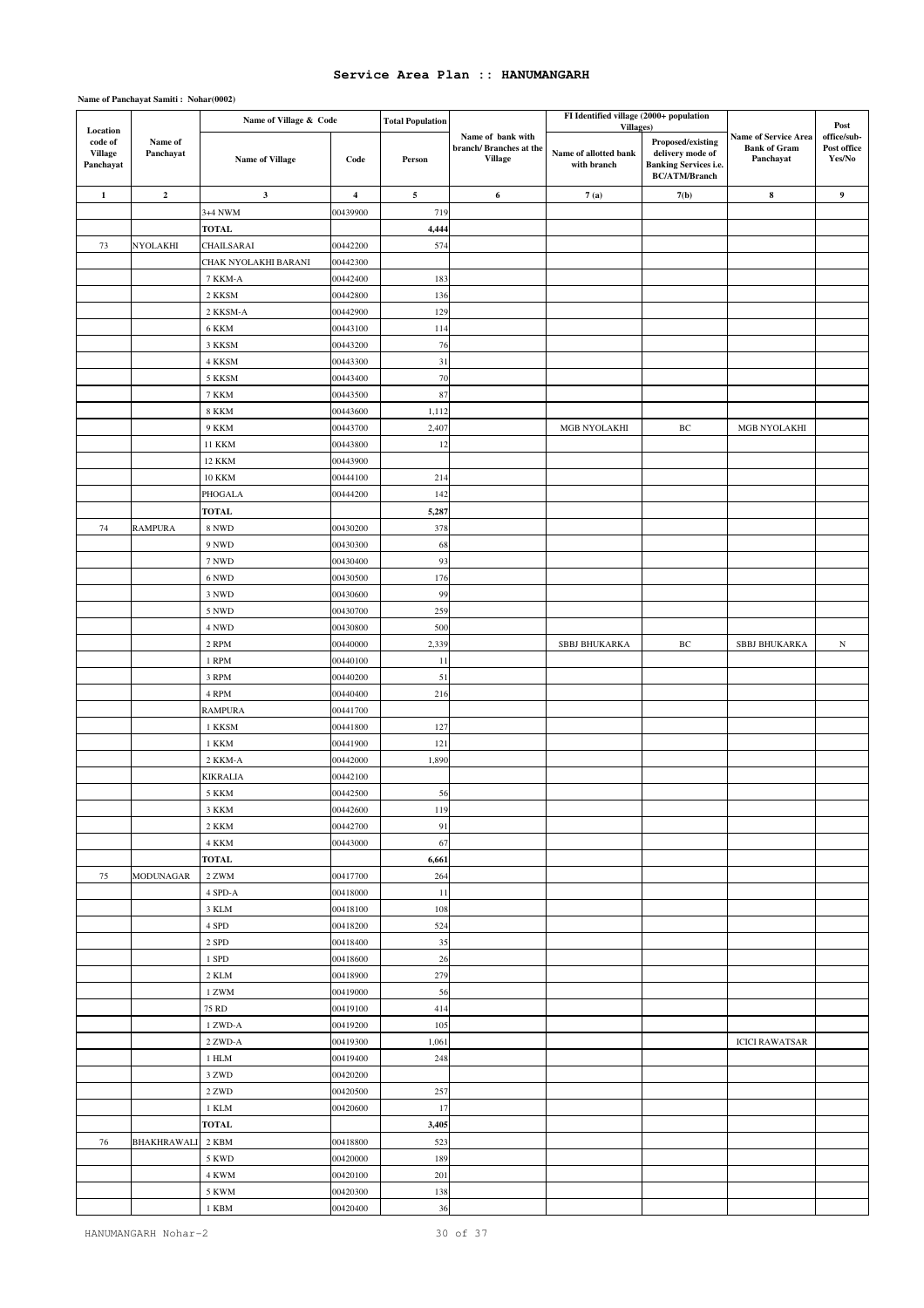|                                                    |                         | Name of Village & Code         |                      | <b>Total Population</b> |                                                                | FI Identified village (2000+ population           |                                                                                               |                                                                 | Post                                 |
|----------------------------------------------------|-------------------------|--------------------------------|----------------------|-------------------------|----------------------------------------------------------------|---------------------------------------------------|-----------------------------------------------------------------------------------------------|-----------------------------------------------------------------|--------------------------------------|
| Location<br>code of<br><b>Village</b><br>Panchayat | Name of<br>Panchayat    | <b>Name of Village</b>         | Code                 | Person                  | Name of bank with<br>branch/ Branches at the<br><b>Village</b> | Villages)<br>Name of allotted bank<br>with branch | Proposed/existing<br>delivery mode of<br><b>Banking Services i.e.</b><br><b>BC/ATM/Branch</b> | <b>Name of Service Area</b><br><b>Bank of Gram</b><br>Panchayat | office/sub-<br>Post office<br>Yes/No |
| $\mathbf 1$                                        | $\overline{\mathbf{c}}$ | $\mathbf{3}$                   | $\boldsymbol{4}$     | ${\mathbf 5}$           | 6                                                              | 7(a)                                              | 7(b)                                                                                          | $\bf8$                                                          | 9                                    |
|                                                    |                         | 7 KWD                          | 00424900             | 176                     |                                                                |                                                   |                                                                                               |                                                                 |                                      |
|                                                    |                         | 6 KWM                          | 00425000             | 54                      |                                                                |                                                   |                                                                                               |                                                                 |                                      |
|                                                    |                         | $10~\rm KWD$                   | 00425100             | 1,285                   |                                                                |                                                   |                                                                                               | <b>ICICI RAWATSAR</b>                                           |                                      |
|                                                    |                         | 8 KWD                          | 00425200             | 117                     |                                                                |                                                   |                                                                                               |                                                                 |                                      |
|                                                    |                         | 9 KWD                          | 00425300             | 353                     |                                                                |                                                   |                                                                                               |                                                                 |                                      |
|                                                    |                         | 6 KWD                          | 00425500             | 133                     |                                                                |                                                   |                                                                                               |                                                                 |                                      |
|                                                    |                         | <b>TOTAL</b>                   |                      | 3,205                   |                                                                |                                                   |                                                                                               |                                                                 |                                      |
| 77                                                 | 4 CYM                   | 7 AM                           | 00426200             | 214                     |                                                                |                                                   |                                                                                               |                                                                 |                                      |
|                                                    |                         | <b>8 AM</b>                    | 00426600             | 93                      |                                                                |                                                   |                                                                                               |                                                                 |                                      |
|                                                    |                         | 3 RWSM                         | 00426700             |                         |                                                                |                                                   |                                                                                               |                                                                 |                                      |
|                                                    |                         | 17 DWD<br>2 RWSM               | 00426800<br>00426900 | 251<br>88               |                                                                |                                                   |                                                                                               |                                                                 |                                      |
|                                                    |                         | 1 RWSM                         | 00427000             | 90                      |                                                                |                                                   |                                                                                               |                                                                 |                                      |
|                                                    |                         | 14 DWD                         | 00427100             | 280                     |                                                                |                                                   |                                                                                               |                                                                 |                                      |
|                                                    |                         | 15 DWD                         | 00427200             | 120                     |                                                                |                                                   |                                                                                               |                                                                 |                                      |
|                                                    |                         | 13 DWD                         | 00429500             | 281                     |                                                                |                                                   |                                                                                               |                                                                 |                                      |
|                                                    |                         | 8 DWD                          | 00431500             | 181                     |                                                                |                                                   |                                                                                               |                                                                 |                                      |
|                                                    |                         | 11 DWD                         | 00431700             | 178                     |                                                                |                                                   |                                                                                               |                                                                 |                                      |
|                                                    |                         | 15 BPM                         | 00431900             | 166                     |                                                                |                                                   |                                                                                               |                                                                 |                                      |
|                                                    |                         | 14 BPM                         | 00432000             | 406                     |                                                                |                                                   |                                                                                               |                                                                 |                                      |
|                                                    |                         | 4 CYM                          | 00432200             | 841                     |                                                                |                                                   |                                                                                               | <b>ICICI RAWATSAR</b>                                           |                                      |
|                                                    |                         | 7 BPSM                         | 00432400             | 162                     |                                                                |                                                   |                                                                                               |                                                                 |                                      |
|                                                    |                         | 6 BPSM                         | 00432500             | 367                     |                                                                |                                                   |                                                                                               |                                                                 |                                      |
|                                                    |                         | 10 DWD                         | 00437400             | 195                     |                                                                |                                                   |                                                                                               |                                                                 |                                      |
|                                                    |                         | <b>TOTAL</b>                   |                      | 3,913                   |                                                                |                                                   |                                                                                               |                                                                 |                                      |
| 78                                                 | 22 AG                   | $23\ \mathrm{AG}$              | 00419500             | 127                     |                                                                |                                                   |                                                                                               |                                                                 |                                      |
|                                                    |                         | 2 KWD                          | 00419600             | 286                     |                                                                |                                                   |                                                                                               |                                                                 |                                      |
|                                                    |                         | 22 AG                          | 00419700             | 1,273                   |                                                                |                                                   |                                                                                               | <b>SBP RAWATSAR</b>                                             |                                      |
|                                                    |                         | 1 ASM                          | 00419800             | 65                      |                                                                |                                                   |                                                                                               |                                                                 |                                      |
|                                                    |                         | 4 KWD                          | 00419900             | 176                     |                                                                |                                                   |                                                                                               |                                                                 |                                      |
|                                                    |                         | 3 KWD                          | 00425400             | 116                     |                                                                |                                                   |                                                                                               |                                                                 |                                      |
|                                                    |                         | 3 ASM<br>2 ASM                 | 00425600<br>00425700 | 86                      |                                                                |                                                   |                                                                                               |                                                                 |                                      |
|                                                    |                         | 1 AM                           | 00425800             | 143<br>67               |                                                                |                                                   |                                                                                               |                                                                 |                                      |
|                                                    |                         | 3 AM                           | 00425900             | 85                      |                                                                |                                                   |                                                                                               |                                                                 |                                      |
|                                                    |                         | 5 AM                           | 00426000             | 93                      |                                                                |                                                   |                                                                                               |                                                                 |                                      |
|                                                    |                         | 4 AM                           | 00426100             | 471                     |                                                                |                                                   |                                                                                               |                                                                 |                                      |
|                                                    |                         | 6 AM                           | 00426300             | 190                     |                                                                |                                                   |                                                                                               |                                                                 |                                      |
|                                                    |                         | 9 AM                           | 00426400             | 181                     |                                                                |                                                   |                                                                                               |                                                                 |                                      |
|                                                    |                         | <b>TOTAL</b>                   |                      | 3,359                   |                                                                |                                                   |                                                                                               |                                                                 |                                      |
| 79                                                 | <b>15 KWD</b>           | 13 KWD-B                       | 00420700             | 78                      |                                                                |                                                   |                                                                                               |                                                                 |                                      |
|                                                    |                         | <b>16 KWD</b>                  | 00423900             | 918                     |                                                                |                                                   |                                                                                               |                                                                 |                                      |
|                                                    |                         | <b>15 KWD</b>                  | 00424000             | 472                     |                                                                |                                                   |                                                                                               | SBBJ RAWATSAR                                                   |                                      |
|                                                    |                         | 27 DWD                         | 00424300             | 174                     |                                                                |                                                   |                                                                                               |                                                                 |                                      |
|                                                    |                         | <b>25 DWD</b>                  | 00424500             | 219                     |                                                                |                                                   |                                                                                               |                                                                 |                                      |
|                                                    |                         | 13 KWD-A                       | 00424600             | 91                      |                                                                |                                                   |                                                                                               |                                                                 |                                      |
|                                                    |                         | 12 KWD                         | 00424700             | 455                     |                                                                |                                                   |                                                                                               |                                                                 |                                      |
|                                                    |                         | 11 KWD                         | 00424800             | 66                      |                                                                |                                                   |                                                                                               |                                                                 |                                      |
|                                                    |                         | <b>TOTAL</b>                   |                      | 2,473                   |                                                                |                                                   |                                                                                               |                                                                 |                                      |
| 80                                                 | 99 RD                   | 91 RD                          | 00418700             | 597                     |                                                                |                                                   |                                                                                               |                                                                 |                                      |
|                                                    |                         | 99 RD                          | 00420800             | 1,140                   |                                                                |                                                   |                                                                                               | <b>SBBJ RAWATSAR</b>                                            |                                      |
|                                                    |                         | 2 NGM                          | 00420900             | 428                     |                                                                |                                                   |                                                                                               |                                                                 |                                      |
|                                                    |                         | 1 NGM                          | 00423800             | 150                     |                                                                |                                                   |                                                                                               |                                                                 |                                      |
|                                                    |                         | <b>TOTAL</b>                   |                      | 2,315                   |                                                                |                                                   |                                                                                               |                                                                 |                                      |
| 81                                                 | 29 DWD                  | $31$ DWD                       | 00423500             | 64                      |                                                                |                                                   |                                                                                               |                                                                 |                                      |
|                                                    |                         | <b>28 DWD</b><br><b>30 DWD</b> | 00424100<br>00424200 | 51<br>123               |                                                                |                                                   |                                                                                               |                                                                 |                                      |
|                                                    |                         | <b>29 DWD</b>                  | 00424400             | 873                     |                                                                |                                                   |                                                                                               | SBBJ RAWATSAR                                                   |                                      |
|                                                    |                         | 19 DWD                         | 00427400             | 110                     |                                                                |                                                   |                                                                                               |                                                                 |                                      |
|                                                    |                         | 21-22 DWD                      | 00427500             | 429                     |                                                                |                                                   |                                                                                               |                                                                 |                                      |
|                                                    |                         | $24~\rm{DWD}$                  | 00427600             | 36                      |                                                                |                                                   |                                                                                               |                                                                 |                                      |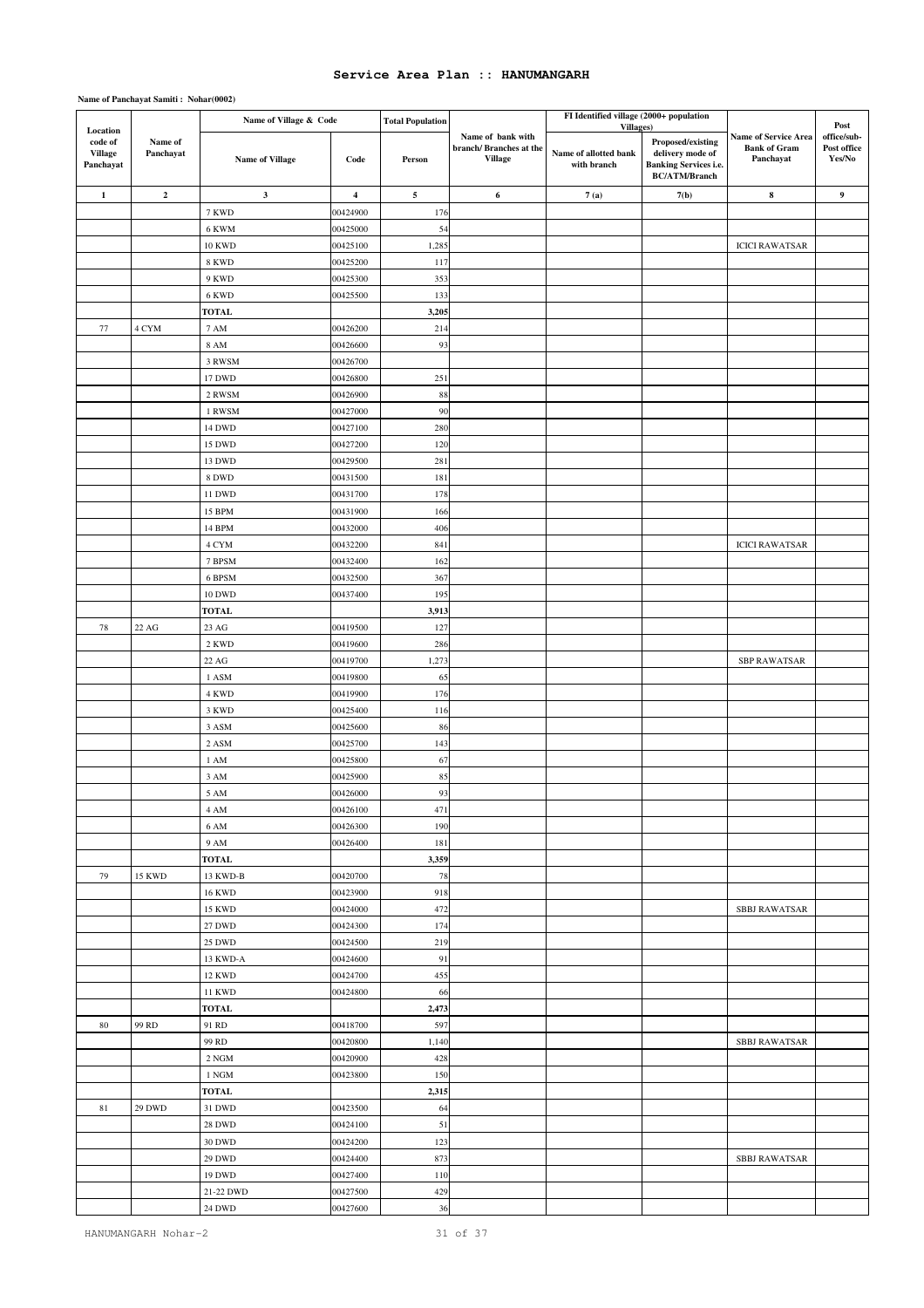| Location                               |                                          | Name of Village & Code |                | <b>Total Population</b> |                                                                | FI Identified village (2000+ population<br>Villages) |                                                                                               |                                                                 | Post                                 |
|----------------------------------------|------------------------------------------|------------------------|----------------|-------------------------|----------------------------------------------------------------|------------------------------------------------------|-----------------------------------------------------------------------------------------------|-----------------------------------------------------------------|--------------------------------------|
| code of<br><b>Village</b><br>Panchayat | Name of<br>Panchayat                     | <b>Name of Village</b> | Code           | Person                  | Name of bank with<br>branch/ Branches at the<br><b>Village</b> | Name of allotted bank<br>with branch                 | Proposed/existing<br>delivery mode of<br><b>Banking Services i.e.</b><br><b>BC/ATM/Branch</b> | <b>Name of Service Area</b><br><b>Bank of Gram</b><br>Panchayat | office/sub-<br>Post office<br>Yes/No |
| 1                                      | $\overline{2}$                           | 3                      | $\overline{4}$ | 5                       | 6                                                              | 7(a)                                                 | 7(b)                                                                                          | 8                                                               | 9                                    |
|                                        |                                          | <b>26 DWD</b>          | 00427700       | 113                     |                                                                |                                                      |                                                                                               |                                                                 |                                      |
|                                        |                                          | 23 DWD                 | 00427800       | 337                     |                                                                |                                                      |                                                                                               |                                                                 |                                      |
|                                        |                                          | 9 DWM                  | 00427900       | 674                     |                                                                |                                                      |                                                                                               |                                                                 |                                      |
|                                        |                                          | <b>18 NWD</b>          | 00428900       | 57                      |                                                                |                                                      |                                                                                               |                                                                 |                                      |
|                                        |                                          | <b>10 DWM</b>          | 00429000       | 572                     |                                                                |                                                      |                                                                                               |                                                                 |                                      |
|                                        |                                          | 8 DWM                  | 00429100       | 211                     |                                                                |                                                      |                                                                                               |                                                                 |                                      |
|                                        |                                          | 7 RWM                  | 00429200       | 200                     |                                                                |                                                      |                                                                                               |                                                                 |                                      |
|                                        |                                          | <b>TOTAL</b>           |                | 3,850                   |                                                                |                                                      |                                                                                               |                                                                 |                                      |
| $\star$                                |                                          | 10 AM                  | 00426500       | 48                      |                                                                |                                                      |                                                                                               | <b>SBP RAWATSAR</b>                                             |                                      |
| $\star$                                |                                          | 1 NHR-A                | 00459400       | 117                     |                                                                |                                                      |                                                                                               | <b>SBBJ NOHAR</b>                                               |                                      |
| $\star$                                |                                          | JOGIYASAN NO.1         | 00459500       |                         |                                                                |                                                      |                                                                                               | <b>SBBJ NOHAR</b>                                               |                                      |
|                                        |                                          | <b>TOTAL</b>           |                | 173                     |                                                                |                                                      |                                                                                               |                                                                 |                                      |
|                                        | *Gram Panchayat name were not mentioned. |                        |                |                         |                                                                |                                                      |                                                                                               |                                                                 |                                      |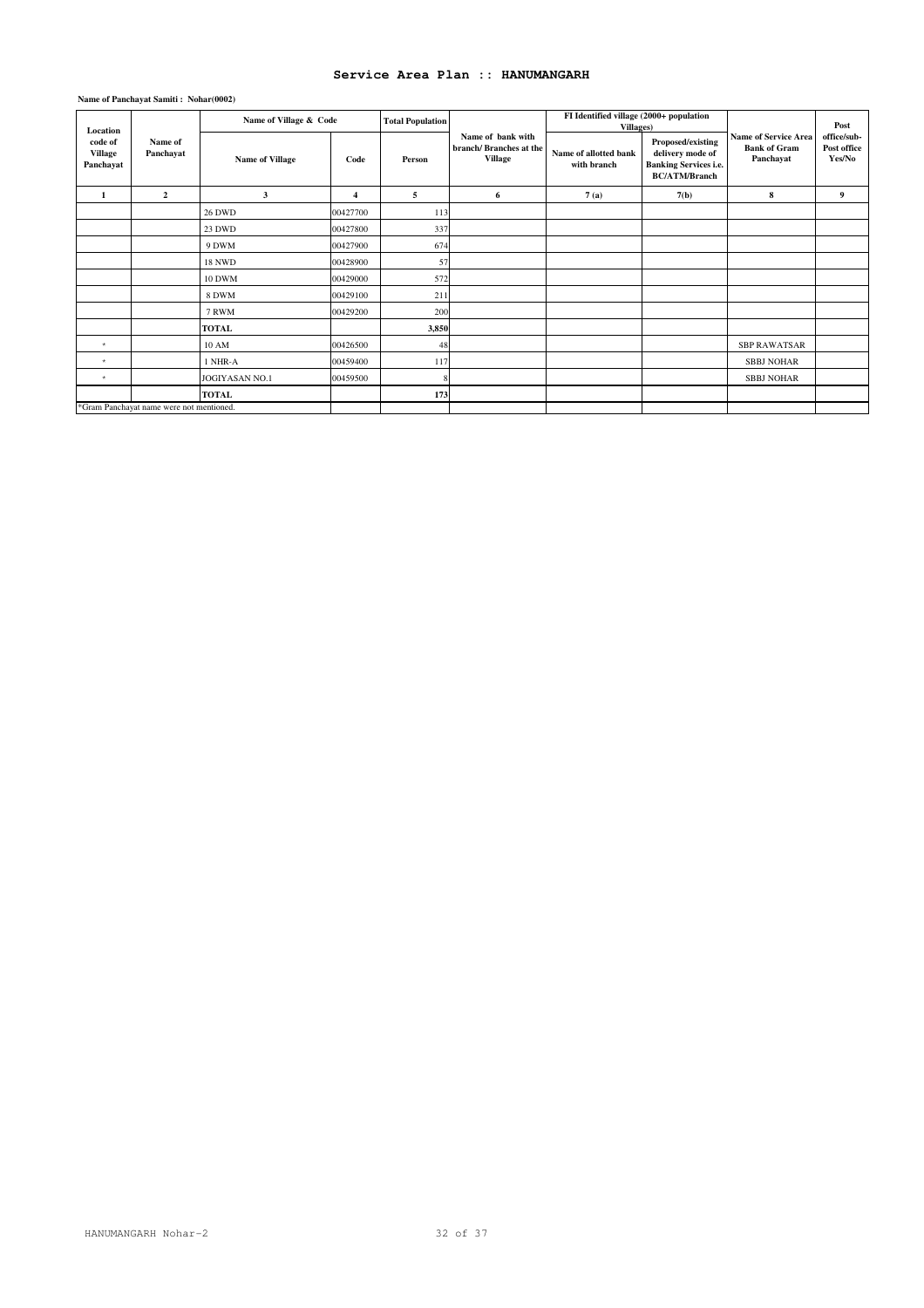# **NUMBER OF VILLAGES UNDER EACH GRAM PANCHAYAT**

|                                                    |                       | Name of Village & Code |                         | <b>Total Population</b> |                                                                | FI Identified village (2000+ population<br>Villages) |                                                             |                                                              | Post                                 |
|----------------------------------------------------|-----------------------|------------------------|-------------------------|-------------------------|----------------------------------------------------------------|------------------------------------------------------|-------------------------------------------------------------|--------------------------------------------------------------|--------------------------------------|
| Location<br>code of<br><b>Village</b><br>Panchayat | Name of<br>Panchayat  | <b>Name of Village</b> | Code                    | Person                  | Name of bank with<br>branch/ Branches at the<br><b>Village</b> | Name of allotted bank<br>with branch                 | Proposed/existi<br>ng delivery<br>mode of<br><b>Banking</b> | <b>Name of Service Area</b><br><b>Bank of Gram Panchayat</b> | office/sub-<br>Post office<br>Yes/No |
| 1                                                  | $\mathbf 2$           | $\mathbf{3}$           | $\overline{\mathbf{4}}$ | $\sqrt{5}$              | 6                                                              | 7(a)                                                 | Services <i>i.e.</i><br>7(b)                                | $\bf 8$                                                      | 9                                    |
| 01                                                 | NATHRANA (6 A         | <b>10 NTR</b>          | 00470500                | 23                      |                                                                |                                                      |                                                             |                                                              |                                      |
|                                                    |                       | 1 BARANI               | 00470600                | Uninhabited             |                                                                |                                                      |                                                             |                                                              |                                      |
|                                                    |                       | 4 BRW                  | 00470700                | $\boldsymbol{7}$        |                                                                |                                                      |                                                             |                                                              |                                      |
|                                                    |                       | 5 BRW                  | 00470800                | $\,$ 8 $\,$             |                                                                |                                                      |                                                             |                                                              |                                      |
|                                                    |                       | 3 BRW                  | 00470900                | 117                     |                                                                |                                                      |                                                             |                                                              |                                      |
|                                                    |                       | 1 BRW                  | 00471000                | 128                     |                                                                |                                                      |                                                             |                                                              |                                      |
|                                                    |                       | 2 BRW                  | 00471100                | 28                      |                                                                |                                                      |                                                             |                                                              |                                      |
|                                                    |                       | 3 NTR                  | 00471200                | 301                     |                                                                |                                                      |                                                             |                                                              |                                      |
|                                                    |                       | 6 NTR                  | 00471300                | 7,949                   |                                                                | OBC NATHARANA                                        | BC                                                          | OBC NATHARANA                                                | N                                    |
|                                                    |                       | 7 NTR                  | 00471400                | 286                     |                                                                |                                                      |                                                             |                                                              |                                      |
|                                                    |                       | 8 NTR                  | 00471500                | 21                      |                                                                |                                                      |                                                             |                                                              |                                      |
|                                                    |                       | 9 NTR                  | 00471600                | 6                       |                                                                |                                                      |                                                             |                                                              |                                      |
|                                                    |                       | 5 NTR                  | 00471700                | 189                     |                                                                |                                                      |                                                             |                                                              |                                      |
|                                                    |                       | 4 NTR                  | 00471800                | 112                     |                                                                |                                                      |                                                             |                                                              |                                      |
|                                                    |                       | 2 NTR                  | 00471900                | 63                      |                                                                |                                                      |                                                             |                                                              |                                      |
|                                                    |                       | Total                  |                         | 9,238                   |                                                                |                                                      |                                                             |                                                              |                                      |
| 02                                                 | CHARIYA GAND 5 BARANI |                        | 00472600                | 84                      |                                                                |                                                      |                                                             |                                                              |                                      |
|                                                    |                       | 4 BARANI               | 00472700                | 113                     |                                                                |                                                      |                                                             |                                                              |                                      |
|                                                    |                       | 3 BARANI               | 00472900                | Uninhabited             |                                                                |                                                      |                                                             |                                                              |                                      |
|                                                    |                       | 9 SDR                  | 00473000                | 2,276                   |                                                                | OBC GANDHIBARI                                       | BС                                                          | OBC GANDHIBARI                                               | $\mathbf N$                          |
|                                                    |                       | 10 SDR                 | 00473100                | 78                      |                                                                |                                                      |                                                             |                                                              |                                      |
|                                                    |                       | 20 AMS                 | 00473600                | 204                     |                                                                |                                                      |                                                             |                                                              |                                      |
|                                                    |                       | Total                  |                         | 2,755                   |                                                                |                                                      |                                                             |                                                              |                                      |
| 03                                                 | <b>GANDHI BUDHI</b>   | 8 SDR                  | 00473200                | 219                     |                                                                |                                                      |                                                             |                                                              |                                      |
|                                                    |                       | 5 SDR                  | 00473300                | $\boldsymbol{7}$        |                                                                |                                                      |                                                             |                                                              |                                      |
|                                                    |                       | 7 SDR                  | 00473400                | 569                     |                                                                | <b>SBI CHHANIBARI</b>                                | BC                                                          | <b>SBI CHHANIBARI</b>                                        | $\mathbf Y$                          |
|                                                    |                       | 6 SDR<br>19 AMS        | 00473500<br>00473700    | 8,043<br>109            |                                                                |                                                      |                                                             |                                                              |                                      |
|                                                    |                       | 3 SDR                  | 00474000                | 36                      |                                                                |                                                      |                                                             |                                                              |                                      |
|                                                    |                       | 2 SDR                  | 00474100                | 67                      |                                                                |                                                      |                                                             |                                                              |                                      |
|                                                    |                       | <b>Total</b>           |                         | 9,050                   |                                                                |                                                      |                                                             |                                                              |                                      |
| 04                                                 | MAHRANA (5 CH 4 MRN   |                        | 00474800                | 243                     |                                                                |                                                      |                                                             |                                                              |                                      |
|                                                    |                       | 7 MRN                  | 00474900                | 174                     |                                                                |                                                      |                                                             |                                                              |                                      |
|                                                    |                       | 8 MRN                  | 00475000                | 3,659                   |                                                                | OBC GANDHIBARI                                       | BC                                                          | OBC GANDHIBARI                                               | Y                                    |
|                                                    |                       | 9 MRN                  | 00475100                | 75                      |                                                                |                                                      |                                                             |                                                              |                                      |
|                                                    |                       | 6 MRN                  | 00475200                | 51                      |                                                                |                                                      |                                                             |                                                              |                                      |
|                                                    |                       | 5 MRN                  | 00475300                | 122                     |                                                                |                                                      |                                                             |                                                              |                                      |
|                                                    |                       | Total                  |                         | 4,324                   |                                                                |                                                      |                                                             |                                                              |                                      |
| 05                                                 | CHHANI BADI (5        | 8 AMS                  | 00475700                | 197                     |                                                                |                                                      |                                                             |                                                              |                                      |
|                                                    |                       | 1 CHN                  | 00476900                | 124                     |                                                                |                                                      |                                                             |                                                              |                                      |
|                                                    |                       | 2 JGW                  | 00477000                | 137                     |                                                                |                                                      |                                                             |                                                              |                                      |
|                                                    |                       | 3 CHN                  | 00477100                | 58                      |                                                                |                                                      |                                                             |                                                              |                                      |
|                                                    |                       | 5 CHN                  | 00477200                | 8,079                   | SBI 5 CHN                                                      | SBI CHHANIBARI                                       | <b>BRANCH</b>                                               | <b>SBI CHHANIBARI</b>                                        | Y                                    |
|                                                    |                       | 4 JGW                  | 00477300                | 105                     |                                                                |                                                      |                                                             |                                                              |                                      |
|                                                    |                       | Total<br>3 JGW         |                         | 8,700                   |                                                                |                                                      |                                                             |                                                              |                                      |
| 06                                                 | NINAN (6 JDW)         |                        | 00477500                | 37                      |                                                                |                                                      |                                                             |                                                              |                                      |
|                                                    |                       | 5 JGW<br>6 JGW         | 00477600<br>00477700    | 236<br>5,447            |                                                                | OBC GANDHIBARI                                       | BС                                                          | OBC GANDHIBARI                                               | Y                                    |
|                                                    |                       | 7 JGW                  | 00477800                | 28                      |                                                                |                                                      |                                                             |                                                              |                                      |
|                                                    |                       | 8 JGW                  | 00477900                | 19                      |                                                                |                                                      |                                                             |                                                              |                                      |
|                                                    |                       | 10 AMS                 | 00478000                | 27                      |                                                                |                                                      |                                                             |                                                              |                                      |
|                                                    |                       | 11 AMS                 | 00478100                | $\mathfrak{S}$          |                                                                |                                                      |                                                             |                                                              |                                      |
|                                                    |                       | Total                  |                         | 5,799                   |                                                                |                                                      |                                                             |                                                              |                                      |
| 07                                                 | <b>BHEERANI</b>       | <b>BHEERANI</b>        | 00482800                | 5,618                   |                                                                | <b>SBBJ DABRI</b>                                    | ВC                                                          | <b>SBBJ DABRI</b>                                            | Y                                    |
| 08                                                 | SOORATPURA            | SOORATPURA             | 00482900                | 2,095                   |                                                                | MGB JOGIWALA                                         | ВC                                                          | MGB JOGIWALA                                                 |                                      |
|                                                    |                       | AMARPURA               | 00483000                | 1,089                   |                                                                |                                                      |                                                             |                                                              |                                      |
|                                                    |                       | ASAN                   | 00490800                | 1,225                   |                                                                |                                                      |                                                             |                                                              |                                      |
|                                                    |                       | Total                  |                         | 4,409                   |                                                                |                                                      |                                                             |                                                              |                                      |
| 09                                                 | <b>KALANA</b>         | KALANA                 | 00486900                | 5,437                   | MGB KALANA                                                     |                                                      |                                                             | MGB KALANA                                                   | Y                                    |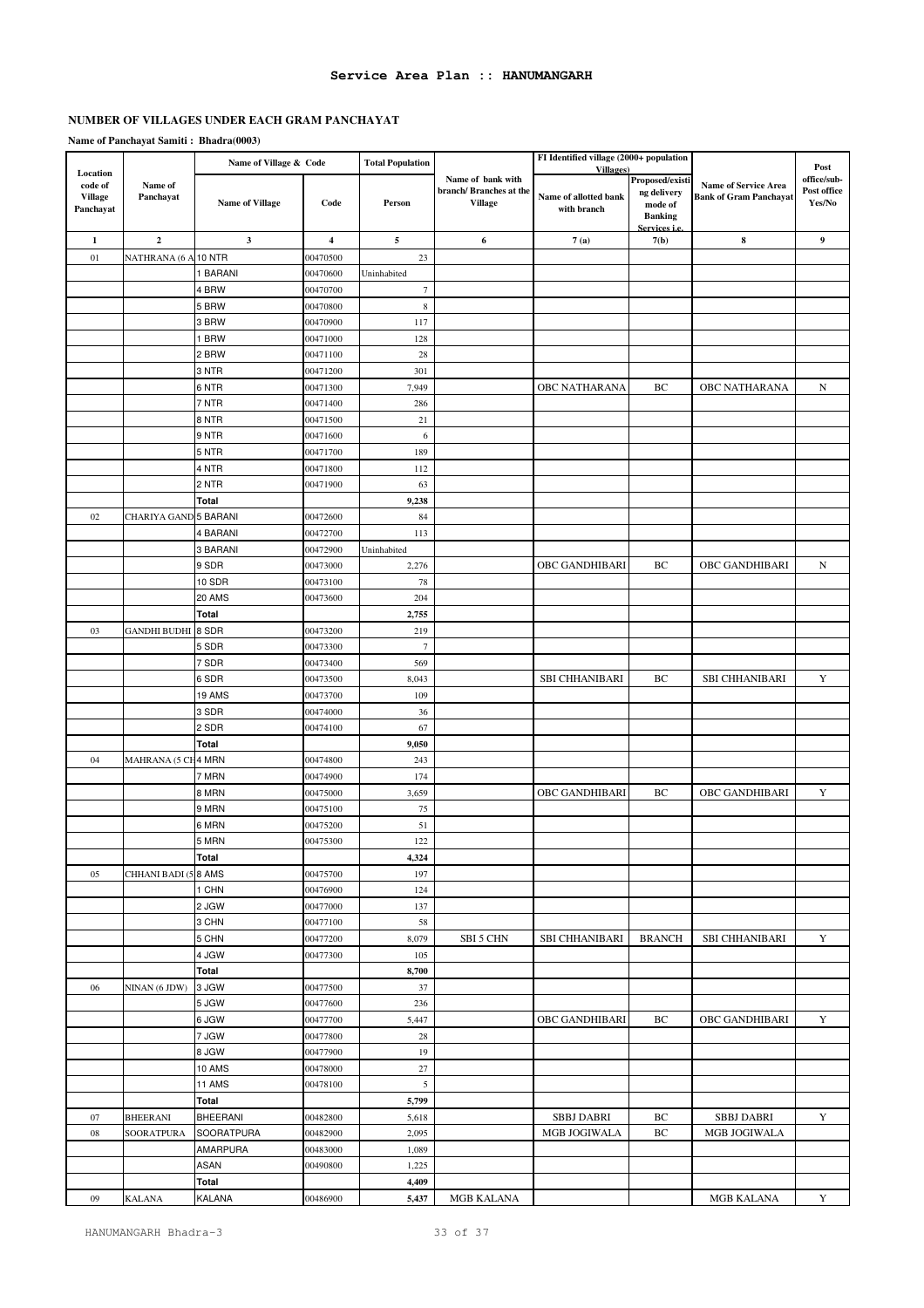|                                                    |                           | Name of Village & Code |                         | <b>Total Population</b> |                                                               | FI Identified village (2000+ population           |                                                             |                                                              |                                              |
|----------------------------------------------------|---------------------------|------------------------|-------------------------|-------------------------|---------------------------------------------------------------|---------------------------------------------------|-------------------------------------------------------------|--------------------------------------------------------------|----------------------------------------------|
| Location<br>code of<br><b>Village</b><br>Panchayat | Name of<br>Panchayat      | <b>Name of Village</b> | Code                    | Person                  | Name of bank with<br>branch/Branches at the<br><b>Village</b> | Villages)<br>Name of allotted bank<br>with branch | Proposed/existi<br>ng delivery<br>mode of<br><b>Banking</b> | <b>Name of Service Area</b><br><b>Bank of Gram Panchayat</b> | Post<br>office/sub-<br>Post office<br>Yes/No |
| $\mathbf{1}$                                       | $\mathbf 2$               | $\mathbf{3}$           | $\overline{\mathbf{4}}$ | 5                       | 6                                                             | 7(a)                                              | Services <i>i.e.</i><br>7(b)                                | 8                                                            | 9                                            |
| 10                                                 | KIRARA BARA               | CHOBARA                | 00488800                | 726                     |                                                               |                                                   |                                                             |                                                              |                                              |
|                                                    |                           | KIRARA CHHOTA          | 00488900                | 990                     |                                                               |                                                   |                                                             |                                                              |                                              |
|                                                    |                           | KIRARA BARA            | 00489000                | 2,400                   |                                                               | MGB KLANA                                         | ВC                                                          | MGB KLANA                                                    | N                                            |
|                                                    |                           | RAMBAS                 | 00489900                | 1,460                   |                                                               |                                                   |                                                             |                                                              |                                              |
|                                                    |                           | Total                  |                         | 5,576                   |                                                               |                                                   |                                                             |                                                              |                                              |
| 11                                                 | <b>AJEETPURA</b>          | AJEETPURA              | 00490700                | 6,441                   | MGB AJEETPURA                                                 |                                                   |                                                             | MGB AJEETPURA                                                |                                              |
| 12                                                 | GADHARA                   | <b>BUDHER</b>          | 00490900                | 1,147                   |                                                               |                                                   |                                                             |                                                              |                                              |
|                                                    |                           | SHIVDANPURA            | 00491000                | 1,263                   |                                                               |                                                   |                                                             |                                                              |                                              |
|                                                    |                           | <b>GADHARA</b>         | 00491300                | 2,233                   |                                                               | <b>SBBJ DABRI</b>                                 | BC                                                          | <b>SBBJ DABRI</b>                                            | Y                                            |
|                                                    |                           | Total                  |                         | 4,643                   |                                                               |                                                   |                                                             |                                                              |                                              |
| 13                                                 | DABRI                     | DABRI                  | 00491400                | 4,741                   | <b>SBBJ DABRI</b>                                             |                                                   |                                                             | <b>SBBJ DABRI</b>                                            |                                              |
|                                                    |                           | <b>MOJANA</b>          | 00491500                | 693                     |                                                               |                                                   |                                                             |                                                              |                                              |
|                                                    |                           | RATANPURA              | 00491600                | 788                     |                                                               |                                                   |                                                             |                                                              |                                              |
|                                                    | <b>GADHI CHHANI</b> 7 JSL | <b>Total</b>           |                         | 6,222                   |                                                               |                                                   |                                                             |                                                              |                                              |
| 14                                                 |                           | 6 JSL                  | 00482000<br>00482100    | 24<br>$\,$ 8 $\,$       |                                                               |                                                   |                                                             |                                                              |                                              |
|                                                    |                           | 4 JSL                  | 00482200                | 2,195                   |                                                               | <b>SBI CHHANIBARI</b>                             | BC                                                          | <b>SBI CHHANIBARI</b>                                        | Y                                            |
|                                                    |                           | 6 CHN                  | 00482300                | 141                     |                                                               |                                                   |                                                             |                                                              |                                              |
|                                                    |                           | 3 JSL                  | 00482500                | 1,457                   |                                                               |                                                   |                                                             |                                                              |                                              |
|                                                    |                           | Total                  |                         | 3,825                   |                                                               |                                                   |                                                             |                                                              |                                              |
| 15                                                 | <b>SHERARA</b>            | <b>BIBIPUR</b>         | 00491700                | 936                     |                                                               |                                                   |                                                             |                                                              |                                              |
|                                                    |                           | SHERARA                | 00491800                | 4,663                   | <b>ICICI SHERADA</b>                                          |                                                   |                                                             | <b>ICICI SHERADA</b>                                         |                                              |
|                                                    |                           | MEHRIYAN               | 00491900                | 1,034                   |                                                               |                                                   |                                                             |                                                              |                                              |
|                                                    |                           | Total                  |                         | 6,633                   |                                                               |                                                   |                                                             |                                                              |                                              |
| 16                                                 | SAHOOWALA (9              | 13 AMS                 | 00474400                | 116                     |                                                               |                                                   |                                                             |                                                              |                                              |
|                                                    |                           | 9 AMS                  | 00474500                | 2,993                   |                                                               | OBC GANDHIBARI                                    | BC                                                          | OBC GANDHIBARI                                               | Y                                            |
|                                                    |                           | 2 BBM                  | 00474600                | 756                     |                                                               |                                                   |                                                             |                                                              |                                              |
|                                                    |                           | 1 BBM                  | 00474700                | 18                      |                                                               |                                                   |                                                             |                                                              |                                              |
|                                                    |                           | Total                  |                         | 3,883                   |                                                               |                                                   |                                                             |                                                              |                                              |
| 17                                                 | JANANNA (1 MR 3 MRN       |                        | 00475400                | 26                      |                                                               |                                                   |                                                             |                                                              |                                              |
|                                                    |                           | 2 MRN<br>1 MRN         | 00475500                | 139                     |                                                               | <b>SBI CHHANIBARI</b>                             | BC                                                          | <b>SBI CHHANIBARI</b>                                        | Y                                            |
|                                                    |                           | 1 JGW                  | 00475600<br>00477400    | 2,656<br>9              |                                                               |                                                   |                                                             |                                                              |                                              |
|                                                    |                           | 9 JGW                  | 00481500                | $20\,$                  |                                                               |                                                   |                                                             |                                                              |                                              |
|                                                    |                           | Total                  |                         | 2,850                   |                                                               |                                                   |                                                             |                                                              |                                              |
| 18                                                 | JHANSAL (2JSL)            | 1 JSL                  | 00476500                | 233                     |                                                               |                                                   |                                                             |                                                              |                                              |
|                                                    |                           | 5 JSL                  | 00476600                | 262                     |                                                               |                                                   |                                                             |                                                              |                                              |
|                                                    |                           | 2 JSL                  | 00476700                | 4,351                   |                                                               | SBI CHHANIBARI                                    | BC                                                          | SBI CHHANIBARI                                               | Y                                            |
|                                                    |                           | 2 CHN                  | 00476800                | 265                     |                                                               |                                                   |                                                             |                                                              |                                              |
|                                                    |                           | 4 CHN                  | 00482400                | 278                     |                                                               |                                                   |                                                             |                                                              |                                              |
|                                                    |                           | Total                  |                         | 5,389                   |                                                               |                                                   |                                                             |                                                              |                                              |
| 19                                                 | <b>BIRAN</b> (6AMS)       | 7 AMS                  | 00475800                | 279                     |                                                               |                                                   |                                                             |                                                              |                                              |
|                                                    |                           | 6 AMS                  | 00475900                | 177                     |                                                               |                                                   |                                                             |                                                              |                                              |
|                                                    |                           | 5 AMS                  | 00476000                | 2,458                   |                                                               | SBI CHHANIBARI                                    | ВC                                                          | SBI CHHANIBARI                                               | Y                                            |
|                                                    |                           | 4 AMS                  | 00476100                | 216                     |                                                               |                                                   |                                                             |                                                              |                                              |
|                                                    |                           | 2 AMS                  | 00476200                | 403                     |                                                               |                                                   |                                                             |                                                              |                                              |
|                                                    |                           | 1 AMS<br>3 AMS         | 00476300<br>00476400    | 140<br>448              |                                                               |                                                   |                                                             |                                                              |                                              |
|                                                    |                           | Total                  |                         | 4,121                   |                                                               |                                                   |                                                             |                                                              |                                              |
| 20                                                 | <b>RASLANA</b>            | RASLANA                | 00485200                | 2,689                   |                                                               | PNB MALSISAR                                      | BC                                                          | PNB MALSISAR                                                 | Y                                            |
| 21                                                 | JATAN                     | <b>HUNATPURA</b>       | 00485300                | 1,030                   |                                                               |                                                   |                                                             |                                                              |                                              |
|                                                    |                           | JATAN                  | 00485400                | 1,977                   |                                                               |                                                   |                                                             | PNB BHADRA                                                   |                                              |
|                                                    |                           | Total                  |                         | 3,007                   |                                                               |                                                   |                                                             |                                                              |                                              |
| $22\,$                                             | <b>MALKHERA (1 S</b>      | 18 AMS                 | 00473800                | 66                      |                                                               |                                                   |                                                             |                                                              |                                              |
|                                                    |                           | 4 SDR                  | 00473900                | 131                     |                                                               |                                                   |                                                             |                                                              |                                              |
|                                                    |                           | 1 SDR                  | 00474200                | 3,911                   |                                                               | OBC GANDHIBARI                                    | ВC                                                          | OBC GANDHIBARI                                               | Y                                            |
|                                                    |                           | 15 AMS                 | 00474300                | 65                      |                                                               |                                                   |                                                             |                                                              |                                              |
|                                                    |                           | Total                  |                         | 4,173                   |                                                               |                                                   |                                                             |                                                              |                                              |
| 23                                                 | <b>BHANGAL (16 Al</b>     | 12 AMS                 | 00478200                | 37                      |                                                               |                                                   |                                                             |                                                              |                                              |
|                                                    |                           | 14 AMS                 | 00478300                | 1,539                   |                                                               |                                                   |                                                             |                                                              |                                              |
|                                                    |                           | 16 AMS                 | 00478400                | 711                     |                                                               |                                                   |                                                             | SBBJ BHADRA                                                  |                                              |
|                                                    |                           | 17 AMS                 | 00478500                | 38                      |                                                               |                                                   |                                                             |                                                              |                                              |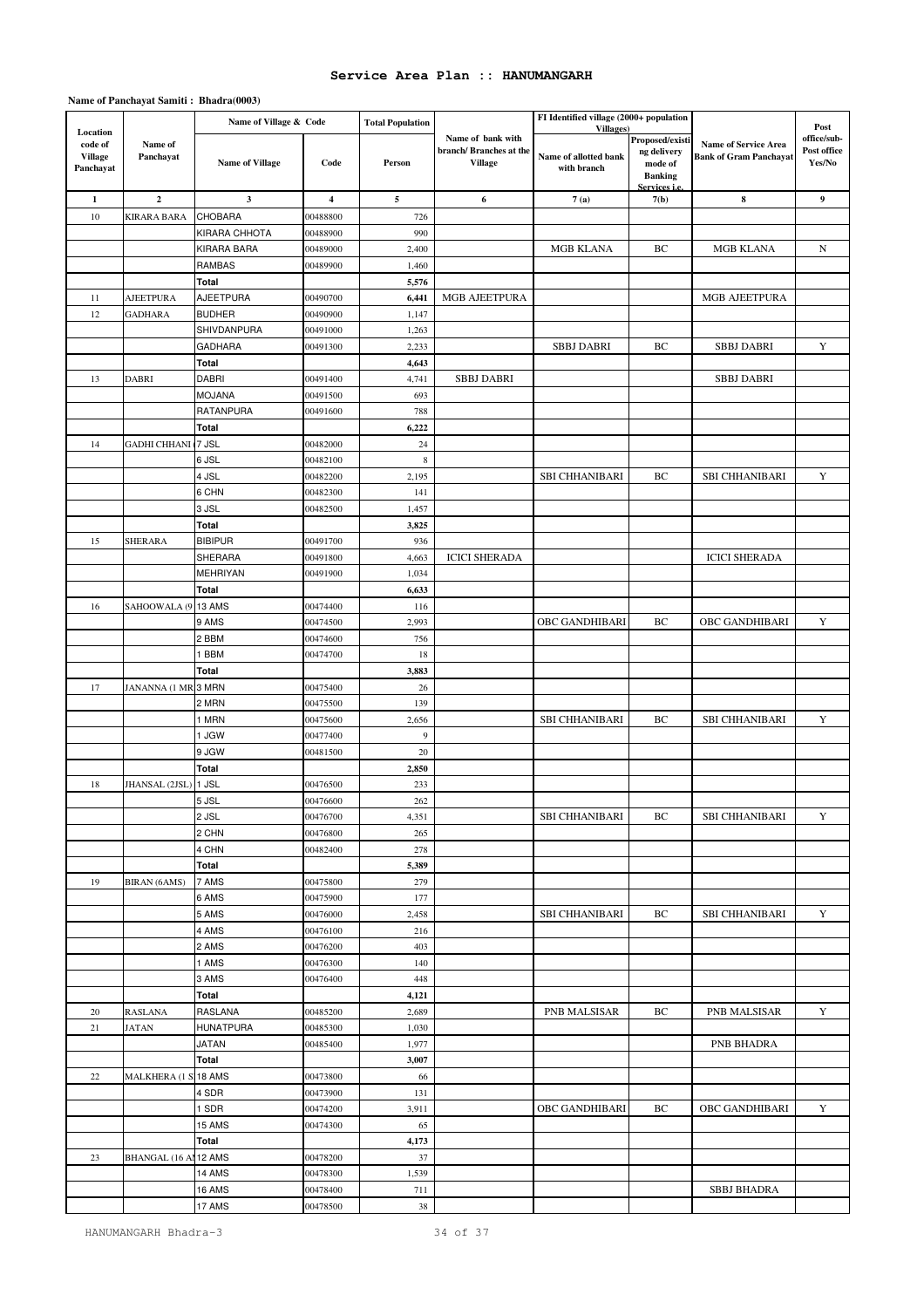|                                                    |                               | Name of Village & Code  |                         | <b>Total Population</b> |                                                               | FI Identified village (2000+ population           |                                                             |                                                              |                                              |
|----------------------------------------------------|-------------------------------|-------------------------|-------------------------|-------------------------|---------------------------------------------------------------|---------------------------------------------------|-------------------------------------------------------------|--------------------------------------------------------------|----------------------------------------------|
| Location<br>code of<br><b>Village</b><br>Panchayat | Name of<br>Panchayat          | <b>Name of Village</b>  | Code                    | Person                  | Name of bank with<br>branch/Branches at the<br><b>Village</b> | Villages)<br>Name of allotted bank<br>with branch | Proposed/existi<br>ng delivery<br>mode of<br><b>Banking</b> | <b>Name of Service Area</b><br><b>Bank of Gram Panchavat</b> | Post<br>office/sub-<br>Post office<br>Yes/No |
| $\mathbf{1}$                                       | $\mathbf{2}$                  | $\mathbf{3}$            | $\overline{\mathbf{4}}$ | 5                       | 6                                                             | 7(a)                                              | Services <i>i.e</i><br>7(b)                                 | $\bf 8$                                                      | $\boldsymbol{9}$                             |
|                                                    |                               | 7 BARANI                | 00481100                | 1,940                   |                                                               |                                                   |                                                             |                                                              |                                              |
|                                                    |                               | Total                   |                         | 4,265                   |                                                               |                                                   |                                                             |                                                              |                                              |
| 24                                                 | <b>BHOJASAR (1 BH6 BARANI</b> |                         | 00478600                | 434                     |                                                               |                                                   |                                                             |                                                              |                                              |
|                                                    |                               | 1 BHD                   | 00478700                | 1,614                   |                                                               |                                                   |                                                             | <b>SBBJ BHADRA</b>                                           |                                              |
|                                                    |                               | 2 BHD                   | 00478800                | 37                      |                                                               |                                                   |                                                             |                                                              |                                              |
|                                                    |                               | 2 MSR                   | 00478900                | 759                     |                                                               |                                                   |                                                             |                                                              |                                              |
|                                                    |                               | 1 MSR                   | 00479000                | 274                     |                                                               |                                                   |                                                             |                                                              |                                              |
|                                                    |                               | 1 BHP                   | 00480900                | 182                     |                                                               |                                                   |                                                             |                                                              |                                              |
|                                                    |                               | 3 BHD                   | 00481000                | 82                      |                                                               |                                                   |                                                             |                                                              |                                              |
|                                                    |                               | 4 BHD                   | 00484400                | 159                     |                                                               |                                                   |                                                             |                                                              |                                              |
|                                                    |                               | Total                   |                         | 3,541                   |                                                               |                                                   |                                                             |                                                              |                                              |
| $25\,$                                             | ANOOPSHAHAR                   | ANOOPSHAHAR             | 00488700                | 3,795                   | <b>MGB ANOOPSHAHAR</b>                                        |                                                   |                                                             | MGB ANOOPSHAHAR                                              |                                              |
| 26                                                 | <b>BHANAI</b>                 | DHAKA<br><b>GADRA</b>   | 00490300<br>00490400    | 232<br>1,316            |                                                               |                                                   |                                                             |                                                              |                                              |
|                                                    |                               | <b>BHANAI</b>           | 00490500                | 2,505                   |                                                               | MGB ANUPSAR                                       | BC                                                          | <b>MGB ANUPSAR</b>                                           | N                                            |
|                                                    |                               | Total                   |                         | 4,053                   |                                                               |                                                   |                                                             |                                                              |                                              |
| $27\,$                                             | <b>BHANGARH</b>               | <b>BHANGARH</b>         | 00491100                | 2,346                   |                                                               | MGB AJEETPURA                                     | ВC                                                          | MGB AJEETPURA                                                |                                              |
|                                                    |                               | <b>JHILODA</b>          | 00491200                | 1,073                   |                                                               |                                                   |                                                             |                                                              |                                              |
|                                                    |                               | Total                   |                         | 3,419                   |                                                               |                                                   |                                                             |                                                              |                                              |
| 28                                                 | <b>BARBANA (8 DPI2 DPN</b>    |                         | 00479100                | 44                      |                                                               |                                                   |                                                             |                                                              |                                              |
|                                                    |                               | 6 DPN                   | 00479300                | 63                      |                                                               |                                                   |                                                             |                                                              |                                              |
|                                                    |                               | 1 GGM                   | 00479400                | 90                      |                                                               |                                                   |                                                             |                                                              |                                              |
|                                                    |                               | 8 DPN                   | 00479500                | 2,861                   |                                                               | <b>OBC NETHRANA</b>                               | BC                                                          | OBC NETHRANA                                                 | Y                                            |
|                                                    |                               | 3 GGM                   | 00479600                | 148                     |                                                               |                                                   |                                                             |                                                              |                                              |
|                                                    |                               | Total                   |                         | 3,206                   |                                                               |                                                   |                                                             |                                                              |                                              |
| 29                                                 | KACHBANA (7 M 7 DPN           |                         | 00472000                | 2,369                   |                                                               | OBC NETHRANA                                      | BC                                                          | OBC NETHRANA                                                 | Y                                            |
|                                                    |                               | 1 NTR                   | 00472100                | 860                     |                                                               |                                                   |                                                             |                                                              |                                              |
|                                                    |                               | 5 DPN                   | 00472200                | 121                     |                                                               |                                                   |                                                             |                                                              |                                              |
|                                                    |                               | 4 DPN<br>3 DPN          | 00472300<br>00472400    | 86<br>356               |                                                               |                                                   |                                                             |                                                              |                                              |
|                                                    |                               | 1 DPN                   | 00472500                | 679                     |                                                               |                                                   |                                                             |                                                              |                                              |
|                                                    |                               | 2 BARANI                | 00472800                | 158                     |                                                               |                                                   |                                                             |                                                              |                                              |
|                                                    |                               | <b>Total</b>            |                         | 4,629                   |                                                               |                                                   |                                                             |                                                              |                                              |
| 30                                                 | SARDAR GATHI 3 MSR            |                         | 00479200                | 724                     |                                                               |                                                   |                                                             |                                                              |                                              |
|                                                    |                               | 5 MSR                   | 00479700                | 149                     |                                                               |                                                   |                                                             |                                                              |                                              |
|                                                    |                               | 7 MSR                   | 00479800                | 1,504                   |                                                               |                                                   |                                                             | <b>BOB BHADRA</b>                                            |                                              |
|                                                    |                               | 9 MSR                   | 00480500                | 318                     |                                                               |                                                   |                                                             |                                                              |                                              |
|                                                    |                               | 6 MSR                   | 00480700                | 232                     |                                                               |                                                   |                                                             |                                                              |                                              |
|                                                    |                               | 4 MSR                   | 00480800                | 404                     |                                                               |                                                   |                                                             |                                                              |                                              |
|                                                    |                               | Total                   |                         | 3,331                   |                                                               |                                                   |                                                             |                                                              |                                              |
| 31                                                 | MUNASARI (12 N 11 MSR         |                         | 00479900                | 202                     |                                                               |                                                   |                                                             |                                                              |                                              |
|                                                    |                               | 5 GGM                   | 00480000                | Uninhabited             |                                                               |                                                   |                                                             |                                                              |                                              |
|                                                    |                               | 6 GGM<br>12 MSR         | 00480100<br>00480200    | Uninhabited<br>5,025    |                                                               | <b>ICICI BHADRA</b>                               | ВC                                                          | <b>ICICI BHADRA</b>                                          | Y                                            |
|                                                    |                               | MUNASARI BARANI         | 00480300                | 74                      |                                                               |                                                   |                                                             |                                                              |                                              |
|                                                    |                               | Total                   |                         | 5,301                   |                                                               |                                                   |                                                             |                                                              |                                              |
| 32                                                 | KARANPURA (3 10 MSR           |                         | 00480400                | 185                     |                                                               |                                                   |                                                             |                                                              |                                              |
|                                                    |                               | 8 MSR                   | 00480600                | 648                     |                                                               |                                                   |                                                             |                                                              |                                              |
|                                                    |                               | 6 BHD                   | 00484100                | 147                     |                                                               |                                                   |                                                             |                                                              |                                              |
|                                                    |                               | 5 BHD                   | 00484200                | 90                      |                                                               |                                                   |                                                             |                                                              |                                              |
|                                                    |                               | 1 KRP                   | 00484500                | 6                       |                                                               |                                                   |                                                             |                                                              |                                              |
|                                                    |                               | 2 BHP                   | 00484600                | Uninhabited             |                                                               |                                                   |                                                             |                                                              |                                              |
|                                                    |                               | 2 KRP                   | 00484700                | 1,251                   |                                                               |                                                   |                                                             |                                                              |                                              |
|                                                    |                               | 3 KRP                   | 00484800                | 3,628                   |                                                               | <b>ICICI BHADRA</b>                               | ВC                                                          | <b>ICICI BHADRA</b>                                          | Y                                            |
|                                                    |                               | SIKRORI BARANI          | 00484900                | Uninhabited             |                                                               |                                                   |                                                             |                                                              |                                              |
|                                                    |                               | KARANPURA BARANI        | 00485000                | 3                       |                                                               |                                                   |                                                             |                                                              |                                              |
|                                                    |                               | <b>HATHI PURA</b>       | 00487200                | $\overline{\mathbf{3}}$ |                                                               |                                                   |                                                             |                                                              |                                              |
|                                                    |                               | 7 BHD                   | 00487300                | 307                     |                                                               |                                                   |                                                             |                                                              |                                              |
| 33                                                 | <b>BHANGWA</b>                | Total<br>DHANI SWAMIYAN | 00483700                | 6,268<br>169            |                                                               |                                                   |                                                             |                                                              |                                              |
|                                                    |                               | <b>GANGASING PURA</b>   | 00483900                | 305                     |                                                               |                                                   |                                                             |                                                              |                                              |
|                                                    |                               | <b>BHANGWA</b>          | 00488200                | 2,223                   |                                                               | MGB AJEETPURA                                     | BC                                                          | MGB AJEETPURA                                                |                                              |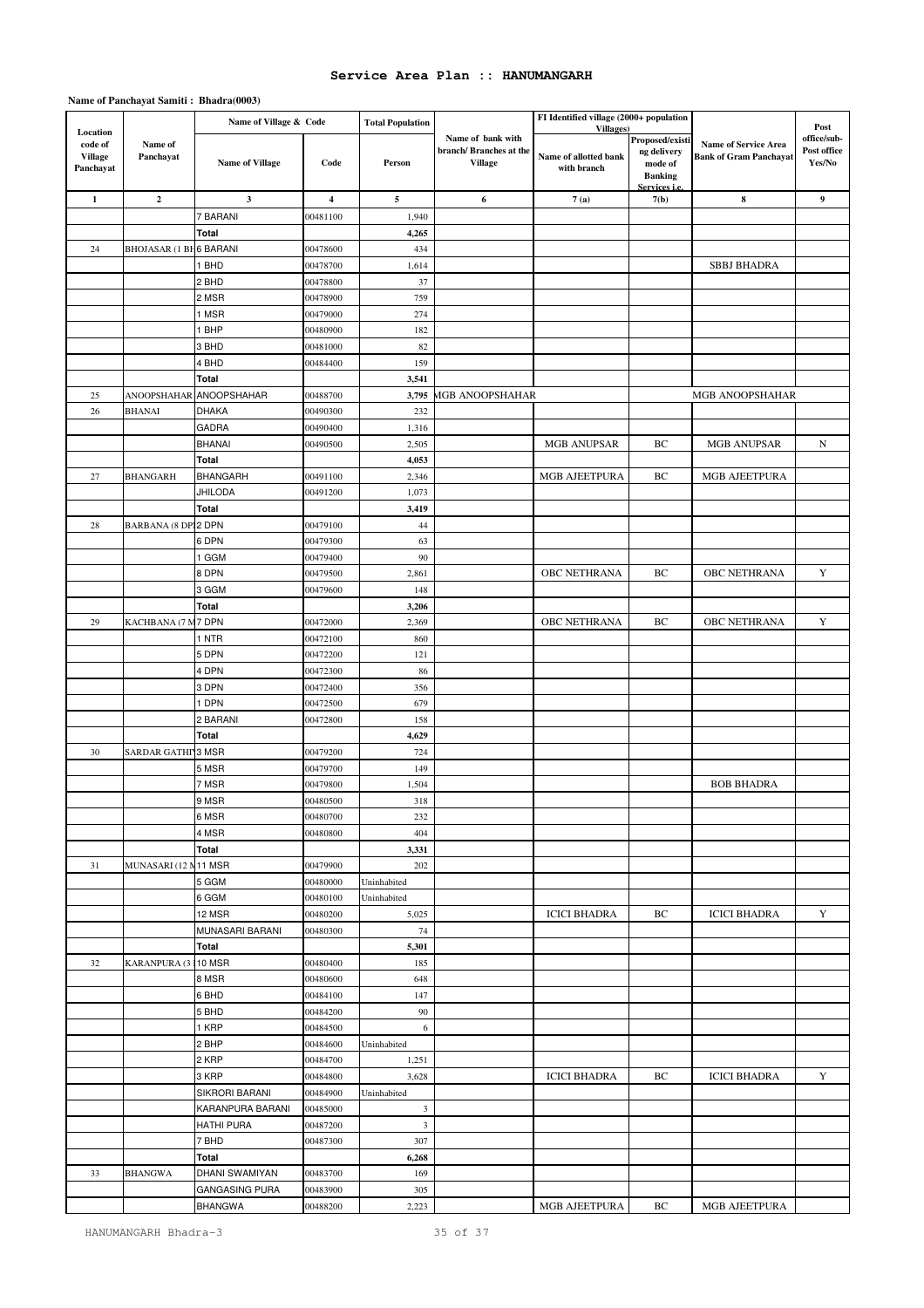|                                                    |                       | Name of Village & Code               |                         | <b>Total Population</b>    |                                                               | FI Identified village (2000+ population           |                                                             |                                                              | Post                                 |
|----------------------------------------------------|-----------------------|--------------------------------------|-------------------------|----------------------------|---------------------------------------------------------------|---------------------------------------------------|-------------------------------------------------------------|--------------------------------------------------------------|--------------------------------------|
| Location<br>code of<br><b>Village</b><br>Panchayat | Name of<br>Panchayat  | <b>Name of Village</b>               | Code                    | Person                     | Name of bank with<br>branch/Branches at the<br><b>Village</b> | Villages)<br>Name of allotted bank<br>with branch | Proposed/existi<br>ng delivery<br>mode of<br><b>Banking</b> | <b>Name of Service Area</b><br><b>Bank of Gram Panchavat</b> | office/sub-<br>Post office<br>Yes/No |
| 1                                                  | $\mathbf{2}$          | $\mathbf{3}$                         | $\overline{\mathbf{4}}$ | 5                          | 6                                                             | 7(a)                                              | Services <i>i.e.</i><br>7(b)                                | 8                                                            | 9                                    |
|                                                    |                       | Total                                |                         | 2,697                      |                                                               |                                                   |                                                             |                                                              |                                      |
| 34                                                 | RAMGATHIYA (          | 9 BARANI                             | 00481200                | 57                         |                                                               |                                                   |                                                             |                                                              |                                      |
|                                                    |                       | 12 JGW                               | 00481300                | 23                         |                                                               |                                                   |                                                             |                                                              |                                      |
|                                                    |                       | 10 JGW                               | 00481400                | 2,036                      |                                                               | MGB JOGIWALA                                      | BC                                                          | MGB JOGIWALA                                                 |                                      |
|                                                    |                       | 15 JGW                               | 00483400                | 935                        |                                                               |                                                   |                                                             |                                                              |                                      |
|                                                    |                       | 10 BARANI                            | 00483500                | Uninhabited                |                                                               |                                                   |                                                             |                                                              |                                      |
|                                                    |                       | PATWA BARANI                         | 00483600                | Uninhabited                |                                                               |                                                   |                                                             |                                                              |                                      |
|                                                    |                       | Total                                |                         | 3,051                      |                                                               |                                                   |                                                             |                                                              |                                      |
| 35                                                 | JOGIWALA (11 JC11 JGW |                                      | 00481600                | 4,359                      |                                                               | MGB JOGIWALA                                      | BC                                                          | MGB JOGIWALA                                                 | N                                    |
|                                                    |                       | JOGIWALA BARANI<br>14 JGW            | 00483100<br>00483200    | 50<br>62                   |                                                               |                                                   |                                                             |                                                              |                                      |
|                                                    |                       | 13 JGW                               | 00483300                | 30                         |                                                               |                                                   |                                                             |                                                              |                                      |
|                                                    |                       | Total                                |                         | 4,501                      |                                                               |                                                   |                                                             |                                                              |                                      |
| 36                                                 | SANGARA (8 JSI        | SARDARPURA BAS BHO00481700           |                         | Uninhabited                |                                                               |                                                   |                                                             |                                                              |                                      |
|                                                    |                       | 9 JSL                                | 00481800                | 539                        |                                                               |                                                   |                                                             |                                                              |                                      |
|                                                    |                       | 10 JSL                               | 00481900                | 948                        |                                                               |                                                   |                                                             |                                                              |                                      |
|                                                    |                       | 8 JSL                                | 00482600                | 4,360                      |                                                               | SBI GANDHABARI                                    | BC                                                          | SBI GANDHABARI                                               | Y                                    |
|                                                    |                       | SAGARA BARANI                        | 00482700                | 21                         |                                                               |                                                   |                                                             |                                                              |                                      |
|                                                    |                       | Total                                |                         | 5,868                      |                                                               |                                                   |                                                             |                                                              |                                      |
| 37                                                 | <b>UTRADABAS</b>      | <b>UTRADABAS</b>                     | 00490600                | 2,684                      | HKSB UTRADABAS MGB AJEETPURA                                  |                                                   | BC                                                          | MGB AJEETPURA                                                |                                      |
| 38                                                 | <b>MOTHSARAN</b>      | CHANAN                               | 00488400                | 970                        |                                                               |                                                   |                                                             |                                                              |                                      |
|                                                    |                       | <b>MOMANWAS</b>                      | 00488500                | 595                        |                                                               |                                                   |                                                             |                                                              |                                      |
|                                                    |                       | <b>MOTHSARAN</b>                     | 00488600                | 1,576                      |                                                               |                                                   |                                                             | <b>SBP BHADRA</b>                                            |                                      |
| 39                                                 | <b>DOBHI</b>          | Total<br>SARDARPURA BAS BHA 00483800 |                         | 3,141<br>Uninhabited       |                                                               |                                                   |                                                             |                                                              |                                      |
|                                                    |                       | 8 BARANI (RURAL)                     | 00484300                | 511                        |                                                               |                                                   |                                                             |                                                              |                                      |
|                                                    |                       | <b>MOTIPURA</b>                      | 00487800                | Uninhabited                |                                                               |                                                   |                                                             |                                                              |                                      |
|                                                    |                       | 12 BHD                               | 00487900                | Uninhabited                |                                                               |                                                   |                                                             |                                                              |                                      |
|                                                    |                       | 11 BHD                               | 00488000                | 506                        |                                                               |                                                   |                                                             |                                                              |                                      |
|                                                    |                       | <b>DOBHI</b>                         | 00488100                | 1,491                      |                                                               |                                                   |                                                             | <b>SBP BHADRA</b>                                            |                                      |
|                                                    |                       | PACHARWALI                           | 00488300                | 1,185                      |                                                               |                                                   |                                                             |                                                              |                                      |
|                                                    |                       | Total                                |                         | 3,693                      |                                                               |                                                   |                                                             |                                                              |                                      |
| 40                                                 | <b>RAJPURA</b>        | 8 BHD                                | 00484000                | 724                        |                                                               |                                                   |                                                             |                                                              |                                      |
|                                                    |                       | <b>GUNJASARI</b>                     | 00485100                | 943                        |                                                               |                                                   |                                                             |                                                              |                                      |
|                                                    |                       | <b>BHADRA KHAS</b>                   | 00487000                | Uninhabited                |                                                               |                                                   |                                                             |                                                              |                                      |
|                                                    |                       | DHANI KHOKHRAN<br>9 BHD              | 00487100<br>00487400    | 282<br>836                 |                                                               |                                                   |                                                             |                                                              |                                      |
|                                                    |                       | <b>RAJPURA</b>                       | 00487500                | Uninhabited                |                                                               |                                                   |                                                             | <b>BOB BHADRA</b>                                            |                                      |
|                                                    |                       | 10 BHD                               | 00487600                | Uninhabited                |                                                               |                                                   |                                                             |                                                              |                                      |
|                                                    |                       | DHOLPALIYA                           | 00487700                | 1,048                      |                                                               |                                                   |                                                             |                                                              |                                      |
|                                                    |                       | Total                                |                         | 3,833                      |                                                               |                                                   |                                                             |                                                              |                                      |
| 41                                                 | <b>DOONGRANA</b>      | <b>DOONGRANA</b>                     | 00486800                | 3,962                      | HKSB DOONGRANA PNB MALSISAR                                   |                                                   | <b>BRANCH</b>                                               | PNB MALSISAR                                                 | Y                                    |
| 42                                                 | <b>BOJHALA</b>        | <b>BOJHALA</b>                       | 00486500                | 1,504                      |                                                               |                                                   |                                                             | PNB MALSISAR                                                 |                                      |
|                                                    |                       | MEHLIYA                              | 00486600                | 761                        |                                                               |                                                   |                                                             |                                                              |                                      |
|                                                    |                       | RAKHI                                | 00486700                | 885                        |                                                               |                                                   |                                                             |                                                              |                                      |
|                                                    |                       | Total                                |                         | 3,150                      |                                                               |                                                   |                                                             |                                                              |                                      |
| 43                                                 | <b>MALSISAR</b>       | <b>MALSISAR</b>                      | 00486400                | 3,196                      | PNB MALSISAR                                                  |                                                   |                                                             | PNB MALSISAR                                                 |                                      |
| 44                                                 | <b>KUNJI</b>          | KIKRALI<br>GHOTRA MUNDERANA          | 00485800<br>00485900    | Uninhabited<br>Uninhabited |                                                               |                                                   |                                                             |                                                              |                                      |
|                                                    |                       | GHOTRA PATTA                         | 00486000                | 913                        |                                                               |                                                   |                                                             |                                                              |                                      |
|                                                    |                       | RAMPURA                              | 00486100                | 550                        |                                                               |                                                   |                                                             |                                                              |                                      |
|                                                    |                       | <b>GHOTRA KHALSA</b>                 | 00486200                | 987                        |                                                               |                                                   |                                                             |                                                              |                                      |
|                                                    |                       | <b>KUNJI</b>                         | 00486300                | 1,841                      |                                                               |                                                   |                                                             | PNB MALSISAR                                                 |                                      |
|                                                    |                       | Total                                |                         | 4,291                      |                                                               |                                                   |                                                             |                                                              |                                      |
| 45                                                 | <b>KANAU</b>          | <b>NOONWAN</b>                       | 00485600                | 1,926                      |                                                               |                                                   |                                                             |                                                              |                                      |
|                                                    |                       | KANAU                                | 00485700                | 2,555                      |                                                               | PNB MALSISAR                                      | ВC                                                          | PNB MALSISAR                                                 | Y                                    |
|                                                    |                       | Total                                |                         | 4,481                      |                                                               |                                                   |                                                             |                                                              |                                      |
| 46                                                 | GHEU                  | GHEU                                 | 00485500                | 3,368                      |                                                               | <b>SBBJ BHADRA</b>                                | BС                                                          | <b>SBBJ BHADRA</b>                                           | Y                                    |
| 47                                                 | MUNDARIYA BA RAMSARA  |                                      | 00489100                | 888                        |                                                               |                                                   |                                                             |                                                              |                                      |
|                                                    |                       | MUNDARIYA CHHOTA<br>MUNDARIYA BARA   | 00489200<br>00489300    | 440<br>1,163               |                                                               |                                                   |                                                             | PNB MALSISAR                                                 |                                      |
|                                                    |                       | DOONGARSINGHPURA                     | 00489400                | 905                        |                                                               |                                                   |                                                             |                                                              |                                      |